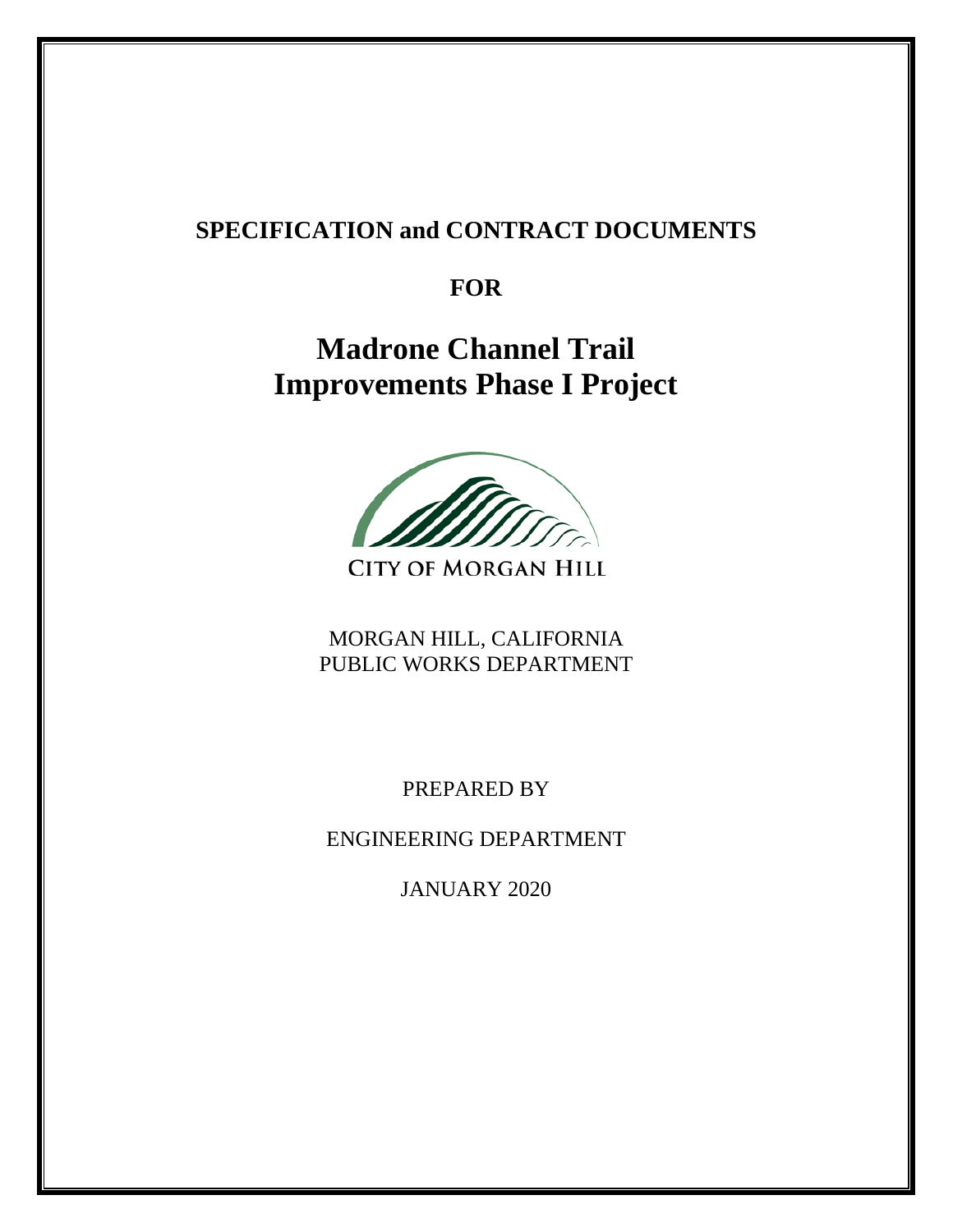# **NOTICE INVITING BIDS**

**1. Bid Acceptance.** The City of Morgan Hill ("City"), will accept sealed bids for its Madrone Channel Trail Improvements Phase I Project ("Project"), by or before February 18, 2020, at 02:30 p.m., at its DEVELOPMENT SERVICES CENTER, located at 17575 PEAK AVENUE MORGAN HILL, California, at which time the bids will be publicly opened and read aloud.

# **2. Project Information.**

**2.1 Location and Description.** The Project is located along the Madrone Channel between Cochrane Avenue and Main Avenue Morgan Hill, CA 95037, and the Scope of Work is described as follows: *Construct an 8' wide asphalt concrete trail with 2' aggregate base shoulders at existing Madrone Channel between Cochrane Road to Main Avenue.*

**2.2 Time for Completion.** The planned timeframe for commencement and completion of construction of the Project is: 50 calendar days.

# **3. License and Registration Requirements.**

**3.1 License.** This Project requires a valid California contractor's license for the following classification(s): Class A License.

**3.2 DIR Registration.** City will not accept a Bid Proposal from or enter into the Contract with a bidder, without proof that the bidder and its Subcontractors are registered with the California Department of Industrial Relations ("DIR") to perform public work under Labor Code Section 1725.5, subject to limited legal exceptions.

**4. Contract Documents.** The plans, specifications, bid and contract documents for the Project ("Contract Documents") may be obtained from the City of Morgan Hill, at 17575 Peak Avenue, Morgan Hill, CA, (408) 778- 6480. **Electronic copies of the Contract Documents are available on CD for twenty-five dollars (\$25.00). If mailing by USPS, a five dollar (\$5.00) charge will be added. To download plans and specifications at no charge, register at [www.publicpurchase.com.](http://www.publicpurchase.com/)**

# **5. Bid Proposal and Security.**

**5.1 Bid Proposal Form.** Each Bid must be submitted using the Bid Proposal form provided with the Contract Documents.

**5.2 Bid Security.** The Bid Proposal must be accompanied by bid security of ten percent (10%) of the maximum bid amount, in the form of a cashier's or certified check made payable to City of Morgan Hill, or a bid bond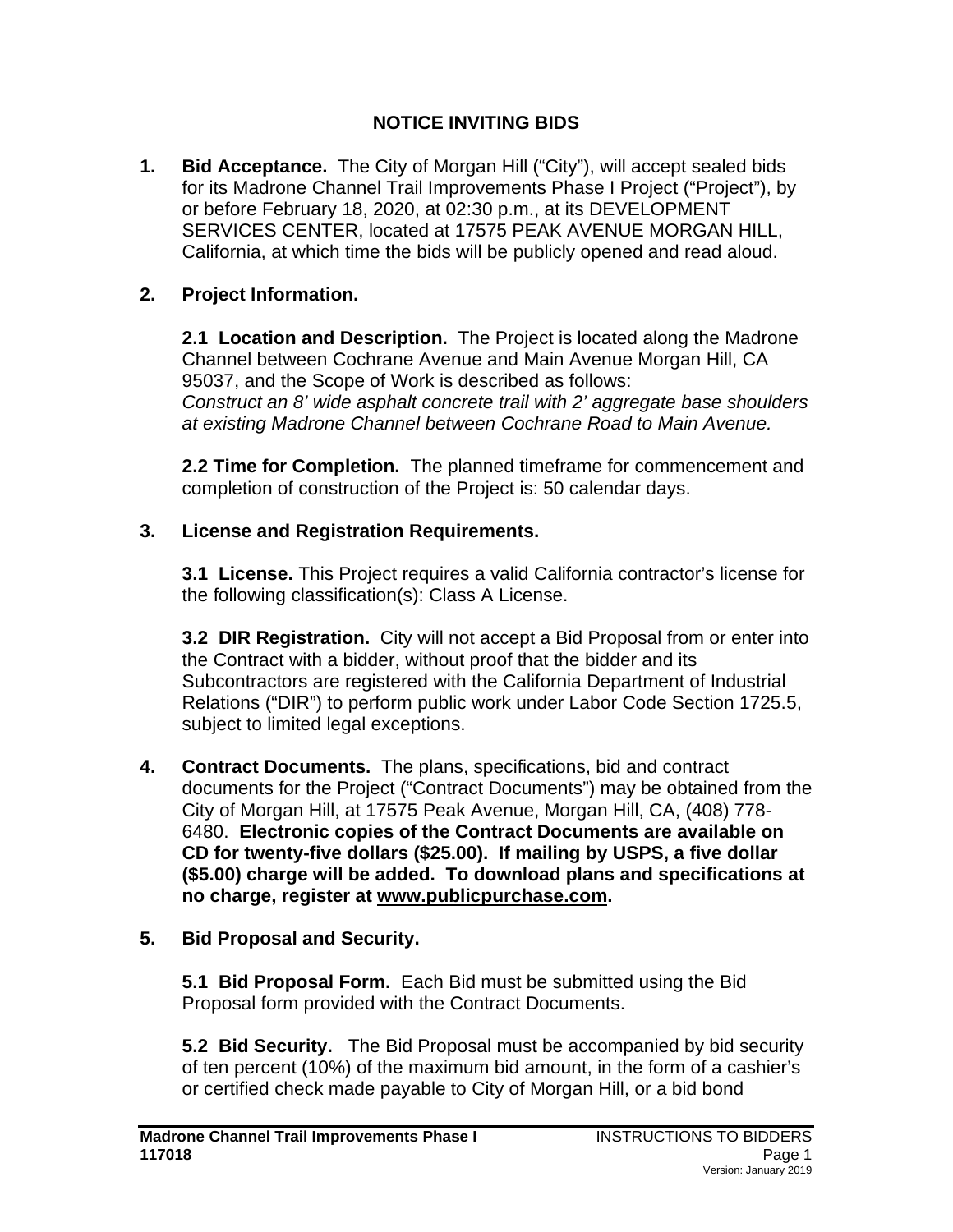executed by a surety licensed to do business in the State of California on the Bid Bond form included with the Contract Documents. The bid security must guarantee that upon award of the bid, the bidder will execute the Contract and submit payment and performance bonds and insurance certificates as required by the Contract Documents within ten (10) days after issuance of the notice of award.

# **6. Prevailing Wage Requirements.**

**6.1 General.**This Project is subject to the prevailing wage requirements applicable to the locality in which the Work is to be performed for each craft, classification or type of worker needed to perform the Work, including employer payments for health and welfare, pension, vacation, apprenticeship and similar purposes.

**6.2 Rates.**These prevailing rates are available online at [http://www.dir.ca.gov/DLSR.](http://www.dir.ca.gov/DLSR) Each Contractor and Subcontractor must pay no less than the specified rates to all workers employed to work on the Project. The schedule of per diem wages is based upon a working day of eight (8) hours. The rate for holiday and overtime work must be at least time and one-half (1/2).

**6.3 Compliance.** The Contract will be subject to compliance monitoring and enforcement by the California Department of Industrial Relations, under Labor Code Section 1771.4.

- **7. Performance and Payment Bonds.** The successful bidder will be required to provide performance and payment bonds for one hundred percent (100%) of the Contract Price.
- **8. Substitution of Securities.** Substitution of appropriate securities in lieu of retention amounts from progress payments is permitted under Public Contract Code Section 22300.
- **9. Subcontractor List.** Each bidder must submit the name, location of the place of business, and California contractor license number and DIR registration number for each Subcontractor who will perform work or service or fabricate or install work for the prime contractor in excess of one-half (1/2) of one percent (1%) of the bid price, using the Subcontractor List form included with the Contract Documents.
- **10. Instructions to Bidders.** Additional and more detailed information is provided in the Instructions for Bidders, which should be carefully reviewed by all bidders before submitting a Bid Proposal.
- **11. Estimated Cost.** The estimated construction cost is \$245,000.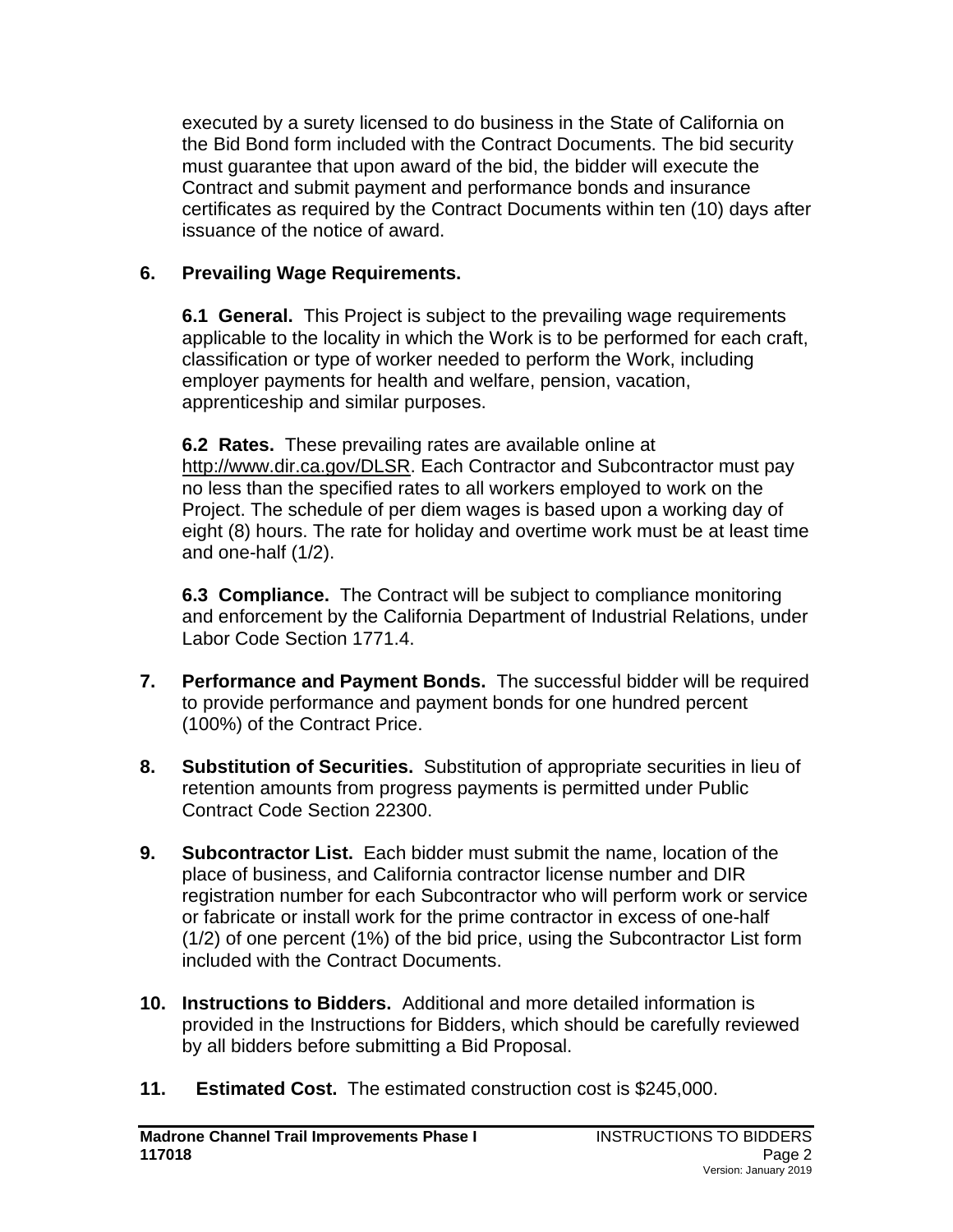By: Irma Torrez **Date:** Date: January 17, 2020

Publication Dates: 1) January 24, 2020 2) January 31, 2020

# END OF NOTICE INVITING BIDS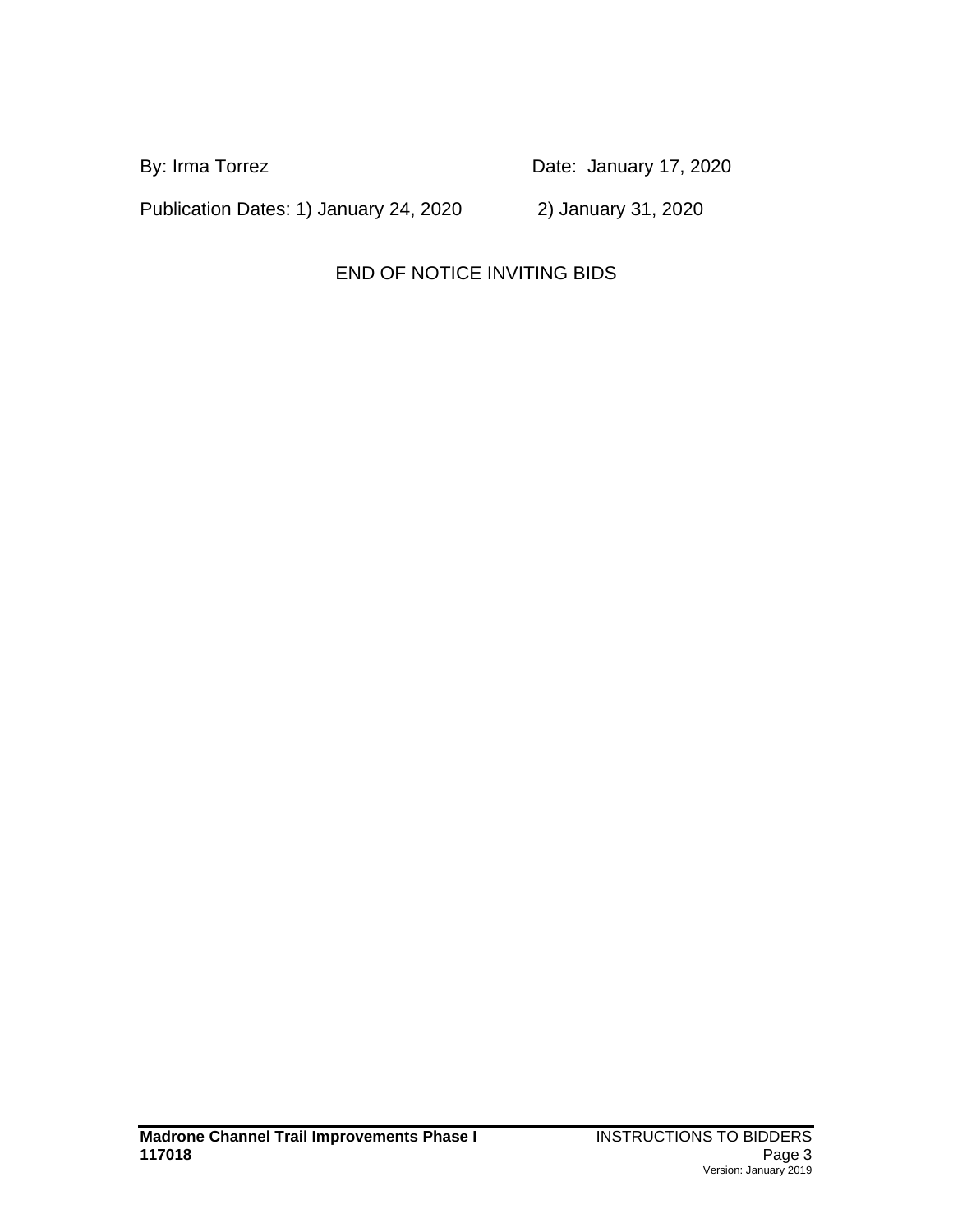# **INSTRUCTIONS TO BIDDERS**

Each Bid Proposal submitted to the City of Morgan Hill ("City") for its Madrone Channel Trail Improvements Phase I Project ("Project") must be submitted in accordance with the following instructions and requirements:

#### **1. Bid Submission.**

**1.1 General.** Each bid ("Bid Proposal") must be signed, sealed and submitted to City, using the form provided in the Contract Documents, by or before the date and time set forth in the Notice Inviting Bids, or as amended by subsequent addendum. Faxed or emailed Bid Proposals will not be accepted, unless otherwise specified. Late submissions will be returned unopened. City reserves the right to postpone the date and time for receiving or opening bids. Each bidder is solely responsible for all of its costs to prepare and submit its bid and by submitting a bid waives any right to recover those costs from City. The bid price(s) must include all costs to perform the Work as specified, including all indirect costs such as applicable taxes, insurance and field offices.

**1.2 Bid Envelope.** The envelope containing the sealed Bid Proposal and required attachments must be clearly labeled as follows:

| <b>BID PROPOSAL</b>                                |
|----------------------------------------------------|
| Morgan Hill DSC                                    |
| Madrone Channel Trail Improvements Phase I Project |
| City of Morgan Hill                                |
| 17575 Peak Avenue                                  |
| Morgan Hill, CA 95037                              |
| <b>Attention: Bid Opening</b>                      |
| Bid Date: <b>National Property</b>                 |
| Bid Time:                                          |
|                                                    |

The envelope must also be clearly labeled, as follows, with the bidder's name, address, and its registration number with the California Department of Industrial Relations ("DIR") for bidding on public works contracts (Labor Code sections 1725.5 and 1771.1):

> *[Contractor company name] [Street address] [City, state, zip code]* DIR Registration No.

Please note: If City is unable to confirm that the bidder's DIR registration is current, City must disqualify the bidder and return its bid unopened (Labor Code section 1725.5).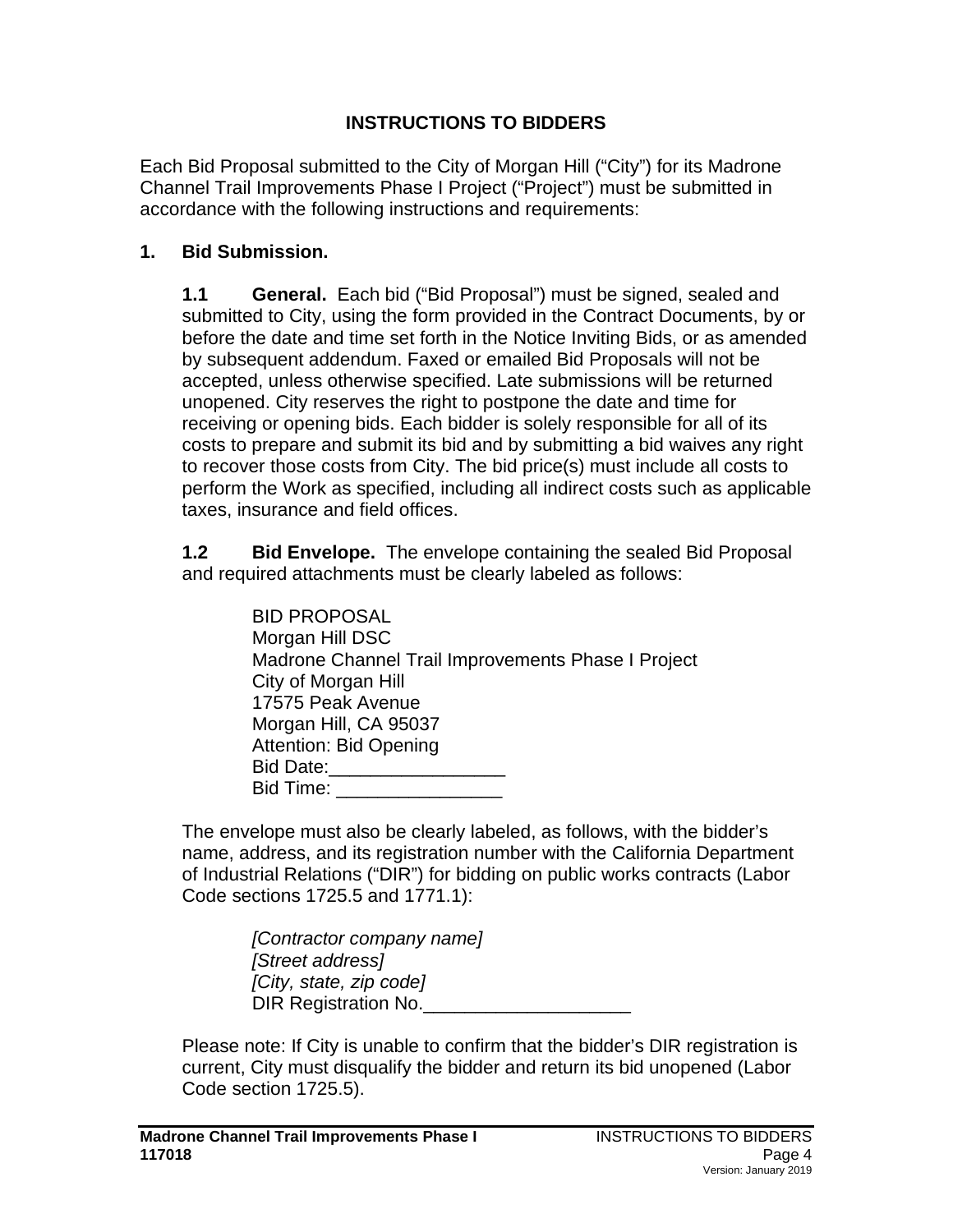- **2. Examination of Contract Documents and Project Site.** Each bidder is solely responsible for diligent and thorough review of the Contract Documents (as defined in the General Conditions), examination of Project site, and reasonable and prudent inquiry concerning known and potential site conditions prior to submitting a Bid Proposal. However, bidders should not enter onto City's property or the Project site without prior written authorization from City. Bidders are responsible for reporting any errors or omissions in the Contract Documents to City prior to submitting a Bid Proposal, subject to the limitations of Public Contract Code Section 1104. City expressly disclaims responsibility for assumptions the bidder might draw from the presence or absence of information provided by City.
- **3. Requests for Information.** Questions regarding the Project, the bid procedures or any of the Contract Documents must be submitted in writing to Yat Cho at yat.cho@morganhill.ca.gov
- **4. Addenda.** Any addenda issued prior to the bid opening are part of the Contract Documents. Subject to the limitations of Public Contract Code section 4104.5, City reserves the right to issue addenda prior to bid time.
- **5. Brand Designations and "Or Equal" Substitutions.** Any specification designating a material, product, thing, or service by specific brand or trade name, followed by the words "or equal," is intended only to indicate quality and type of item desired, and bidders may request use of any equal material, product, thing, or service. All data substantiating the proposed substitute as an "equal" item must be submitted with the written request for substitution. This provision does not apply to materials, products, things, or services that may lawfully be designated by a specific brand or trade name under Public Contract Code Section 3400(c).

**5.1 Pre-Bid Requests.** Any request for submission made before the Contract is awarded must be submitted to the City Engineer at least ten (10) days before the opening of bids so that all interested bidders may be notified of any approved alternative.

**5.2 Post-Award Requests.** After the Contract is awarded, Contractor may submit a substitution within fourteen (14) days after the date of award of the Contract, or as specified in the Special Conditions.

- **6. Bidders Interested in More Than One Bid.** No person, firm, or corporation may submit or be a party to more than one (1) Bid Proposal unless alternate bids are specifically called for. However, a person, firm, or corporation that has submitted a subcontract proposal or quote to a bidder may submit subcontract proposals or quotes to other bidders.
- **7. Bid Proposal Form and Enclosures.** Each Bid Proposal must be completed in ink using the Bid Proposal form included in the Contract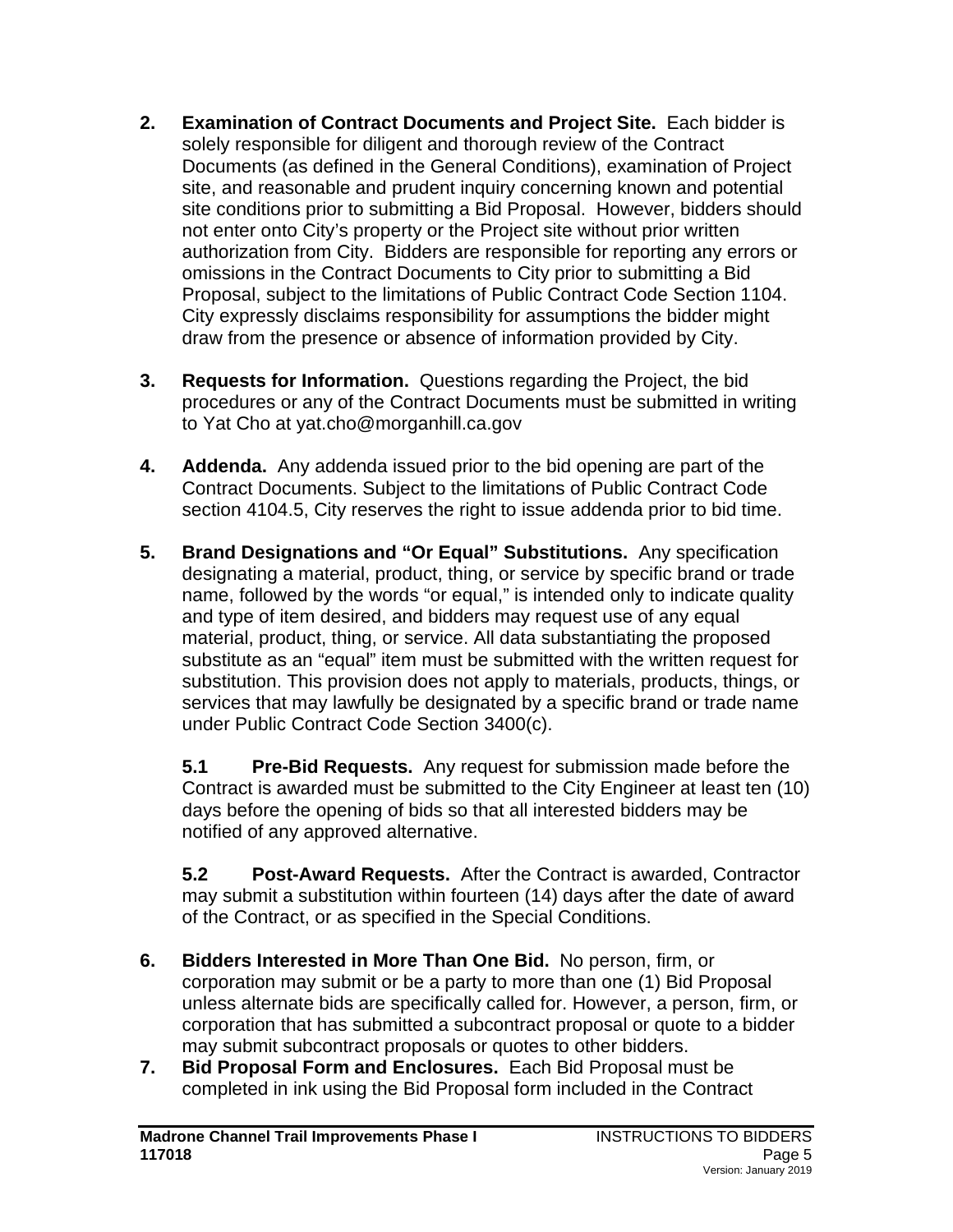Documents. The Bid Proposal form should be fully completed without interlineations, alterations, or erasures. Any necessary corrections must be clear and legible, and must be initialed by the bidder's authorized representative. A Bid Proposal submitted with terms such as "negotiable," "will negotiate," or similar, will be considered non-responsive. Each Bid Proposal must be accompanied by bid security, as set forth in Section 9 below, and by the completed Subcontractor List, and Non-Collusion Declaration using the forms included in the Contract Documents.

- **8. Authorization and Execution.** Each Bid Proposal must be signed by the bidder's authorized representative. A Bid Proposal submitted by a partnership must be signed in the partnership name by a general partner with authority to bind the partnership. A Bid Proposal submitted by a corporation must be signed with the legal name of the corporation, followed by the signature and title of two (2) officers of the corporation with full authority to bind the corporation to the terms of the Bid Proposal, under California Corporation Code section 313.
- **9. Bid Security.** Each Bid Proposal must be accompanied by bid security of ten percent (10%) of the maximum bid amount, in the form of a cashier's check, a certified check, or a bid bond, using the form included in the Contract Documents, executed by a surety licensed to do business in the State of California, made payable to City. The bid security must guarantee that upon award of the bid, the bidder will execute and submit the Contract on the form included in the Contract Documents, will submit payment and performance bonds one hundred percent (100%) of the maximum Contract Price, and will submit the insurance certificates and endorsements as required by the Contract Documents within ten (10) days after issuance of the notice of award.
- **10. Withdrawal of Bid Proposals.** A Bid Proposal may not be withdrawn for a period of ninety (90) days after the bid opening without forfeiture of the bid security, except as authorized for material error under Public Contract Code Section 5100 et seq.
- **11. Bid Protest.** Any bid protest must be in writing and received by City at the City Attorney's Office at 17575 Peak Avenue, Morgan Hill, CA, (Fax: (408) 779-1592), before 5:00 p.m. no later than two (2) working days following bid opening (the "Bid Protest Deadline") and must comply with the following requirements:

**11.1 General.**Only a bidder who has actually submitted a Bid Proposal is eligible to submit a bid protest against another bidder. Subcontractors are not eligible to submit bid protests. A bidder may not rely on the bid protest submitted by another bidder, but must timely pursue its own protest. If required by City, the protesting bidder must submit a non-refundable fee in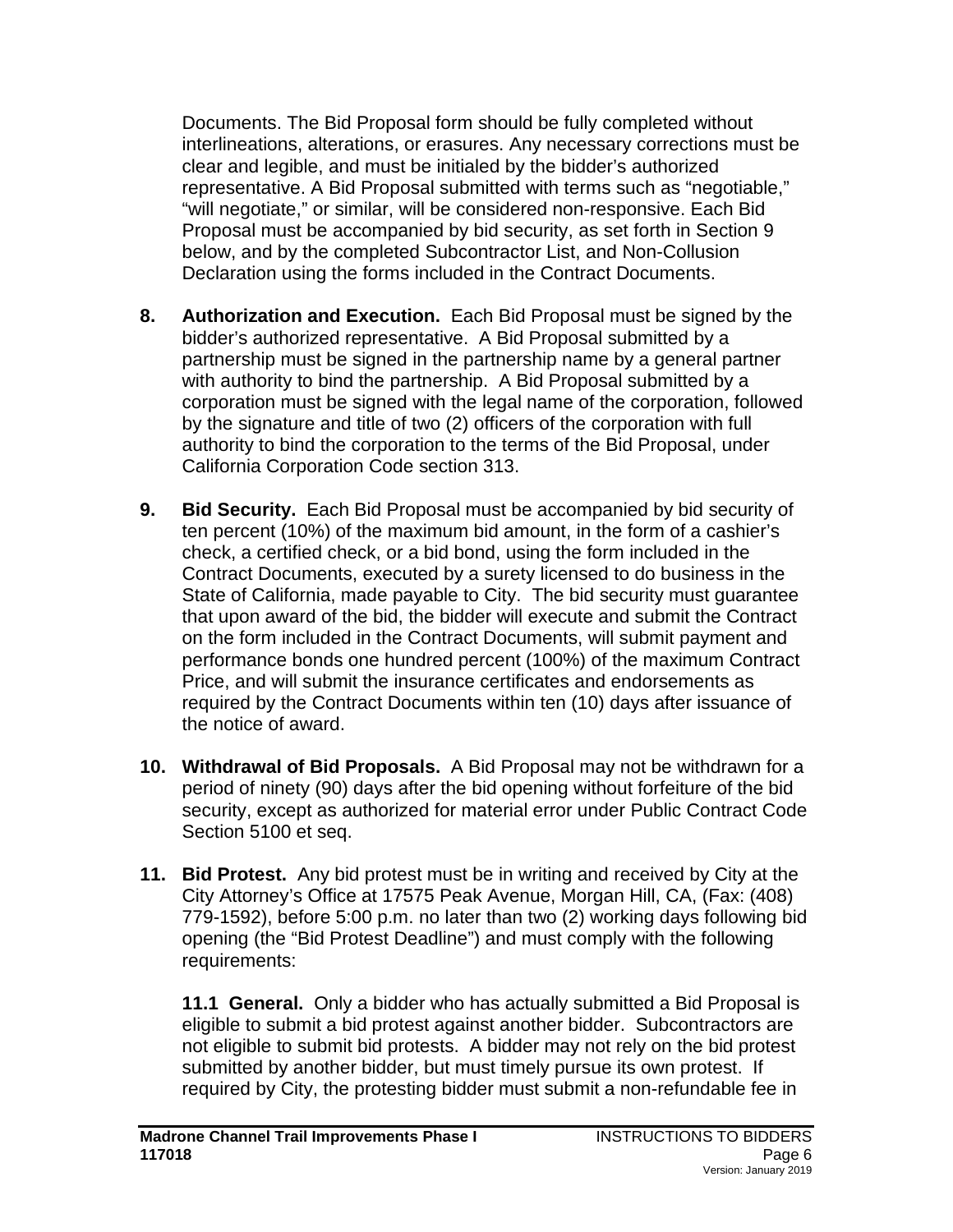the amount specified by City, based upon City's reasonable costs to administer the bid protest. Any such fee must be submitted to City no later than the Bid Protest Deadline, unless otherwise specified. For purposes of this Section 11, a "working day" means a day that City is open for normal business, and excludes weekends and holidays observed by City.

**11.2 Protest Contents.** The bid protest must contain a complete statement of the basis for the protest and all supporting documentation. Material submitted after the Bid Protest Deadline will not be considered. The protest must refer to the specific portion or portions of the Contract Documents upon which the protest is based. The protest must include the name, address, email address, and telephone number of the person representing the protesting bidder if different from the protesting bidder.

**11.3 Copy to Protested Bidder.**A copy of the protest and all supporting documents must be concurrently transmitted by fax or by email, by or before the Bid Protest Deadline, to the protested bidder and any other bidder who has a reasonable prospect of receiving an award depending upon the outcome of the protest.

**11.4 Response to Protest.**The protested bidder may submit a written response to the protest, provided the response is received by City before 5:00 p.m., within two (2) working days after the Bid Protest Deadline or after actual receipt of the bid protest, whichever is sooner (the "Response Deadline"). The response must include all supporting documentation. Material submitted after the Response Deadline will not be considered. The response must include the name, address, email address, and telephone number of the person representing the protested bidder if different from the protested bidder.

**11.5 Copy to Protesting Bidder.**A copy of the response and all supporting documents must be concurrently transmitted by fax or by email, by or before the Response Deadline, to the protesting bidder and any other bidder who has a reasonable prospect of receiving an award depending upon the outcome of the protest.

**11.6 Exclusive Remedy.**The procedure and time limits set forth in this section are mandatory and are the bidder's sole and exclusive remedy in the event of bid protest. A bidder's failure to comply with these procedures will constitute a waiver of any right to further pursue a bid protest, including filing a Government Code Claim or initiation of legal proceedings.

**11.7 Right to Award.**City reserves the right to award the Contract to the bidder it has determined to be the responsible bidder submitting the lowest responsive bid, and to issue a notice to proceed with the Work notwithstanding any pending or continuing challenge to its determination.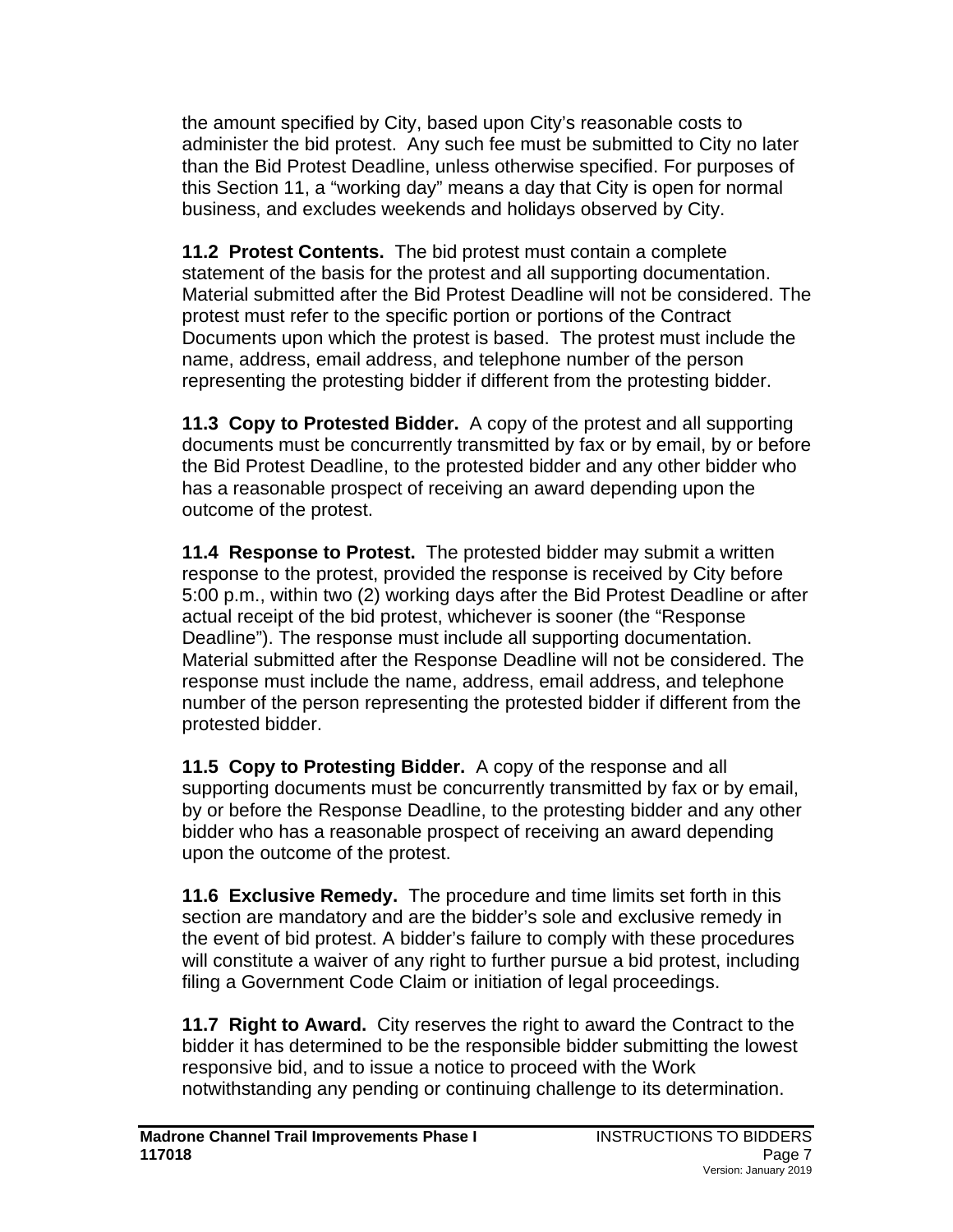- **12. Rejection of Bids; Award of Contract.** City reserves the right, acting in its sole discretion, to waive immaterial bid irregularities, the right to accept or reject any and all bids, or to abandon the Project entirely. The Contract will be awarded, if at all, within ninety (90) days after opening of bids or as otherwise specified in the Special Conditions, to the responsible bidder that submitted the lowest responsive bid.
- **13. Bonds.** The successful bidder is required to submit payment and performance bonds as specified in the Contract Documents using the bond forms included in the Contract Documents. All required bonds must be calculated on the maximum total Contract price as awarded, including additive alternates, if applicable.
- **14. Evidence of Responsibility.** Within twenty four (24) hours following a request by City, a bidder must submit to City satisfactory evidence showing the bidder's financial resources, the bidder's experience in the type of work being required by City, the bidder's organization available for the performance of the Contract and any other required evidence of the bidder's qualifications to perform the proposed Contract. City may consider such evidence before making its decision awarding the proposed Contract.
- **15. License(s).** The successful bidder and its Subcontractor(s) must possess the California contractor's license(s) in the classification(s) required by law to perform the Work.
- **16. Taxes.** The bid price must include all applicable federal, state, and local taxes.
- **17. Ineligible Subcontractor.** Any Subcontractor who is ineligible to perform work on a public works project under Labor Code Sections 1777.1 or 1777.7 is prohibited from performing work on this Project.
- **18. Subcontract Limitation.** The successful bidder may not subcontract out more than fifty percent (50%) of the original total contract price, except that any items of work in the Engineer's Estimate designated "Specialty Items" may be performed by subcontract and the value of the work may be deducted from the original total contract price before computing the amount of work required to be performed by Contractor's own forces. When items of work in the Engineer's Estimate are preceded by the letters (S) or (S-F), those items are designated as "Specialty Items." Where an entire item is subcontracted, the value of work subcontracted will be based on the contract item bid price. When a portion of an item is subcontracted, the value of work subcontracted will be determined by the Engineer based on the estimated percentage of the contract item bid price.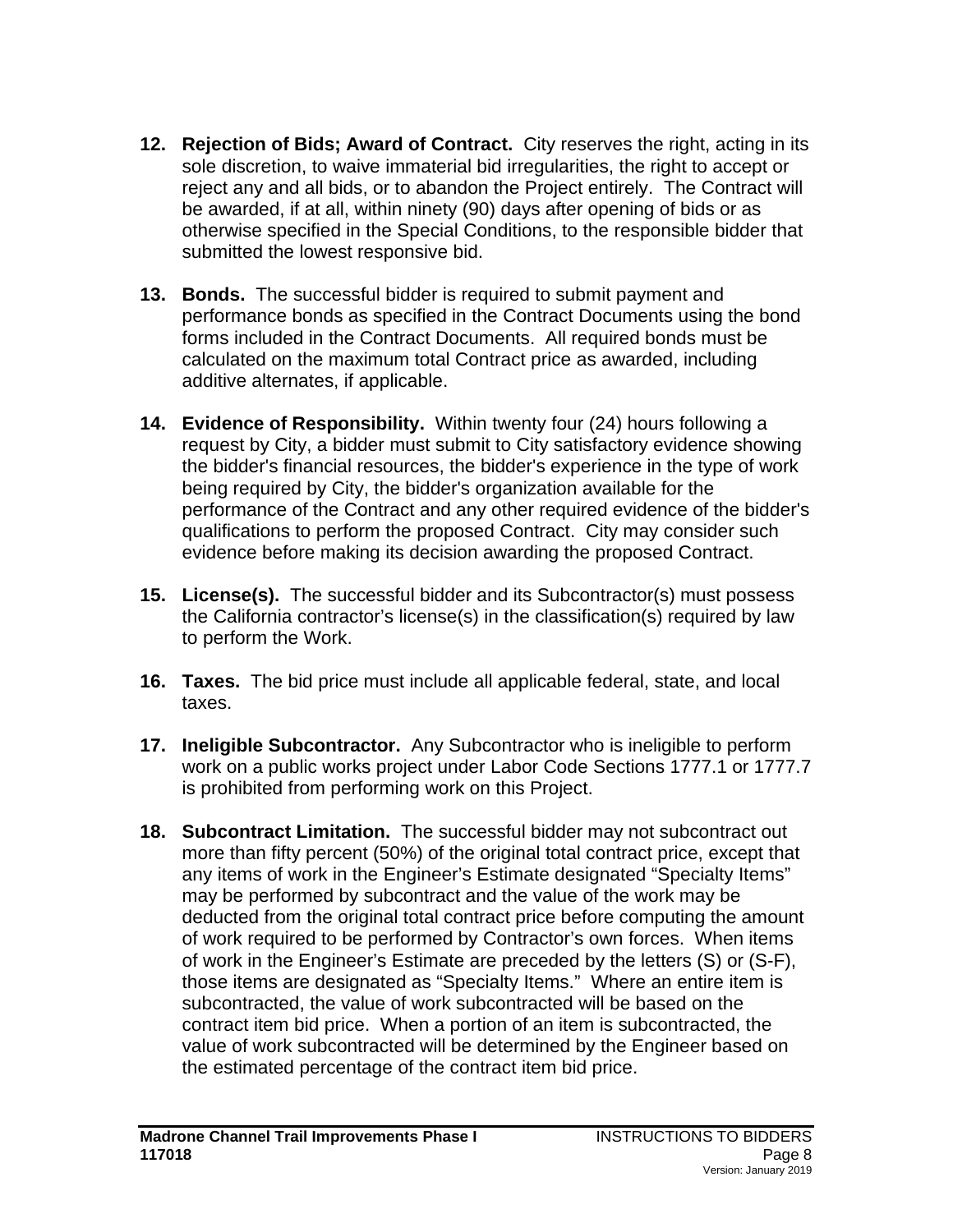- **19. DIR Registration.** City will not accept a Bid Proposal from or enter into the Contract with a bidder, without proof that the bidder and its Subcontractors are registered with the DIR to perform public work under Labor Code Section 1725.5, subject to limited legal exceptions.
- **20. Bid Schedule.** Bidders are required to fully complete the Bid Schedule form accompanying the Bid Proposal form with unit prices as indicated, and to submit the completed Bid Schedule with their Bid Proposal.

**20.1 Incorrect Totals.** In the event of a computational error for any bid item (base bid or alternate) resulting in an incorrect extended total for that item, the submitted base bid or bid alternate total will be adjusted to reflect the corrected amount (estimated quantity X unit cost), unless the cumulative amount of correction changes the total amount of the base bid or bid alternate by more than five percent (5%). In the event of a discrepancy between the actual total of the itemized or unit prices shown on the Bid Schedule for the base bid, and the amount entered as the base bid on the Bid Proposal form, the actual total of the itemized or unit prices shown on the Bid Schedule for the base bid will be deemed the base bid price. Likewise, in the event of a discrepancy between the actual total of the itemized or unit prices shown on the Bid Schedule for any bid alternate, and the amount entered for the alternate on the Bid Proposal form, the actual total of the itemized prices shown on the Bid Schedule for that alternate will be deemed the alternate price. Nothing in this provision is intended to prevent a bidder from requesting to withdraw its bid for material error under Public Contract Code Section 5100 et seq.

**20.2 Estimated Quantities.** The quantities shown on the Bid Schedule are estimated and the actual quantities required to perform the Work may be greater or less than the estimated amount. The Contract Price will be adjusted to reflect the actual quantities required for the Work based on the itemized or unit prices provided in the Bid Schedule, with no allowance for anticipated profit for quantities that are deleted or decreased.

**21. Additive and Deductive Alternates.** As required by Public Contract Code Section 20103.8, if this bid solicitation includes additive or deductive items, the method checked below will be used to determine the lowest bid. If no method is checked, subparagraph (a) will be used to determine the lowest bid. City retains the right to add to or deduct from the Contract any of the additive or deductive alternates included in the Bid Proposal.

(a) The lowest bid will be the lowest bid price on the base contract without consideration of the prices on the additive or deductive items.

\_\_\_\_\_ (b) The lowest bid will be the lowest total of the bid prices on the base contract and those additive or deductive items that were specifically identified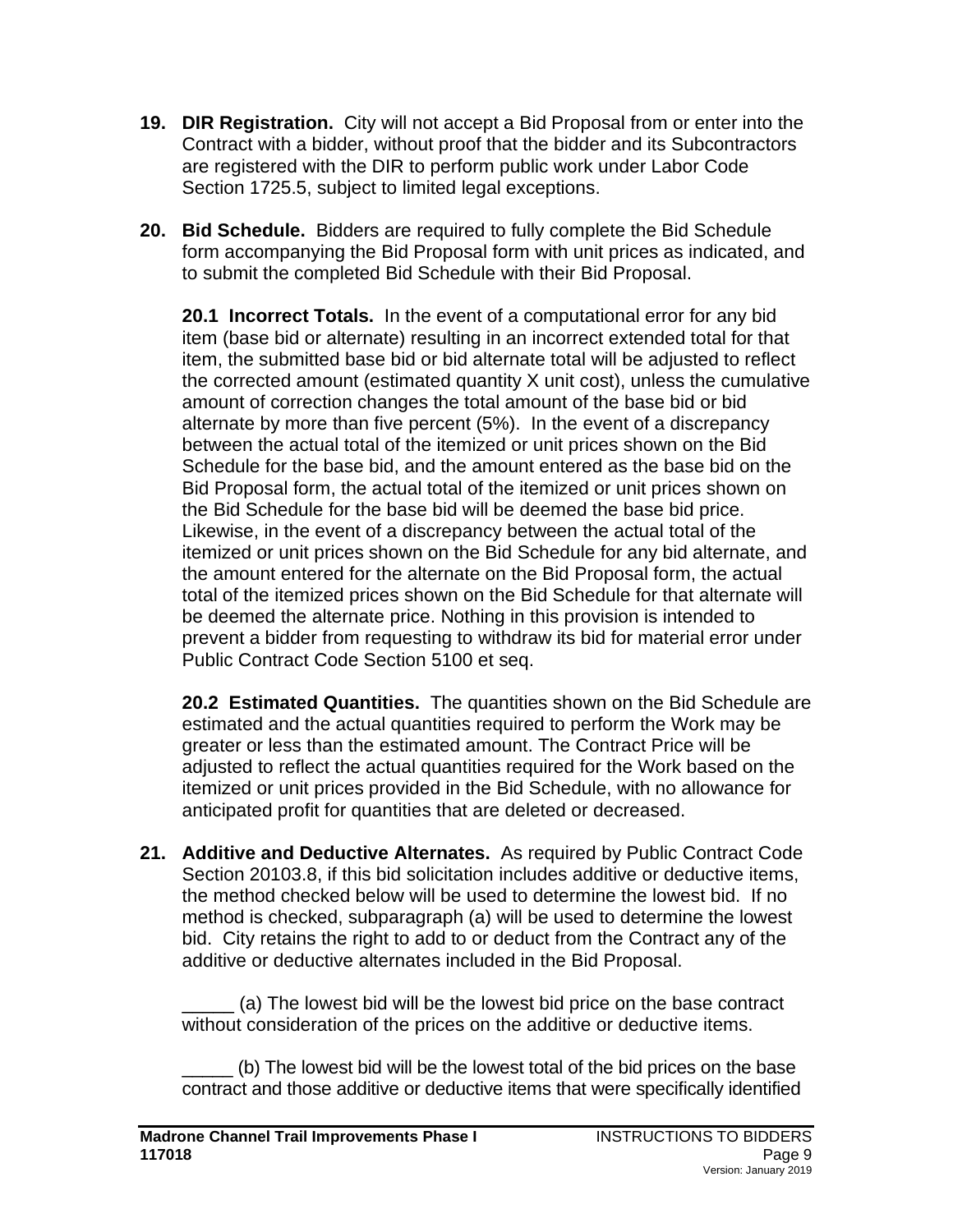in the bid solicitation or Bid Proposal as being used for the purpose of determining the lowest bid price.

\_\_\_\_\_ (c) The lowest bid will be the lowest total of the bid prices on the base contract and those additive or deductive items taken in order from a specifically identified list of those items that, when in the solicitation, and added to, or subtracted from, the base contract, are less than, or equal to, a funding amount publicly disclosed by City before the first bid is opened.

(d) The lowest bid will be determined in a manner that prevents any information that would identify any of the bidders or the proposed subcontractors or suppliers from being revealed to City before the ranking of all bidders from lowest to highest has been determined.

**22**. **Bidder's Questionnaire.** A completed, signed Bidder's Questionnaire using the form provided with the Contract Documents and including all required attachments must be submitted within 48 hours following a request by City. A bid that does not fully comply with this requirement may be rejected as nonresponsive. A bidder who submits a Bidder's Questionnaire which is subsequently determined to contain false or misleading information, or material omissions, may be disqualified as non-responsible.

END OF INSTRUCTIONS TO BIDDERS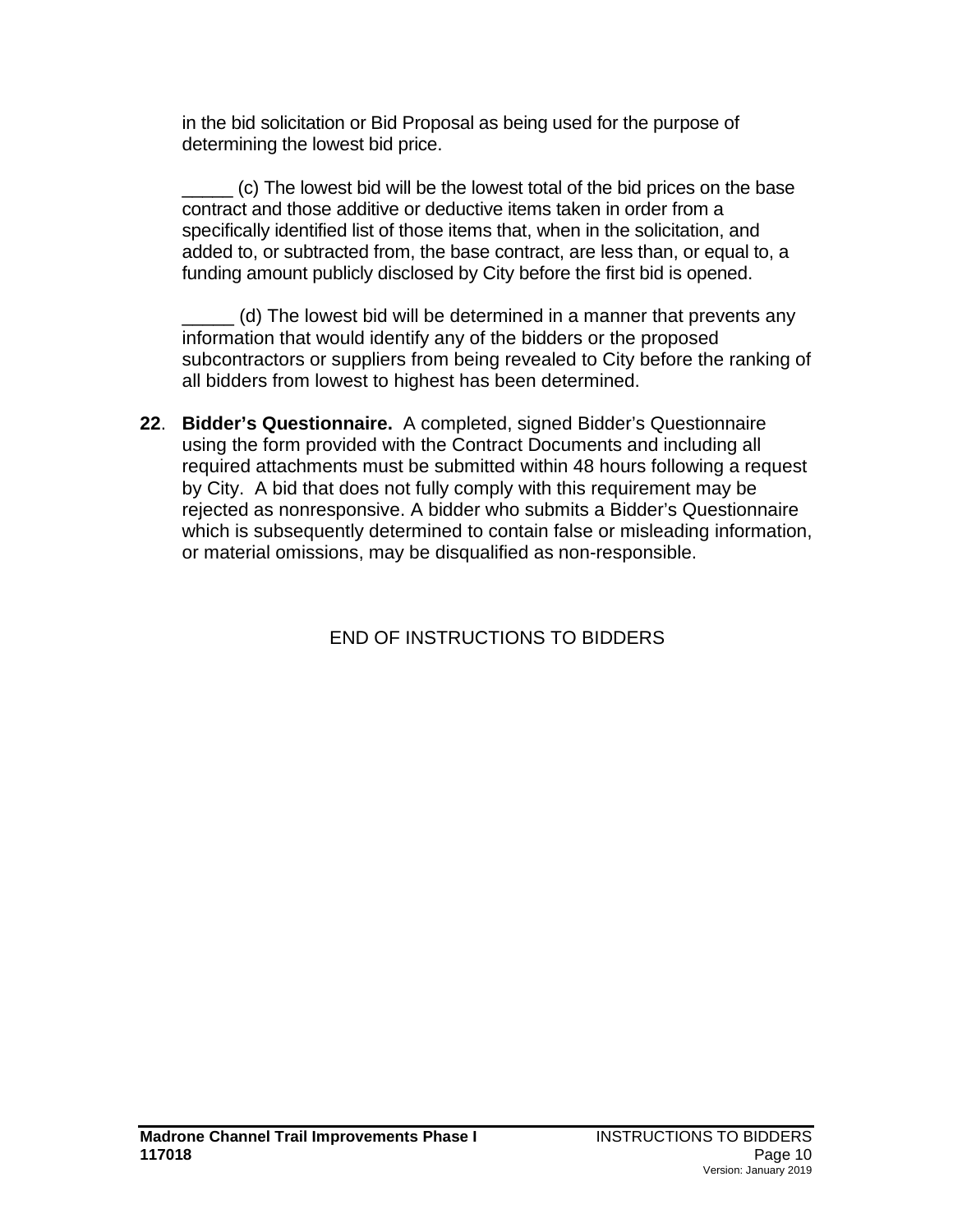### **BID PROPOSAL**

Madrone Channel Trail Improvements Phase I Project

\_\_\_\_\_\_\_\_\_\_\_\_\_\_\_\_\_\_\_\_\_\_\_\_\_\_\_\_\_\_ ("Bidder") hereby submits this Bid Proposal to the City of Morgan Hill ("City") for the above-referenced project ("Project") in response to the Notice Inviting Bids and in accordance with the Contract Documents referenced therein.

- **1. Base Bid.** Bidder proposes to perform and fully complete the Work for the Project as specified in the Contract Documents, within the time required for full completion of the Work, for the following price ("Base Bid"):  $\mathbb S$  .
- **2. Bid Alternates**. Bidder submits the following prices for the specified bid alternates:

 Additive Alternate #1: Installation of 1" Pressure Treated Header Board  $S_{--}$ 

**3. Addenda.** Bidder acknowledges receipt of the following addenda:

| Addendum: Date Received: |     | Addendum: Date Received: |
|--------------------------|-----|--------------------------|
|                          |     |                          |
|                          | #06 |                          |
|                          | #07 |                          |
|                          | #08 |                          |
|                          |     | #05                      |

- **3. Bidder's Warranties.** By signing and submitting this Bid Proposal, Bidder warrants the following:
	- **3.1 Examination of Contract Documents.**Bidder has thoroughly examined the Contract Documents, and represents that, to the best of Bidder's knowledge there are no errors, omissions, or discrepancies in the Contract Documents subject to the limitations of Public Contract Code Section 1104.
	- **3.2 Examination of Worksite.** Bidder has had the opportunity to examine the Worksite and local conditions at the Project location.
	- **3.3 Bidder is Qualified.**Bidder is fully qualified to perform the Work.
	- **3.4 Responsibility for Bid.**Bidder has carefully reviewed this Bid Proposal and is solely responsible for any errors or omissions contained in its completed Bid.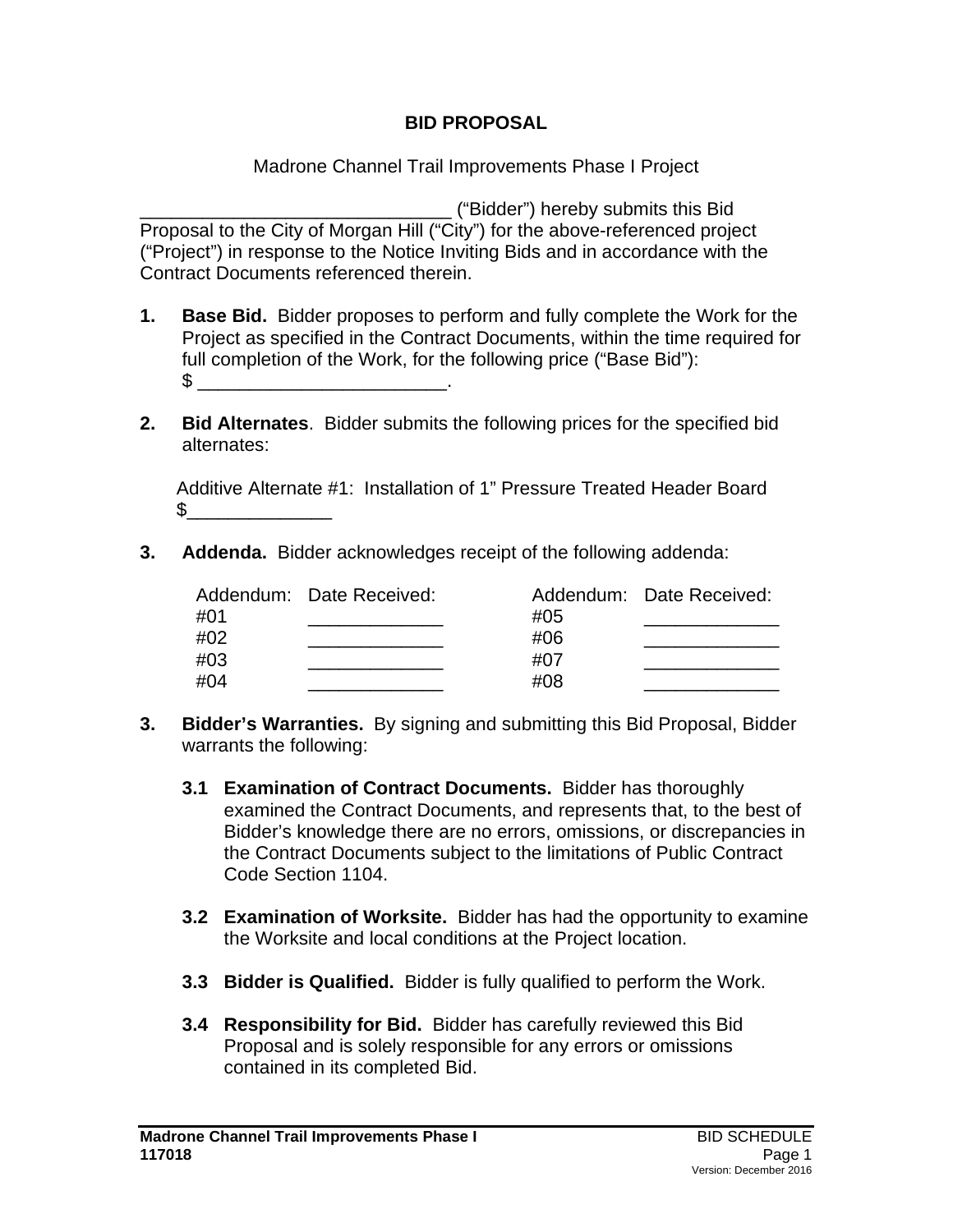- **4. Award of Contract** . By signing and submitting this Bid Proposal, Bidder agrees that if Bidder is awarded the Contract for the Project, that within ten (10) days following issuance of the notice of award to Bidder, Bidder will do all of the following:
	- **4.1 Execute Contract.** Enter into the Contract with City in accordance with the terms of this Bid Proposal, by signing and submitting to City the Contract prepared by City using the form included with the Contract Documents;
	- **4.2 Submit Required Bonds.** Submit to City a payment bond and a performance bond, each for one hundred percent (100%) of the Contract Price, using the bond forms provided and in accordance with the requirements of the Contract Documents; and
	- **4.3 Insurance Requirements.** Submit to City the insurance certificate(s) and endorsement(s) as required by the Contract Documents.
- **5. Wage Theft Prevention**. All Bidders are expected to have read and understand the "Wage Theft Prevention Policy" adopted by the City Council on July 26, 2017.

The undersigned Bidder certifies that neither Bidder nor its principals have been found by a final court judgement or final administrative action of an investigatory agency to have violated federal, state or local wage and hour laws within the past five years from the date of the submitted bid. Bidder or its principals who are unable to so certify, must disclose wage and hour violations, and shall provide a copy of (i) the court order and judgment and/or final administrative decision; and (ii) documents demonstrating either that the order/judgment has been satisfied, or if the order/judgment has not been fully satisfied, a written and signed description of Bidder's efforts to date to satisfy the order/judgment. Signing this bid shall constitute signature of this Certification.

The City, at its sole discretion, may disqualify a bidder based on one or more disclosed judgments consistent with the criteria set forth in the Policy.

- **6. Bid Security.** As a guarantee that if awarded the Contract, it will perform its obligations under Section 4, above, Bidder is enclosing bid security in the amount of ten percent (10%) of its maximum bid amount in the following form:
	- \_\_\_\_ A cashier's check or certified check payable to City of Morgan Hill and issued by \_\_\_\_\_\_\_\_\_\_\_\_\_\_\_\_\_\_\_\_\_\_\_\_\_\_\_\_\_\_\_ Bank in the amount of \$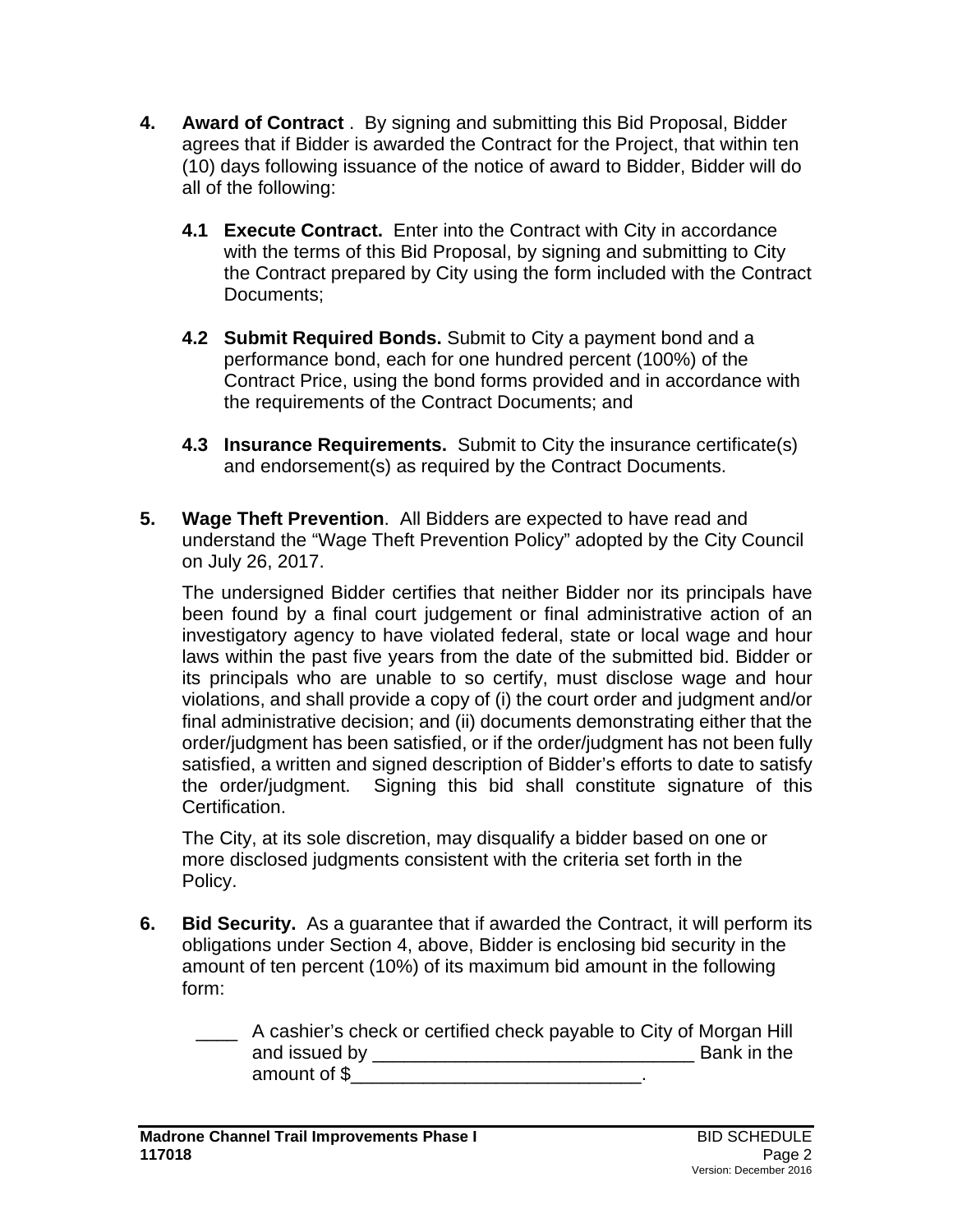| Documents, payable to City of Morgan Hill and executed by a<br>surety licensed to do business in the State of California. | A bid bond, using the Bid Bond form included with the Contract |
|---------------------------------------------------------------------------------------------------------------------------|----------------------------------------------------------------|
|                                                                                                                           | , 20                                                           |
|                                                                                                                           |                                                                |
|                                                                                                                           | Name and Title [print]                                         |
|                                                                                                                           |                                                                |
| <b>Company Name</b>                                                                                                       | License # and Classification                                   |
|                                                                                                                           |                                                                |
| DIR Registration #                                                                                                        |                                                                |
|                                                                                                                           |                                                                |
| Address                                                                                                                   | Phone                                                          |
|                                                                                                                           |                                                                |
| City, State, Zip                                                                                                          | Fax                                                            |
|                                                                                                                           |                                                                |

END OF BID PROPOSAL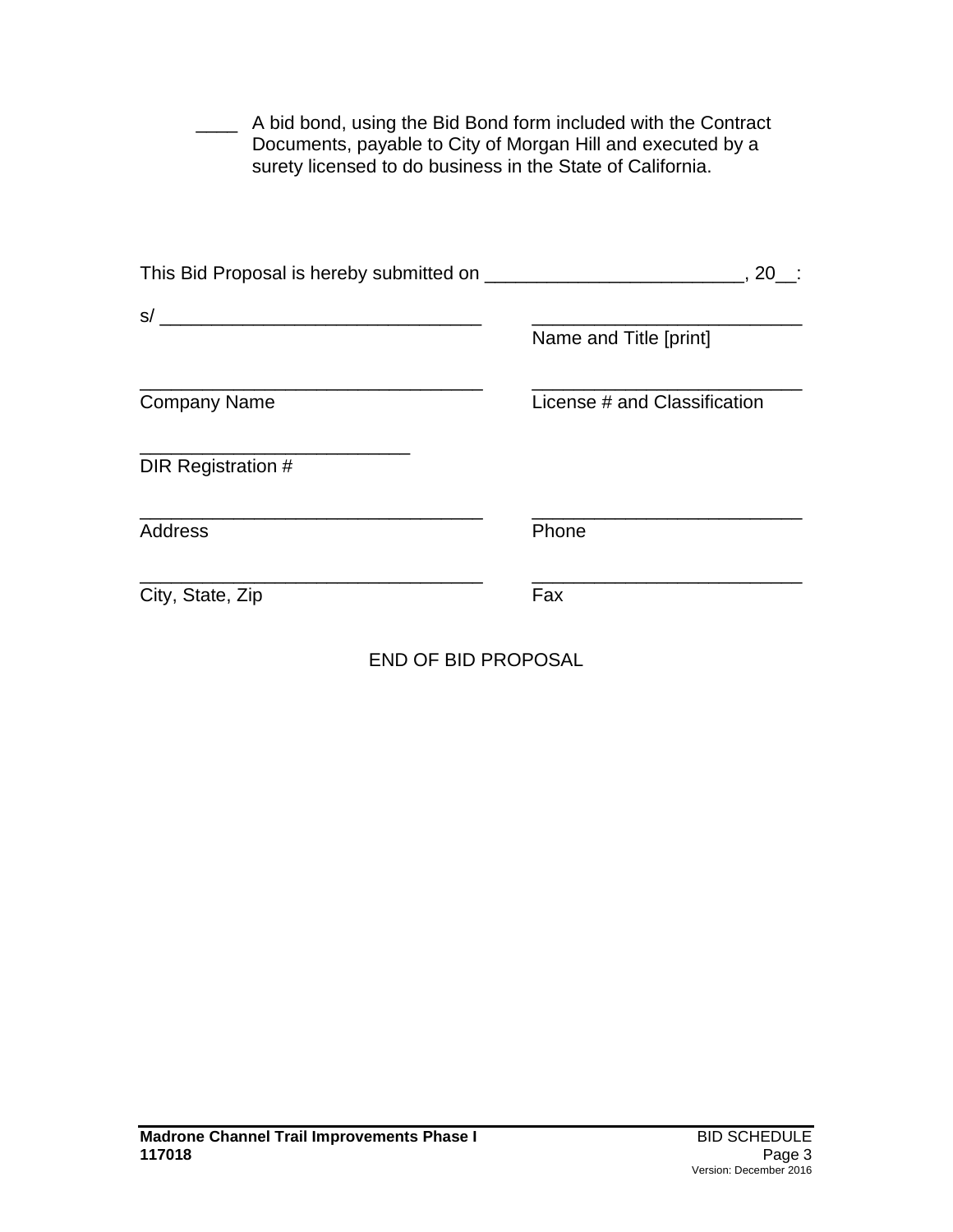#### **BID SCHEDULE I – GENERAL Madrone Channel Trail Improvements Phase I Project**

**This Bid Schedule must be completed in ink and must be included with the sealed Bid Proposal. The unit cost for each item must be inclusive of all costs, whether direct or indirect, including profit and overhead. The sum of all amounts entered in the "Extended Total" column must be identical to the Base Bid price entered in Section 1 of the Bid Proposal Form. Quantities shown are required for bid purposes and may or may not be final pay quantities. Actual quantities, if different, must be substantiated during the Project by the Contractor (either by field measurement, trucking tags, or other means acceptable to the Engineer).**

| <b>Bid</b><br><b>Item</b> | Description of<br><b>Bid</b> Item | Approximate<br>Quantity/Unit of<br>Measure | Unit<br>Price | Extended<br>Total |
|---------------------------|-----------------------------------|--------------------------------------------|---------------|-------------------|
|                           | Mobilization                      | LS                                         |               |                   |
| $\overline{2}$            | <b>Clearing and Grubbing</b>      | <b>LS</b>                                  |               |                   |
| 3                         | Grading                           | <b>LS</b>                                  |               |                   |
| 4                         | <b>SWPPP</b>                      | <b>LS</b>                                  |               |                   |
| 5                         | 4" Asphalt Concrete               | <b>1200 Tons</b>                           |               |                   |
| 6                         | 4" Aggregate Base<br>Shoulder     | 280 CY                                     |               |                   |
|                           | Striping                          | LS                                         |               |                   |

|--|

END OF BID SCHEDULE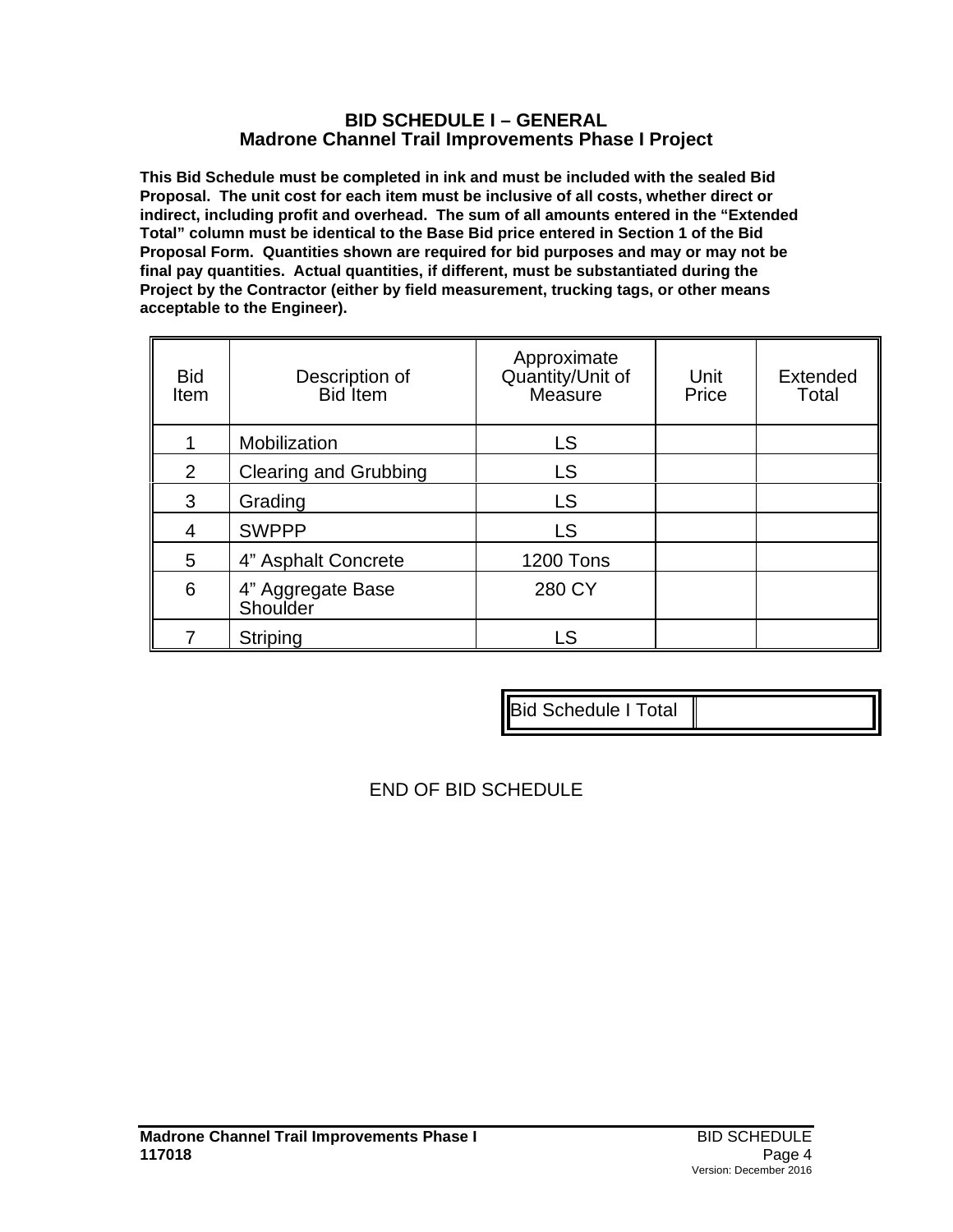#### **BID SCHEDULE II – Additive Alternate #1 Madrone Channel Trail Improvements Phase I Project**

**This Bid Schedule must be completed in ink and must be included with the sealed Bid Proposal. The unit cost for each item must be inclusive of all costs, whether direct or indirect, including profit and overhead. The sum of all amounts entered in the "Extended Total" column must be identical to the Base Bid price entered in Section 1 of the Bid Proposal Form. Quantities shown are required for bid purposes and may or may not be final pay quantities. Actual quantities, if different, must be substantiated during the Project by the Contractor (either by field measurement, trucking tags, or other means acceptable to the Engineer).**

| <b>Bid</b><br>Item | Description of<br><b>Bid</b> Item  | Approximate<br>Quantity/Unit of<br>Measure | Unit<br>Price | Extended<br>Total |
|--------------------|------------------------------------|--------------------------------------------|---------------|-------------------|
|                    | 1" Pressure Treated Wood<br>Header |                                            |               |                   |
|                    |                                    | 11,000 LF                                  |               |                   |
|                    |                                    |                                            |               |                   |

| <b>Additive Alternate I</b> |  |
|-----------------------------|--|
| <b>IT</b> otal              |  |

END OF BID SCHEDULE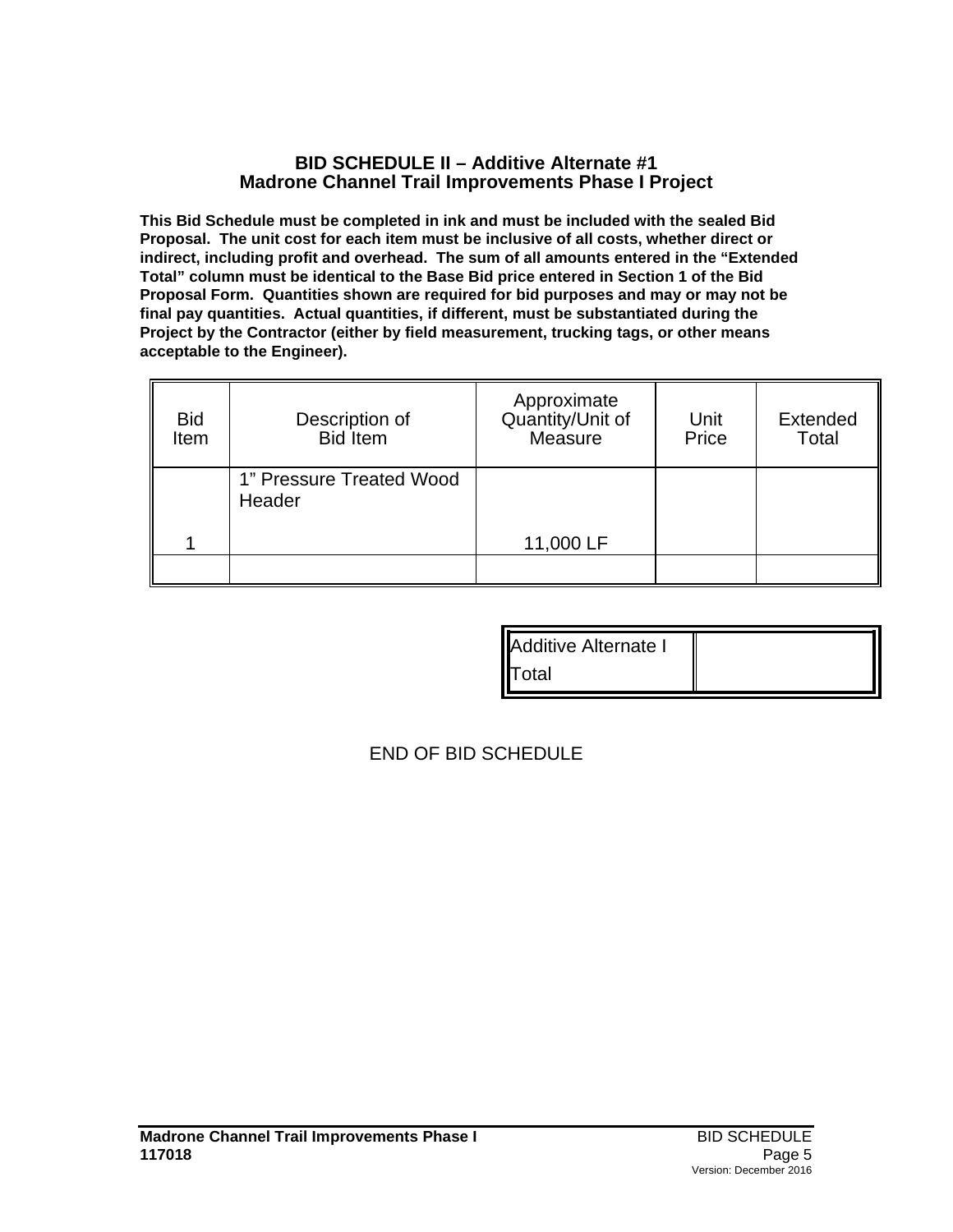#### **SUBCONTRACTOR LIST**

For each Subcontractor who will perform a portion of the Work in an amount in excess of one-half of [1](#page-16-0)% of the Bidder's total Contract Price,<sup>1</sup> the bidder must list a description of the work, the name of the Subcontractor, its California contractor license number, the location of its place of business, and DIR registration number. **Bidders: Please print legibly. Illegible forms may be rejected.**

| <b>DESCRIPTION</b><br>OF WORK | <b>SUBCONTRACTOR</b><br><b>NAME</b> | <b>CALIFORNIA</b><br><b>CONTRACTOR</b><br><b>LICENSE</b><br><b>NUMBER</b> | DIR REG. NO. | <b>LOCATION OF</b><br><b>BUSINESS</b> | <b>LOCAL</b><br>VENDOR <sup>2</sup><br><b>YES/NO</b> |
|-------------------------------|-------------------------------------|---------------------------------------------------------------------------|--------------|---------------------------------------|------------------------------------------------------|
|                               |                                     |                                                                           |              |                                       |                                                      |
|                               |                                     |                                                                           |              |                                       |                                                      |
|                               |                                     |                                                                           |              |                                       |                                                      |
|                               |                                     |                                                                           |              |                                       |                                                      |
|                               |                                     |                                                                           |              |                                       |                                                      |
|                               |                                     |                                                                           |              |                                       |                                                      |
|                               |                                     |                                                                           |              |                                       |                                                      |
|                               |                                     |                                                                           |              |                                       |                                                      |
|                               |                                     |                                                                           |              |                                       |                                                      |
|                               |                                     |                                                                           |              |                                       |                                                      |
|                               |                                     |                                                                           |              |                                       |                                                      |
|                               |                                     |                                                                           |              |                                       |                                                      |
|                               |                                     |                                                                           |              |                                       |                                                      |
|                               |                                     |                                                                           |              |                                       |                                                      |

# END OF SUBCONTRACTOR LIST

<span id="page-16-0"></span><sup>&</sup>lt;sup>1</sup> For street or highway construction this requirement applies to any subcontract of \$10,000 or more.

<sup>&</sup>lt;sup>2</sup> A Subcontractor is considered local if its principle place of business is within the city limits of Morgan Hill.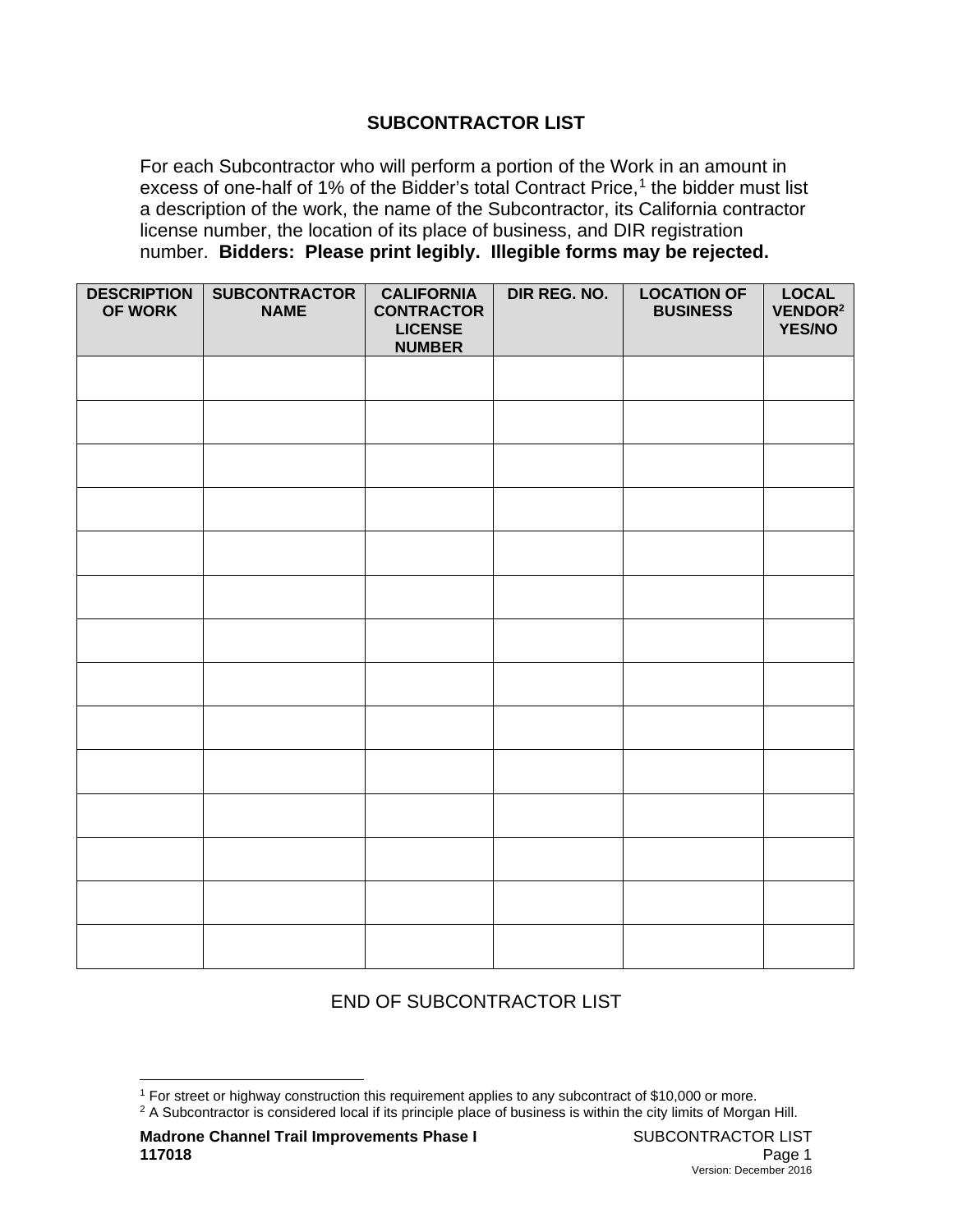#### **NONCOLLUSION DECLARATION**

(To be executed by bidder and submitted with bid)

| State of California |     |
|---------------------|-----|
| County of           | SS. |

The undersigned declares:

| I am the | [title] of                 |
|----------|----------------------------|
|          | [business name], the party |
|          |                            |

making the foregoing bid.

The bid is not made in the interest of, or on behalf of, any undisclosed person, partnership, company, association, organization, or corporation. The bid is genuine and not collusive or sham. The bidder has not directly or indirectly induced or solicited any other bidder to put in a false or sham bid. The bidder has not directly or indirectly colluded, conspired, connived, or agreed with any bidder or anyone else to put in a sham bid, or to refrain from bidding. The bidder has not in any manner, directly or indirectly, sought by agreement, communication, or conference with anyone to fix the bid price of the bidder or any other bidder, or to fix any overhead, profit, or cost element of the bid price, or of that of any other bidder. All statements contained in the bid are true. The bidder has not, directly or indirectly, submitted his or her bid price or any breakdown thereof, or the contents thereof, or divulged information or data relative thereto, to any corporation, partnership, company, association, organization, bid depository, or to any member or agent thereof, to effectuate a collusive or sham bid, and has no paid and will not pay, any person or entity for such purpose.

This declaration is intended to comply with California Public Contract Code Section 7106 and Title 23 U.S.C Section 112.

I declare under penalty of perjury under the laws of the State of California that the foregoing is true and correct and that this declaration is executed on

| [date], at | ισιτν |
|------------|-------|
| state].    |       |

 $s/$ 

\_\_\_\_\_\_\_\_\_\_\_\_\_\_\_\_\_\_\_\_\_\_\_\_\_\_\_\_\_\_\_\_\_\_\_\_\_\_\_\_\_\_

Name [print]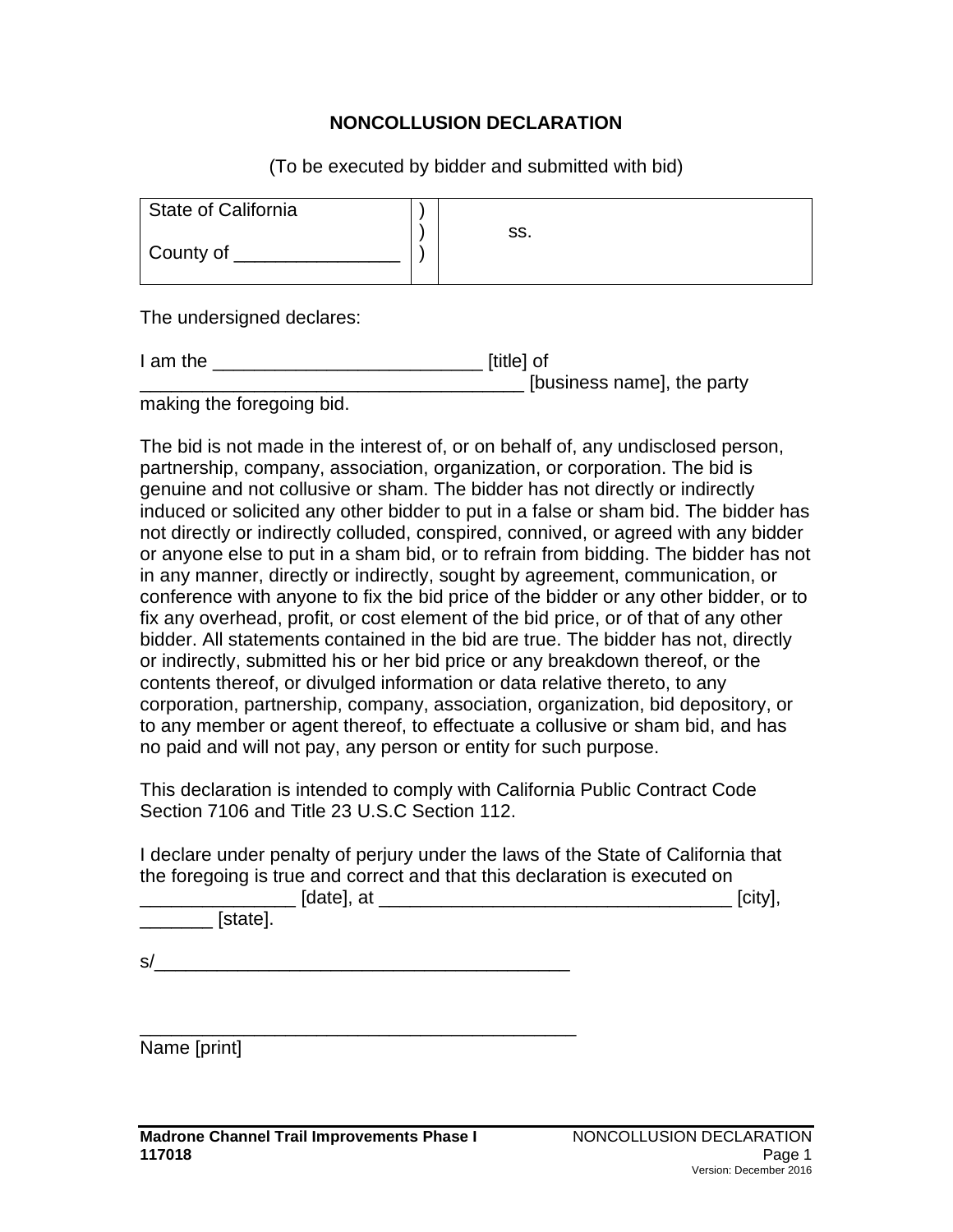A notary public or other officer completing this certificate verifies only the identity of the individual who signed the document, to which this certificate is attached, and not the truthfulness, accuracy, or validity of that document.

State of **CALIFORNIA** (1)

County of SANTA CLARA )

On before me,

a Notary Public in and for said County and State, personally appeared

proved to me on the basis of satisfactory evidence to be the person/s whose name/s is/are subscribed to the within instrument and acknowledged to me that he/she/they executed the same in his/her/their authorized capacity/ies, and that by his/her/their signature/s on the instrument the person/s, or the entity upon behalf of which the person/s acted, executed the instrument.

I certify under PENALTY OF PERJURY under the laws of the State of California that the foregoing paragraph is true and correct.

WITNESS my hand and official seal.

SIGNATURE OF NOTARY PUBLIC

Place Notary Seal Above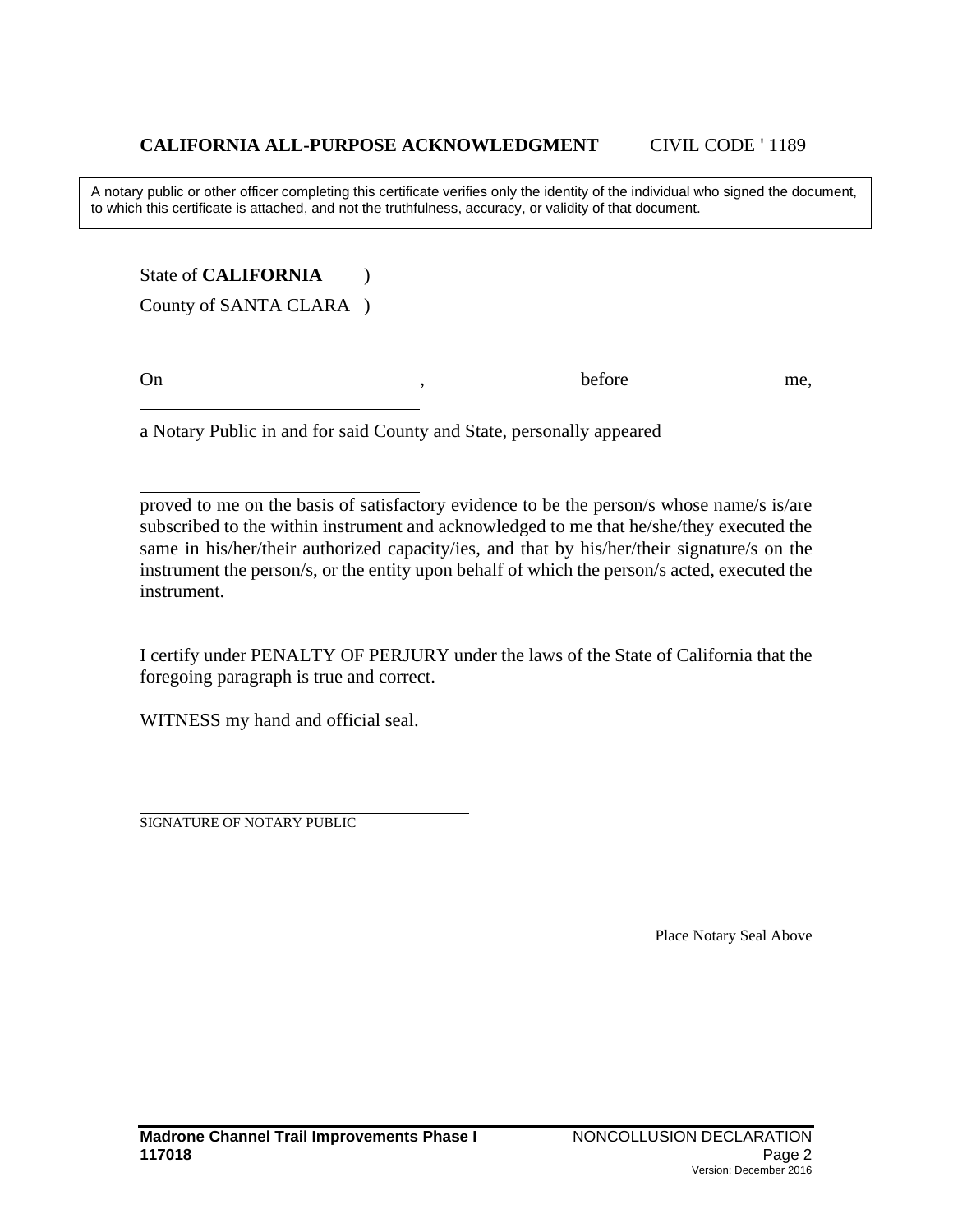#### **BID BOND**

|                                                         |                              | ("Bidder") |
|---------------------------------------------------------|------------------------------|------------|
| has submitted a bid, dated                              | 20 <b>D</b>                  | $"Bid"$ ), |
| to the City of Morgan Hill ("City") for work on the     |                              |            |
|                                                         | ("Project"). Under this duly |            |
| executed bid bond ("Bid Bond"), Bidder as Principal and |                              |            |
|                                                         | its                          |            |

surety ("Surety"), are bound to City as obligee in the penal sum of ten percent (10%) of the maximum amount of the Bid (the "Bond Sum"). Bidder and Surety bind themselves and their respective heirs, executors, administrators, successors and assigns, jointly and severally, as follows:

- **1. General.** If Bidder is awarded the Contract for the Project, Bidder will enter into the Contract with City in accordance with the terms of the Bid.
- **2. Submittals.** Within ten (10) days following issuance of the notice of award to Bidder, Bidder must submit to City the following:
	- **2.1 Contract.** The executed Contract, using the form provided by City in the Project contract documents ("Contract Documents");
	- **2.2 Payment Bond.** A payment bond for one hundred percent (100%) of the maximum Contract Price, executed by a surety licensed to do business in the State of California using the Payment Bond form included with the Contract Documents;
	- **2.3 Performance Bond.** A performance bond for one hundred percent (100%) of the maximum Contract Price, executed by a surety licensed to do business in the State of California using the Performance Bond form included with the Contract Documents; and
	- **2.4 Insurance.** The insurance certificate(s) and endorsement(s) required by the Contract Documents, and any other documents required under the Instructions for Bidders.
- **3. Enforcement.** If Bidder fails to execute the Contract and to submit the bonds and insurance certificates as required by the Contract Documents, Surety guarantees that Bidder forfeits the Bond Sum to City. Any notice to Surety may be given in the manner specified in the Contract and delivered or transmitted to Surety as follows:

| Attn:             |  |
|-------------------|--|
| Address:          |  |
| City/State/Zip: _ |  |
| Phone:            |  |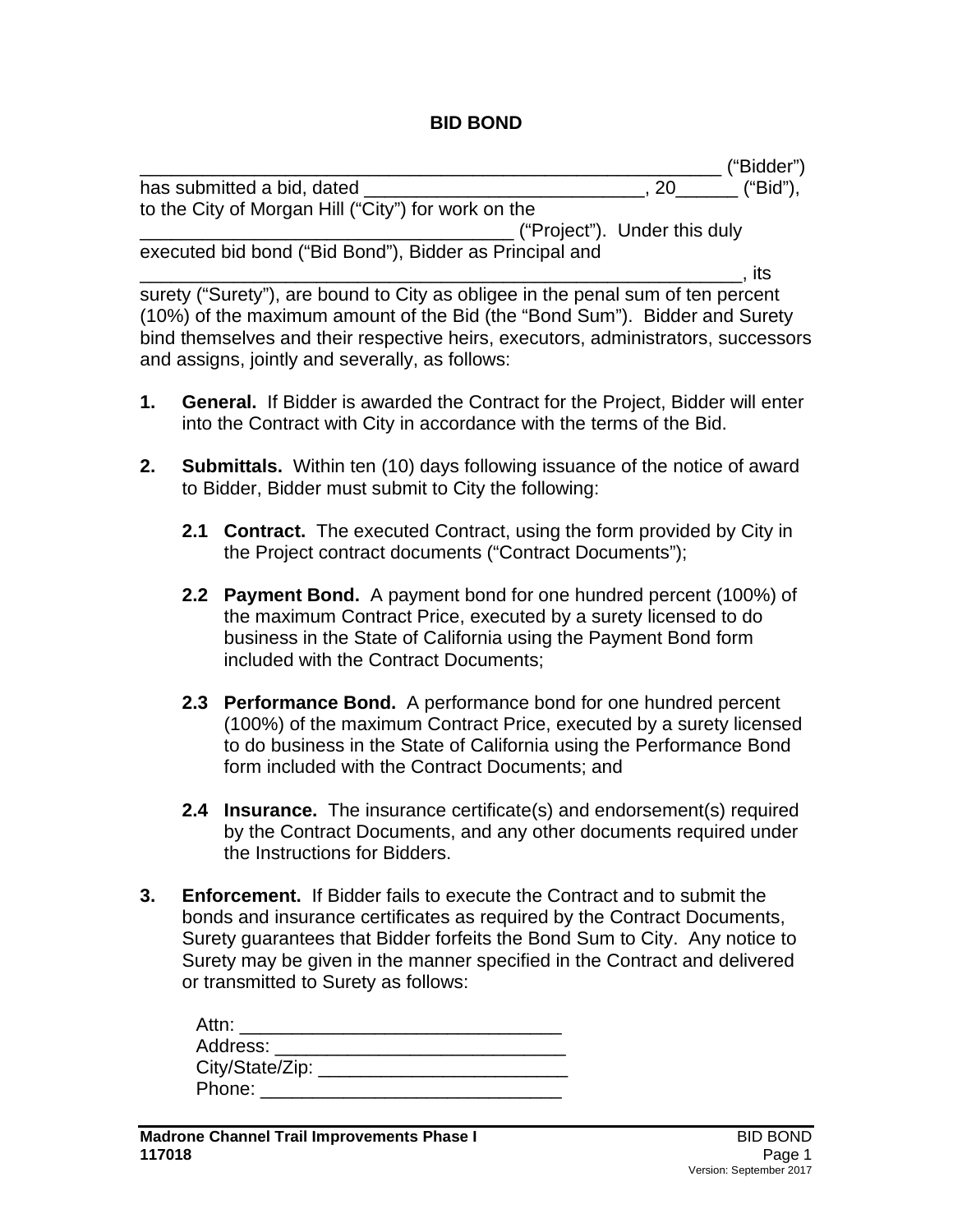| Fax:   |  |  |  |
|--------|--|--|--|
| Email: |  |  |  |

**4. Duration; Waiver.** If Bidder fulfills its obligations under Section 2, above, then this obligation will be null and void; otherwise it will remain in full force and effect for ninety (90) days following award of the Contract or until this Bid Bond is returned to Bidder, whichever occurs first. Surety waives the provisions of Civil Code Sections 2819 and 2845.

| This Bid Bond is entered into and is effective on |  |
|---------------------------------------------------|--|
| 20                                                |  |

SURETY:

\_\_\_\_\_\_\_\_\_\_\_\_\_\_\_\_\_\_\_\_\_\_\_\_\_\_\_\_\_\_\_\_\_\_\_  $s/$   $\overline{\phantom{a}}$ 

| Title: |
|--------|
|--------|

(Attach Acknowledgement, Notary Seal, and Attorney-In-Fact Certificate)

CONTRACTOR:

| $\sim$<br>c |  |  |  |  |
|-------------|--|--|--|--|
|             |  |  |  |  |

Name: \_\_\_\_\_\_\_\_\_\_\_\_\_\_\_\_\_\_\_\_\_\_\_\_\_\_\_\_\_\_

Title: \_\_\_\_\_\_\_\_\_\_\_\_\_\_\_\_\_\_\_\_\_\_\_\_\_\_\_\_\_\_\_

# **APPROVED AS TO FORM:**

By:\_\_\_\_\_\_\_\_\_\_\_\_\_\_\_\_\_\_\_\_\_\_\_\_\_\_\_\_\_

Donald A. Larkin, City Attorney

Date: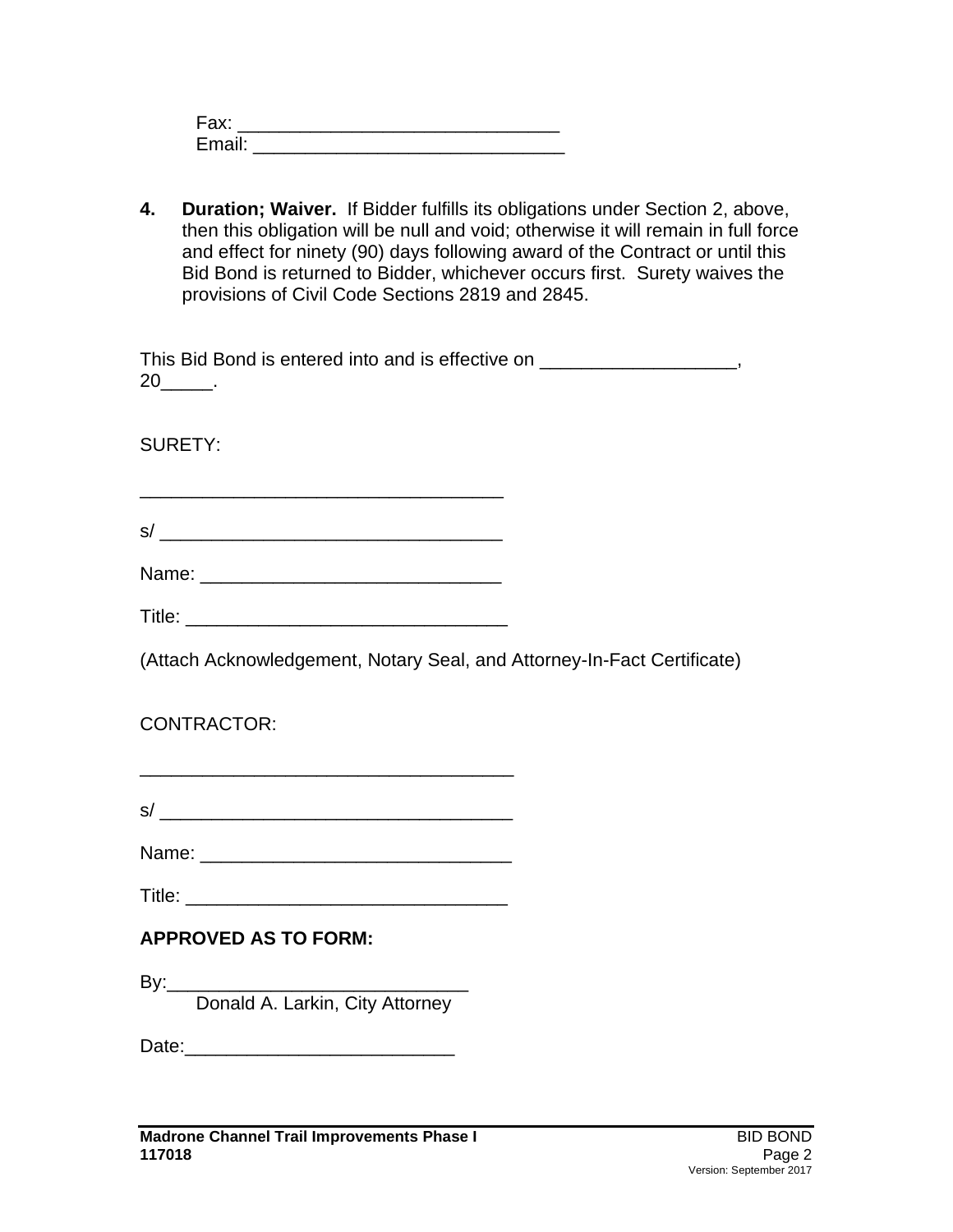### **BIDDER'S QUESTIONNAIRE**

#### **MADRONE CHANNEL TRAIL IMPROVEMENTS PHASE I PROJECT**

Within forty eight (48) hours following a request by City, a bidder must submit to City a completed, signed Bidder's Questionnaire using this form and including all required attachments. City may request the Questionnaire from one (1) or more of the apparent low bidders following the bid opening, and may use the completed Questionnaire to evaluate a bidder's qualifications for this Project. The Questionnaire must be filled out completely, accurately, and legibly. Any errors, omissions, or misrepresentations in completion of the Questionnaire may be grounds for rejection of the bid or termination of a Contract awarded pursuant to the bid.

#### **Part 1: General Information**

| Check One: ____ Corporation | __ Partnership<br>Sole Proprietorship<br>____ Joint Venture of: _______________________<br>____ Other:_________________________________ |  |
|-----------------------------|-----------------------------------------------------------------------------------------------------------------------------------------|--|
|                             |                                                                                                                                         |  |
|                             | <u> 1989 - Johann Harry Harry Harry Harry Harry Harry Harry Harry Harry Harry Harry Harry Harry Harry Harry Harry</u>                   |  |
|                             |                                                                                                                                         |  |
|                             |                                                                                                                                         |  |
|                             |                                                                                                                                         |  |
|                             |                                                                                                                                         |  |
|                             | Bidder's California Contractor's License Number(s):                                                                                     |  |

#### **Part 2: Bidder Experience**

1. How many years has Bidder been in business under its present business name?  $\sqsubseteq$ 

\_\_\_\_\_\_\_\_\_\_\_\_\_\_\_\_\_\_\_\_\_\_\_\_\_\_\_\_\_\_\_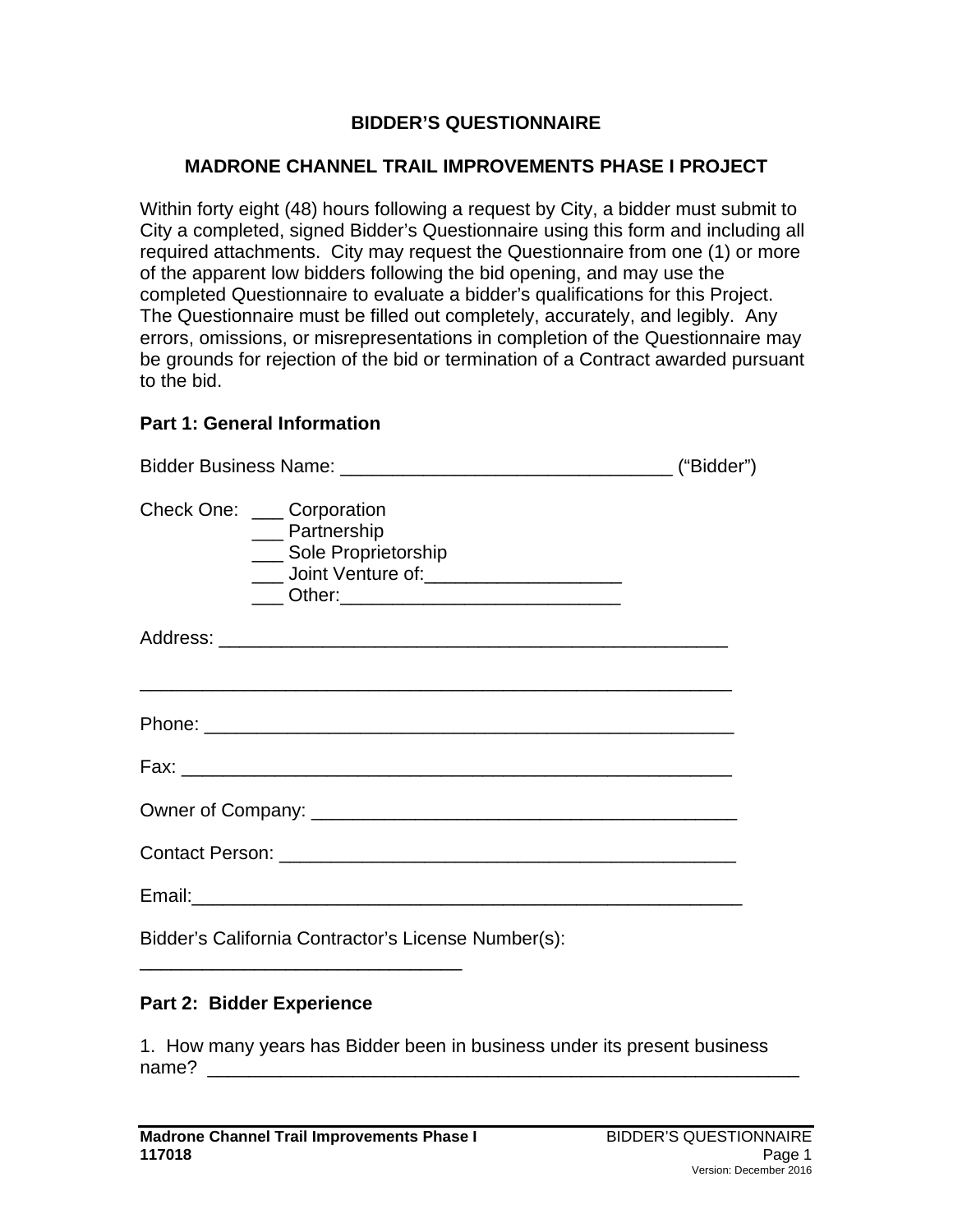2. Has Bidder completed projects similar in type and size to this Project as a general contractor? \_\_\_\_\_\_\_\_\_\_\_\_\_\_\_\_\_\_\_\_\_\_\_\_\_\_\_\_\_\_\_\_\_\_\_\_\_\_\_\_\_\_\_\_\_\_\_

3. Has Bidder ever been disqualified on grounds that it is not responsible? If yes, provide additional information on a separate sheet of paper regarding the disqualification, including the name and address of the agency or owner of the subject project, the type and size of the project, the reasons that Bidder was disqualified as not responsible, and the month and year in which the disqualification occurred.

4. Has Bidder ever been terminated from a construction project, either as a general contractor or as a subcontractor? If yes, provide additional information on a separate sheet of paper regarding the termination, including the name and address of the agency or owner of the subject project, the type and size of the project, whether Bidder was under contract as a general contractor or a subcontractor, the reasons that Bidder was terminated, and the month and year in which the termination occurred.

5. Provide information about Bidder's past projects performed as general contractor as follows:

5.1 Six (6) most recently completed public works projects within the last three (3) years;

5.2 Three (3) largest completed projects within the last three (3) years; and

5.3 Any project which is similar to this Project.

6. Use separate sheets of paper provide all of the following information for each project identified in response to the above three (3) categories:

- 6.1 Project name
- 6.2 Location
- 6.3 Owner
- 6.4 Owner contact (name and current phone number)
- 6.5 Architect or engineer name
- 6.6 Architect or engineer contact (name and current phone number)
- 6.7 Project manager (name and current phone number)<br>6.8 Description of project. scope of work performed
- Description of project, scope of work performed
- 6.9 Initial contract value (at time of bid award)
- 6.10 Final cost of construction (including change orders)
- 6.11 Original scheduled completion date
- 6.12 Time extensions granted (number of days)
- 6.13 Actual date of completion
- 6.14 Number and amount of stop notices or mechanic's liens filed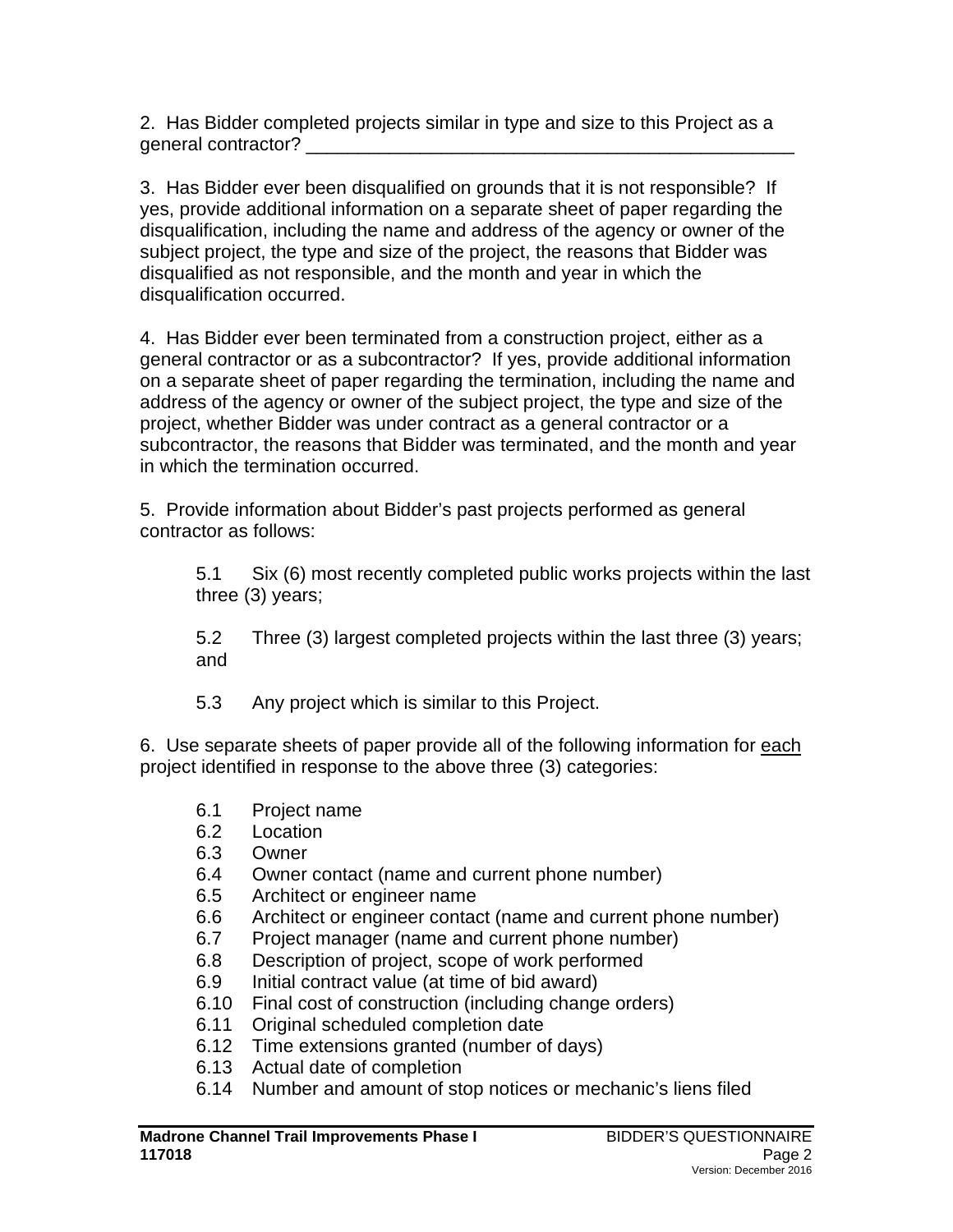6.15 Amount of liquidated damages assessed against Bidder

6.16 Nature and resolution of any claim, lawsuit, and/or arbitration between Bidder and the owner.

# **Part 3: Verification**

In signing this document, I, the undersigned, declare that I am duly authorized to sign and submit this Bidder's Questionnaire on behalf of the named bidder, and that all responses and information set forth in this Bidder's Questionnaire and accompanying attachments are, to the best of my knowledge, true, accurate and complete as of the date of submission. **I declare under penalty of perjury under the laws of the State of California that the foregoing is true and correct.**

| Signature:        | Date: |
|-------------------|-------|
|                   |       |
| By [name, title]: |       |

# END OF BIDDER'S QUESTIONNAIRE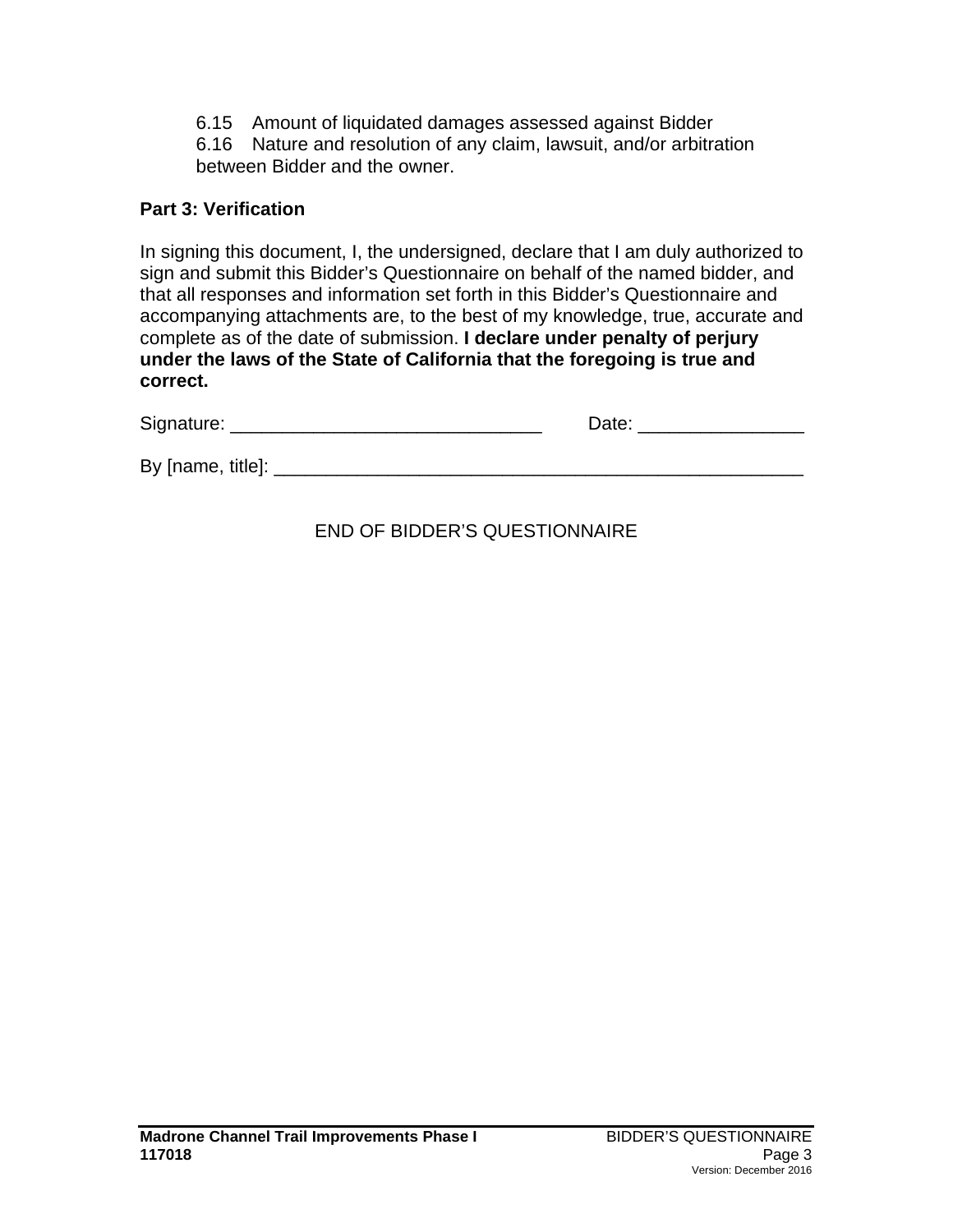# **CONTRACT**

This public works contract ("Contract") is entered into by and between the City of Morgan Hill ("City") and ("Contractor") for work on the \_\_\_\_\_\_\_\_\_\_\_\_\_\_\_\_\_\_\_\_\_\_\_\_\_\_\_\_\_\_\_\_\_\_\_\_\_\_ ("Project").

The parties agree as follows:

- **1. Award of Contract**. In response to the Notice Inviting Bids, Contractor has submitted a Bid Proposal to perform work on the Project, and on **Example 20**, (contract date) City authorized award of this Contract to Contractor for the amount of Contractor's bid.
- **2. Contract Documents**. The Contract Documents incorporated into this Contract include and are comprised of all of the following:
	- **2.1** Notice Inviting Bids;<br>**2.2** Instructions to Bidde
	- **2.2** Instructions to Bidders;
	- **2.3** Addenda, if any;
	- 2.4 Bid Proposal and attachments thereto;<br>2.5 Contract:
	- **2.5** Contract;
	- 2.6 Payment and Performance Bonds;<br>2.7 General Conditions:
	- **2.7** General Conditions;
	- **2.8** Special Conditions;
	- **2.9** Project Drawings and Specifications;
	- **2.10** Change Orders, if any;
	- **2.11** Notice of Award;
	- **2.12** Notice to Proceed;
	- **2.13** And the following: City Standard Details
- **3. Contractor's Obligations.** Contractor agrees to perform all of the Work required for the Project, as specified in the Contract Documents. Contractor must provide, furnish, and supply all things necessary and incidental for the timely performance and completion of the Work, including all necessary labor, materials, equipment, transportation, and utilities, unless otherwise specified in the Contract Documents. Contractor must use its best efforts to complete the Work in a professional and expeditious manner and to meet or exceed the performance standards required by the Contract Documents.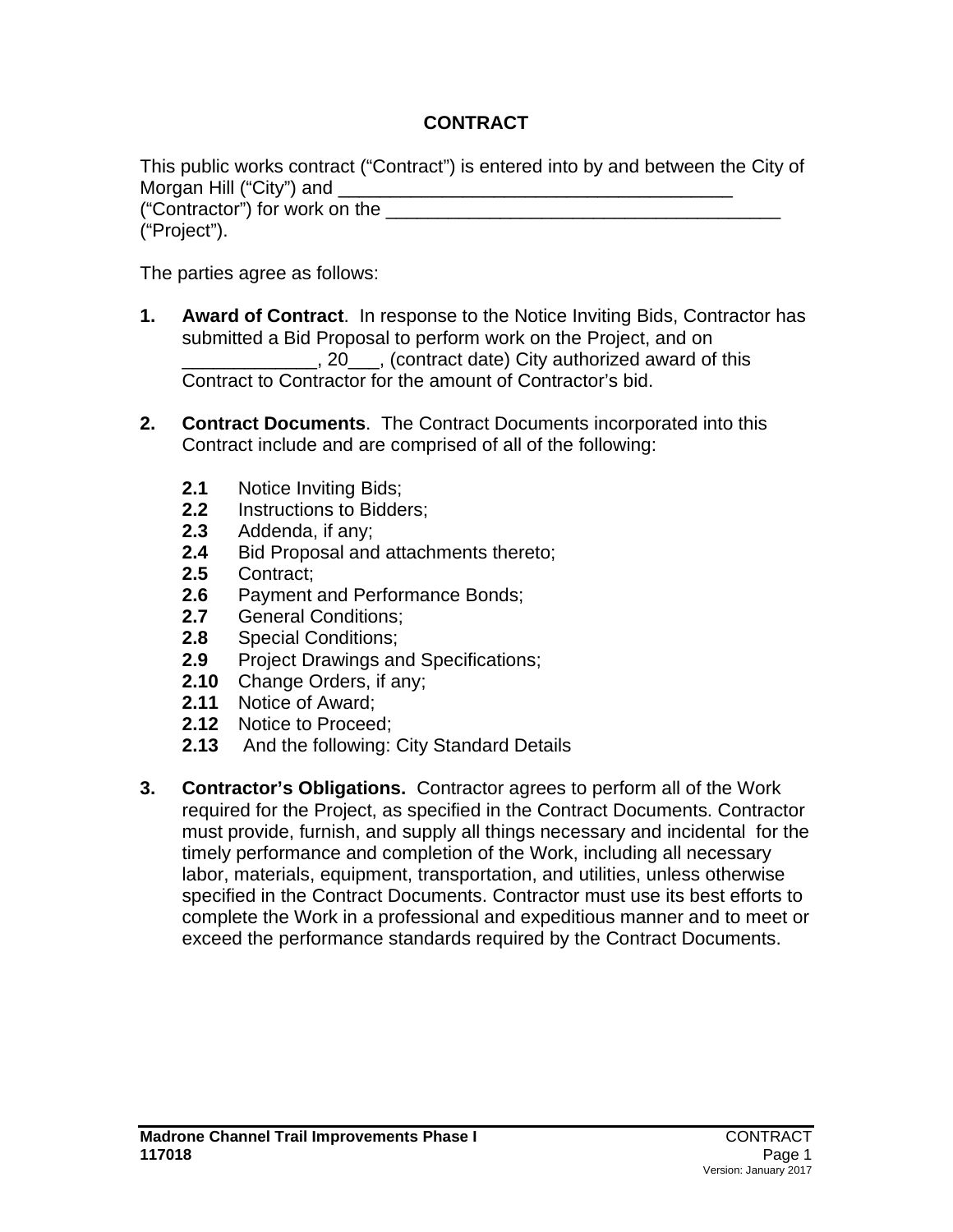**4. Payment.** As full and complete compensation for Contractor's timely performance and completion of the Work in strict accordance with the terms and conditions of the Contract Documents, City will pay Contractor

\_\_\_\_\_\_\_\_\_\_\_\_\_\_\_\_\_\_\_\_\_\_\_\_\_\_\_\_\_\_\_\_\_\_\_\_\_\_\_\_\_\_\_\_\_\_\_\_\_\_\_\_\_\_\_\_\_\_ Dollars (\$ the payment provisions in the General Conditions. The Contract Price includes all applicable federal, state, and local taxes.

- **5. Time for Completion.** Contractor will fully complete the Work for the Project within Fifty calendar days from the commencement date given in the Notice to Proceed ("Contract Time"). By signing below, Contractor expressly waives any claim for delayed early completion.
- **6. Liquidated Damages.** If Contractor fails to complete the Work within the Contract Time, City will assess liquidated damages in the amount of Seven-Hundred-Fifty Dollars (\$750.00) for each day of unexcused delay in completion, and the Contract Price will be reduced accordingly.

# **7. Labor Code Compliance.**

- **7.1 General.** This Contract is subject to all applicable requirements of Chapter 1 of Part 7 of Division 2 of the Labor Code, including requirements pertaining to wages, working hours and workers' compensation insurance.
- **7.2 Prevailing Wages.** This Project is subject to the prevailing wage requirements applicable to the locality in which the Work is to be performed for each craft, classification or type of worker needed to perform the Work, including employer payments for health and welfare, pension, vacation, apprenticeship and similar purposes. Copies of these prevailing rates are available online at [http://www.dir.ca.gov/DLSR.](http://www.dir.ca.gov/DLSR)
- **7.3 DIR Registration.**City will not enter into the Contract with a bidder, without proof that the bidder and its Subcontractors are registered with the California Department of Industrial Relations ("DIR") to perform public work under Labor Code Section 1725.5, subject to limited legal exceptions.
- **8. Workers' Compensation Certification.** Under Labor Code Section 1861, by signing this Contract, Contractor certifies as follows: "I am aware of the provisions of Labor Code Section 3700 which require every employer to be insured against liability for workers' compensation or to undertake selfinsurance in accordance with the provisions of that code, and I will comply with such provisions before commencing the performance of the Work on this Contract."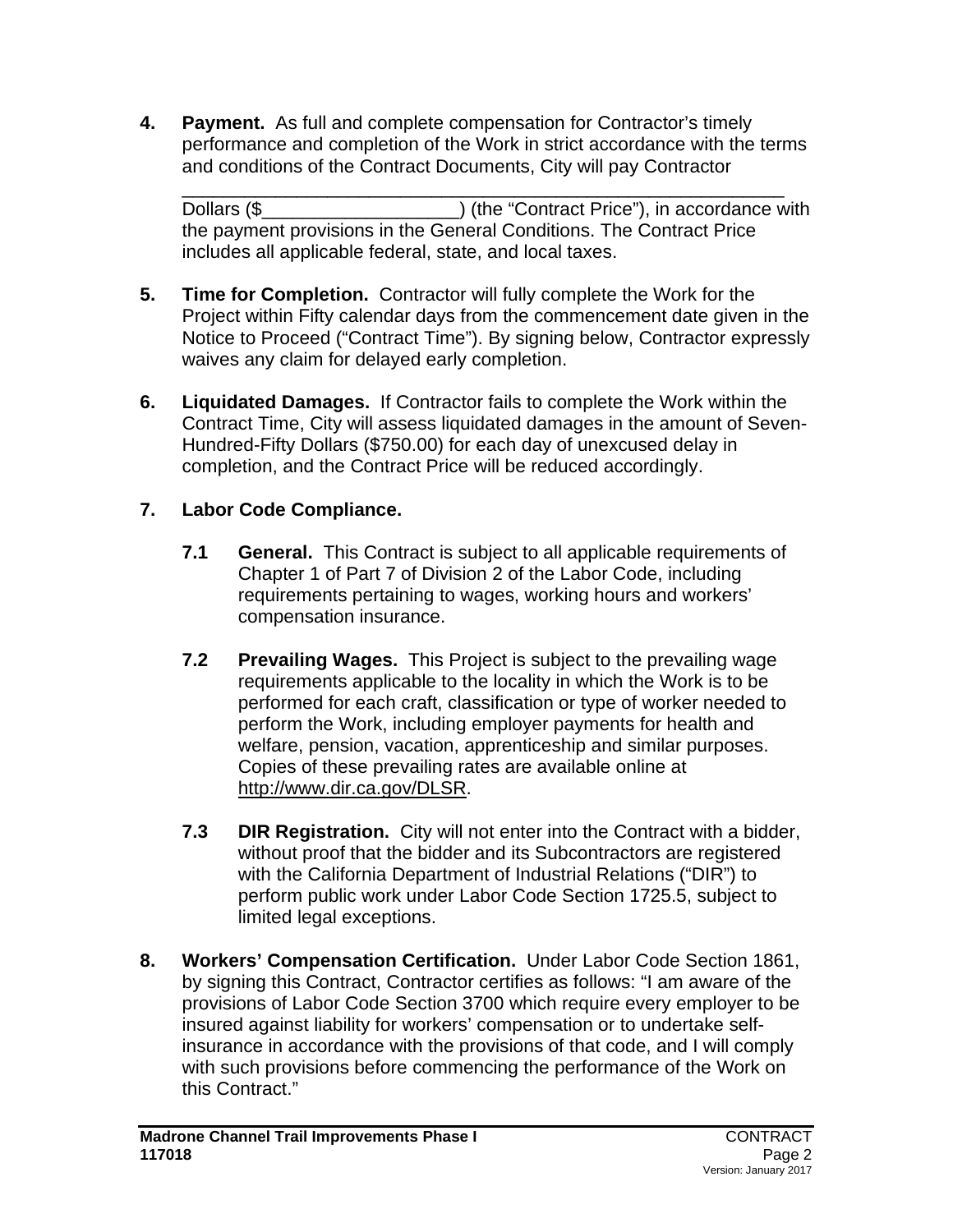**9. Notice.** Any notice required by the Contract Documents must be made in writing, and sent to the other party by personal delivery, U.S. Mail, a reliable overnight delivery service, facsimile, or by email as a PDF (or comparable) file. Notice is deemed effective upon delivery unless otherwise specified. Notice for each party must be given as follows:

City:

City of Morgan Hill 17575 Peak Avenue Morgan Hill, CA 95037 Phone: (409) 779-7259 Attn: City Clerk Email: michelle.bigelow@morganhill.ca.gov Copy to: yat.cho@morganhill.ca.gov

Contractor:

| Name: ___________________________<br>Address:_________________________ |  |
|------------------------------------------------------------------------|--|
|                                                                        |  |
| Phone:__________________                                               |  |
| Attn:__________________                                                |  |
| Email:__________________                                               |  |
| $Copy to: \_\_$                                                        |  |

# **10. General Provisions.**

- **10.1 Assignment and Successors.** Contractor may not assign its rights or obligations under this Contract, in part or in whole, without City's written consent. This Contract is binding on Contractor's successors and permitted assigns.
- **10.2 Third Party Beneficiaries.** There are no intended third party beneficiaries to this Contract except as expressly provided in the General Conditions or Special Conditions.
- **10.3 Governing Law and Venue.** This Contract will be governed by California law and venue will be in the Superior Court of Santa Clara County, and no other place.
- **10.4 Amendment.** No amendment or modification of this Contract will be binding unless it is in a writing duly authorized and signed by the parties to this Contract.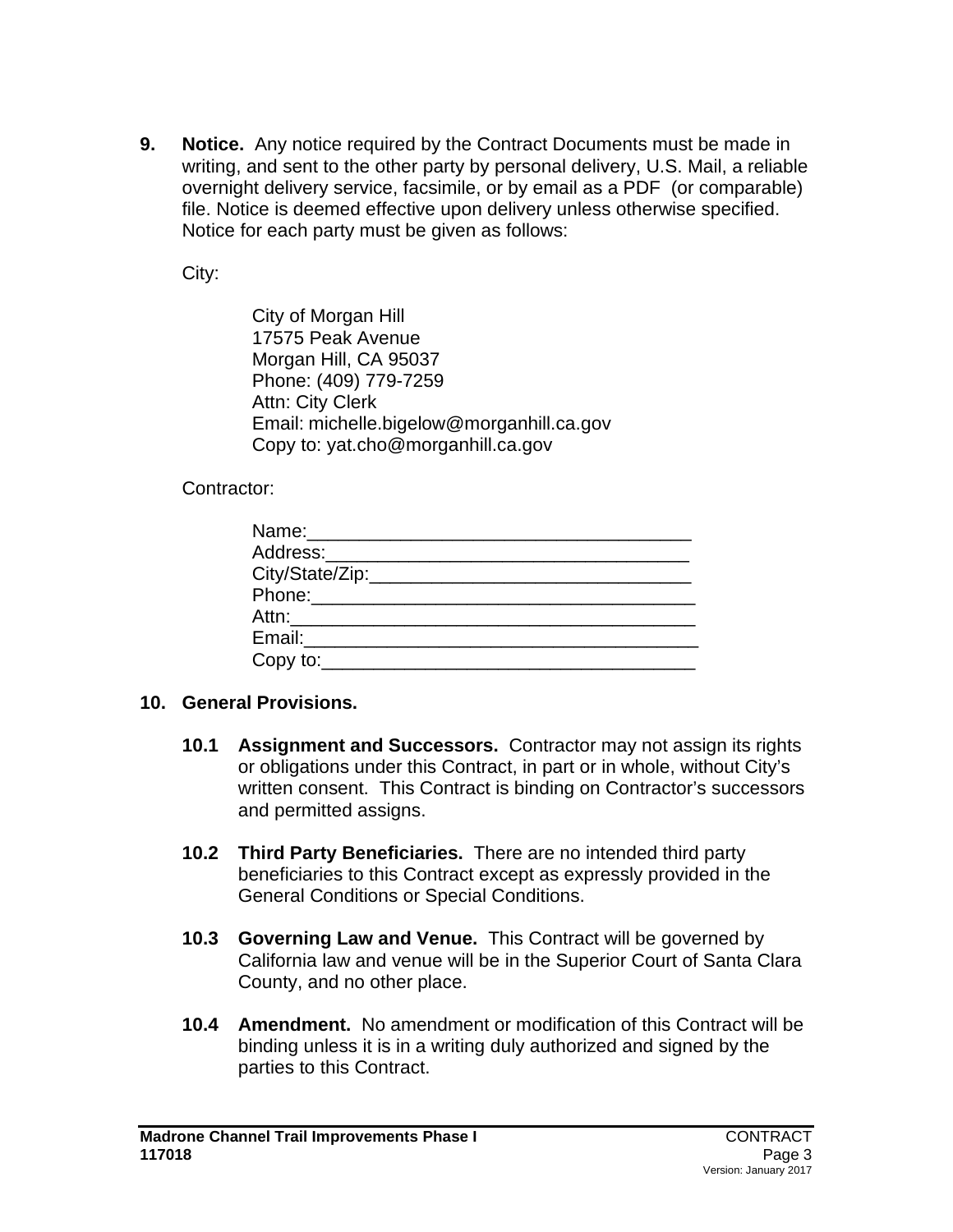- **10.5 Integration; Severability.** This Contract and the Contract Documents incorporated herein, including authorized amendments or Change Orders thereto, constitute the final, complete, and exclusive terms of the agreement between City and Contractor. If any provision of the Contract Documents, or portion of a provision, is determined to be illegal, invalid, or unenforceable, the remaining provisions of the Contract Documents will remain in full force and effect.
- **10.6 Authorization.** Each individual signing below warrants that he or she is authorized to do so by the party that he or she represents, and that this Contract is legally binding on that party. If Contractor is a corporation, signatures from two (2) officers of the corporation are required pursuant to California Corporation Code Section 313.

*[Signatures are on the following page.]*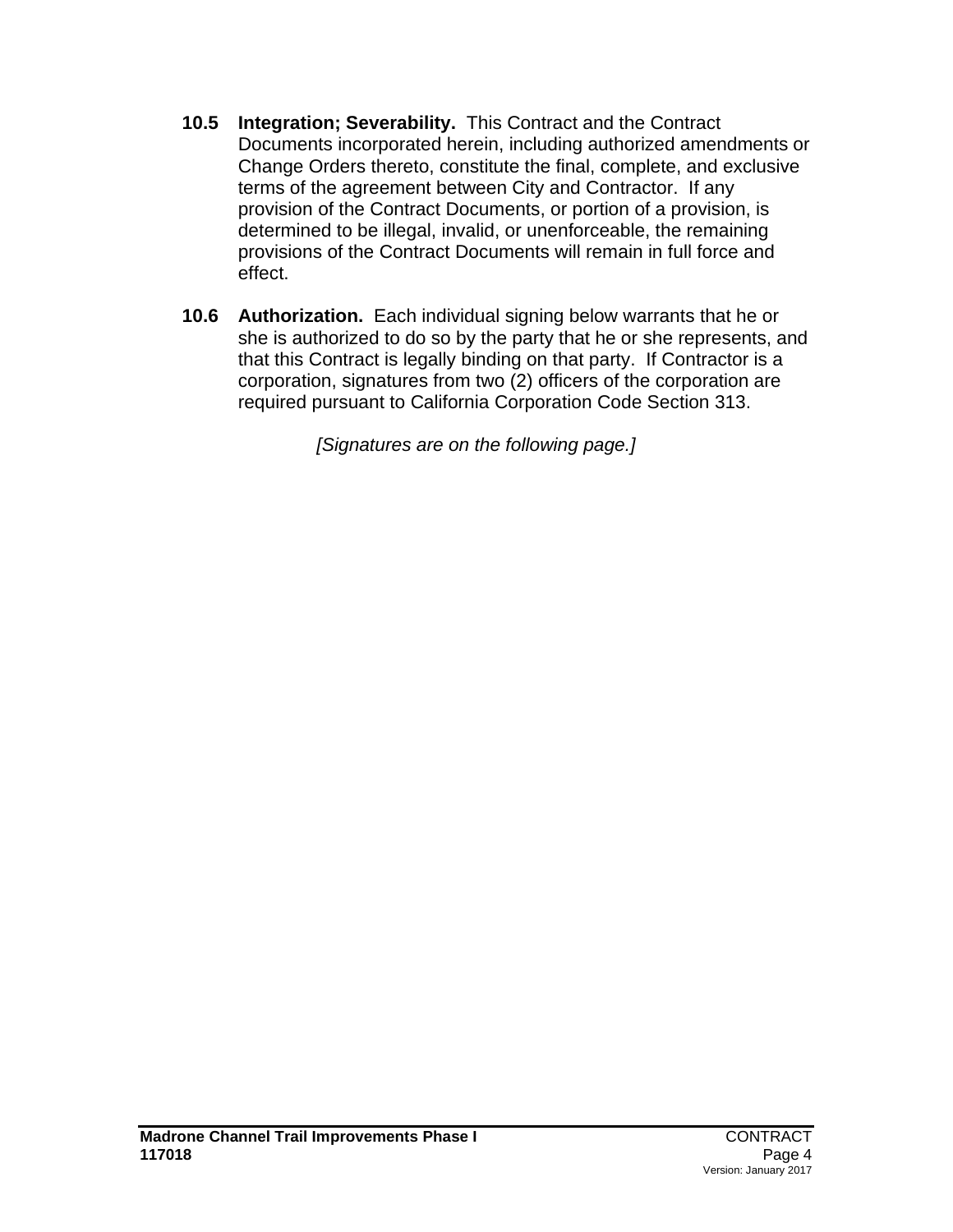AS SET FORTH IN CA. CORP. CODE § 313, TWO SIGNATURES ARE REQUIRED FOR CALIFORNIA CORPORATIONS: (1) CHAIRPERSON OF THE BOARD, PRESIDENT, OR VICE PRESIDENT; <u>AND</u> 2) SECRETARY, ASSISTANT SECRETARY, CHIEF FINANCIAL OFFICER OR ASSISTANT TREASURER.

The parties agree to this Contract as witnessed by the signatures below:

| <b>CITY OF MORGAN HILL:</b>                | <b>CONTRACTOR:</b><br>[NAME OF CONTRACTOR]             |
|--------------------------------------------|--------------------------------------------------------|
| Christina J. Turner<br><b>City Manager</b> | Signature                                              |
|                                            | Name/Title [print]                                     |
| <b>Attest:</b>                             |                                                        |
| Michelle Bigelow<br>Deputy City Clerk      | Corporate entities must provide a<br>second signature: |
|                                            | Signature                                              |
| <b>Approved as to Form:</b>                | Name/Title [print]                                     |
| Donald A. Larkin<br><b>City Attorney</b>   | Contractor's License Number(s)                         |
|                                            | <b>Expiration Date(s)</b>                              |
|                                            | Seal:                                                  |
|                                            | Contractor's DIR Registration Number(s)                |
|                                            | <b>Expiration Date</b>                                 |
|                                            | <b>END OF CONTRACT</b>                                 |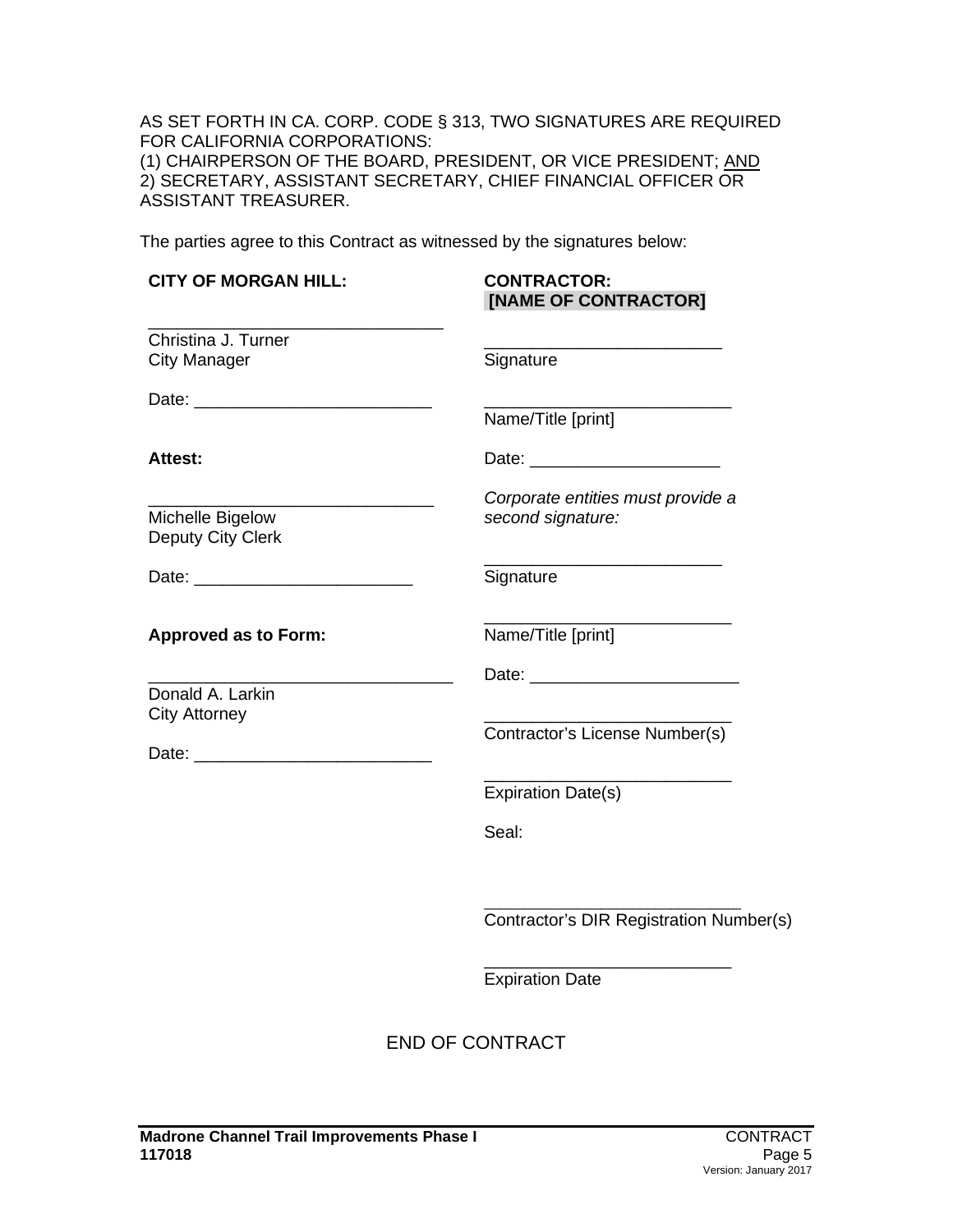## **PAYMENT BOND**

The City of Morgan Hill ("City") and

\_\_\_\_\_\_\_\_\_\_\_\_\_\_\_\_\_\_\_\_\_\_\_\_\_\_\_\_\_\_\_\_\_\_\_\_\_\_\_\_\_\_ ("Contractor") have entered into a contract, dated \_\_\_\_\_\_\_\_\_\_\_\_\_\_\_\_, 20\_\_\_ ("Contract") for work on the \_\_\_\_\_\_\_\_\_\_\_\_\_\_\_\_\_\_\_\_\_\_\_\_\_\_\_\_\_\_\_\_\_\_\_\_\_\_\_\_\_\_\_\_\_\_\_\_\_\_\_\_ ("Project"). The Contract is incorporated by reference into this Payment Bond ("Bond").

- **1. General.** Under this Bond, Contractor as principal and \_\_\_\_\_\_\_\_\_\_\_\_\_\_\_\_\_\_\_\_ **Example 2.1** ("Surety ("Surety"), are bound to City as obligee in an amount not less than Dollars (\$\_\_\_\_\_\_\_\_\_\_\_\_\_\_\_\_\_) ("Bond Sum"), under California Civil Code Sections 9550, et seq.
- **2. Surety's Obligation.** If Contractor or any of its Subcontractors fails to pay any of the persons named in California Civil Code Section 9100 amounts due under the Unemployment Insurance Code with respect to work or labor performed under the Contract, or for any amounts required to be deducted, withheld, and paid over to the Employment Development Department from the wages of employees of Contractor and its Subcontractors, under California Unemployment Insurance Code Section 13020, with respect to the work and labor, then Surety will pay for the same.
- **3. Beneficiaries.** This Bond inures to the benefit of any of the persons named in California Civil Code Section 9100, so as to give a right of action to those persons or their assigns in any suit brought upon this Bond. Contractor must promptly provide a copy of this Bond upon request by any person with legal rights under this Bond.
- **4. Duration.** If Contractor promptly makes payment of all sums for all labor, materials, and equipment furnished for use in the performance of the Work required by the Contract, in conformance with the time requirements set forth in the Contract and as required by California law, Surety's obligations under this Bond will be null and void. Otherwise, Surety's obligations will remain in full force and effect.
- **5. Waivers.** Surety waives any requirement to be notified of alterations to the Contract or extensions of time for performance of the Work under the Contract. Surety waives the provisions of Civil Code Sections 2819 and 2845. City waives requirement of a new bond for any supplemental contract under Civil Code Section 9550. Any notice to Surety may be given in the manner specified in the Contract and delivered or transmitted to Surety as follows: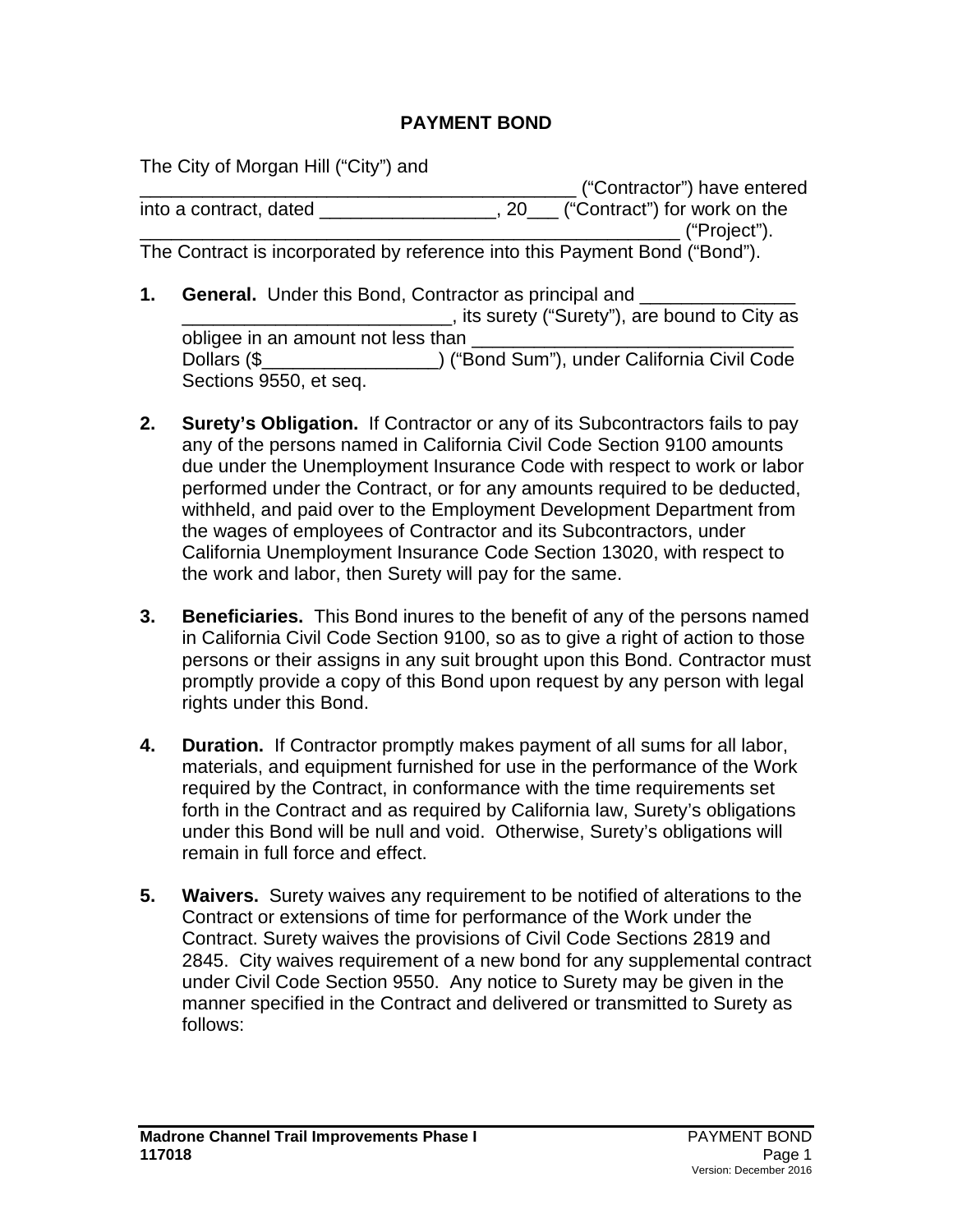| Attn: ________________________ |  |
|--------------------------------|--|
| Address: ____________________  |  |
| City/State/Zip: _______        |  |
| Phone: 2008                    |  |
| Fax: _____________________     |  |
| Email:                         |  |

- **6. Law and Venue.** This Bond will be governed by California law, and any dispute pursuant to this Bond will be venued in the Superior Court of Santa Clara County, and no other place. Surety will be responsible for City's attorneys' fees and costs in any action to enforce the provisions of this Bond.
- **7. Effective Date; Execution.** This Bond is entered into and is effective on \_\_\_\_\_\_\_\_\_\_\_\_\_\_\_\_\_\_\_\_, 20\_\_.

| <b>SURETY:</b>                                                    | <b>CONTRACTOR:</b> |
|-------------------------------------------------------------------|--------------------|
|                                                                   |                    |
| Name: __________________________                                  |                    |
|                                                                   |                    |
| (Attach Acknowledgment with Notary<br>Seal and Power of Attorney) |                    |
| <b>APPROVED AS TO FORM:</b>                                       |                    |
| .                                                                 |                    |

Donald A. Larkin, City Attorney

Date:\_\_\_\_\_\_\_\_\_\_\_\_\_\_\_\_\_\_\_\_\_\_\_\_\_\_

END OF PAYMENT BOND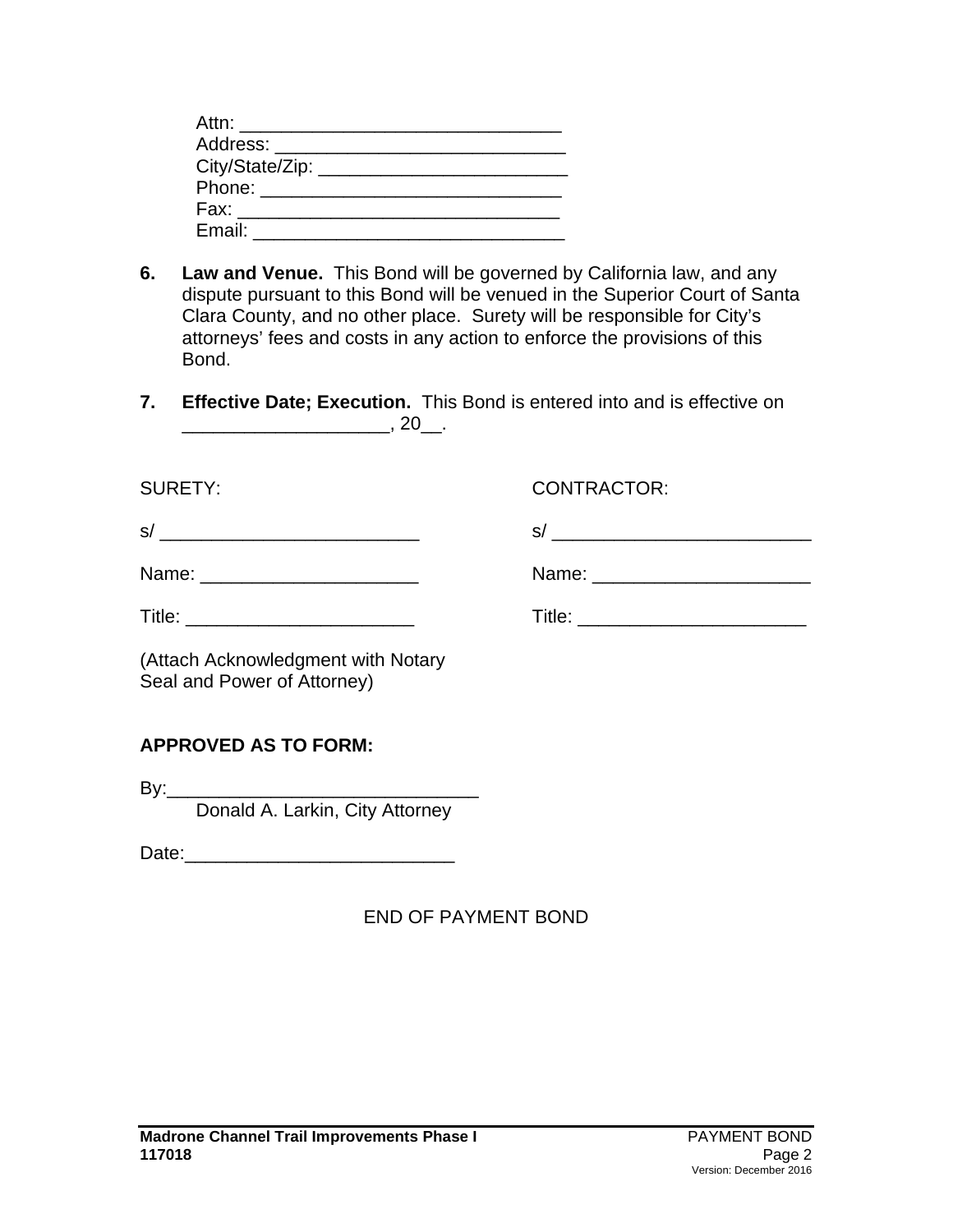## **PERFORMANCE BOND**

The City of Morgan Hill ("City") and

|    |                                                                                |             | ("Contractor")               |  |  |
|----|--------------------------------------------------------------------------------|-------------|------------------------------|--|--|
|    | have entered into a contract, dated                                            |             | $\Box$ , 20 ("Contract") for |  |  |
|    | work on the                                                                    |             | ("Project").                 |  |  |
|    | The Contract is incorporated by reference into this Performance Bond ("Bond"). |             |                              |  |  |
| 1. | <b>General.</b> Under this Bond, Contractor as Principal and                   |             |                              |  |  |
|    |                                                                                |             | stits surety ("Surety"), are |  |  |
|    | bound to City as obligee for an amount not less than                           |             |                              |  |  |
|    |                                                                                | Dollars (\$ |                              |  |  |
|    | (the "Rond Sum") By executing this Rond, Contractor and Surety hind            |             |                              |  |  |

(the "Bond Sum"). By executing this Bond, Contractor and Surety bind themselves and their respective heirs, executors, administrators, successors and assigns, jointly and severally, to the provisions of this Bond.

- **2. Surety's Obligations; Waiver.** If Contractor fully performs its obligations under the Contract, including its warranty obligations under the Contract, Surety's obligations under this Bond will become null and void upon recordation of the notice of completion, provided Contractor has timely provided a warranty bond as required under the Contract. Otherwise Surety's obligations will remain in full force and effect until expiration of the one (1) year warranty period under the Contract. Surety waives any requirement to be notified of and further consents to any alterations to the Contract made under the applicable provisions of the Contract Documents, including changes to the scope of Work or extensions of time for performance of Work under the Contract. Surety waives the provisions of Civil Code Sections 2819 and 2845.
- **3. Application of Contract Balance.** Upon making a demand on this Bond, City will make the Contract Balance available to Surety for completion of the Work under the Contract. For purposes of this provision, the Contract Balance is defined as the total amount payable by City to Contractor as the Contract Price minus amounts already paid to Contractor, and minus any liquidated damages, credits, or backcharges to which City is entitled under the terms of the Contract.
- **4. Contractor Default.** Upon written notification from City that Contractor is in default under Article 13 of the Contract General Conditions, time being of the essence, Surety must act within the time specified in Article 13 to remedy the default through one (1) of the following courses of action:

**4.1** Arrange for completion of the Work under the Contract by Contractor, with City's consent, but only if Contractor is in default solely due to its financial inability to complete the Work;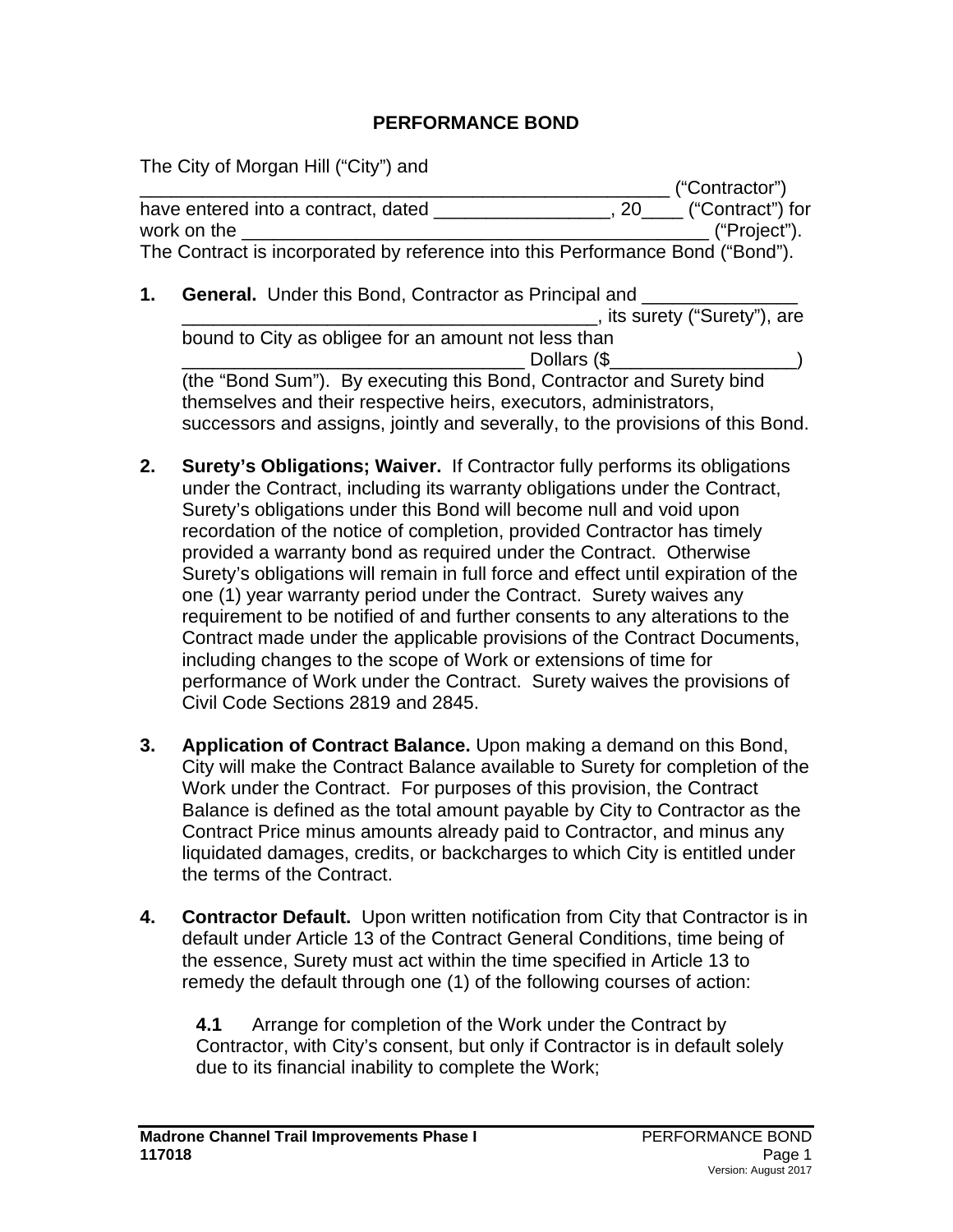**4.2** Arrange for completion of the Work under the Contract by a qualified contractor acceptable to City, and secured by performance and payment bonds issued by an admitted surety as required by the Contract Documents, at Surety's expense, or

**4.3** Waive its right to complete the Work under the Contract and reimburse City the amount of City's costs to have the remaining Work completed.

- **5. Surety Default.** If Surety defaults on its obligations under the Bond, City will be entitled to recover all costs it incurs due to Surety's default, including legal, design professional, or delay costs.
- **6. Notice.** Any notice to Surety may be given in the manner specified in the Contract and delivered or transmitted to Surety as follows:

| Attn: _______________________       |  |
|-------------------------------------|--|
| Address: _______________________    |  |
| City/State/Zip: ___________________ |  |
|                                     |  |
| Fax: __________________             |  |
| Email:                              |  |

- **7. Law and Venue.** This Bond will be governed by California law, and any dispute pursuant to this Bond will be venued in the Superior Court of Santa Clara County, and no other place. Surety will be responsible for City's attorneys' fees and costs in any action to enforce the provisions of this Bond.
- **8. Effective Date; Execution.** This Bond is entered into and effective on  $\frac{1}{20}$ , 20\_\_\_\_.

*[Signatures are on the following page.]*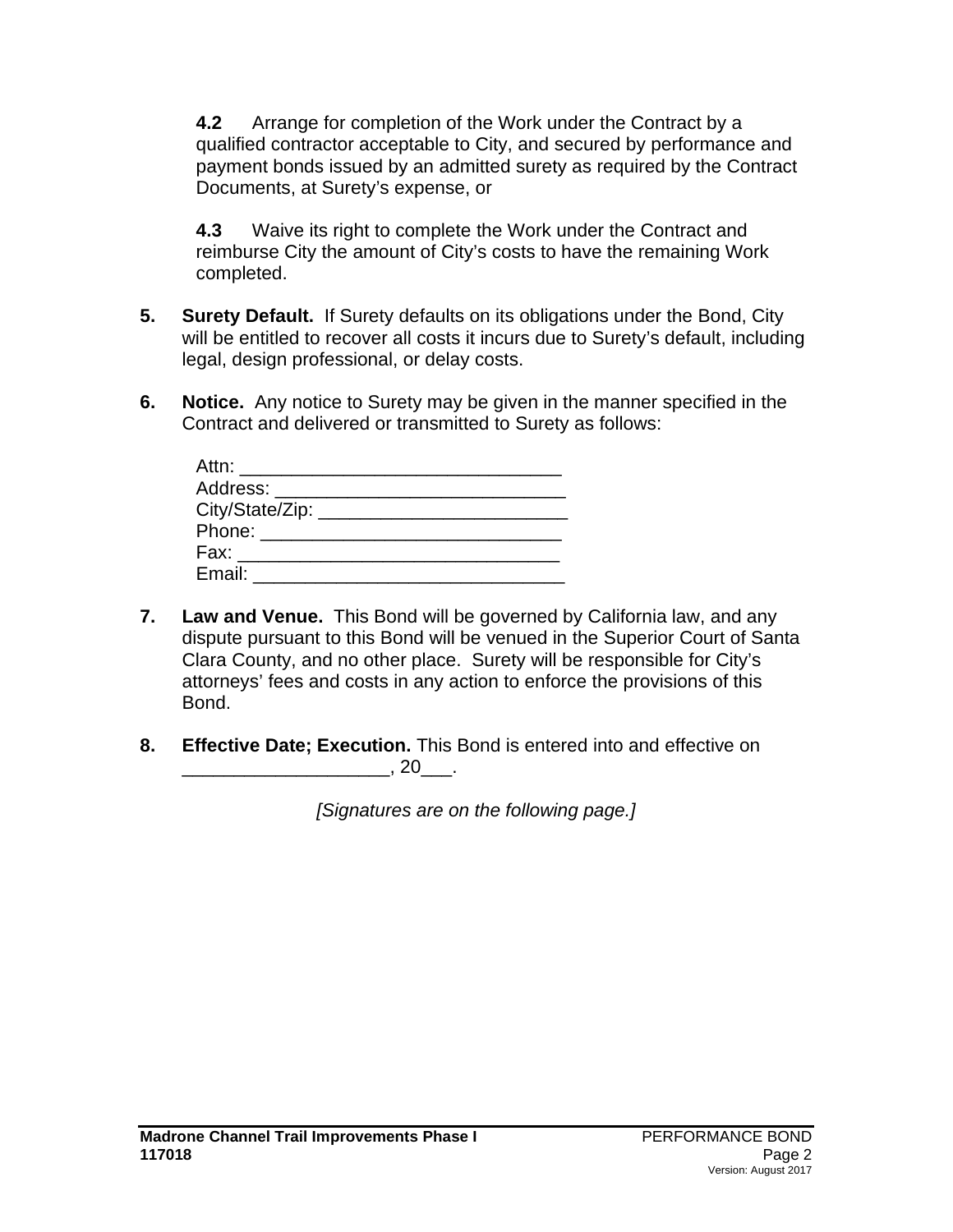| $\mathbf{\hat{c}}$ |  |  |  |  | -- |
|--------------------|--|--|--|--|----|
|                    |  |  |  |  |    |

(Attach Acknowledgment with Notary Seal and Power of Attorney)

# **APPROVED AS TO FORM:**

By:\_\_\_\_\_\_\_\_\_\_\_\_\_\_\_\_\_\_\_\_\_\_\_\_\_\_\_\_\_\_ Donald A. Larkin, City Attorney

Date:\_\_\_\_\_\_\_\_\_\_\_\_\_\_\_\_\_\_\_\_\_\_\_\_\_\_

# END OF PERFORMANCE BOND

# SURETY: CONTRACTOR:

s/ \_\_\_\_\_\_\_\_\_\_\_\_\_\_\_\_\_\_\_\_\_\_\_\_\_ s/ \_\_\_\_\_\_\_\_\_\_\_\_\_\_\_\_\_\_\_\_\_\_\_\_\_

Name: \_\_\_\_\_\_\_\_\_\_\_\_\_\_\_\_\_\_\_\_\_ Name: \_\_\_\_\_\_\_\_\_\_\_\_\_\_\_\_\_\_\_\_\_

Title: \_\_\_\_\_\_\_\_\_\_\_\_\_\_\_\_\_\_\_\_\_\_ Title: \_\_\_\_\_\_\_\_\_\_\_\_\_\_\_\_\_\_\_\_\_\_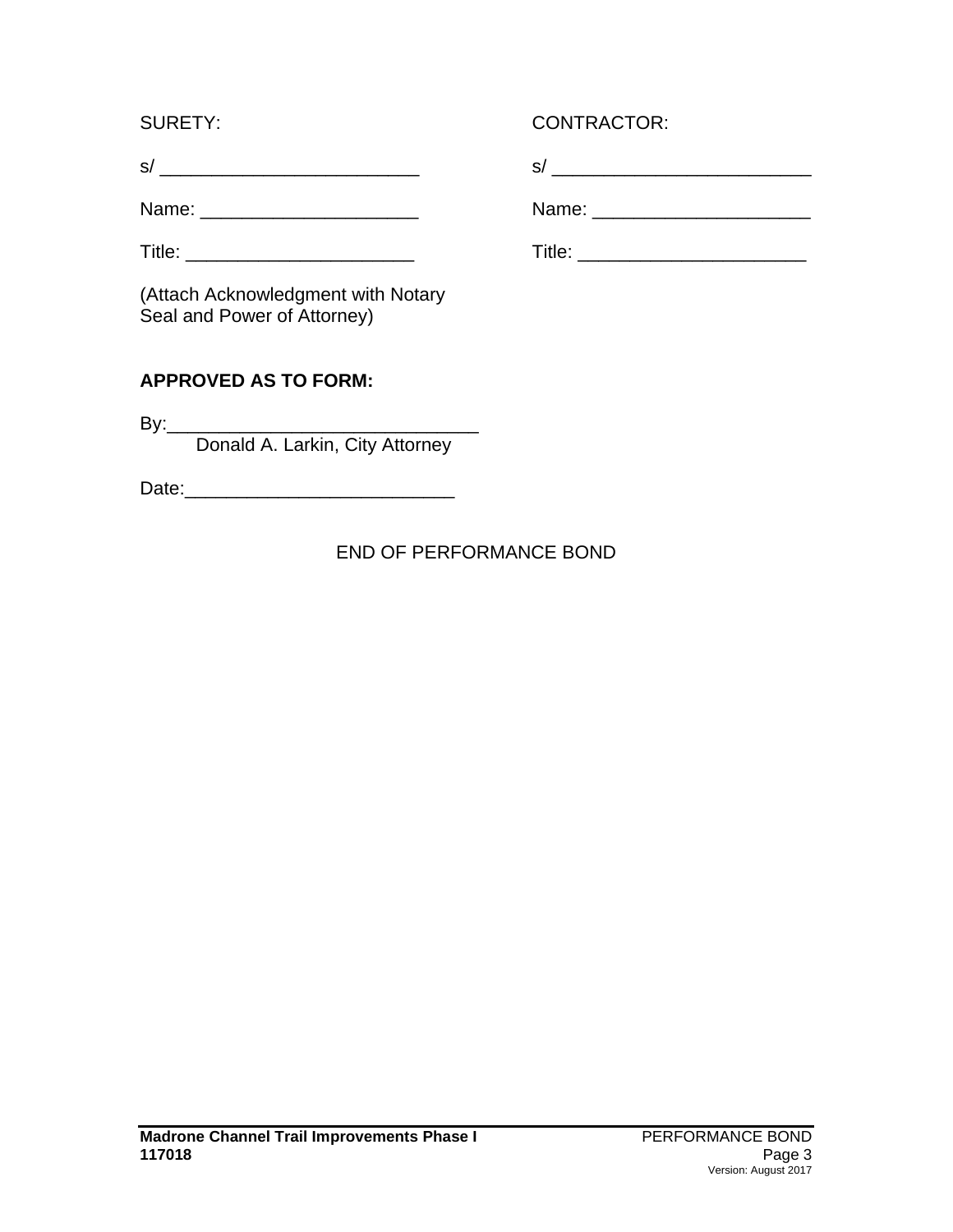#### **WARRANTY BOND**

|    | The City of Morgan Hill ("City") and ___                                |                            |  |
|----|-------------------------------------------------------------------------|----------------------------|--|
|    | ("Contractor") have entered into a contract, dated                      |                            |  |
|    | ("Contract") for work on the                                            |                            |  |
|    |                                                                         | ("Project"). The           |  |
|    | Contract is incorporated by reference into this Warranty Bond ("Bond"). |                            |  |
| 1. | <b>General.</b> Under this Bond, Contractor as principal and            |                            |  |
|    |                                                                         | state: "Surety ("Surety"), |  |
|    | are bound to City as obligee in the maximum amount of                   |                            |  |
|    |                                                                         | <b>Dollars</b>             |  |
|    | ) or 50% of the final Contract Price, whichever is                      |                            |  |
|    | greater ("Bond Sum").                                                   |                            |  |

- **2. Warranty Period.** The Contract requires Contractor to guarantee its work and that of its Subcontractors on the Project, against defects in materials or workmanship which are discovered during the one (1) year period commencing with recordation of the Notice of Completion (the "Warranty Period").
- **3. Surety's Obligations.** If Contractor faithfully carries out and performs its guarantee under the Contract, and, on due notice from City, repairs and make good at its sole expense any and all defects in materials and workmanship in the Project which are discovered during the Warranty Period, or if Contractor promptly reimburses City for all loss and damage that City sustains because of Contractor's failure to makes such repairs in accordance with the Contract requirements, then Surety's obligations under this Bond will be null and void. Otherwise, Surety's obligations will remain in full force and effect.
- **4. Waiver.** Surety waives the provisions of Civil Code Sections 2819 and 2845.
- **5. Notice.** Any notice to Surety may be given in the manner specified in the Contract and delivered or transmitted to Surety as follows:

| Address: _____________________ |  |
|--------------------------------|--|
|                                |  |
|                                |  |
| Fax: __________________        |  |
| Email:                         |  |

**6. Law and Venue.** This Bond will be governed by California law, and any dispute pursuant to this Bond will be venued in the Superior Court of Santa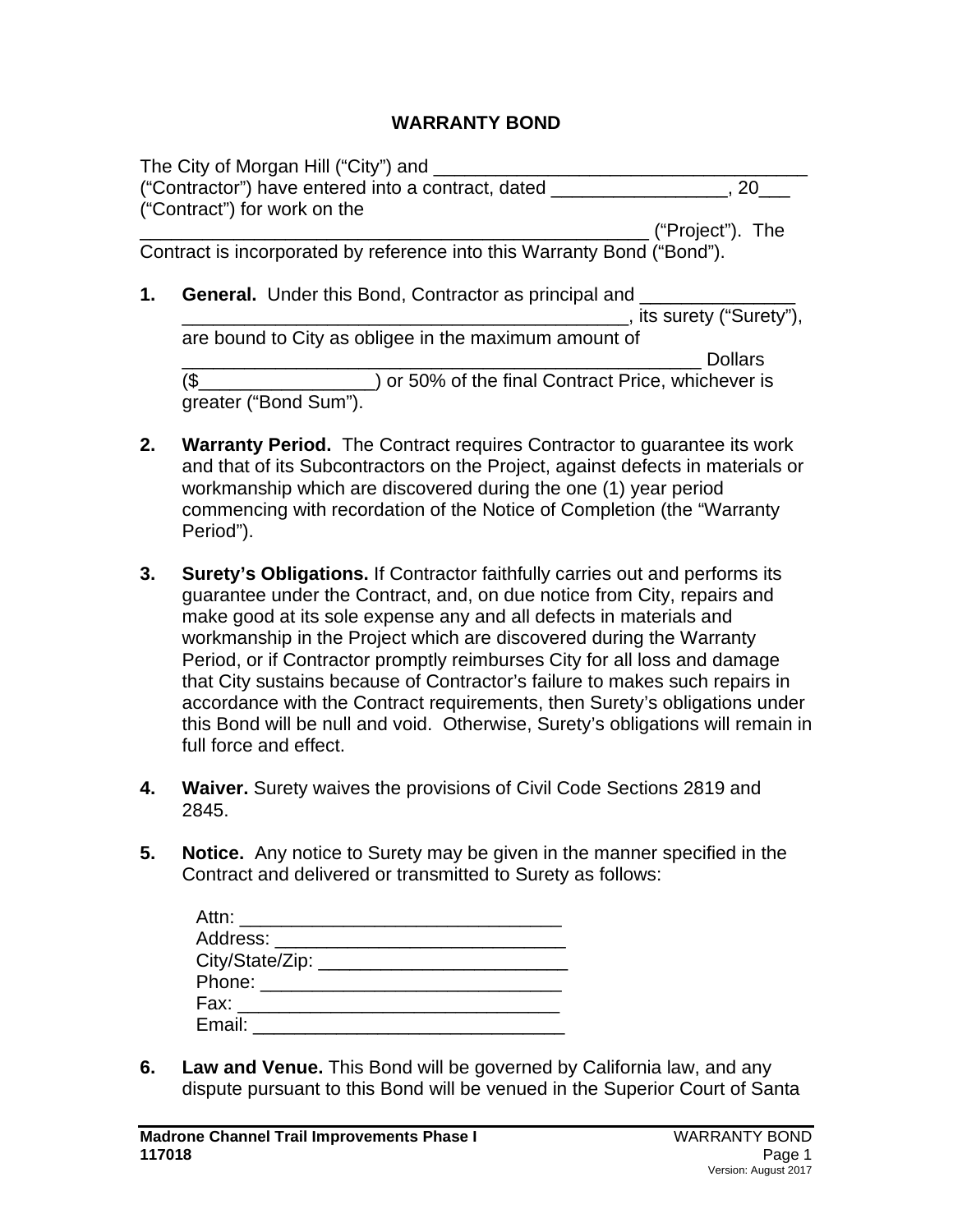Clara County, and no other place. Surety will be responsible for City's attorneys' fees and costs in any action to enforce the provisions of this Bond.

**7. Effective Date; Execution.** This Bond is entered into and is effective on  $\frac{1}{20}$ , 20\_\_.

SURETY: CONTRACTOR:

| ົ |
|---|
|---|

 $s/$ 

| Name: |  |
|-------|--|
|-------|--|

Name: \_\_\_\_\_\_\_\_\_\_\_\_\_\_\_\_\_\_\_\_\_ Name: \_\_\_\_\_\_\_\_\_\_\_\_\_\_\_\_\_\_\_\_\_

Title: \_\_\_\_\_\_\_\_\_\_\_\_\_\_\_\_\_\_\_\_\_\_ Title: \_\_\_\_\_\_\_\_\_\_\_\_\_\_\_\_\_\_\_\_\_\_

(Attach Acknowledgment with Notary Seal and Power of Attorney)

# **APPROVED AS TO FORM:**

 $\mathsf{B} \mathsf{v}$ :

Donald A. Larkin, City Attorney

Date:\_\_\_\_\_\_\_\_\_\_\_\_\_\_\_\_\_\_\_\_\_\_\_\_\_\_

# END OF WARRANTY BOND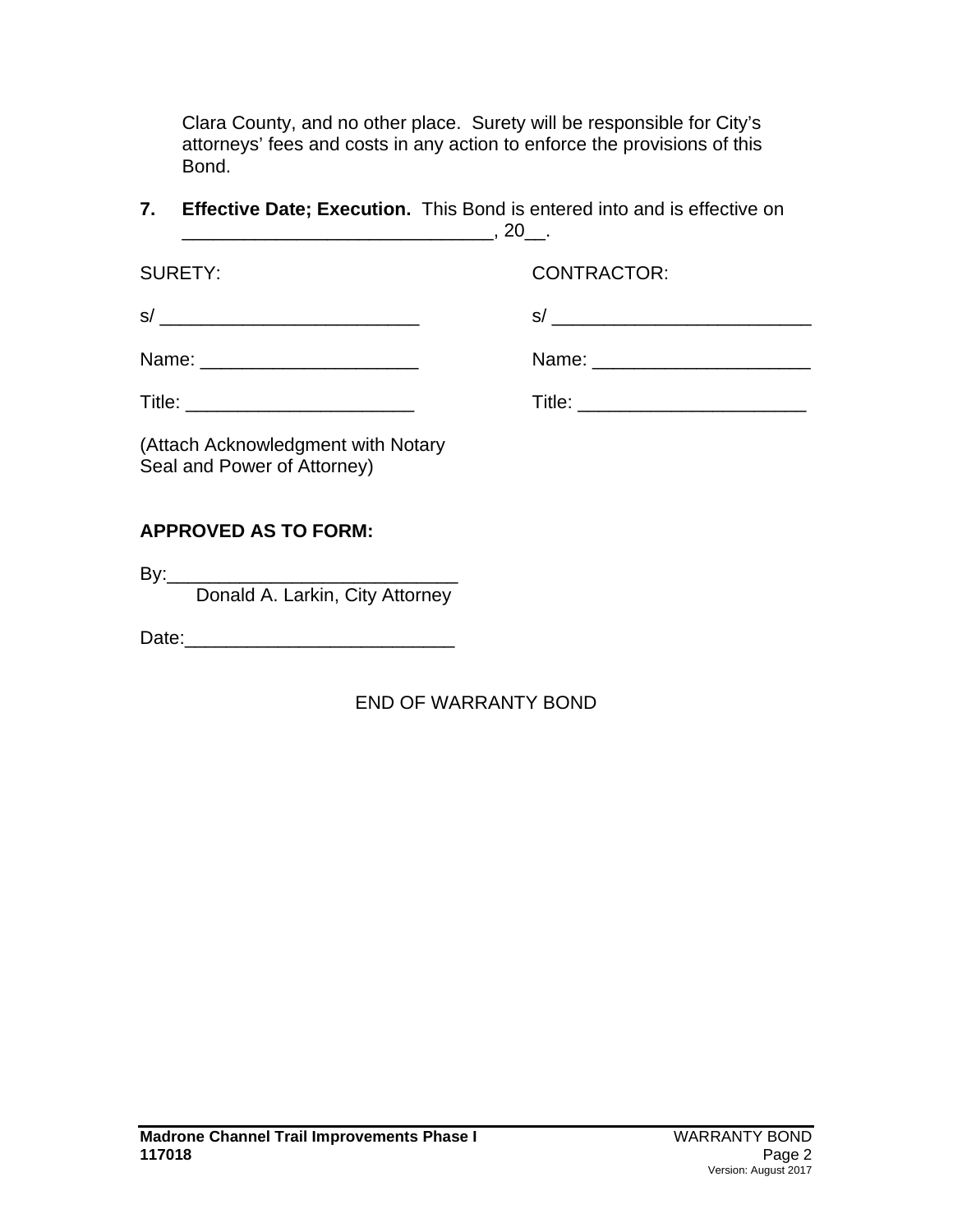## **GENERAL CONDITIONS**

### **Table of Contents:**

### **Article 1 Definitions**

**1.1 Definitions.** The following definitions apply to all of the Contract Documents unless otherwise indicated. Defined terms and titles of documents are capitalized in the Contract Documents, with the exception of the words "day," "furnish," "including," "install," "work day" or "working day."

**Allowance** means an amount included in the Bid Proposal for Work that may or may not be included in the Project, depending on conditions that will not become known until after bids are opened. If the Contract Price includes an Allowance and the cost of performing the Work covered by that Allowance is greater or less than the Allowance, the Contract Price will be increased or decreased accordingly.

**Article**, as used in these General Conditions, means a numbered Article of the General Conditions, unless otherwise indicated by the context.

**Change Order** means a written document duly approved and executed by City, which changes the scope of Work, the Contract Price, or the Contract Time.

**City** means the City of Morgan Hill, acting through its City Council, officers, employees, and authorized representatives.

**City Engineer** means the City Engineer for City and his or her authorized delegee(s) designated to oversee and manage the Project on City's behalf.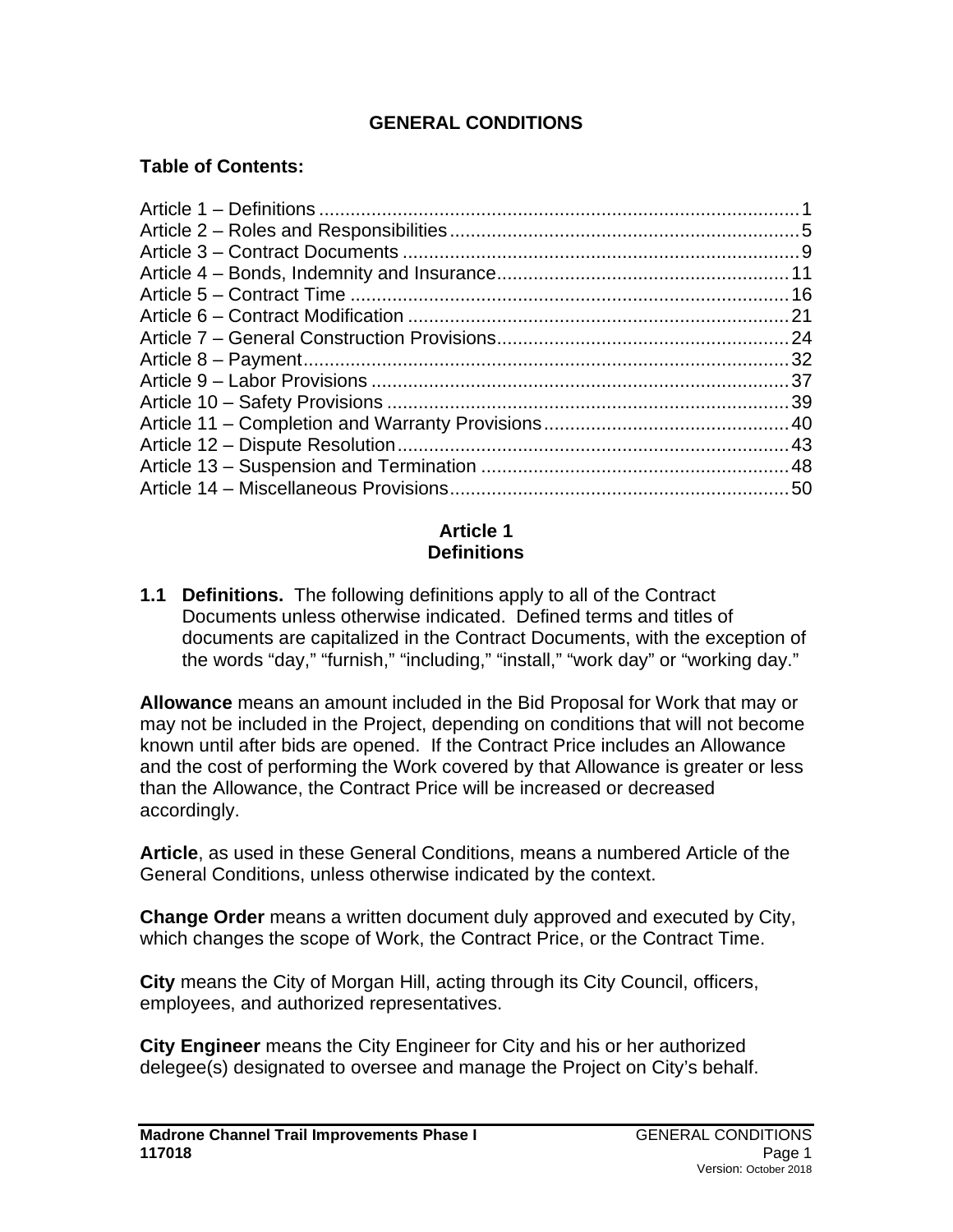**Claim** means a separate demand by Contractor for change in the Contract Time or Contract Price, that has previously been submitted to City in accordance with the requirements of the Contract Documents, and which has been rejected by City, in whole or in part; or a written demand by Contractor objecting to the amount of Final Payment.

**Contract** means the signed agreement between City and Contractor.

**Contract Documents** means, collectively, all of the documents listed as such in Section 2 of the Contract, including the Notice Inviting Bids; the Instructions to Bidders; addenda, if any; the Bid Proposal, and attachments thereto; the Contract; the notice of award and notice to proceed; the payment and performance bonds; the General Conditions; the Special Conditions; the Project Drawings and Specifications; any Change Orders; and any other documents expressly made part of the Contract Documents.

**Contract Price** means the total compensation to be paid to Contractor for performance of the Work, as set forth in the Contract and as amended by Change Order or adjusted for an Allowance. The Contract Price is not subject to adjustment due to inflation or due to the increased cost of labor, material, or equipment following submission of the Bid Proposal. The Contract Price is deemed to include all applicable federal, state, and local taxes

**Contract Time** means the number of calendar days for performance of the Work, as set forth in the Contract and as amended by Change Order.

**Contractor** means the individual, partnership, corporation, or joint-venture who has signed the Contract with City to perform the Work.

**Day** means a calendar day unless otherwise specified.

**Design Professional** means the licensed individual(s) or firm(s) retained by City to provide architectural or engineering services for the Project. If no Design Professional has been retained for this Project, any reference to Design Professional is deemed to refer to the Engineer.

**Drawings** means City-provided plans and graphical depictions of the Project requirements, and does not include Shop Drawings.

**Engineer** means the City Engineer for the City of Morgan Hill and his or her authorized delegee(s).

**Final Completion** means Contractor has fully completed all of the Work required by the Contract Documents, including all punch list items, any required commissioning, and has provided all required submittals, including the warranty bond, instructions and manuals, and as-built drawings to City's satisfaction.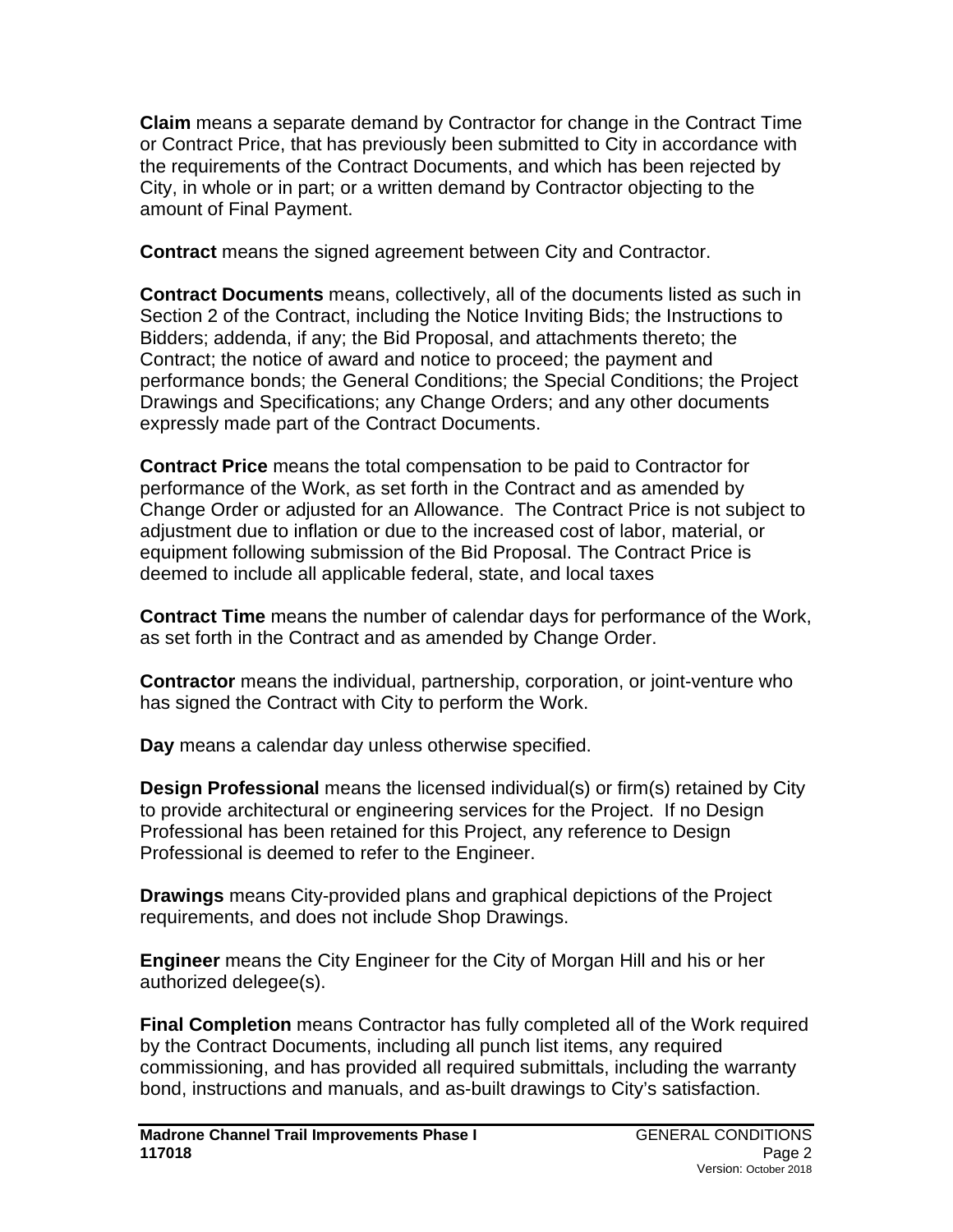**Final Payment** means payment to Contractor of the unpaid Contract Price, including release of undisputed retention, less amounts withheld pursuant to the Contract Documents, including liquidated damages, up to one hundred twenty five percent (125%) of the amount of any unreleased stop notice, amounts subject to setoff, up to one hundred fifty percent (150%) of any unresolved thirdparty claim for which Contractor is required to indemnify City, and up to one hundred fifty percent (150%) of any amount in dispute as authorized by Public Contract Code Section 7107.

**Furnish** means to purchase and deliver to the Worksite designated for installation.

**Hazardous Materials** means any substance or material identified now or in the future as hazardous under any federal, state, or local law or regulation, or any other substance or material that may be considered hazardous or otherwise subject to statutory or regulatory requirements governing handling, disposal, or cleanup.

**Including**, whether or not capitalized, means "including, but not limited to," unless the context requires otherwise.

**Inspector** means the individual(s) or firm(s) retained by City to inspect the workmanship, materials, and manner of construction of the Project and its components to ensure compliance with the Contract Documents and all applicable codes, regulations, and permits.

**Install** means to fix in place for materials, and to fix in place and connect for equipment.

**Project** means the public works project referenced in the Contract.

**Project Manager** means the individual designated by City to oversee and manage the Project on City's behalf and may include his or her authorized delegee(s) when the Project Manager is unavailable. If no Project Manager has been designated for this Project, any reference to Project Manager is deemed to refer to the Engineer.

**RFI** means a written request from Contractor for information from City or its Design Professional.

**Section** as used in these General Conditions, means a numbered Section of the General Conditions, unless otherwise indicated by the context.

**Shop Drawings** means drawings, plan details or other graphical depictions prepared by or on behalf of Contractor, and subject to City approval, which are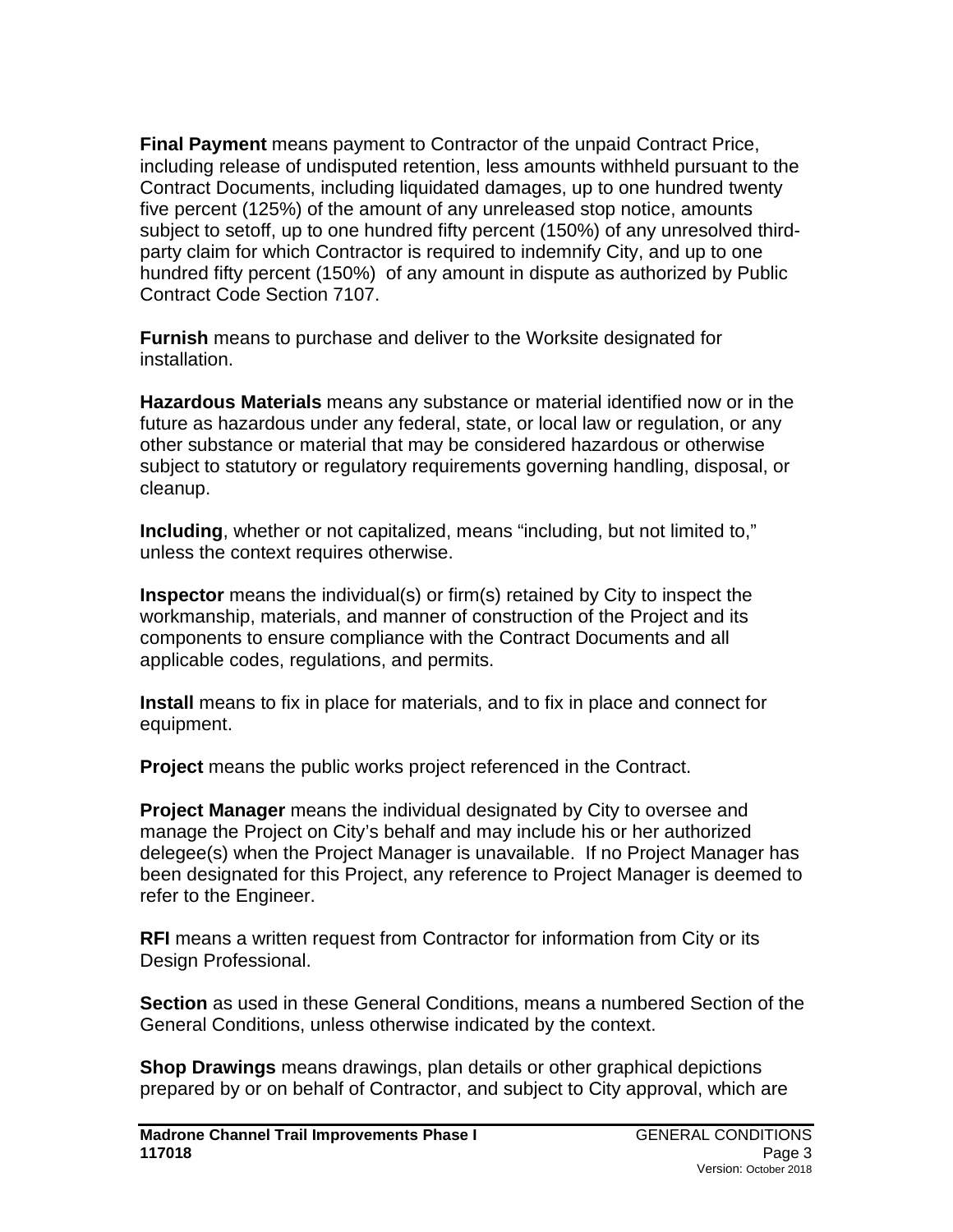intended to provide details for fabrication, installation, and the like, of items required by or shown in the Drawings and Specifications.

**Specifications** means the technical, text specifications describing the Project requirements, which are prepared for and incorporated into this Project by or on behalf of City, and does not include the Contract, General Conditions or Special Conditions.

**Subcontractor** means an individual, partnership, corporation, or joint-venture retained by Contractor directly or indirectly through a subcontract to perform a specific portion of the Work. The term Subcontractor applies to subcontractors, suppliers, fabricators, and equipment lessors of all tiers, unless otherwise indicated by the context.

**Technical Specifications** means Specifications.

**Work** means all of the construction and services necessary or incidental to completing the Project in conformance with the requirements of the Contract Documents.

**Work Day or Working Day**, whether or not capitalized, means a weekday which is not a holiday observed by City.

**Worksite** means the place or places where the Work is performed.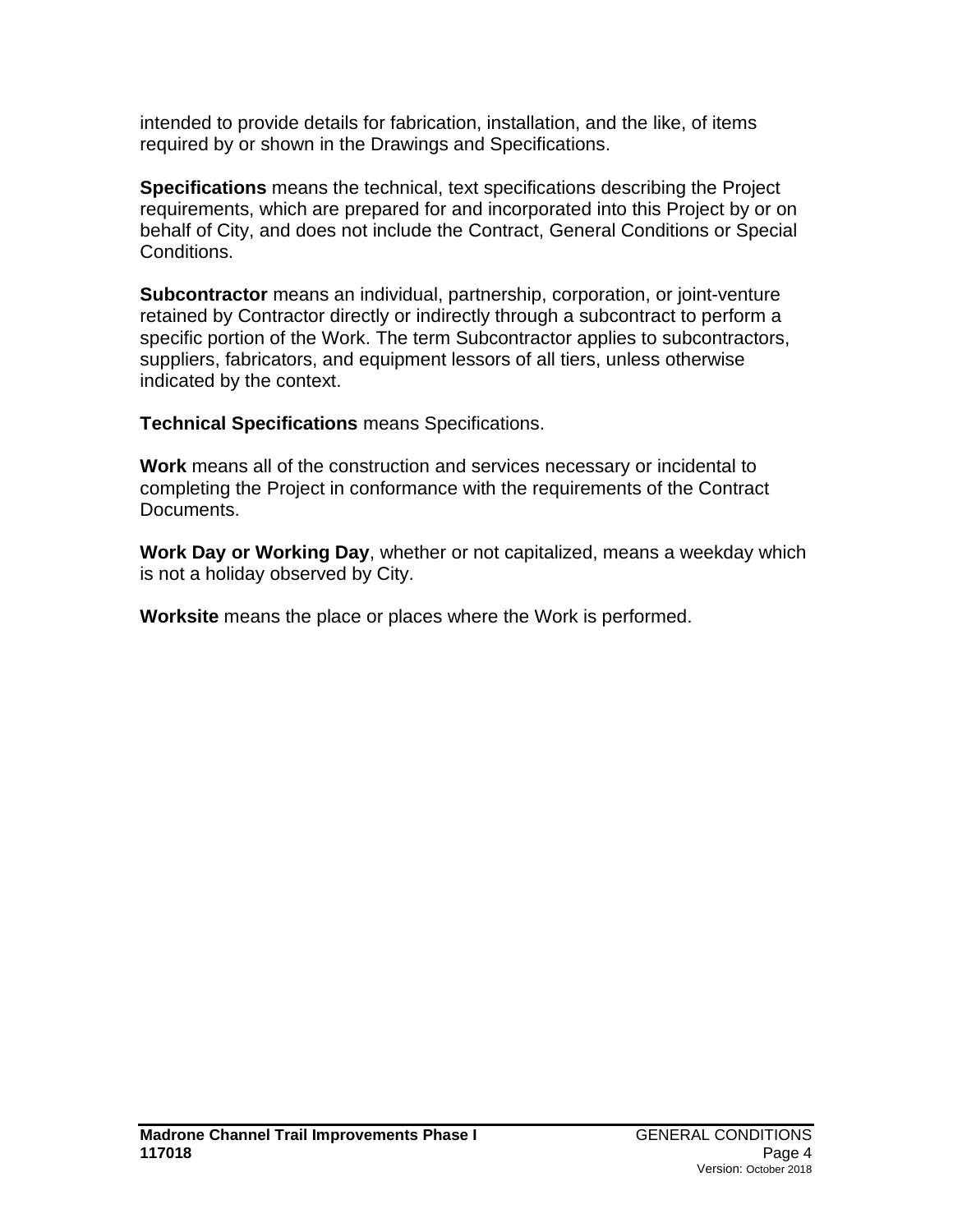#### **Article 2 Roles and Responsibilities**

## **2.1 Design Professional.**

(A) *General.* Design Professional, as City's representative, is responsible for the overall design of the Project, and to the extent authorized by City, may act on City's behalf to ensure performance of the Work in compliance with the Contract Documents.

(B) *Interpretation.* Design Professional will decide all questions pertaining to interpretation of the Drawings or Specifications. The Design Professional's decision regarding interpretation of the Drawings or Specifications is final and conclusive.

## **2.2 Contractor.**

(A) *General.* Contractor must provide all labor, materials, equipment and services necessary to perform and timely complete the Work in strict accordance with the Contract Documents, and in an economic and efficient manner in the best interests of City.

(B) *Responsibility for the Work.* Contractor is responsible for supervising and directing all aspects of the Work to facilitate the efficient and timely completion of the Work. Contractor is solely responsible for, and required to exercise full control over, construction means, methods, techniques, sequences, procedures, and coordination of all portions of the Work with that of all other Contractors and Subcontractors, except to the extent that the Contract Documents provide other specific instructions.

(C) *Project Administration.* Contractor must provide sufficient and competent administration, staff, and skilled workforce necessary to perform and timely complete the Work in accordance with the Contract Documents. Before starting the Work, Contractor must designate in writing and provide complete contact information, including phone numbers and email address, for the officer or employee in Contractor's organization who is to serve as Contractor's primary representative for the Project, and who has authority to act on Contractor's behalf. A Subcontractor may not serve as Contractor's primary representative.

(D) *On-Site Superintendent.* Contractor must, at all times during performance of the Work, provide a qualified and competent full-time superintendent, acceptable to City, and assistants, as necessary, who must be physically present at the Project site while any aspect of the Work is being performed. Failure to comply may result in temporary suspension of the Work, at Contractor's sole expense and with no extension of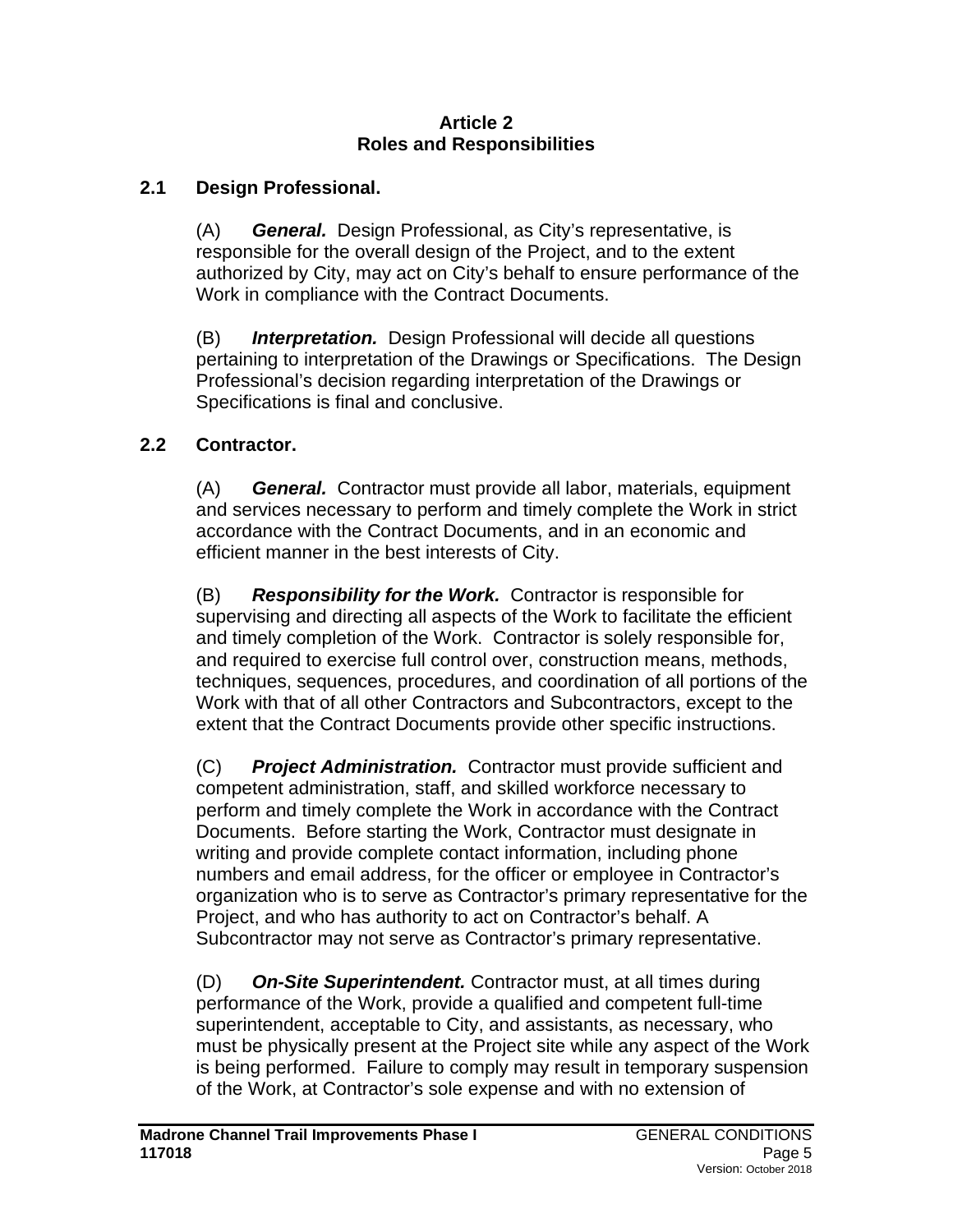Contract Time, until the superintendent is physically present to supervise the Work. Contractor must provide written notice to City, as soon as practicable, before replacing the superintendent.

(E) *Standards; Compliance.* Contractor must, at all times, ensure that the Work is performed in a good workmanlike manner following best practices and in full compliance with the Contract Documents and all applicable laws, regulations, codes, standards, and permits.

(F) *Responsible Party.* Contractor is solely responsible to City for the acts or omissions of any party or parties performing portions of the Work or providing equipment, materials or services for or on behalf of Contractor or its Subcontractors. If any person employed by Contractor fails or refuses to comply with the Engineer's directions regarding the performance of the Work, or is determined by the Engineer to be incompetent to perform the Work, or acts in a disorderly or improper manner at the Worksite, that person may be permanently dismissed from the Project at the request of the Engineer.

(G) *Correction of Defects.* Contractor must promptly correct, at Contractor's sole expense, any Work that is determined by City, Project Manager, or the Inspector to be deficient or defective in workmanship, materials, and equipment.

(H) *Contractor's Records.* Contractor must maintain all of its records relating to the Project in any form, including paper documents, photos, videos and electronic records. Project records subject to this provision include, but are not limited to, Project cost records and records relating to preparation of Contractor's bid.

- (1) Contractor's cost records must include all supporting documentation, including original receipts, invoices, and payroll records, evidencing its direct costs to perform the Work, including, but not limited to, costs for labor, materials and equipment. Each cost record should include, at a minimum, a description of the expenditure with references to the applicable requirements of the Contract Documents, the amount actually paid, the date of payment, and whether the expenditure is part of the original Contract Price, related to an executed Change Order, or otherwise categorized by Contractor as extra work. Contractor's failure to comply with this provision as to any claimed cost operates as a waiver of any rights to recover the claimed cost.
- (2) Contractor must continue to maintain its Project records in an organized manner for a period of four (4) years after City's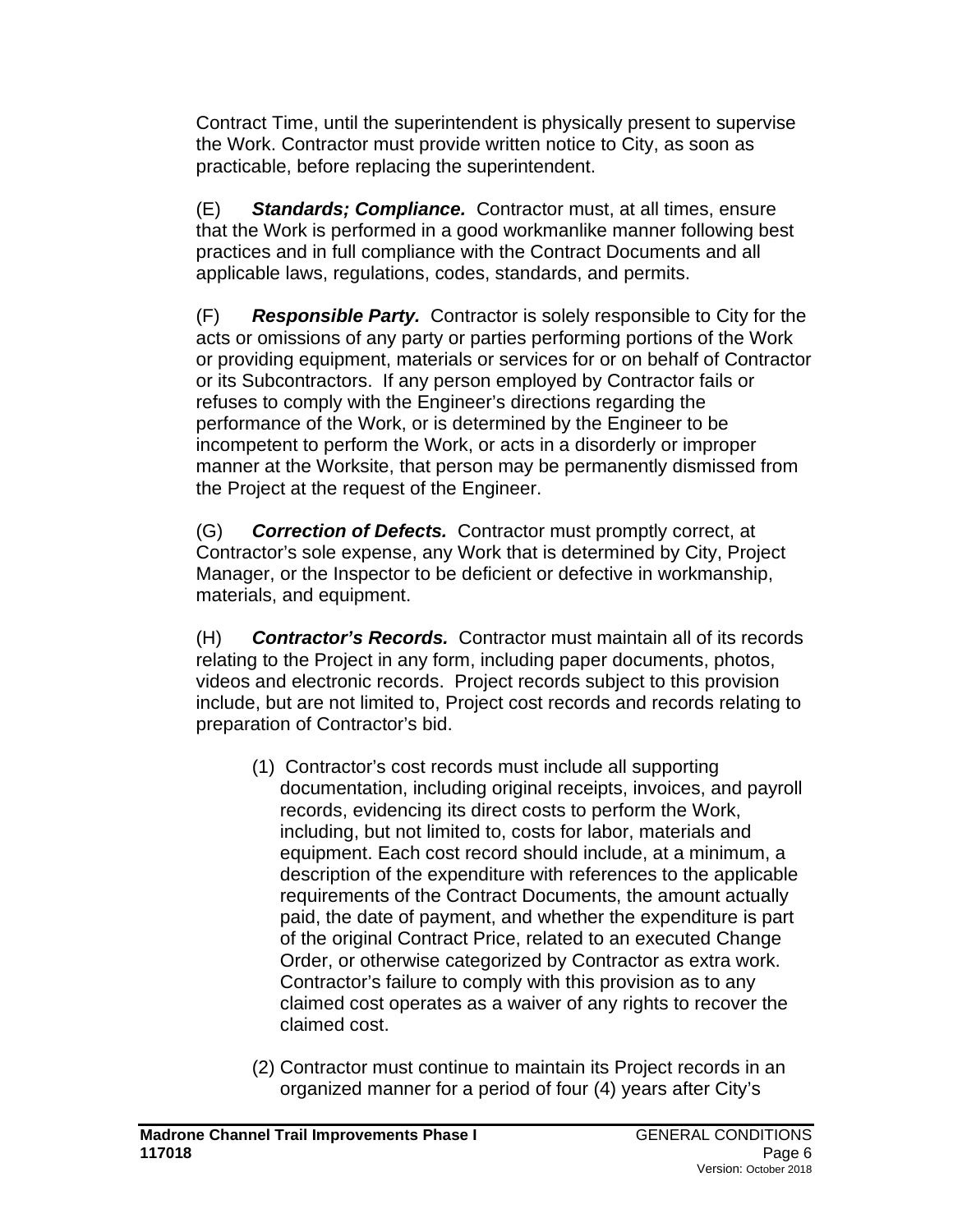acceptance of the Project or following termination, whichever occurs first. Subject to prior notice to Contractor, City is entitled to inspect or audit any of Contractor's Project records relating to the Project or to investigate Contractor's plant or equipment during Contractor's normal business hours.

## **2.3 Subcontractors.**

(A) *General.* All Work which is not performed by Contractor with its own forces must be performed by Subcontractors, subject to the fifty percent (50%) limitation set forth in the Instructions to Bidders. City reserves the right to approve or reject any and all Subcontractors proposed to perform the Work.

(B) *Contractual Obligations.* Contractor must require every Subcontractor to be bound to the provisions of the Contract Documents as they apply to the Subcontractor's portion(s) of the Work, and to likewise bind their subcontractors or suppliers. Nothing in these Contract Documents creates a contractual relationship between a Subcontractor and City, but City is deemed to be a third-party beneficiary of the contract between Contractor and each Subcontractor.

Copies of subcontracts must be available to the Engineer upon request. Before a Subcontractor commences Work on the Project, Contractor must provide the Engineer a written statement with the name of the Subcontractor, a description of each portion of the Work performed by the Subcontractor, and the percentage of the overall Work to be performed by the Subcontractor.

(C) *Termination.* If the Contract is terminated, each Subcontractor's agreement must be assigned by Contractor to City, subject to the prior rights of any surety, provided that City accepts the assignment by written notification, and assumes all rights and obligations of Contractor pursuant to each such subcontract agreement.

(D) *Substitution of Subcontractor.* If Contractor requests substitution of a listed Subcontractor under Public Contract Code Section 4107, Contractor is solely responsible for all costs City incurs in responding to the request, including legal fees and costs to conduct a hearing.

# **2.4 Coordination of Work.**

(A) *Concurrent Work.* City reserves the right to perform or to have performed other work on or adjacent to the Project site while the Work is being performed. Contractor is responsible for coordinating its Work with other work being performed on or adjacent to the Project site, and must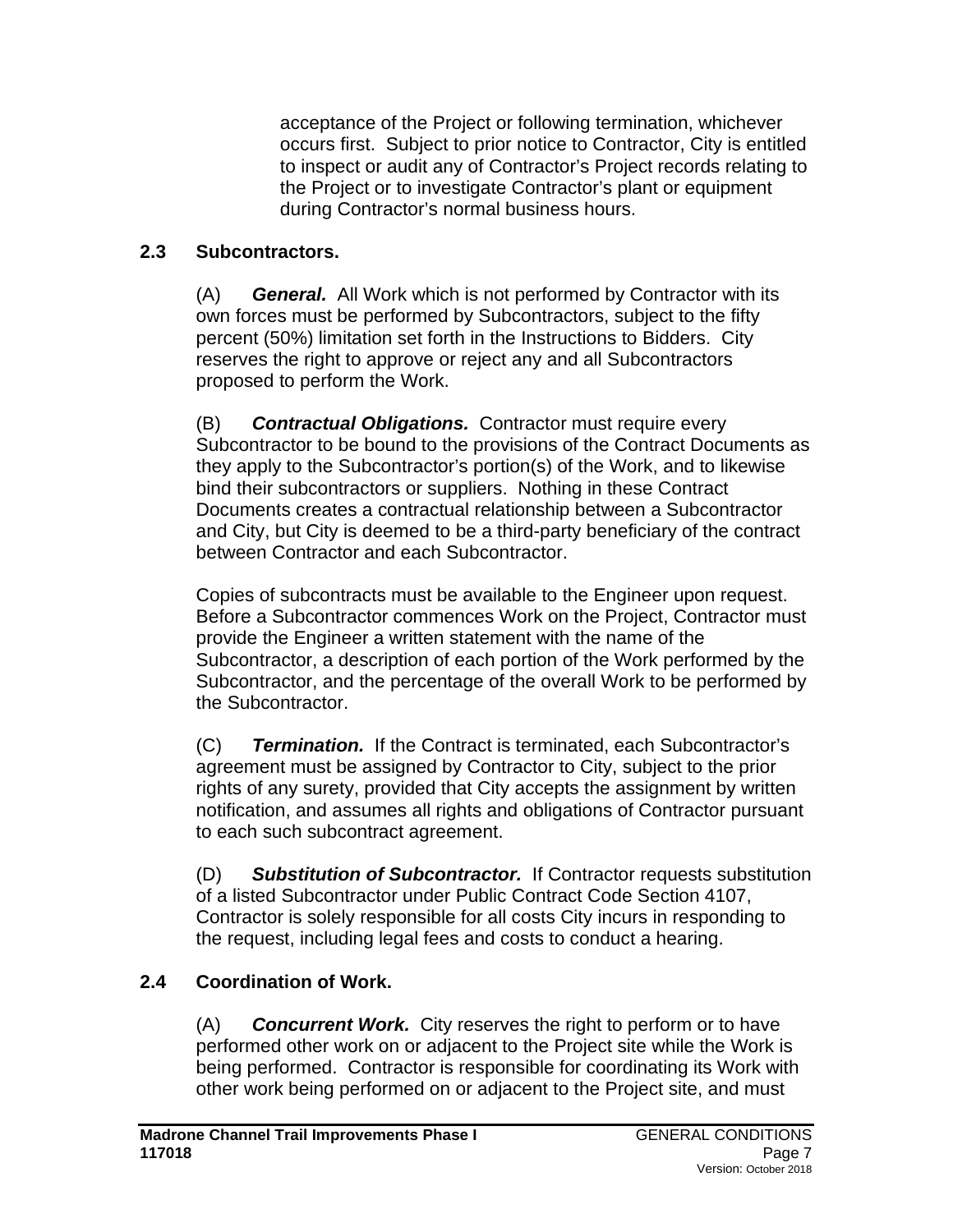avoid hindering, delaying, or interfering with the work of other contractors and subcontractors. To the full extent permitted by law, Contractor must hold harmless and indemnify City, Design Professional, and Project Manager against any and all claims arising from or related to Contractor's avoidable, negligent, or willful hindrance of, delay to, or interference with the work of another contractor or subcontractor.

(B) *Defects.* Before proceeding with any portion of the Work affected by the construction or operations of others, Contractor must give Project Manager prompt written notification of any defects Contractor discovers which will prevent the proper execution of the Work. Failure to give notice of any such known defects will be deemed acknowledgement by Contractor that the work of others is not defective and will not prevent the proper execution of the Work.

**2.5 Submittals.** Unless otherwise specified, Contractor must submit to Project Manager for review and approval, all schedules, Shop Drawings, samples, product data and similar submittals required by the Contract Documents, or upon request by Project Manager. Unless otherwise specified, all submittals, including requests for information (RFIs) are subject to the provisions of this Section.

(A) *General.* Contractor is responsible for ensuring that its submittals are accurate and conform to the Contract Documents.

(B) *Time and Manner of Submission.* Contractor must ensure that its submittals are prepared and delivered in a manner consistent with the current approved schedule for the Work and within the applicable time specified elsewhere in the Contract Documents, or if no time is specified, in such time and sequence so as not to delay the performance of the Work or completion of the Project.

(C) *Required Contents.* Each submittal must include the Project name and contact number, Contractor's name and address, the name and address of any Subcontractor or supplier involved with the submittal, the date, and references to applicable Specification section(s) and/or drawing and detail number(s).

(D) *Required Corrections.* If corrections are required, Contractor must promptly make and submit any required corrections in full conformance with the requirements of this Section.

(E) *Effect of Review and Approval.* Review and approval of a submittal by City will not relieve Contractor from complying with the requirements of the Contract Documents. Contractor is responsible for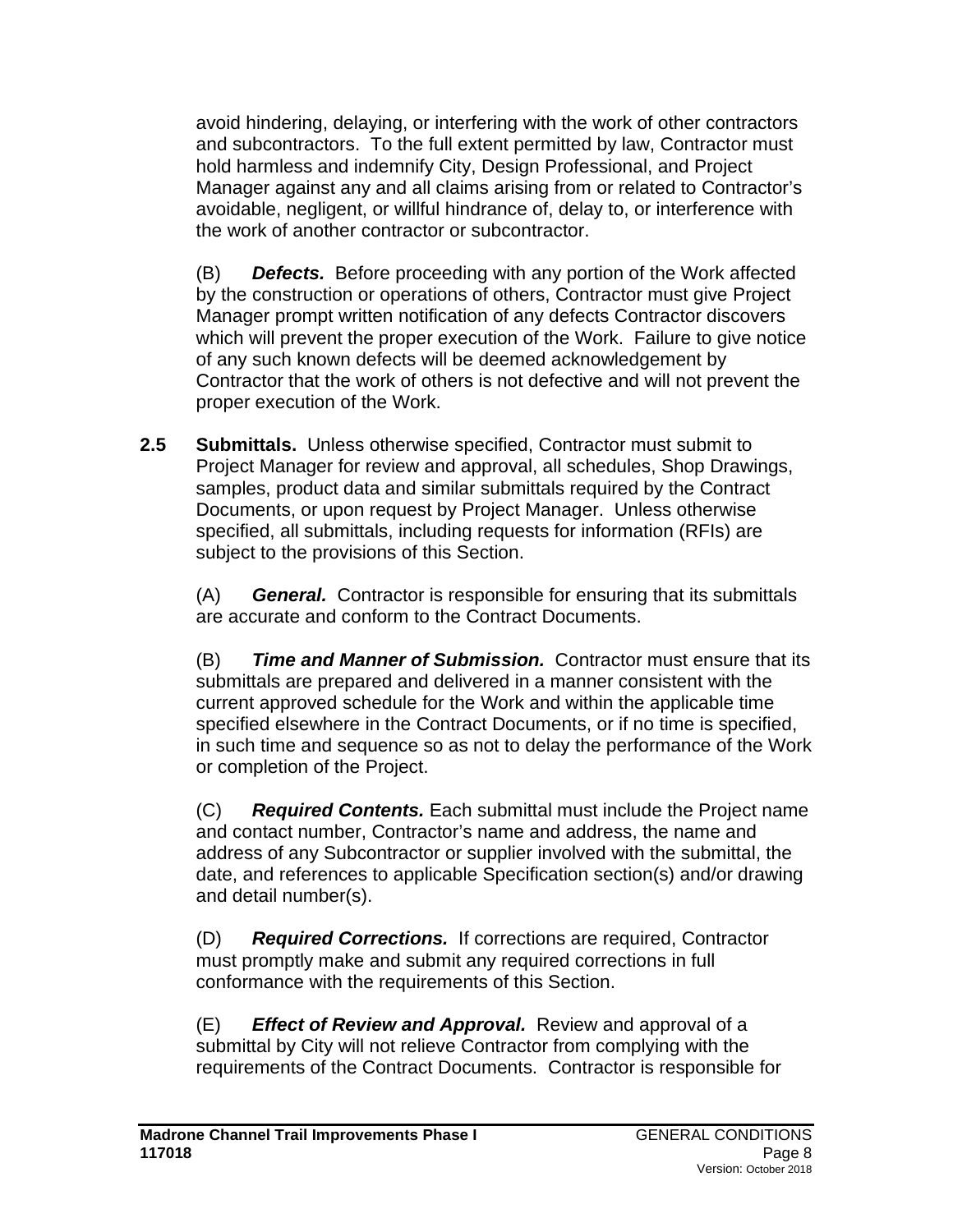any errors in any submittal, and review or approval of a submittal by City is not an assumption of risk or liability by City.

(F) *Enforcement.* Any Work performed or material used without prior approval of a required submittal will be performed at Contractor's risk, and Contractor may be required to bear the costs incident thereto, including the cost of removing and replacing such Work, repairs to other affected portions of the Work, and the cost of additional time or services required of the Design Professional, Project Manager, or Inspector.

(G) **Excessive RFIs.** RFIs will be considered excessive or unnecessary if the Engineer determines that the explanation or response to the RFI is clearly and unambiguously discernable in the Contract Documents. City's costs to review and respond to excessive or unnecessary RFIs may be deducted from payments otherwise due to Contractor.

#### **Article 3 Contract Documents**

# **3.1 Interpretation of Contract Documents.**

(A) *Drawings and Specifications.* The Drawings and Specifications included in the Contract Documents are complementary. If Work is shown on one (1) but not on the other, Contractor must perform the Work as though fully described on both, consistent with the Contract Documents and reasonably inferable from them as being necessary to produce the indicated results. The Drawings and Specifications are deemed to include and require everything necessary and reasonably incidental to completion of the Work, whether or not particularly mentioned or shown. Contractor must perform all work and services and supply all things reasonably related to and inferable from the Contract Documents. In the event of a conflict between the Drawings and Specifications, the Specifications will control.

(B) *Duty to Notify.* If Contractor becomes aware of any ambiguity, discrepancy, omission, or error in the Drawings or Specifications, Contractor must immediately notify the Design Professional and request clarification of such, by submitting a written request for information (RFI) in the manner specified by City. The Design Professional's clarifications or interpretations will be final and binding.

(C)*Figures and Dimensions.* Figures control over scaled dimensions.

(D) *Technical or Trade Terms.* Any terms that have well-known technical or trade meanings will be interpreted in accordance with those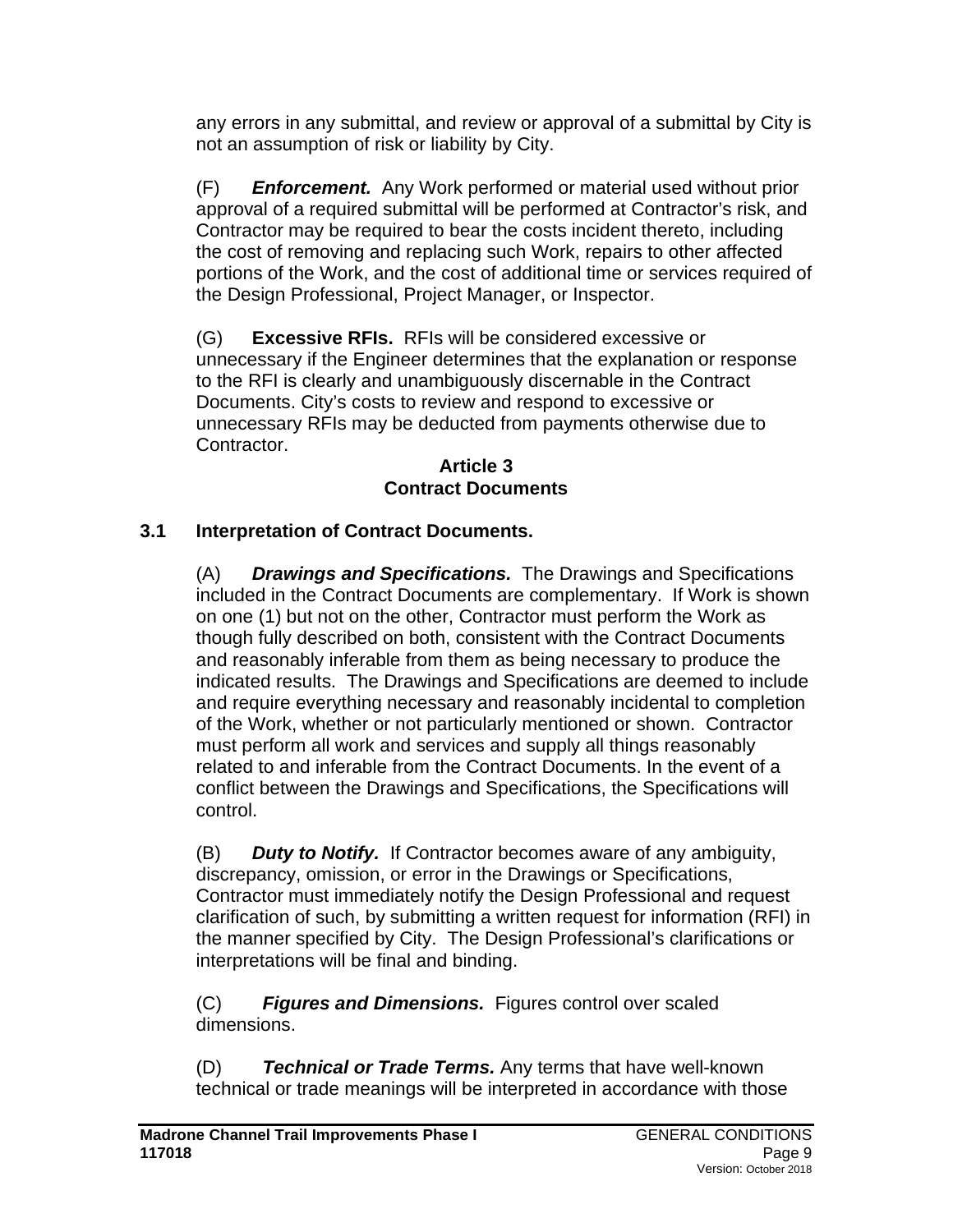meanings, unless otherwise specifically defined in the Contract Documents.

(E) *Measurements.* Contractor must verify all relevant measurements at the Worksite before ordering any material or performing any Work, and will be responsible for the correctness of those measurements.

- **3.2 Order of Precedence.** Information included in one (1) Contract Document but not in another will not be considered a conflict or inconsistency. Unless otherwise specified in the Special Conditions, in case of any conflict or inconsistency among the Contract Documents, the following order of precedence will apply, beginning from highest to lowest:
	- (A) Change Orders;
	- (B) Addenda;
	- (C) Contract;
	- (D) Notice to Proceed;
	- (E) Notice of Award;
	- (F) Special Conditions;
	- (G) General Conditions;
	- (H) Payment and Performance Bonds;
	- (I) Specifications;
	- (J) Drawings;
	- (K) Contractor's Bid Proposal and attachments;
	- (L) Notice Inviting Bids;
	- (M) Instructions to Bidders; and

(N) Any documents prepared by and on behalf of a third party, that were not prepared specifically for this Project, e.g., Caltrans Standard Specifications or Caltrans Special Provisions.

**3.3 Caltrans Standard Specifications.** Any reference to or incorporation of the Standard Specifications of the State of California, Department of Transportation ("Caltrans"), including "Standard Specifications," "Caltrans Specifications," "State Specifications," or "CSS," means the most current edition of Caltrans' Standard Specifications, unless otherwise specified ("Standard Specifications"), including the most current amendments as of the date that Contractor's bid was submitted for this Project. The following provisions apply to use of or reference to the Standard Specifications:

(A) *Limitations.* None of the "General Provisions" of the Standard Specifications, i.e., Sections 1 through 9, applies to these Contract Documents with the exception of any specific provisions, if any, which are expressly stated to apply to these Contract Documents.

(B) *Conflicts or Inconsistencies.* If there is a conflict or inconsistency between any provision in the Standard Specifications and a provision of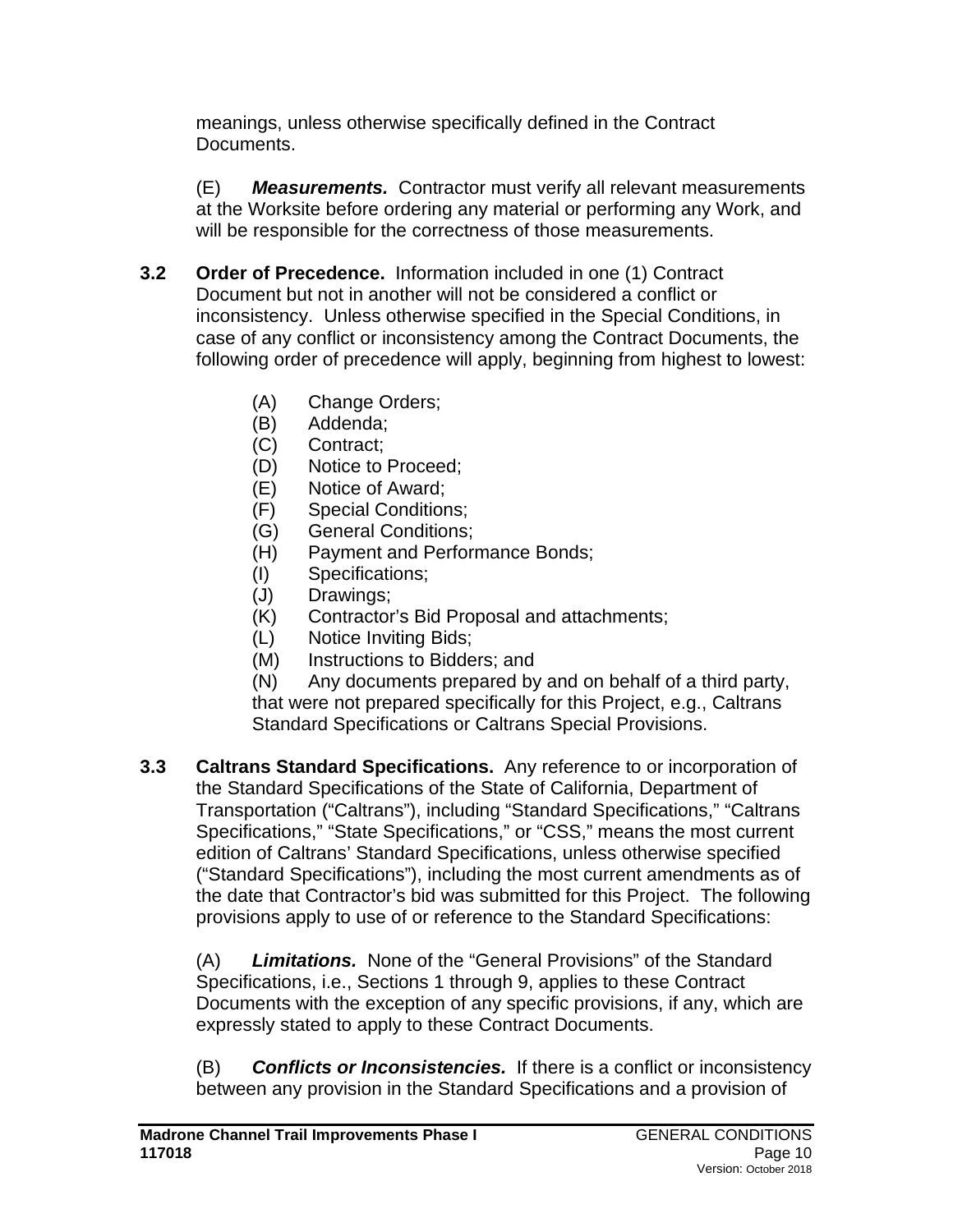these Contract Documents, as determined by City, the provision in the Contract Documents will govern.

(C) *Meanings.* Terms used in the Standard Specifications are to be interpreted as follows:

(1) Any reference to the "Engineer" is deemed to mean the City Engineer.

(2) Any reference to the "Special Provisions" is deemed to mean the Special Conditions.

(3) Any reference to the "Department" or "State" is deemed to mean City.

**3.4 For Reference Only.** Contractor is responsible for the careful review of any document, study, or report appended to the Contract Documents solely for informational purposes and identified as "For Reference Only." Nothing in any document, study, or report so appended and identified is intended to supplement, alter, or void any provision of the Contract Documents. However, Contractor is advised that City or its representatives may be guided by information or recommendations included in such reference documents, particularly when making determinations as to the acceptability of proposed materials, methods, or changes in the Work. Contractor must promptly notify City of any perceived or actual conflict between the Contract Documents and any document provided For Reference Only.

### **Article 4 Bonds, Indemnity, and Insurance**

- **4.1 Payment and Performance Bonds.** Within ten (10) days following issuance of the notice of award, Contractor is required to provide a payment bond and a performance bond, each in the penal sum of not less than one hundred percent (100%) of the Contract Price, using the bond forms included with the Contract Documents. Each bond must be issued by a surety admitted in California. If an issuing surety cancels the bond or becomes insolvent, within seven (7) days following written notice from City, Contractor must substitute a surety acceptable to City. If Contractor fails to substitute an acceptable surety within the specified time, City may, at its sole discretion, withhold payment from Contractor until the surety is replaced to City's satisfaction, or terminate the Contract for default.
- **4.2 Indemnity.** To the fullest extent permitted by law, Contractor must indemnify, defend, and hold harmless City, its agents and consultants, and Design Professional (individually, an "Indemnitee," and collectively the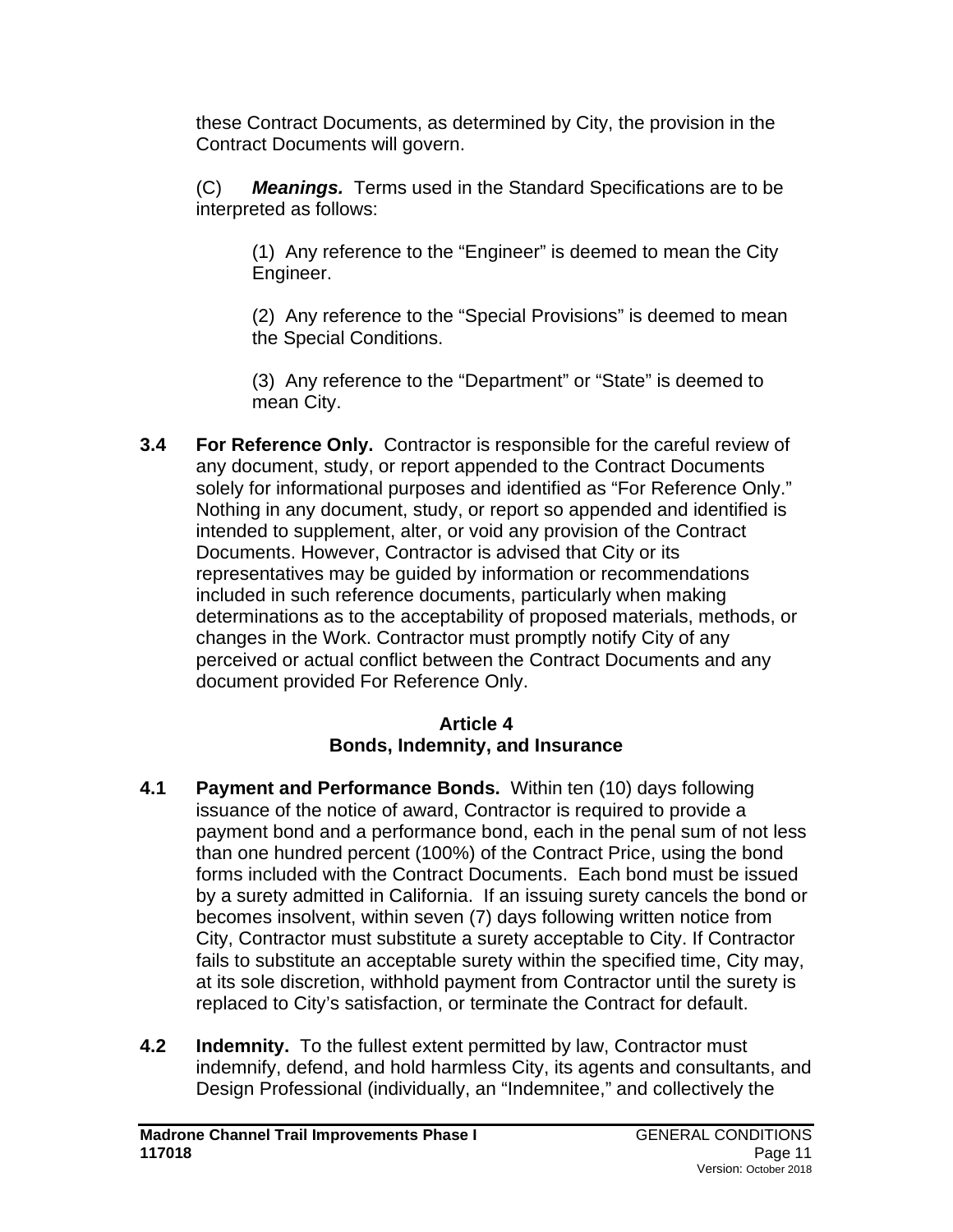"Indemnitees") from and against any and all liability, loss, damage, claims, expenses (including, without limitation, attorney fees, expert witness fees, paralegal fees, and fees and costs of litigation or arbitration) (collectively, "Liability") of every nature arising out of or in connection with the acts or omissions of Contractor, its employees, Subcontractors, representatives, or agents, in bidding or performing the Work or its failure to comply with any of its obligations under the Contract, except such Liability caused by the active negligence, sole negligence, or willful misconduct of an Indemnitee. This indemnity requirement applies to any Liability arising from alleged defects in the content or manner of submission of Contractor's bid for the Contract. Contractor's failure or refusal to timely accept a tender of defense pursuant to this provision will be deemed a material breach of this Contract. City will timely notify Contractor upon receipt of any third-party claim relating to the Contract, as required by Public Contract Code Section 9201.

**4.3 Insurance.** No later than ten (10) days following issuance of the notice of award, Contractor is required to procure and provide proof of the insurance coverage required by this section in the form of certificates and endorsements. The required insurance must cover the activities of Contractor and its Subcontractors relating to or arising from the performance of the Work, and must remain in full force and effect at all times during the period covered by the Contract until the date of recordation of the notice of completion. The coverages may be arranged under a single policy for the full limits required or by a combination of underlying policies with the balance provided by excess or "umbrella" policies, provided each such policy complies with the requirements set forth herein. All required insurance must be issued by a company licensed to do business in the State of California, and each such insurer must have an A.M. Best's financial strength rating of "A" or better and a financial size rating of "VIII" or better. If Contractor fails to provide any of the required coverage in full compliance with the requirements of the Contract Documents, City may, at its sole discretion, purchase such coverage at Contractor's expense and deduct the cost from payments due to Contractor, or terminate the Contract for default. Contractor further understands that City reserves the right to modify the insurance requirements set forth herein, with thirty (30) days' notice provided to Contractor, at any time as deemed necessary to protect the interests of City.

(A) **Policies and Limits***.* The following insurance policies and limits are required for this Contract unless otherwise specified in the Special Conditions:

(1) **Commercial General Liability Insurance ("CGL").** Contractor shall maintain CGL and must include coverage for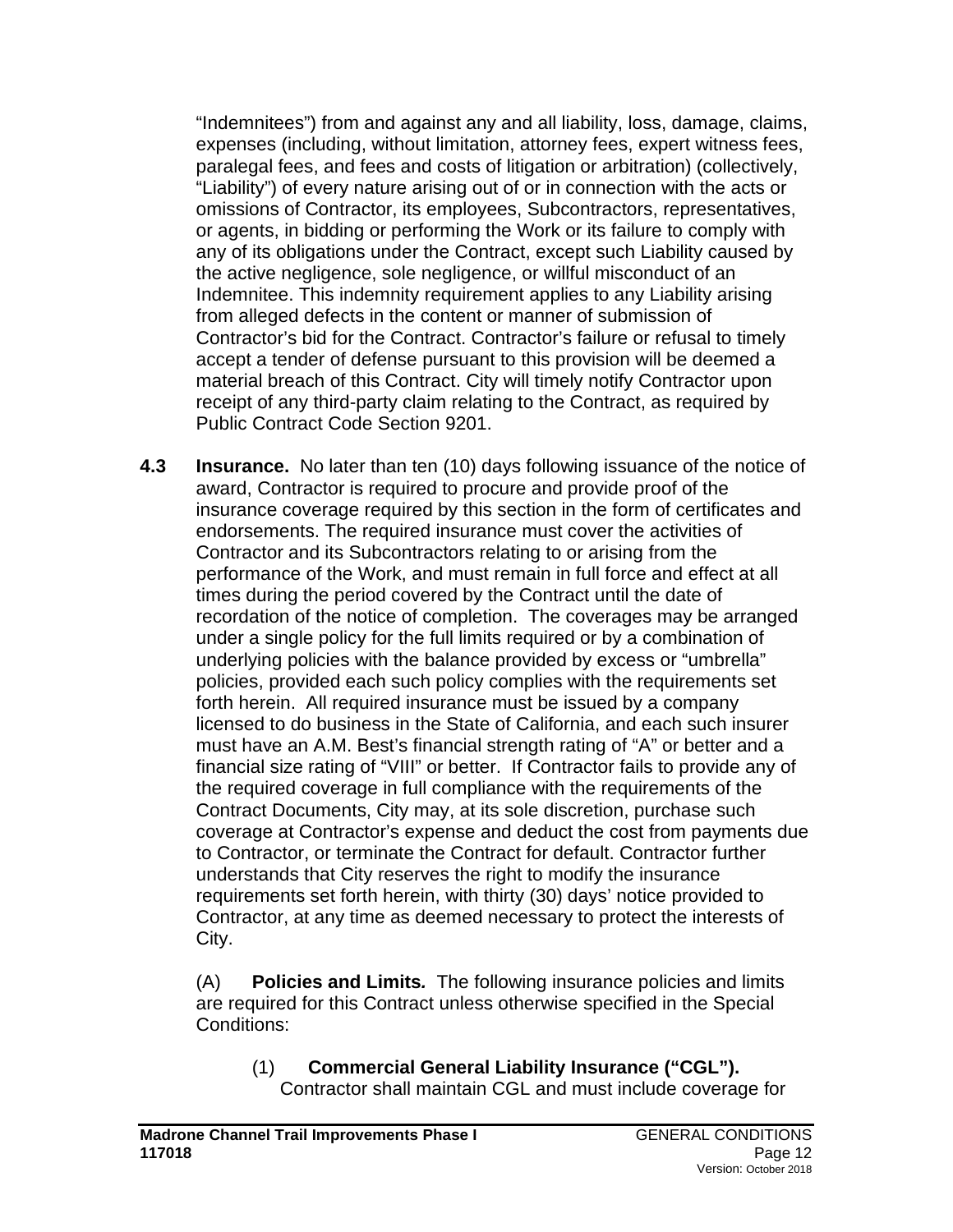liability arising from Contractor's or its Subcontractor's acts or omissions in the performance of the Work against claims and liabilities for personal injury, death, or property damage providing protection in the minimum amount of: (i) two million dollars (\$2,000,000.00) combined single limit each occurrence and either a general aggregate limit of four million dollars (\$4,000,000.00) or a general aggregate limit of two million dollars (\$2,000,000.00) as applied on a "per project" or "per location" basis, or (ii) the maximum amount of such insurance available to Contractor under Contractor's combined insurance policies (including any excess or "umbrella" policies), whichever is greater.

- a. CGL policy may not exclude explosion, collapse, underground excavation hazard, or removal of lateral support.
- b. CGL policy must include contractor's protected coverage, blanket contractual, and completed operations.

#### (2) **Workers' Compensation Insurance and Employer's Liability***:* Contractor shall maintain Workers Compensation coverage, as required by law. The policy must comply with the requirements of the California Workers' Compensation Insurance and Safety Act and provide protection in the minimum amount of: (i) One Million Dollars (\$1,000,000.00) for any one accident or occurrence, or (ii) the maximum amount of such insurance available to Contractor under Contractor's combined insurance policies (including any excess or "umbrella" policies), whichever is greater.. If Contractor is self-insured, Contractor must provide its Certificate of Permission to Self-Insure, duly authorized by the Department of Industrial Relations.

- (3) **Automobile Liability**: Contractor shall maintain Automobile Liability covering all owned, non-owned and hired automobiles (if Contractor does not own automobiles, then Contractor shall maintain Hired/Non-owned Automobile Liability) against claims and liabilities for personal injury, death, or property damage providing protection in the minimum amount of: (i) One Million Dollars (\$1,000,000.00) combined single limit, or (ii) the maximum amount of such insurance available to Contractor under Contractor's combined insurance policies (including any excess or "umbrella" policies), whichever is greater.
- (4) **Pollution (Environmental) Liability**: Because the performance of Contractor's work or service under this Contract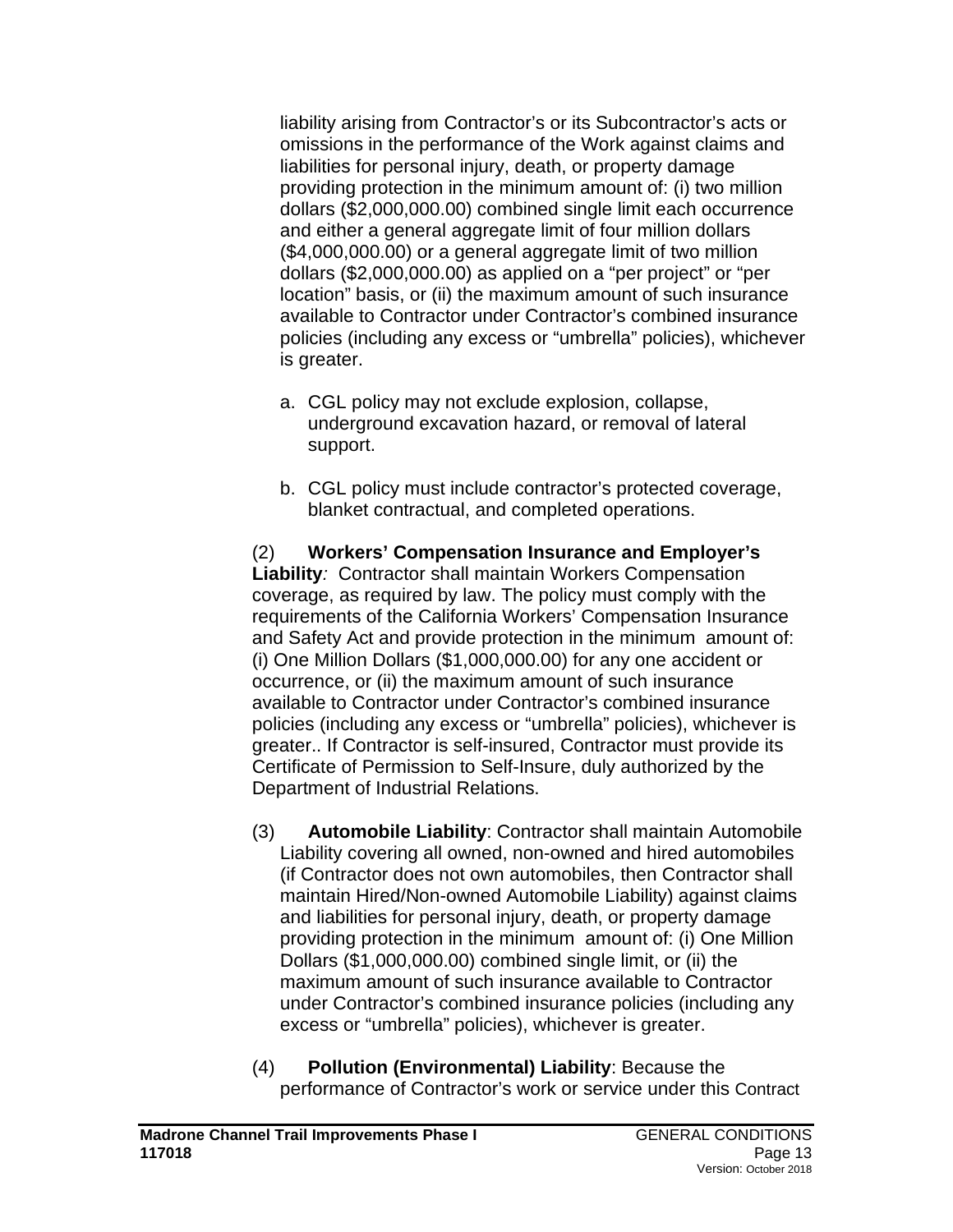involves hazardous materials, contaminated soil disposal, and/or a risk of accidental release of fuel oil, chemicals or other toxic gases or hazardous materials, Contractor shall procure and maintain Pollution Liability covering Contractor's liability for bodily injury, property damage and environmental damage resulting from pollution and related cleanup costs arising out of the work or services to be performed under this Contract. Coverage shall be provided for both work performed on site, as well as during the transport of hazardous materials. Such coverage shall be in the minimum amount of: (i) One Million Dollars (\$1,000,000.00) for any one accident or occurrence, or (ii) the maximum amount of such insurance available to Contractor under Contractor's combined insurance policies (including any excess or "umbrella" policies), whichever is greater.

(B) **Required Endorsements***.* Contractor must provide proof of the following endorsements, listed for each policy for which endorsements are required, as outlined below:

- (1) For all Policies except Builder's Risk and Professional Liability:
	- a. "Waiver of Subrogation" endorsements providing that the carrier agrees to waive any right of subrogation it may have against the City of Morgan Hill and the City's elected or appointed officials, boards, agencies, officers, agents, employees, and volunteers.
- (2) General Liability, Automobile, and Pollution Liability:
	- a. "Additionally Insured" endorsements naming the City of Morgan Hill, its elected or appointed officials, boards, agencies, officers, agents, employees, and volunteers as additional insureds;
	- b. "Primary and Non-Contributing" endorsements stating that the policy is primary non-contributing;
- (3) General Liability:
	- a. "Separation of Insureds" endorsements stating that the inclusion of more than one insured will not operate to impair the rights of one insured against another, and the coverages afforded will apply as though separate policies have been issued to each insured.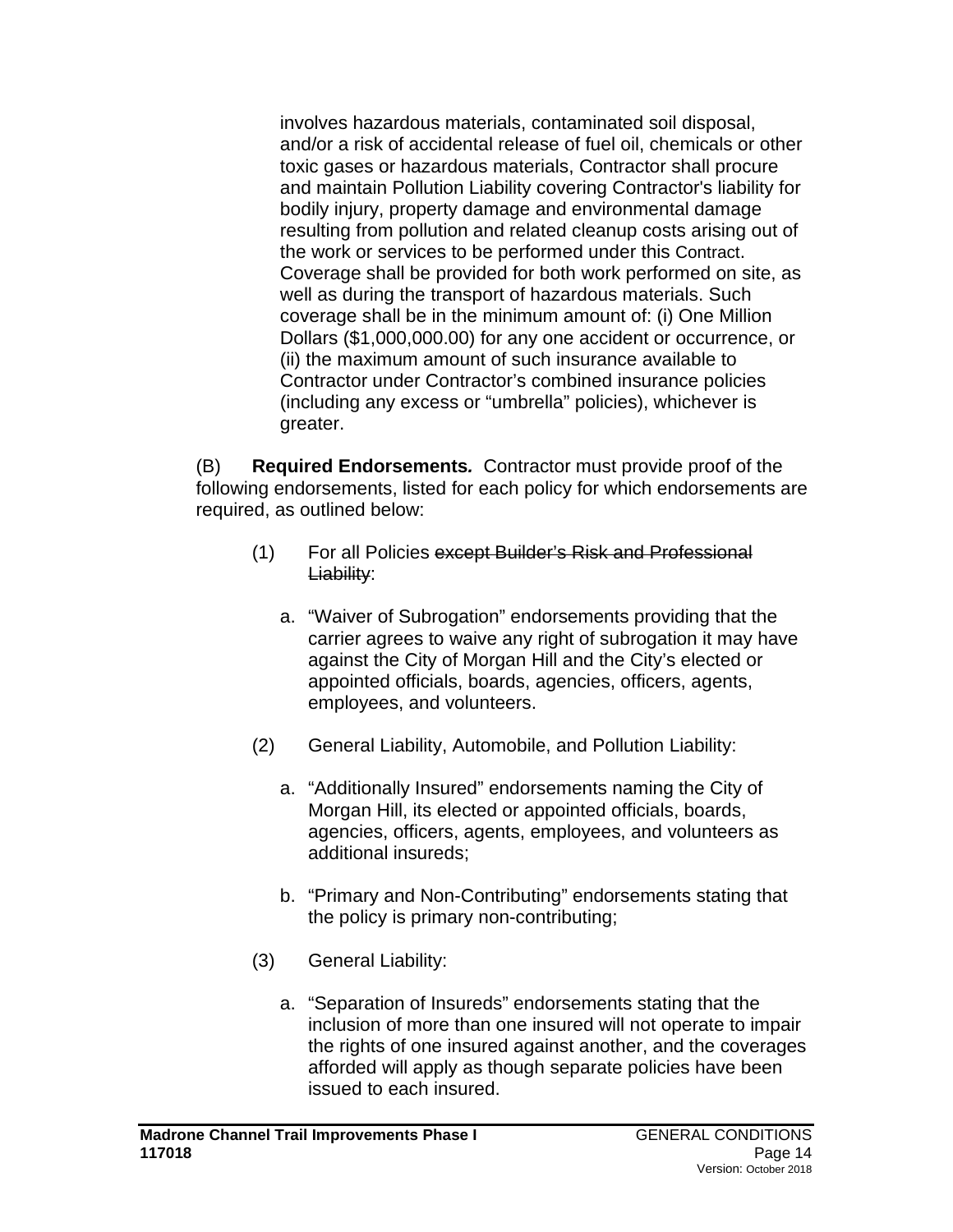(C) **Subcontractors***.* Contractor must ensure that each Subcontractor is required to maintain the same insurance coverage required under this Section 4.3, with respect to its performance of Work on the Project, including those requirements related to the additional insureds and waiver of subrogation.

(D) **Certificates**. Contractor must furnish City with copies of all policies or certificates as outlined herein, whether new or modified, promptly upon receipt. No policy subject to Contractor's Contract with City shall be reduced, canceled, allowed to expire, or materially changed except after thirty (30) days' notice by the insurer to City, unless due to non-payment of premiums, in which case ten (10) days written notice must be made to City. Certificates, including renewal certificates, may be mailed electronically to riskmgmt@morganhill.ca.gov or delivered to the Certificate Holder address as follows:

City of Morgan Hill Attn: Risk Management 17575 Peak Avenue Morgan Hill, CA 95037

**4.4 Warranty Bond.** As a condition precedent to Final Completion, Contractor must submit a warranty bond, using the form provided by City, to guarantee its Work as specified in Article 11, Completion and Warranty Procedures. The warranty bond must be issued by a surety admitted in California for fifty percent (50%) of the final Contract Price or as otherwise specified in the Contract Documents. If an issuing surety cancels the bond or becomes insolvent, within seven (7) days following written notice from City, Contractor must substitute a surety acceptable to City.

### **Article 5 Contract Time**

**5.1 Time is of the Essence.** Time is of the essence in Contractor's performance and completion of the Work, and Contractor must diligently prosecute the Work and complete it within the Contract Time.

(A) *General.* Contractor must commence the Work on the date indicated in the notice to proceed, and must fully complete the Work, in strict compliance with all requirements of the Contract Documents, and within the Contract Time.

(B) *Rate of Progress.* Contractor and its Subcontractors must, at all times, provide workers, materials, and equipment sufficient to maintain the rate of progress necessary to ensure full completion of the Work within the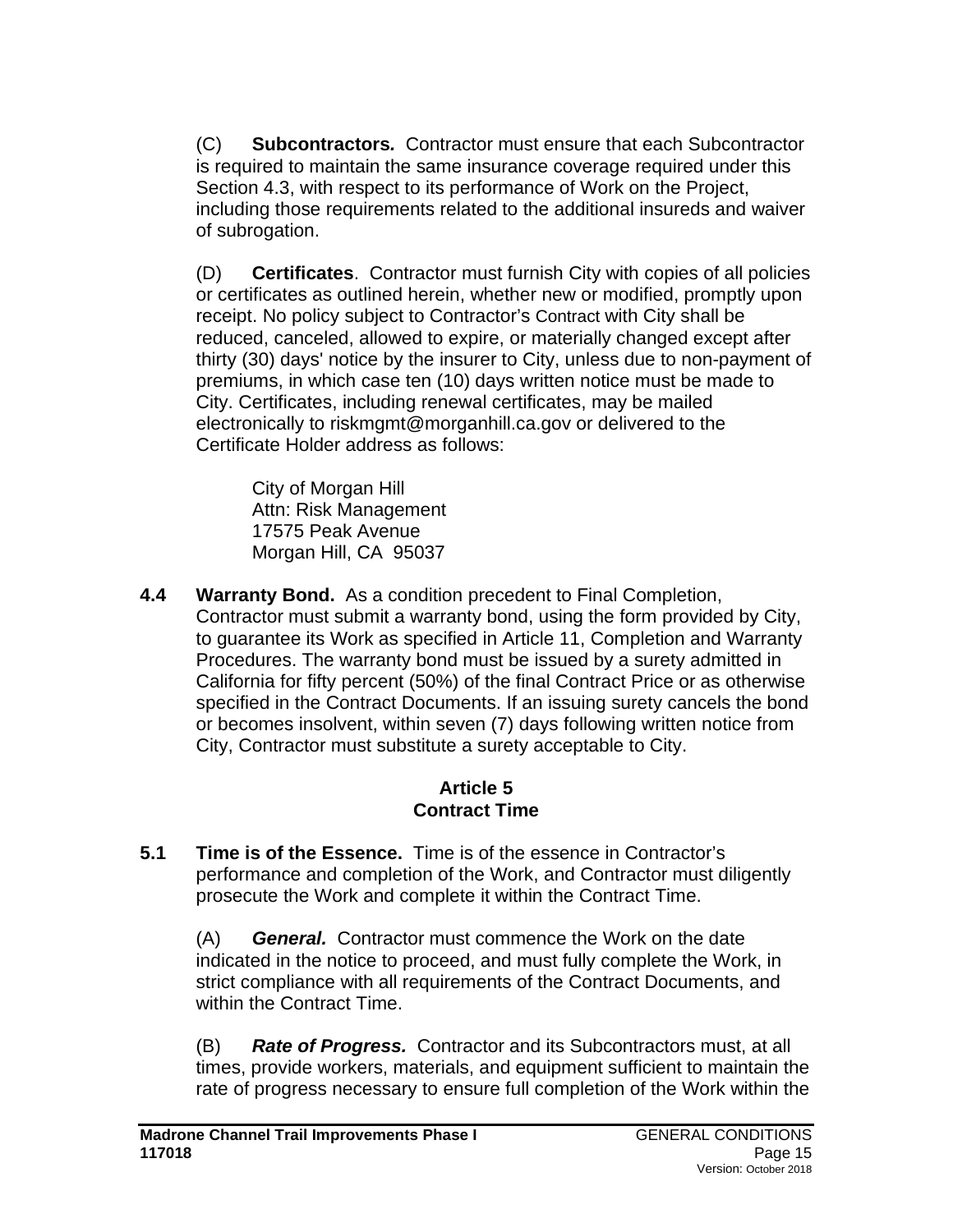Contract Time. If City determines that Contractor is failing to prosecute the Work at a sufficient rate of progress, City may, in its sole discretion, direct Contractor to provide additional workers, materials, or equipment, or to work additional hours or days without additional cost to City, in order to achieve a rate of progress satisfactory to City. If Contractor fails to comply with City's directive in this regard, City may, at Contractor's expense, separately contract for additional workers, materials, or equipment or use City's own forces to achieve the necessary rate of progress. Alternatively, City may terminate the Contract based on Contractor's default.

**5.2 Schedule Requirements.** All schedules must be prepared using standard scheduling software acceptable to City, and must provide schedules in electronic and paper form as requested.

(A) *As-Planned (Baseline) Schedule.* Within fifteen (15) calendar days following issuance of the notice of award (or as otherwise specified in the Special Conditions), Contractor must submit to City for review and approval an as-planned (baseline) schedule showing in detail how Contractor plans to perform and fully complete the Work within the Contract Time using critical path methodology. The as-planned schedule must include the work of all trades required for the Work, and must be sufficiently comprehensive and detailed to enable progress to be monitored on a day-by-day basis. For each activity, the as-planned schedule must be dated, provided in the format specified in the Contract Documents or as required by City, and must include, at a minimum, a description of the activity, the start and completion dates, and the duration.

(B) *Progress Schedules.* Contractor must submit an updated progress schedule and three (3) week look-ahead schedule, in the format specified by City, for review and approval with each application for a progress payment. The progress schedule must show how the actual progress of the Work to date compared to the as-planned schedule, and must identify any actual or potential impacts to the critical path.

(C) *Recovery Schedule.* If City determines that the Work is more than one (1) week behind schedule, within seven (7) days following written notice of such determination, Contractor must submit a recovery schedule, showing how Contractor intends to perform and complete the Work within the Contract Time, based on actual progress to date.

(D) *Effect of Approval.* Contractor and its Subcontractors must perform the Work in accordance with the most current approved schedule unless otherwise directed by City. City approval of a schedule does not operate to extend the time for completion of the Work or any component of the Work, and will not affect City's right to assess liquidated damages for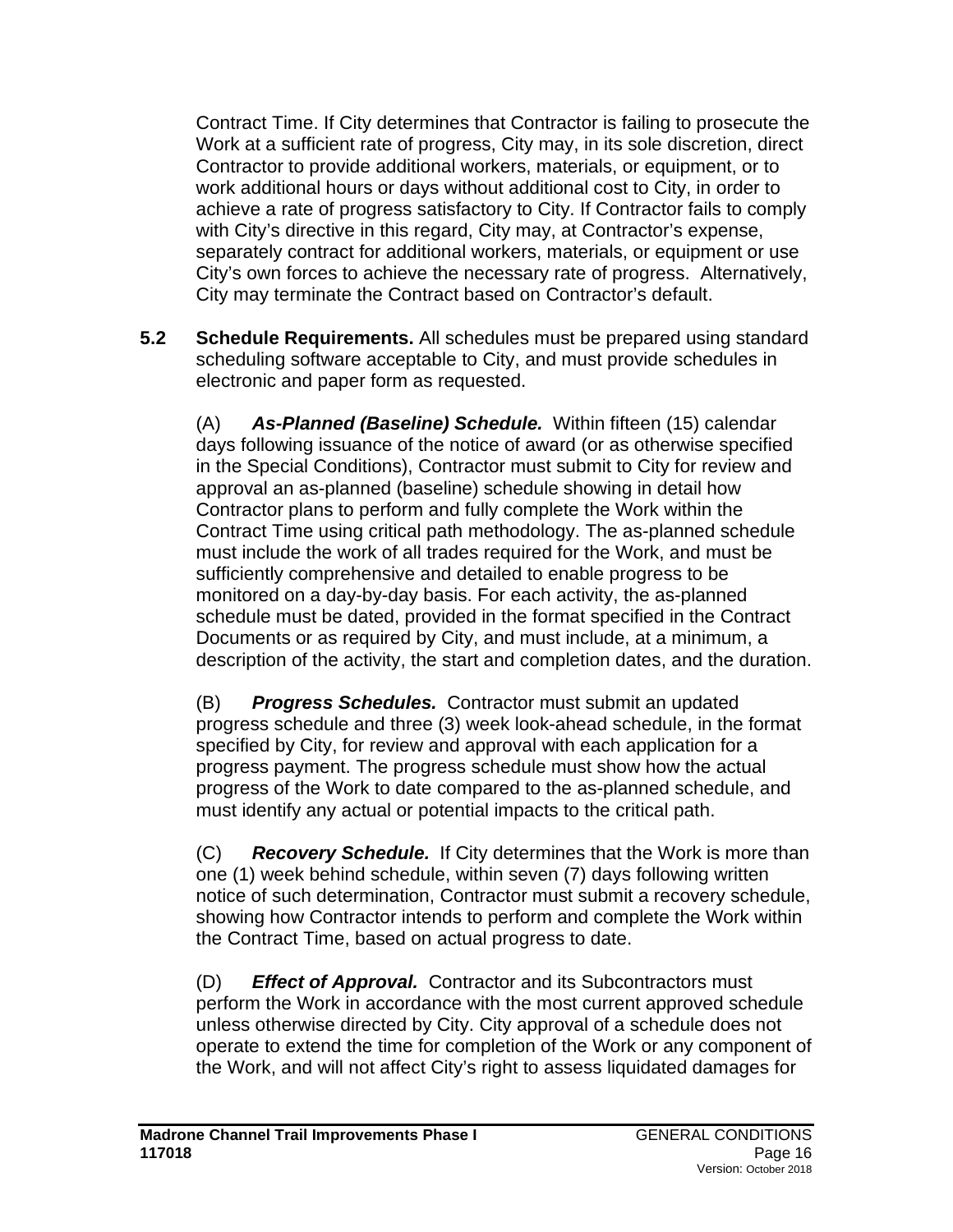Contractor's unexcused delay in completing the Work within the Contract Time.

(E) *Posting.* Contractor must at all times maintain a copy of the most current approved progress or recovery schedule posted prominently in its on-site office.

(F) *Reservation of Rights.* City reserves the right to direct the sequence in which the Work must be performed or to make changes in the sequence of the Work in order to facilitate the performance of work by City or others, or to facilitate City's use of its property. The Contract Time or Contract Price may be adjusted to the extent such changes in sequence actually increase or decrease Contractor's time or cost to perform the Work.

(G) *Authorized Working Days and Times.* Contractor is limited to working Monday through Friday, excluding City of Morgan Hill-observed holidays, during City's normal business hours, except as expressly provided in the Special Conditions, or as authorized in writing by City. City reserves the right to charge Contractor for additional costs incurred by City due to Work performed on days or during hours not expressly authorized in these Contract Documents, including reimbursement of costs incurred for inspection, testing, and construction management services.

# **5.3 Delay and Extensions of Contract Time.**

(A) *Excusable Delay.* The Contract Time may be extended if Contractor encounters an unavoidable delay in completing the Work within the Contract Time due to causes completely beyond Contractor's control, and which Contractor could not have avoided or mitigated through planning, foresight, and diligence ("Excusable Delay"). Grounds for Excusable Delay may include fire, earthquake, acts of terror or vandalism, epidemic, unforeseeable adverse government actions, unforeseeable actions of third parties, encountering unforeseeable hazardous materials, unforeseeable site conditions, suspension for convenience under Article 13, or unusually severe weather.

(B) *Non-Excusable Delay.* Excusable Delay does not include delay that is concurrent with non-Excusable Delay, and does not include delay caused by:

(1) weather conditions which are normal for the location of the Project, as determined by reliable records, including monthly rainfall averages, for the preceding ten (10) years;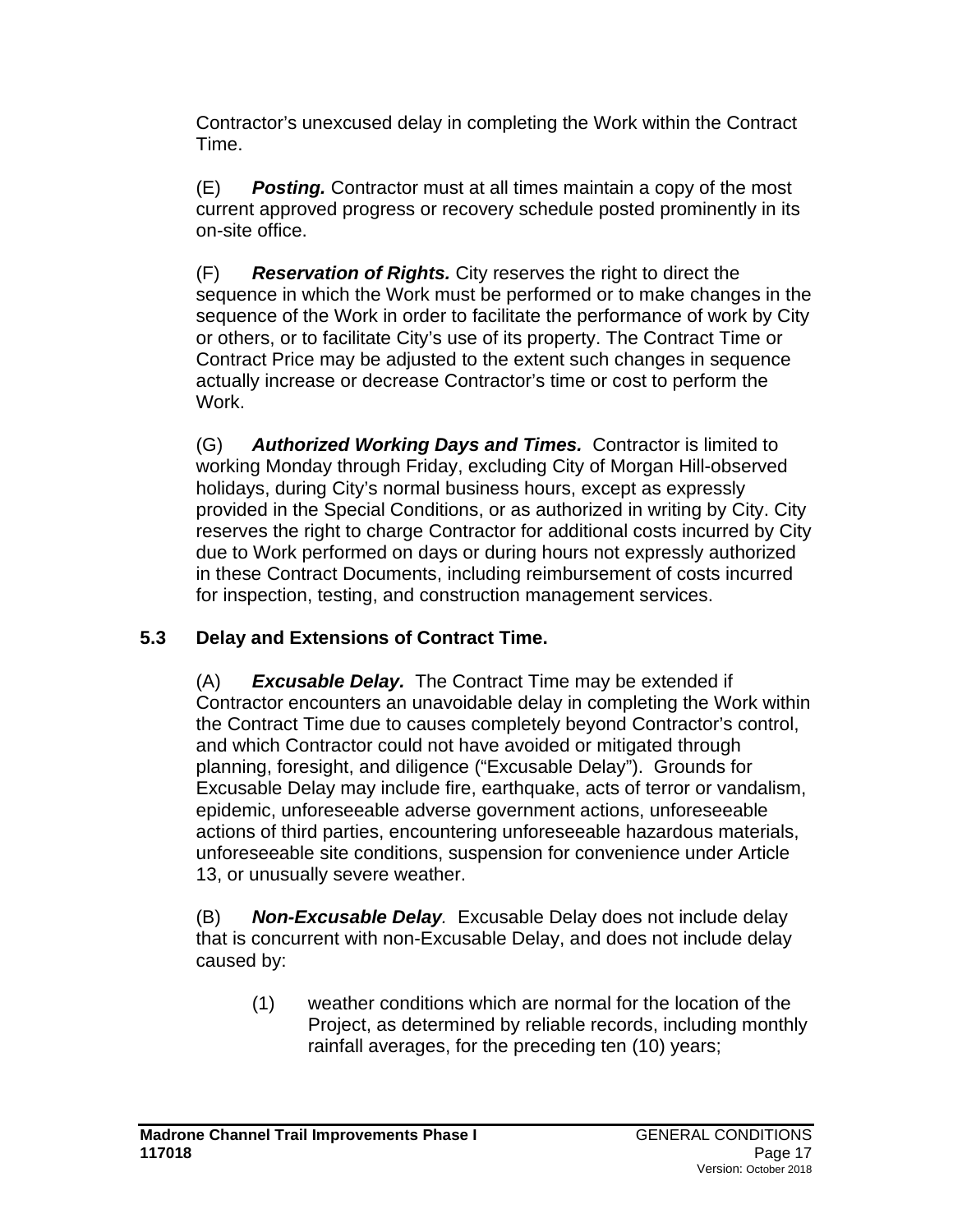- (2) Contractor's failure to order equipment and materials sufficiently in advance of the time needed for timely completion of the Work;
- (3) Contractor's failure to provide adequate notification to utility companies for connections or services necessary for the timely performance and completion of the Work;
- (4) foreseeable conditions Contractor could have ascertained from reasonably diligent inspection of the Worksite or review of the Contract Documents; or
- (5) Contractor's financial inability to perform the Work, including insufficient funds to pay its Subcontractors or suppliers.

(C) *Request for Extension of Contract Time.* A request for an extension of time and associated delay costs must be submitted in writing to City within ten (10) calendar days of the date the delay is first encountered, even if the duration of the delay is not yet known at that time, or will be deemed waived. In addition to complying with the requirements of this Article 5, the request must be submitted in compliance with the Change Order request procedures in Article 6, below. Strict compliance with these requirements is necessary to ensure that any delay or delay costs may be mitigated as soon as possible, and to facilitate cost-efficient administration of the Project and timely performance of the Work. Any request for an extension of time or delay costs that does not strictly comply with the requirements of Article 5 and Article 6 will be deemed waived.

(1) *Required Contents.* The request must include a detailed description of the cause(s) of the delay, and must also describe the measures that Contractor has taken to mitigate the delay and/or its effects, including efforts to mitigate the cost impact of the delay, e.g., by workforce management, change in sequencing, etc. If the delay is still ongoing at the time the request is submitted, the request should also include Contractor's plan for continued mitigation of the delay or its effects.

(2) *Delay Days and Costs.* The request must specify the number of days of Excusable Delay claimed, or provide a realistic estimate if the duration of the delay is not yet known. The request must specify the amount of any delay-related costs that are claimed, or provide a realistic estimate if the amount is not yet known. Any estimate of delay duration or cost must be updated in writing and submitted with all required supporting documentation as soon as the actual time and cost is known.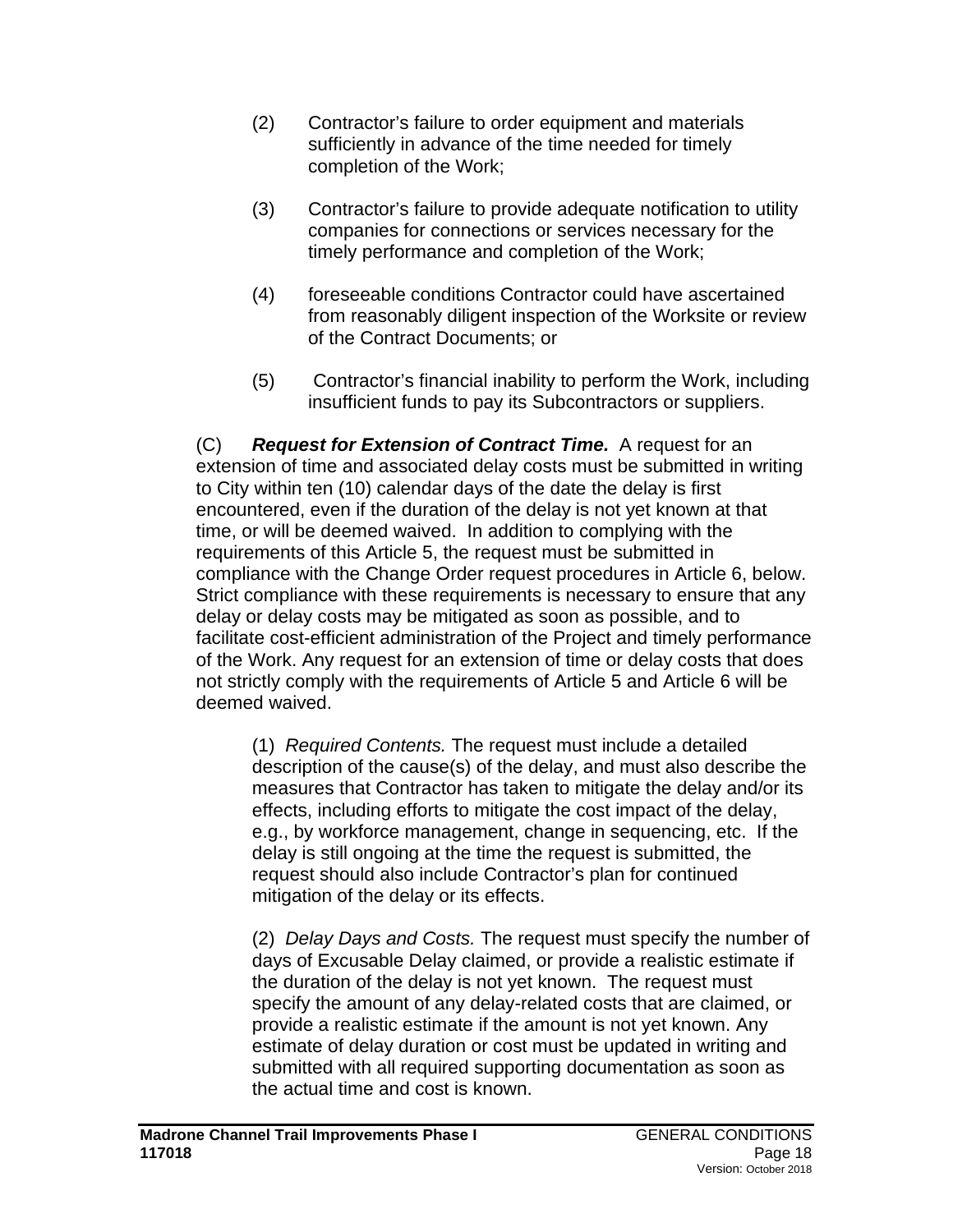(3) *Supporting Documentation.* The request must also include any and all supporting documentation necessary to evidence the delay and its actual impacts, including schedule and cost impacts, including a time impact analysis using critical path methodology, and demonstrating unavoidable delay to Final Completion. The time impact analysis must be submitted in a form or format acceptable to City.

(4) *Burden of Proof.* Contractor has the burden of proving 1) that the delay was an Excusable Delay, as defined above, 2) that Contractor has made reasonable efforts to mitigate the delay and its schedule and cost impacts, 3) that the delay will unavoidably result in delaying Final Completion, and 4) that any delay costs claimed by Contractor were actually incurred and were reasonable under the circumstances.

(5) *Recoverable Costs.* If Contractor is granted an extension of time for Excusable Delay, recompense for delay costs will be limited to actual, direct, reasonable, and substantiated costs, and will not include home office overhead, or markup for overhead and profit.

(6) *Legal Compliance.* Nothing in this provision is intended to require the waiver, alteration, or limitation of the applicability of Public Contract Code Section 7102.

(7) *No Waiver.* Any grant of an extension of time or delay costs due to an Excusable Delay will not operate as a waiver of City's right to assess liquidated damages for unexcused delay.

(8) *Dispute Resolution.* In the event of a dispute over entitlement to an extension of time or delay costs, Contractor may not stop working pending resolution of the dispute, but must continue to comply with its duty to diligently prosecute the performance and timely completion of the Work. Contractor's sole recourse for an unresolved dispute based on City's rejection of a Change Order request for an extension of time or delay costs is to comply with the Dispute Resolution provisions set forth in Article 12, below.

**5.4 Liquidated Damages.** It is expressly understood that if Final Completion is not achieved within the Contract Time, City will suffer damages which are difficult to determine and accurately specify. Pursuant to Public Contract Code section 7203, if Contractor fails to achieve Final Completion within the Contract Time, City will charge Contractor in the amount specified in the Contract for each day that Final Completion is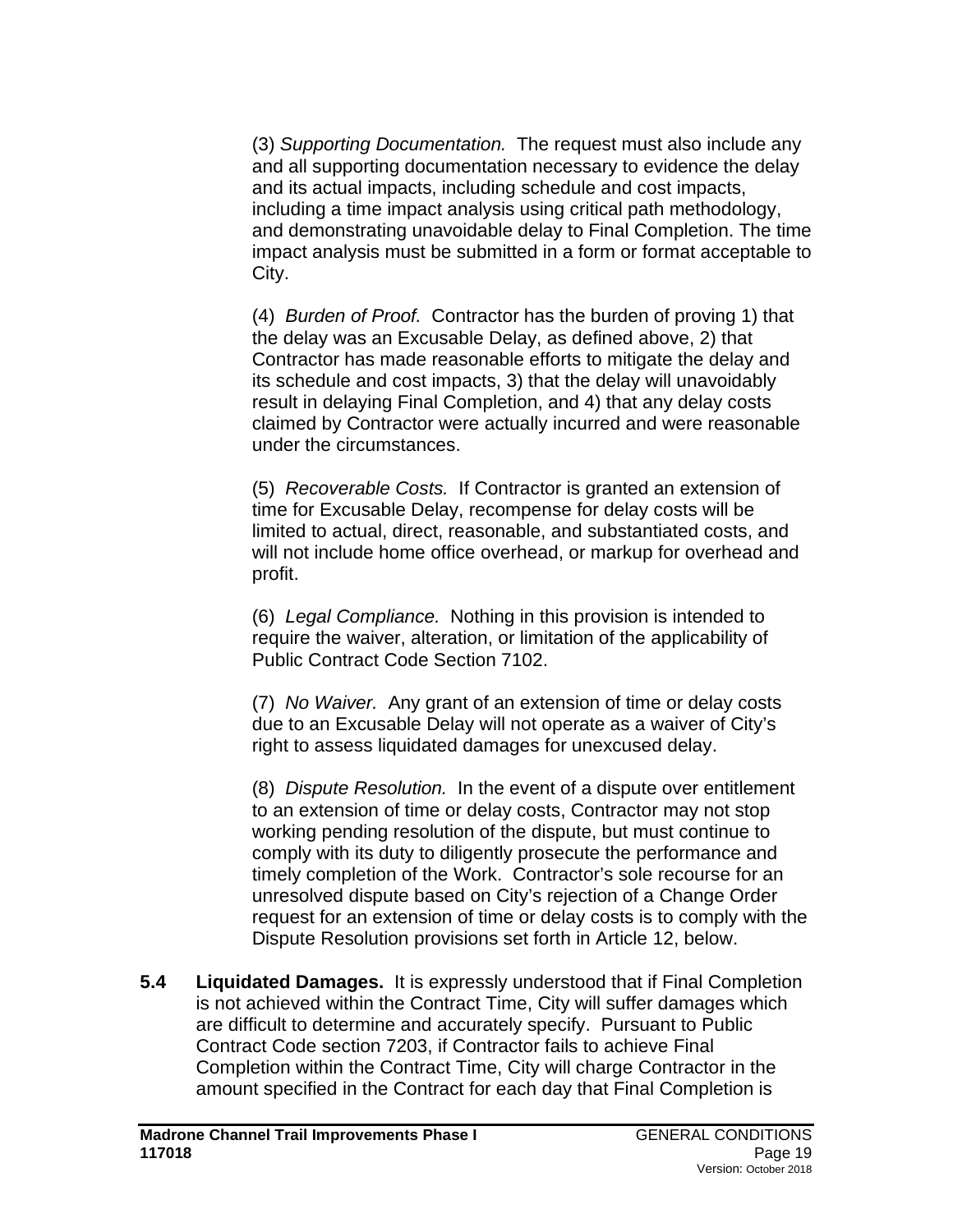delayed beyond the Contract Time, as liquidated damages and not as a penalty.

(A) *Liquidated Damages.* Liquidated damages will not be assessed for any Excusable Delay, as set forth above.

(B) *Milestones.* Liquidated damages will also be separately assessed for failure to meet milestones specified elsewhere in the Contract Documents.

(C) *Setoff.* City is entitled to set off the amount of liquidated damages assessed against any payments otherwise due to Contractor, including setoff against release of retention. If there are insufficient Contract funds remaining to cover the full amount of liquidated damages assessed, City is entitled to recover the balance from Contractor or its performance bond surety.

(D) *Occupancy or Use.* Occupancy or use of the Project in whole or in part prior to Final Completion does not constitute City's acceptance of the Project and will not operate as a waiver of City's right to assess liquidated damages for Contractor's unexcused delay in achieving Final Completion.

## **Article 6 Contract Modification**

**6.1 Changes in Work.** City reserves the right to make changes in the Work without invalidating the Contract. City may direct or Contractor may request changes in the Work, and any such changes will be formalized in a Change Order, which may include commensurate changes in the Contract Price or Contract Time as applicable. Contractor must promptly comply with City-directed changes in the Work in accordance with the intent of the original Contract Documents, even if Contractor and City have not yet reached agreement as to adjustments to the Contract Price or Contract Time.

(A) *City-Directed Change.* In the event of a dispute over entitlement to or the amount of a change in Contract Time or a change in Contract Price related to an City-directed change, Contractor must perform the Work as directed and may not delay its work or cease work pending resolution of the dispute, but must continue to comply with its duty to diligently prosecute the performance and timely completion of the Work, including the Work in dispute.

(B) *Contractor's Obligations.* In the event that City and Contractor dispute whether a portion or portions of the Work are already required by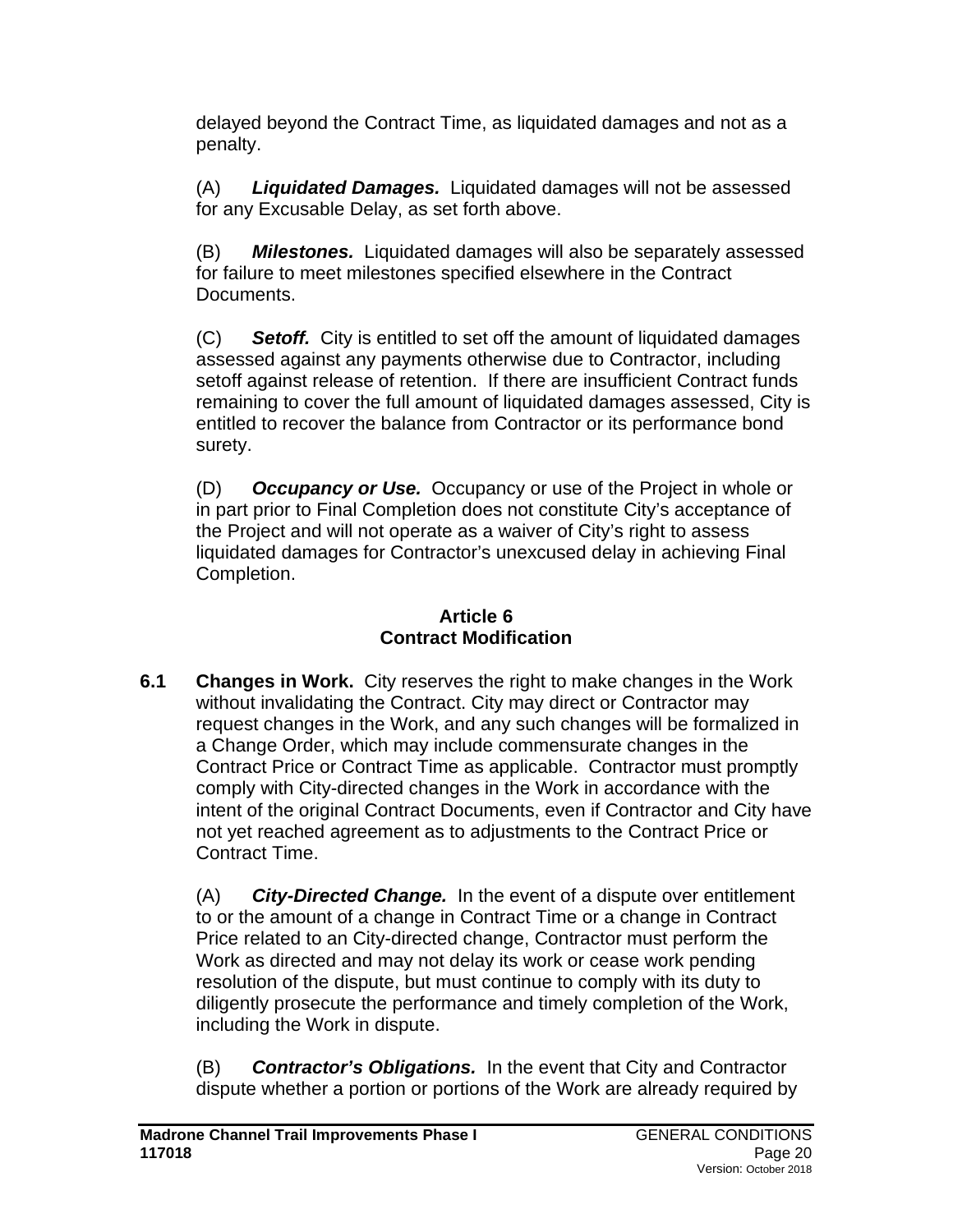the Contract Documents as opposed to changed or extra Work, Contractor must perform the Work as directed and may not delay its Work or cease Work pending resolution of the dispute, but must continue to comply with its duty to diligently prosecute the performance and timely completion of the Work, including the Work in dispute.

(C) *Remedy for Non-Compliance.* Contractor's failure to promptly comply with an City-directed change is deemed a material breach of the Contract, and in addition to all other remedies available to it, City may, at its sole discretion, hire another contractor or use its own forces to complete the disputed Work at Contractor's sole expense, and may deduct the cost from the Contract Price.

(D) *Dispute Resolution.* Contractor's sole recourse for an unresolved dispute related to changes in the Work is to comply with the dispute resolution provisions set forth in Article 12, below.

**6.2 Contractor Change Order Requests.** Contractor must submit a request or proposal for a change in the Work or a change in the Contract Price or Contract Time as a written Change Order request or proposal.

(A) *Time for Submission.* Any request for a change in the Contract Price must be submitted in writing to Project Manager within ten (10) calendar days of the date that Contractor first encounters the circumstances, information or conditions giving rise to the Change Order request, even if the total amount of the requested change in the Contract Price or impact on the Contract Time is not yet known at that time.

(B) *Required Contents.* Any Change Order request or proposal submitted by Contractor must include a complete breakdown of actual or estimated costs and credits, and must itemize labor, materials, equipment, taxes, insurance, and subcontract amounts. Any estimated cost must be updated in writing as soon as the actual amount is known.

(C) *Required Documentation.* All claimed costs must be fully documented, and any related request for an extension of time or delayrelated costs must be included at that time and in compliance with the requirements of Article 5 of the General Conditions.

(D) *Required Form.* Contractor must use City's form(s) for submitting all Change Order requests or proposals, unless otherwise specified by City.

(E) *Certification.* All Change Order requests must be signed by Contractor and must include the following certification: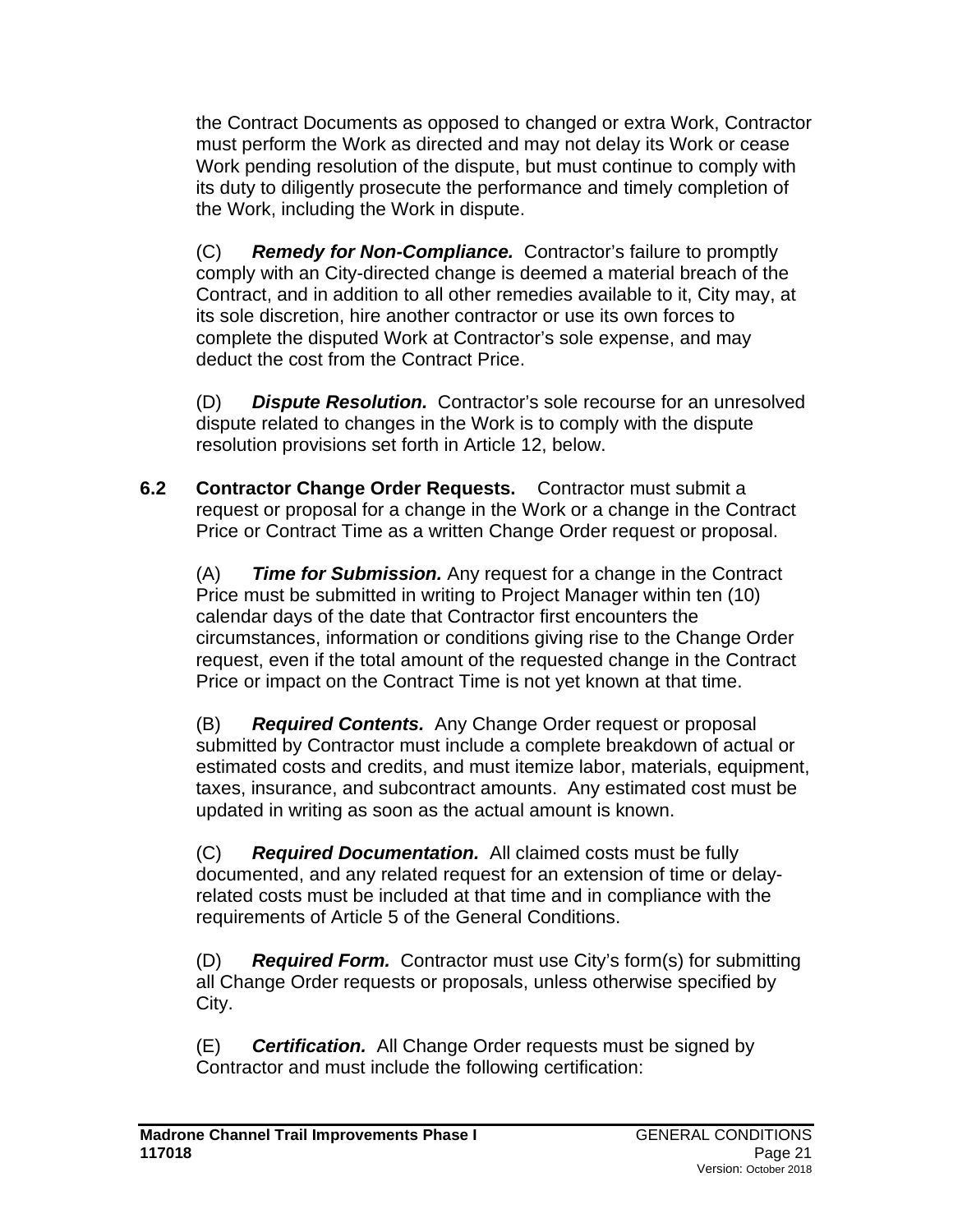"The undersigned Contractor certifies under penalty of perjury that its statements and representations in this Change Order request are true and correct. Contractor warrants that this Change Order request is comprehensive and complete, and agrees that any costs, expenses, or time extension request not included herein is deemed waived. Contractor understands that submission of claims which have no basis in fact or which Contractor knows to be false may violate the False Claims Act, as set forth in Government Code Sections 12650 et seq."

**6.3 Adjustments to Contract Price.** The amount of any increase or decrease to the Contract Price will be determined based on one (1) of the following methods in the order provided:

(A) *Unit Pricing.* Amounts previously provided by Contractor in the form of unit prices, either in a bid schedule or schedule of values, will apply if unit pricing has previously been provided in Contractor's accepted bid schedule or schedule of values for the affected Work;

(B) *Lump Sum.* A mutually agreed upon lump sum;

(C) *Time and Materials.* On a time and materials basis, which may include a not-to-exceed limit, calculated as the total of the following sums:

(1) All direct labor costs plus fifteen percent (15%) for overhead and profit;

(2) All direct material costs, including sales tax, plus fifteen percent (15%) for overhead and profit;

(3) All direct plant and equipment rental costs, plus fifteen percent (15%) for overhead and profit;

(4) All direct subcontract costs plus ten percent (10%) for overhead and profit; and

(5) Increased bond or insurance premium costs computed at one and one half percent  $(1\frac{1}{2}\%)$  of total of the previous four (4) sums.

**6.4 Unilateral Change Order.**If City disagrees with the amount of compensation or extension of time that Contractor has requested, City may elect to issue a unilateral Change Order, directing performance of the Work, and authorizing a change in the Contract Price or Contract Time in the amount City believes is merited. Contractor's sole recourse to dispute the terms of a unilateral Change Order is to submit a timely Claim pursuant to Article 12, below.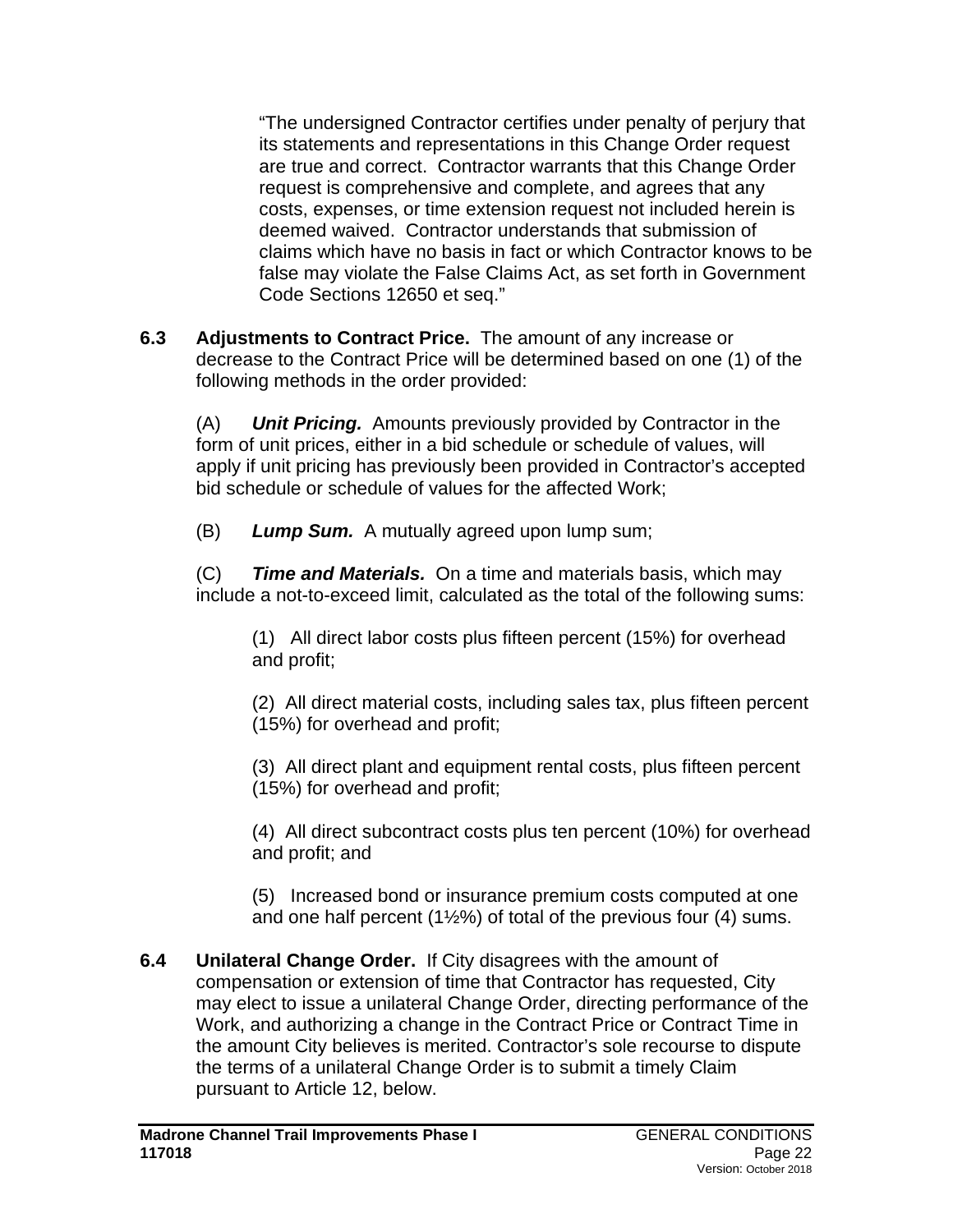**6.5 Non-Compliance Deemed Waiver.** Contractor waives its entitlement to any increase in the Contract Price or Contract Time if Contractor fails to full comply with the provisions of this Article. Contractor will not be paid for unauthorized extra work.

### **Article 7 General Construction Provisions**

## **7.1 Permits and Taxes.**

(A) *General.* Contractor must obtain and pay for any and all permits, fees, or licenses required to perform the Work, unless otherwise indicated in the Contract Documents. Contractor must cooperate with and provide notifications to government agencies with jurisdiction over the Project, as may be required. Contractor must provide City with copies of all notices, permits, licenses, and renewals required for the Work.

(B) *Federal Excise Tax.* Contractor must pay for all taxes on labor, material and equipment, except Federal Excise Tax to the extent that City is exempt from Federal Excise Tax.

**7.2 Temporary Facilities.** Contractor must provide, at Contractor's sole expense, any and all temporary facilities, including onsite office, sanitary facilities, storage, scaffolds, barricades, walkways, and any other temporary structure required to safely perform the Work along with any utility services incidental thereto.

(A) *Standards.* Such structures must be safe and adequate for the intended use, and installed and maintained in accordance with all applicable federal, state, and local laws, codes, and regulations.

(B) *Removal and Repair.* Contractor must promptly remove all such temporary facilities when they are no longer needed or upon completion of the Work, whichever comes first. Contractor must promptly repair any damage to City's property caused by the installation, use, or removal of the temporary facilities, and must promptly restore the property to its original or intended condition.

(C) *Additional Requirements.* Additional provisions pertaining to temporary facilities may be included in the Specifications or Special Conditions.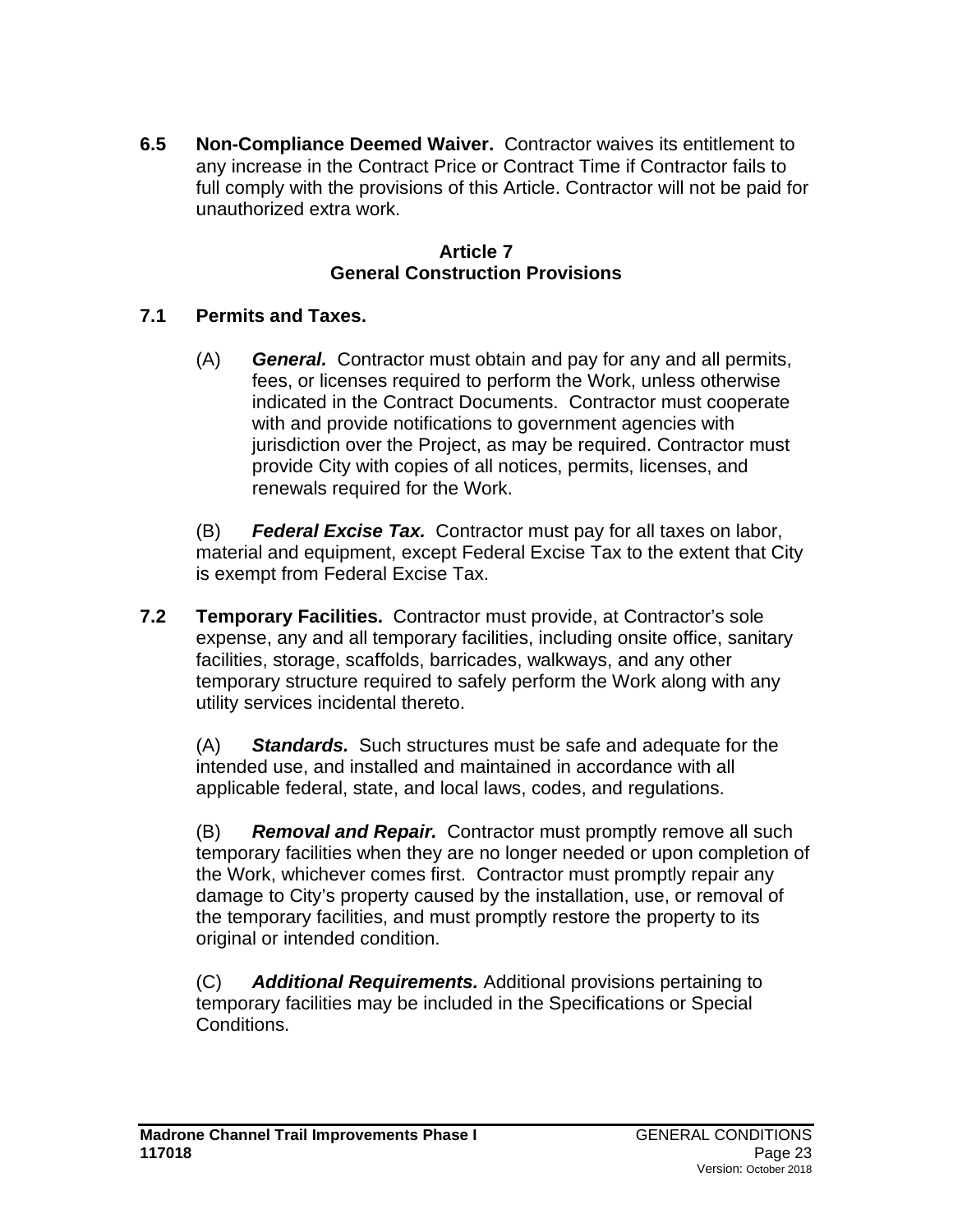**7.3 Signs.** No signs may be displayed on or about City's property, except signage which is required by law or by the Contract Documents, without City's prior written approval as to content, size, design, and location.

# **7.4 Protection of Work and Property.**

(A) *General.* Contractor is responsible at all times for protecting the Work and materials and equipment to be incorporated into the Work from damage until the Notice of Completion has been recorded. Except as specifically authorized by City, Contractor must confine its operations to the area of the Project site indicated in the Drawings. Contractor is liable for any damage caused to City's real or personal property, the real or personal property of adjacent property owners, or the work or personal property of other contractors working for City.

(B) *Unforeseen Conditions.* If Contractor encounters facilities, utilities, or other unknown conditions not shown on or reasonably inferable from the Drawings or apparent from inspection of the Project site, Contractor must promptly notify Project Manager, and must avoid taking any action which could cause damage to the facilities or utilities pending further direction from Project Manager. If Project Manager's subsequent direction to Contractor affects Contractor's cost or time to perform the Work, Contractor may submit a Change Order request as set forth in Article 6, above.

(C) *Support; Adjacent Properties.* Contractor must provide, install, and maintain all shoring, bracing, underpinning, etc., necessary to provide support to City's property and adjacent properties and improvements thereon. Contractor must provide notifications to adjacent property owners as may be required by law.

**7.5 Noninterference.** Contractor must take reasonable measures to avoid interfering with City's use of its property at or adjacent to the Project site, including use of roadways, entrances, parking areas, walkways, and structures.

# **7.6 Materials and Equipment.**

(A) *General.* Unless otherwise specified, all materials and equipment required for the Work must be new and of the best grade for the intended purpose, and furnished in sufficient quantities to ensure the proper and expeditious performance of the Work. Unless otherwise specified, all materials and equipment required for the Work are deemed to include all components required for complete installation and intended operation, and must be installed in accordance with the manufacturer's recommendation. Contractor is responsible for all shipping, handling, and storage costs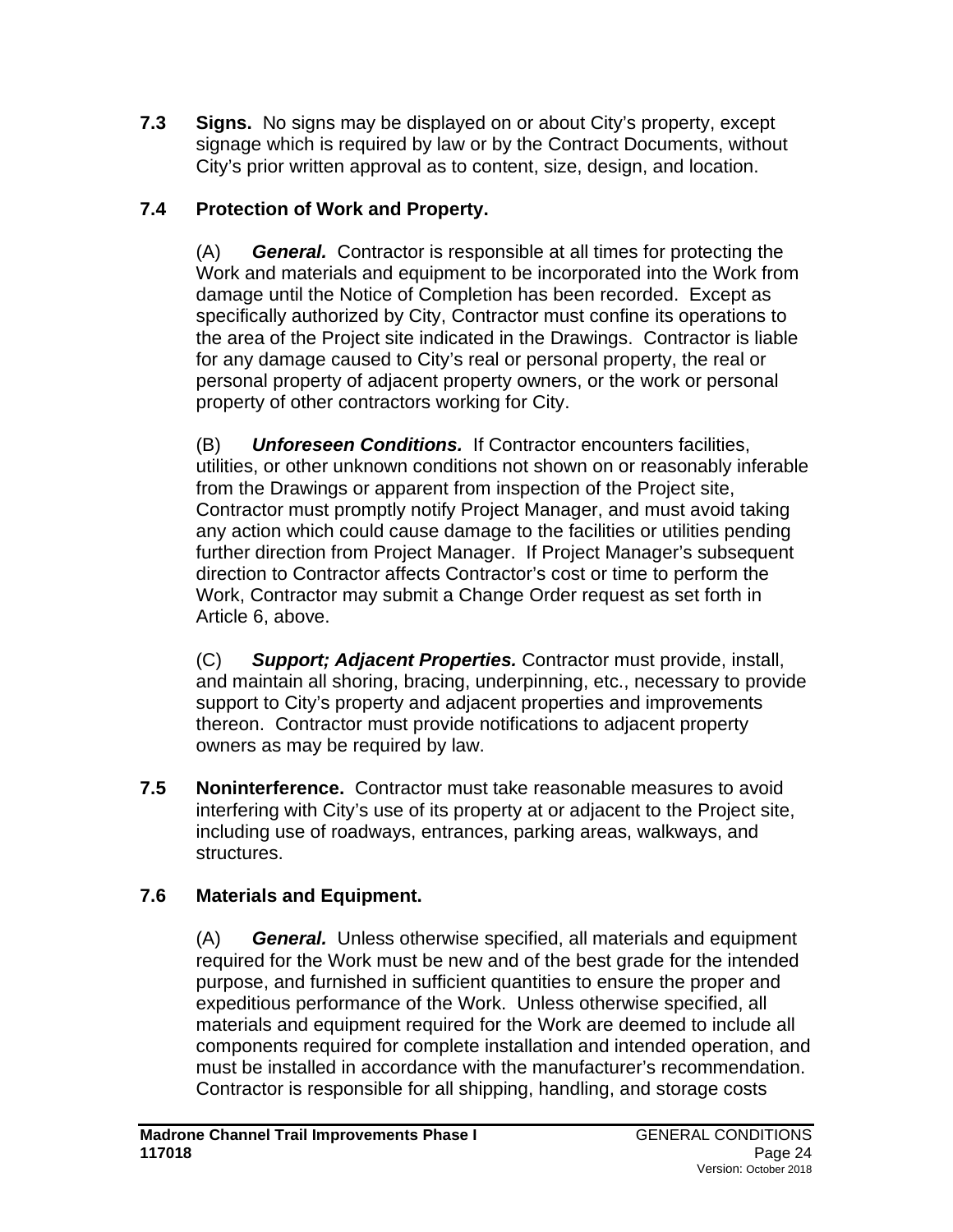associated with the materials and equipment required for the Work, and is responsible for protecting the Work and all of the required materials, supplies, tools and equipment at Contractor's sole cost until City accepts the Project.

(B) *City-Provided.* If the Work includes installation of materials or equipment to be provided by City, Contractor is solely responsible for the proper examination, handling, storage, and installation of such items in accordance with the Contract Documents. Contractor must promptly notify City of any defects discovered in City-provided materials or equipment. Contractor is solely responsible for any loss of or damage to such items which occurs while the items are in Contractor's custody and control, the cost of which may be offset from the Contract Price and deducted from any payment(s) due to Contractor.

(C) *Intellectual Property Rights.* Contractor must, at its sole expense, obtain any authorization required for use of patented or copyright protected materials, equipment, devices or processes that are incorporated into the Work. Contractor's indemnity obligation in Article 4, applies to any claimed violation of intellectual property rights in violation of this provision.

# **7.7 Substitutions.**

(A) *"Or Equal."* Any specification designating a material, product, thing, or service by specific brand or trade name, followed by the words "or equal," is intended only to indicate quality and type of item desired, and Contractor may request use of any equal material, product, thing, or service.

(B) *Request for Substitution.* A request for substitution must be submitted to Project Manager for approval within the applicable time period provided in the Contract Documents. If no time period is specified, the substitution request may be submitted any time within thirty five (35) days after the date of award of the Contract, or sufficiently in advance of the time needed to avoid delay of the Work, whichever is earlier.

(C) *Substantiation.* All data substantiating the proposed substitute as an "equal" item must be submitted with the written request for substitution. Contractor's failure to timely provide necessary substantiation is ground for rejection of the proposed substitution, without further review.

(D) *Burden of Proving Equality.* Contractor has the burden of proving the equality of the proposed substitution. City has sole discretion to determine whether a proposed substitution is "equal," and City's determination is final.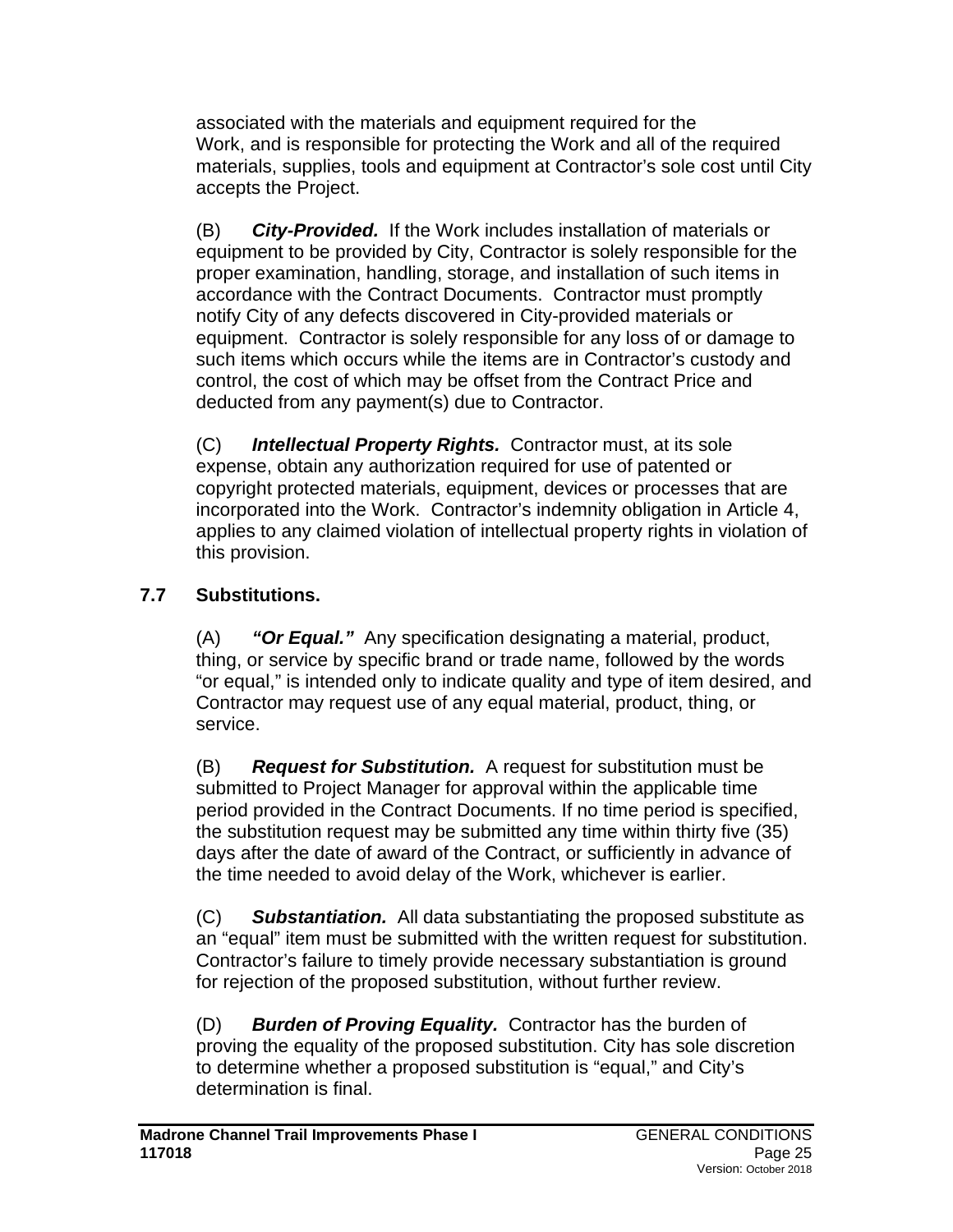(E) *Approval or Rejection.* If the proposed substitution is approved, Contractor is solely responsible for any additional costs associated with the substituted item(s). If the proposed substitution is rejected, Contractor must, without delay, install the item specified.

(F) *Contractor's Obligations.* City's review of a proposed substitution will not relieve Contractor from any of its obligations under the Contract Documents. In the event Contractor makes an unauthorized substitution, Contractor will be solely responsible for all resulting cost impacts, including the cost of removal and replacement and the impact to other design elements.

### **7.8 Testing and Inspection.**

(A) *General.* All materials, equipment, and workmanship used in the Work are subject to inspection by Inspector at all times and locations during construction and/or fabrication. All manufacturers' application or installation instructions must be provided to the Inspector at least ten (10) days prior to the first such application or installation. Contractor must, at all times, make the Work available for inspection.

*(B) Scheduling and Notification.* Contractor must schedule all tests required by the Contract Documents in time to avoid any delay to the progress of the Work. Contractor must provide timely notice to all necessary parties as specified in the Contract Documents.

(C) *Responsibility for Costs.* City will bear the initial cost of testing to be performed by independent testing consultants retained by City, subject to the following exceptions:

(1) Contractor will be responsible for the costs of any subsequent tests which are required to substantiate compliance with the Contract Documents, and any associated remediation costs.

(2) Contractor will be responsible for inspection costs, at City's established rates, for inspection time lost because the Work is not ready or Contractor fails to appear for a scheduled inspection.

(3) In addition, if any portion of the Work which is subject to testing is covered or concealed by Contractor prior to testing, Contractor will bear the cost of making that portion of the Work available for the testing required by the Contract Documents, and any associated repair or remediation costs.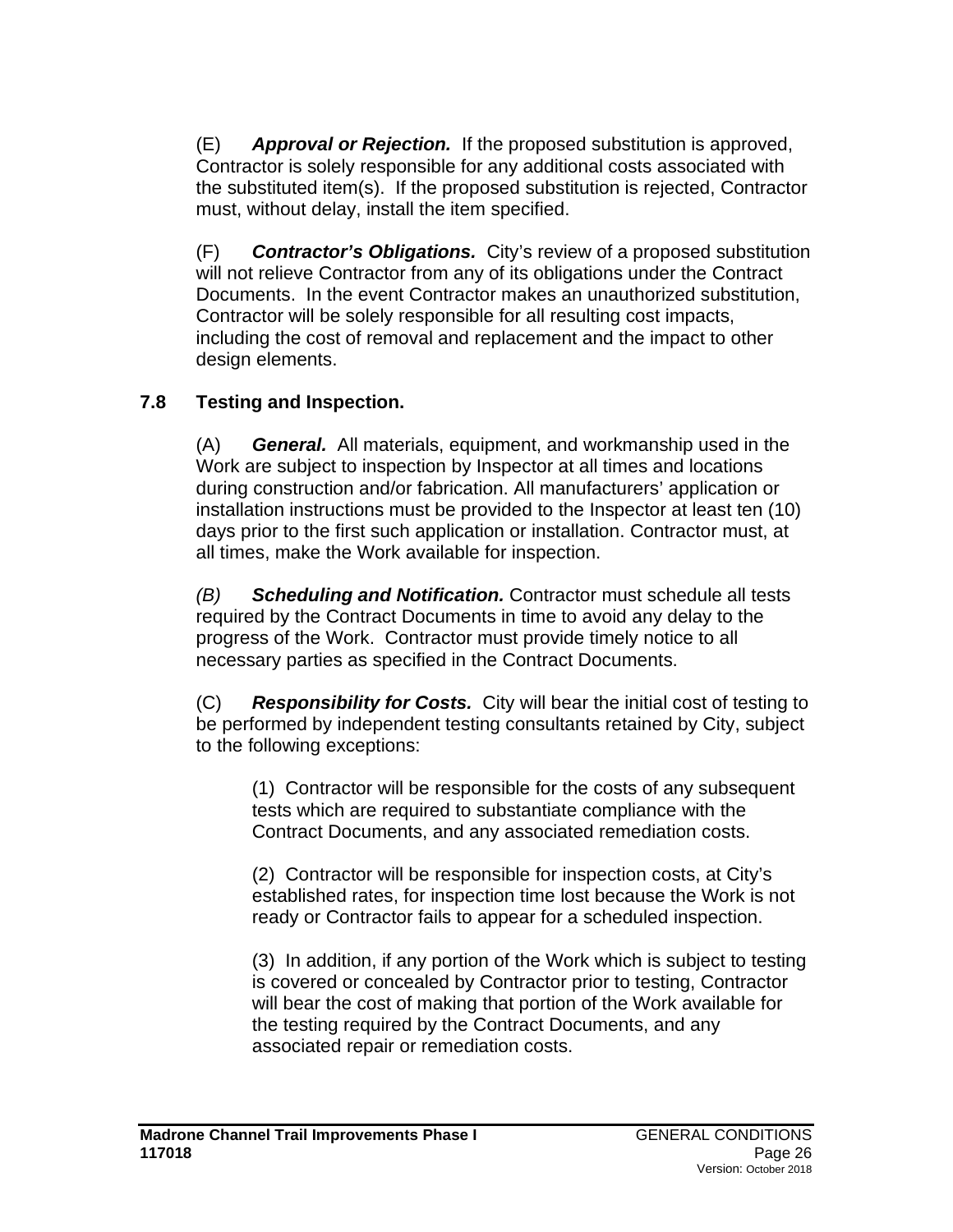(D) *Contractor's Obligations.* Any Work that fails to comply with the requirements of the Contract Documents must be promptly repaired, replaced, or corrected by Contractor, at Contractor's sole expense, even if that Work was previously inspected or included in a progress payment. Contractor is solely responsible for any delay occasioned by remediation of noncompliant Work. Inspection of the Work does not in any way relieve Contractor of its obligations to perform the Work as specified.

(E) *Distant Locations.* If required off-site testing or inspection must be conducted at a location more than 100 miles from the Project site, Contractor is solely responsible for the additional travel costs required for testing and/or inspection at such locations.

(F) *Final Inspection.* The provisions of this Section 7.8 apply to final inspection under Article 11, Completion and Warranty Provisions.

**7.9 Clean up.** Contractor must regularly remove debris and waste materials and maintain the Worksite in clean and neat condition.

(A) *General.* Prior to discontinuing work in an area, Contractor must clean the area and remove all rubbish along with its construction equipment, tools, machinery, waste and surplus materials. Contractor must, at all times, minimize and confine dust and debris resulting from construction activities.

(B) *Completion.* At the completion of the Work, Contractor must remove from the Worksite all of its equipment, tools, surplus materials, waste materials and debris. Before demobilizing from the Worksite, Contractor must ensure that all surfaces are cleaned, sealed, waxed, or finished as applicable, and that all marks, stains, paint splatters, and the like have been properly removed from the completed Work and the surrounding areas.

(C) *Non-Compliance.* If Contractor fails to commence compliance with its cleanup obligations within two (2) business days following written notification from City or its representative, City may undertake appropriate cleanup measures without further notice and the cost will be deducted from any amounts due or to become due Contractor.

**7.10 Instructions and Manuals.** Contractor must provide three (3) copies each of all instructions and manuals required by the Contract Documents, unless otherwise specified. These must be complete as to drawings, details, parts lists, performance data, and other information that may be required for City to easily maintain and service the materials and equipment installed for this Project.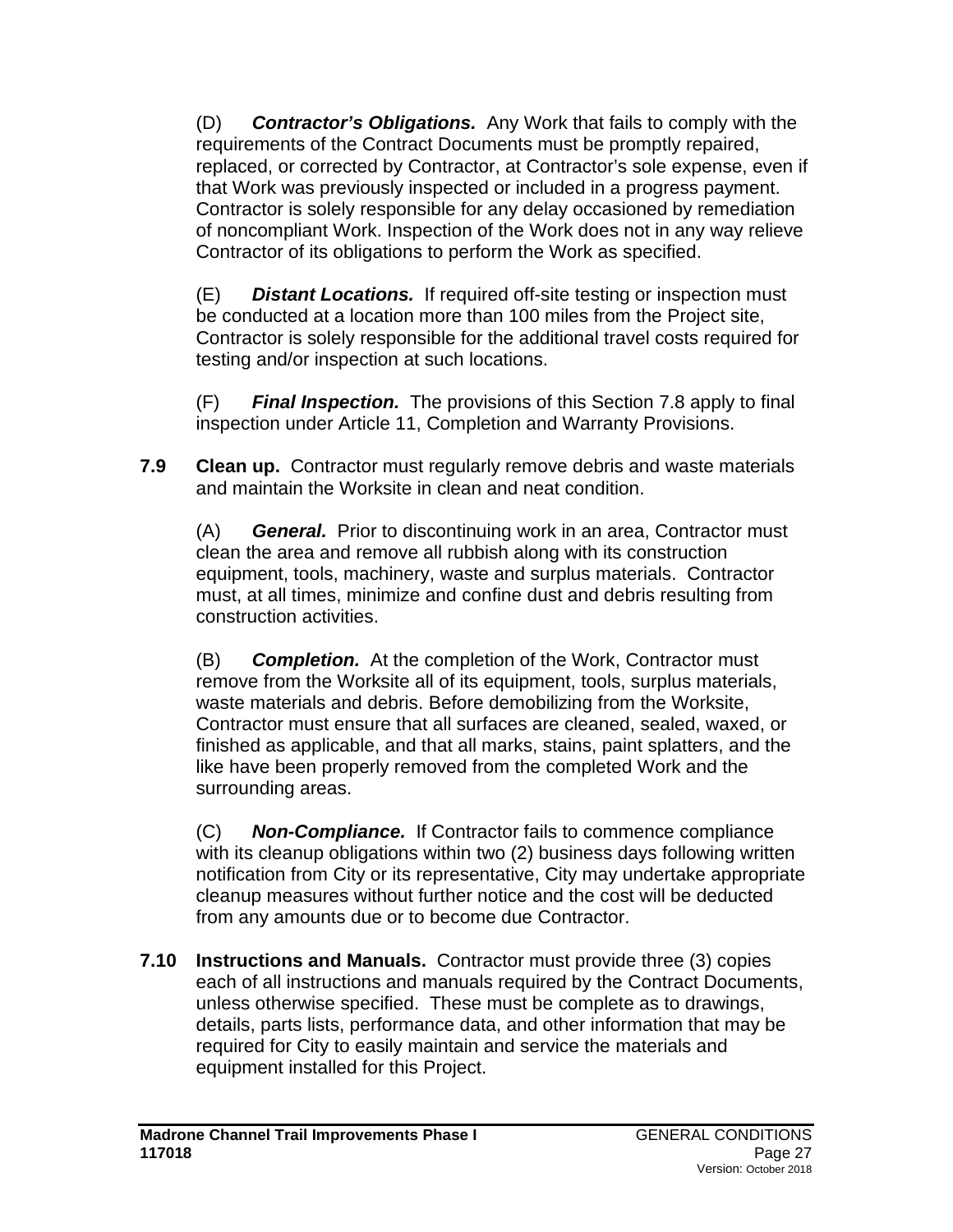(A) *Submittal Requirements.* All manufacturers' application or installation instructions must be provided to the Inspector at least ten (10) days prior to the first such application. The instructions and manuals, along with any required guarantees, must be delivered to City for review.

(B) *Instruction of Personnel.* Contractor or its Subcontractors must instruct City's personnel in the operation and maintenance of any complex equipment as a condition precedent to Final Completion, if required in the Contract Documents.

**7.11 As-built Drawings.** Contractor and its Subcontractors must maintain on the Worksite a separate complete set of the Drawings which will be used solely for the purpose of recording changes made in any portion of the Work in order to create accurate record drawings at the end of the Project.

(A) *Duty to Update.* The as-built drawings must be updated as changes occur, on a daily basis if necessary. Progress payments may be delayed, in whole or in part, until the as-built drawings are brought up to date to the satisfaction of City. Actual locations to scale must be identified on the as-built drawings for all runs of mechanical and electrical work, including all site utilities, etc., installed underground, in walls, floors, or otherwise concealed. Deviations from the original Drawings must be shown in detail. The location of all main runs, whether piping, conduit, ductwork, drain lines, etc., must be shown by dimension and elevation.

(B) *Final Completion.* Contractor must verify that all changes in the Work are depicted in the as-built drawings and must deliver the complete set of as-built drawings to City for review and approval as a condition precedent to Final Completion.

**7.12 Existing Utilities.** As required by Government Code Section 4215, if, during the performance of the Work, Contractor discovers utility facilities not identified by City in the Contract Documents, Contractor must immediately provide written notice to City and the utility. City assumes responsibility for the timely removal, relocation, or protection of existing main or trunkline utility facilities located on the Project site, if those utilities are not identified in the Contract Documents. Contractor will be compensated in accordance with the provisions of the Contract Documents for the costs of locating, repairing damage not due to Contractor's failure to exercise reasonable care, and removing or relocating such utility facilities not indicated in the Drawings or Specifications with reasonable accuracy, and for equipment on the Project necessarily idled during such work. Contractor will not be assessed liquidated damages for delay in completion of the Work, to the extent such delay was caused by City's failure to provide for removal or relocation of the utility facilities.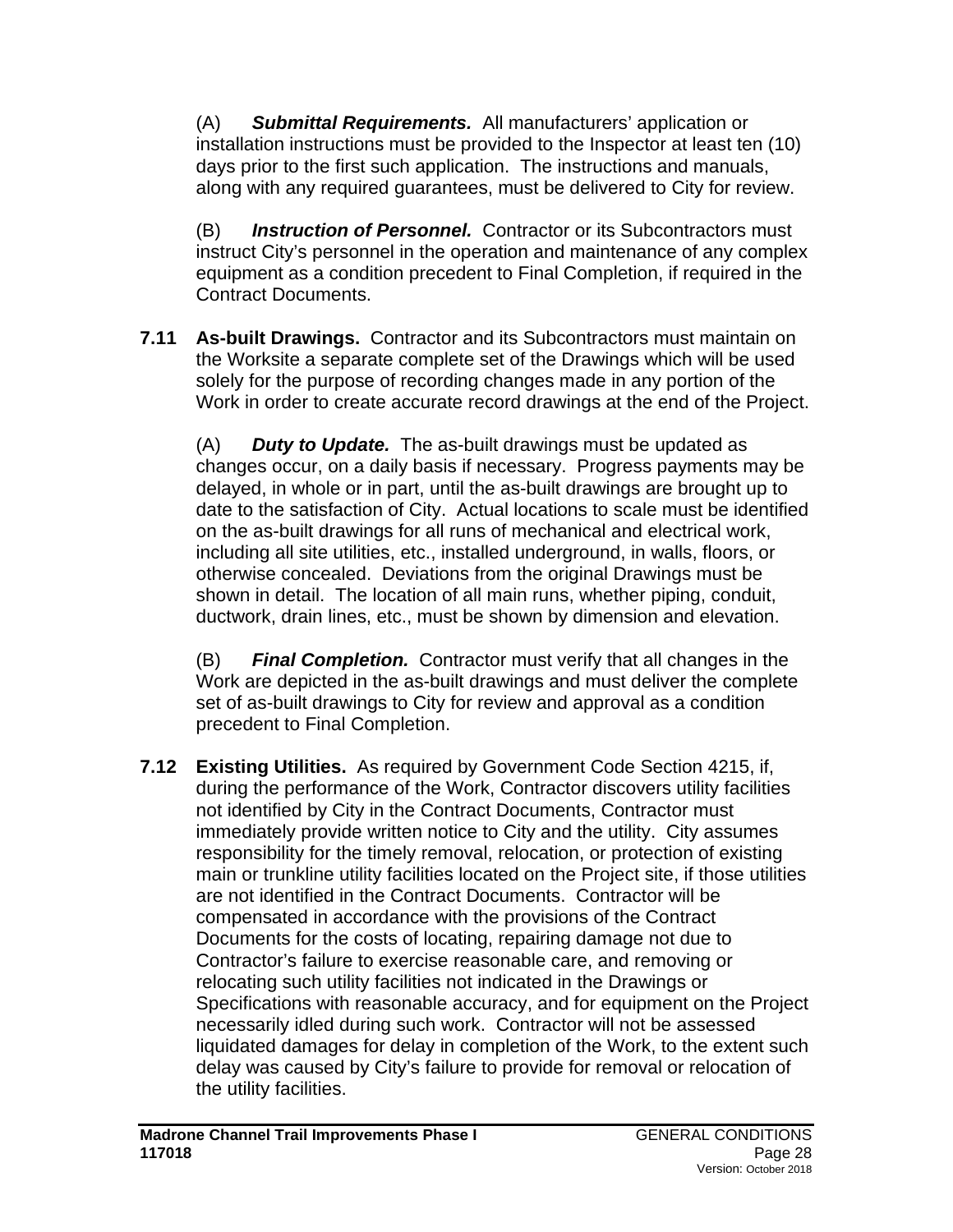**7.13 Notice of Excavation.** Government Code Section 4216.2, requires that except in an emergency, Contractor must contact the appropriate regional notification center, or Underground Services Alert at 800-642-2444 (for Northern California), at least two (2) working days, but not more than fourteen (14) calendar days before starting any excavation if the excavation will be conducted in an area that is known, or reasonably should be known, to contain subsurface installations, and if practical, Contractor must delineate with white paint or other suitable markings the area to be excavated.

## **7.14 Trenching and Excavations.**

(A) *Duty to Notify.* Contractor must promptly, and before the following conditions are disturbed, provide written notice to City if Contractor finds any of the following conditions:

(1) Material that Contractor believes may be a hazardous waste, as defined in Section 25117 of the Health and Safety Code, that is required to be removed to a Class I, Class II, or Class III disposal site in accordance with the provisions of existing law;

(2) Subsurface or latent physical conditions at the Worksite differing from those indicated by information about the Worksite made available to bidders prior to the deadline for submitting bids; or

(3) Unknown physical conditions at the Worksite of any unusual nature, materially different from those ordinarily encountered and generally recognized as inherent in work of the character required by the Contract Documents.

(B) *City Investigation.* City will promptly investigate the conditions and if City finds that the conditions do materially differ or do involve hazardous waste, and cause a decrease or increase in Contractor's cost of, or the time required for, performance of any part of the Work, City will issue a Change Order.

(C) *Disputes.* In the event that a dispute arises between City and Contractor regarding any of the conditions specified in subsection (A) above, Contractor will not be excused from any scheduled completion date provided for in the Contract Documents, but must proceed with all Work to be performed under the Contract. Contractor will retain any and all rights provided either by the Contract or by law which pertain to the resolution of disputes between Contractor and City.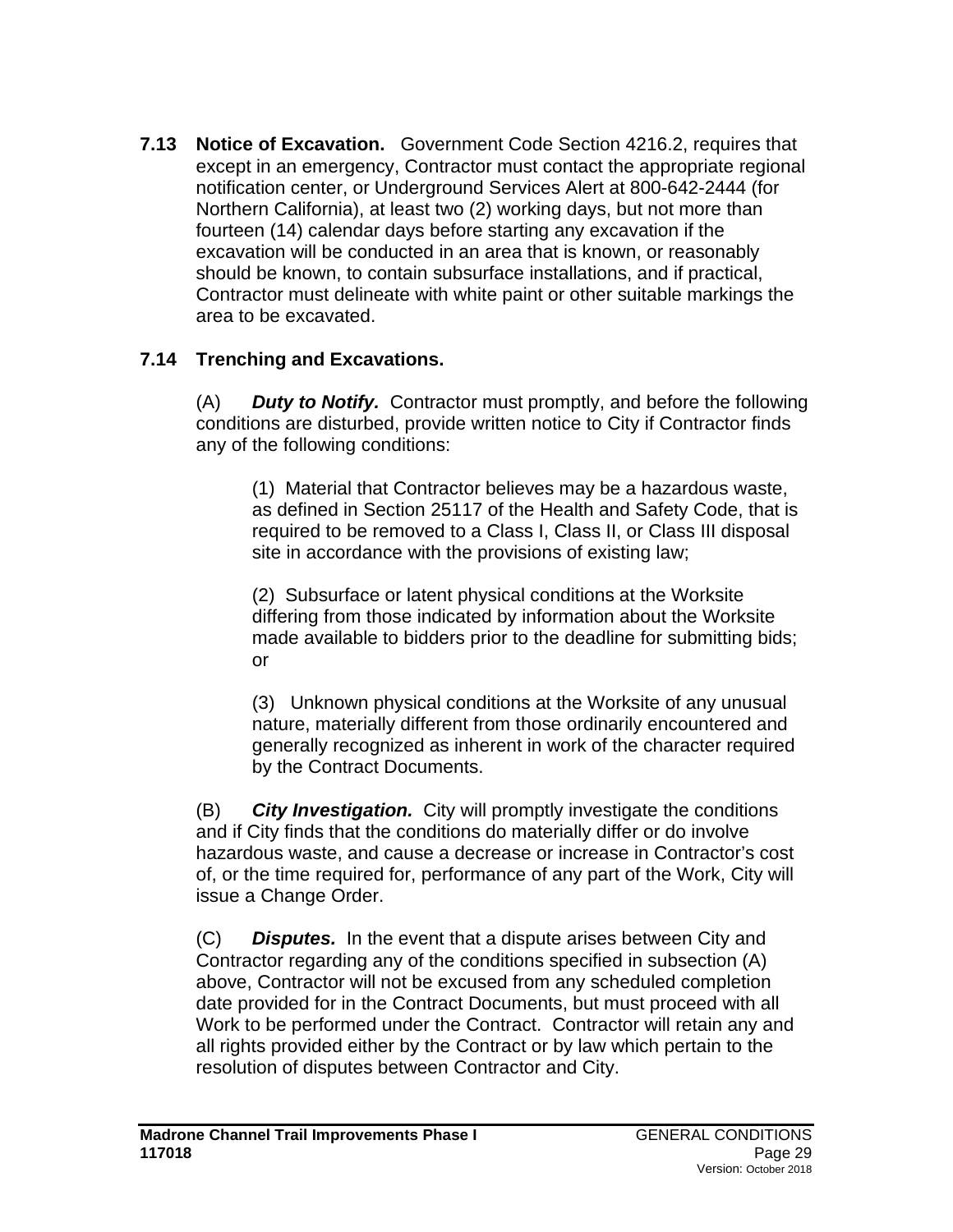- **7.15 Trenching of Five Feet or More.** As required by Labor Code Section 6705, if the Contract Price exceeds Twenty Five Thousand Dollars (\$25,000.00) and the Work includes the excavation of any trench or trenches of five (5) feet or more in depth, a detailed plan must be submitted to City or its civil or structural engineer, for acceptance in advance of the excavation. The detailed plan must show the design of shoring, bracing, sloping, or other provisions to be made for worker protection from the hazard of caving ground during the excavation. If the plan varies from the shoring system standards, it must be prepared by a registered civil or structural engineer. Use of a shoring, sloping, or protective system less effective than that required by the Construction Safety Orders is prohibited.
- **7.16 New Utility Connections.** City will pay connection charges and meter costs for new permanent utilities required by the Contract Documents, if any. Contractor must notify City sufficiently in advance of the time needed to request service from each utility provider so that connections and services are initiated in accordance with the Project schedule.
- **7.17 Lines and Grades.** Contractor is required to use any benchmark provided by the Engineer. Unless otherwise specified in the Contract Documents, Contractor must provide all lines and grades required to execute the Work.

# **7.18 Historic or Archeological Items**.

(A) *Contractor's Obligations.* Contractor must ensure that all persons performing Work at the Project site are required to immediately notify Project Manager, upon discovery of any potential historic or archeological items, including historic or prehistoric ruins, burial grounds, archaeological or vertebrate paleontological site, including fossilized footprints or other archeological, paleontological or historical feature on the Project site (collectively, "Historic or Archeological Items").

(B) *Discovery; Cessation of Work.* Upon discovery of any potential Historic or Archeological Items, Work must be stopped within an eighty five (85) foot radius of the find and may not resume until authorized in writing by City. If required by City, Contractor must assist in protecting or recovering the Historic or Archeological Items, any such assistance to be compensated as extra work on a time and materials basis under Article 6, Contract Modification. Any suspension of Work required due to discovery of Historic or Archeological Items will be treated as a suspension for convenience under Article 13.

**7.19 Environmental Control.** Contractor must not pollute any drainage course or its tributary inlets with fuels, oils, bitumens, acids, insecticides, herbicides or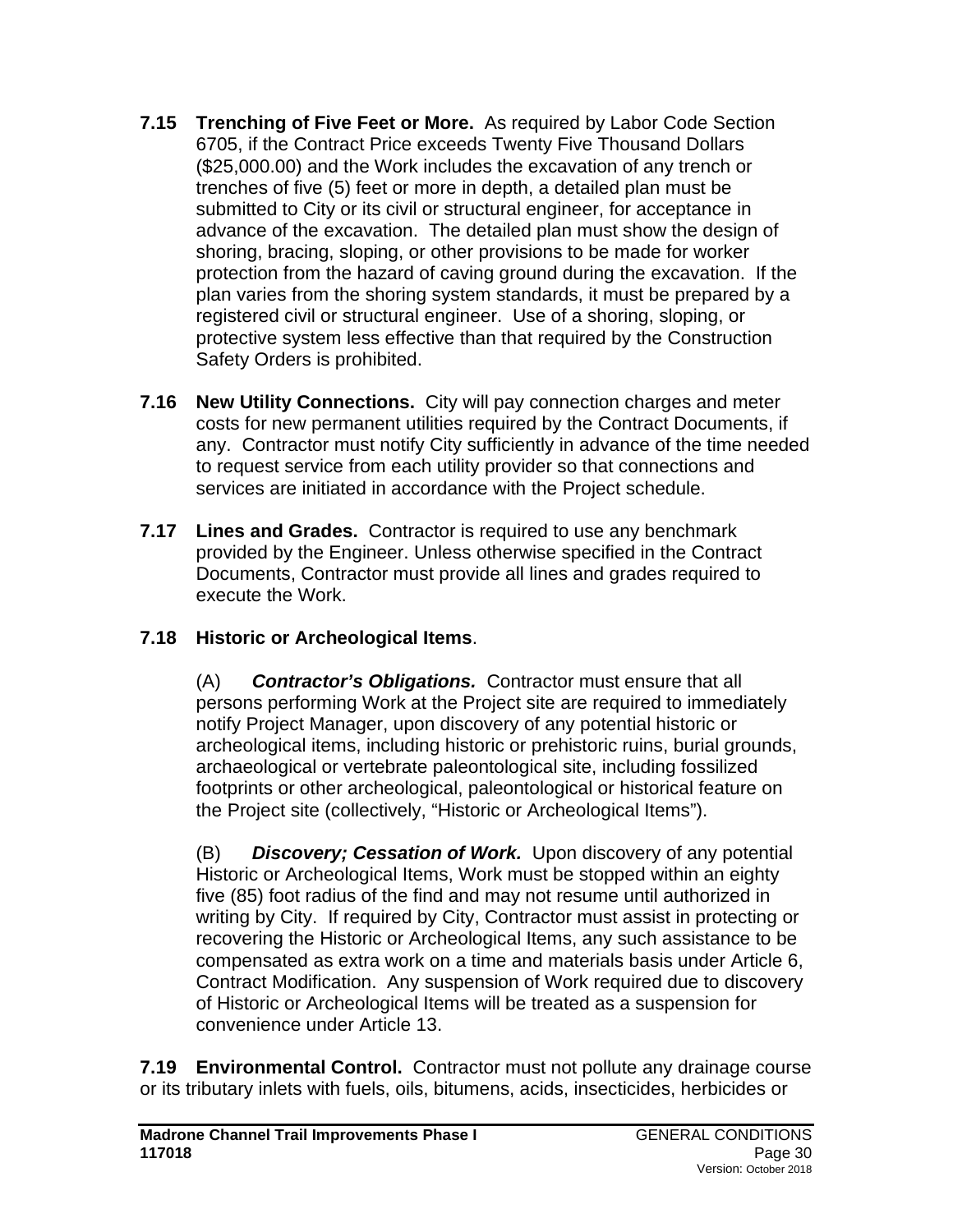other harmful materials. Contractor and its Subcontractors must at all times in the performance of the Work comply with all applicable federal, state, and local laws and regulations concerning pollution of waterways.

(A) *Stormwater Permit.* Contractor must comply with all applicable conditions of the State Water Resources Control Board National Pollutant Discharge Elimination System General Permit for Waste Discharge Requirements for Discharges of Stormwater Runoff Associated with Construction Activity ("Stormwater Permit").

(B) *Contractor's Obligations.* If required for the Work, a copy of the Stormwater Permit is on file in City's principal administrative offices, and Contractor must comply with the same without adjustment of the Contract Price or the Contract Time. Contractor must timely and completely submit required reports and monitoring information required by the conditions of the Stormwater Permit, Contractor must comply with all other applicable state, municipal or regional laws, ordinances, rules or regulations governing discharge of stormwater, including applicable municipal stormwater management programs.

## **Article 8 Payment**

- **8.1 Schedule of Values.** Prior to submitting its first application for payment, Contractor must prepare and submit to Project Manager a schedule of values apportioned to the various divisions and phases of the Work. Each line item contained in the schedule of values must be assigned a value such that the total of all items equals the Contract Price. The items must be sufficiently detailed to enable accurate evaluation of the percentage of completion claimed in each application for payment, and the assigned value consistent with any itemized or unit pricing submitted with Contractor's bid.
- **8.2 Progress Payments.** Following the last day of each month, or as otherwise required by the Special Conditions or Specifications, Contractor will submit to Project Manager a monthly application for payment for Work performed during the preceding month based on the estimated value of the Work performed during that preceding month.

(A) *Application for Payment.* Each application for payment must be itemized to include labor, materials, and equipment incorporated into the Work, and materials and equipment delivered to the Worksite, as well as authorized and approved Change Orders. Each pay application must be supported by Contractor's schedule of values and any other substantiating data required by the Contract Documents.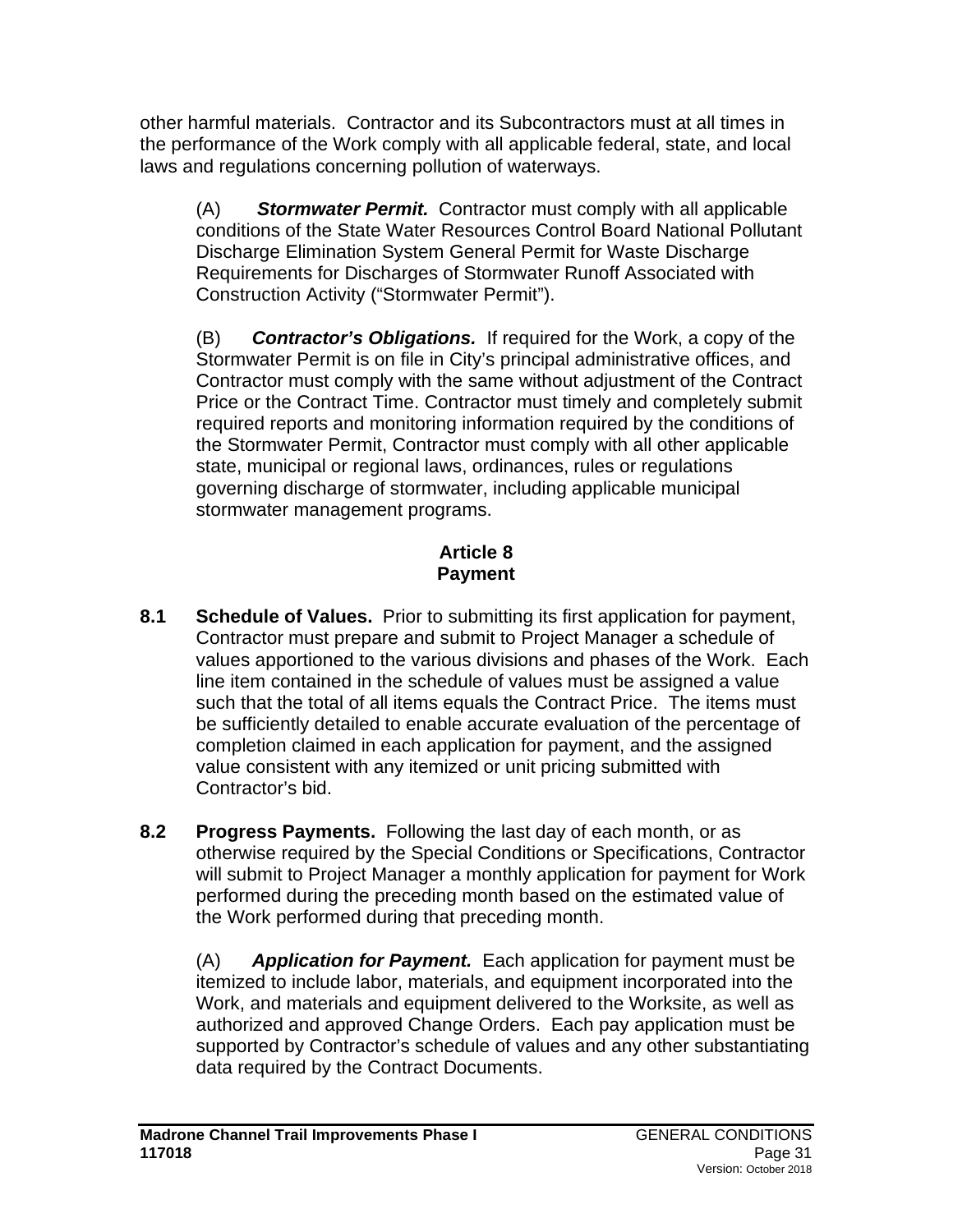**Each application for payment shall be accompanied by completed "Contract Balance Form," a copy of which is provided at the end of Article 8.**

(B) *Payment of Undisputed Amounts.* City will pay the undisputed amount due, as certified the Design Professional, within thirty (30) days after Contractor has submitted a complete and accurate payment application, subject to Public Contract Code Section 20104.50. City will deduct a percentage from each progress payment as retention, as set forth in Section 8.5, below, and may deduct additional amounts as set forth in Section 8.3, below.

**8.3 Adjustment of Payment Application.** City may adjust or reject a payment application, including application for Final Payment, in whole or in part, based upon any of the circumstances listed below. Contractor will be notified in writing of the basis for the adjustment, and will be promptly paid once the basis for that adjustment has been remedied and no longer exists.

(A) Contractor's unexcused failure to perform the Work as required by the Contract Documents, including correction or completion of punch list items;

(B) Loss or damage caused by Contractor or its Subcontractor(s) arising out of or relating to performance of the Work;

(C) Contractor's failure to pay its Subcontractors and suppliers when payment is due;

(D) Failure to timely correct rejected, nonconforming, or defective Work;

(E) Unexcused delay in performance of the Work;

(F) Any unreleased stop notice, retained as one hundred twenty five percent (125%) of the amount claimed;

(G) Failure to submit any required schedule or schedule update in the manner and within the time specified in the Contract Documents:

(H) Failure to maintain or submit as-built documents in the manner and within the time specified in the Contract Documents;

(I) Work performed without approved Shop Drawings, when approved Shop Drawings are required before proceeding with the Work;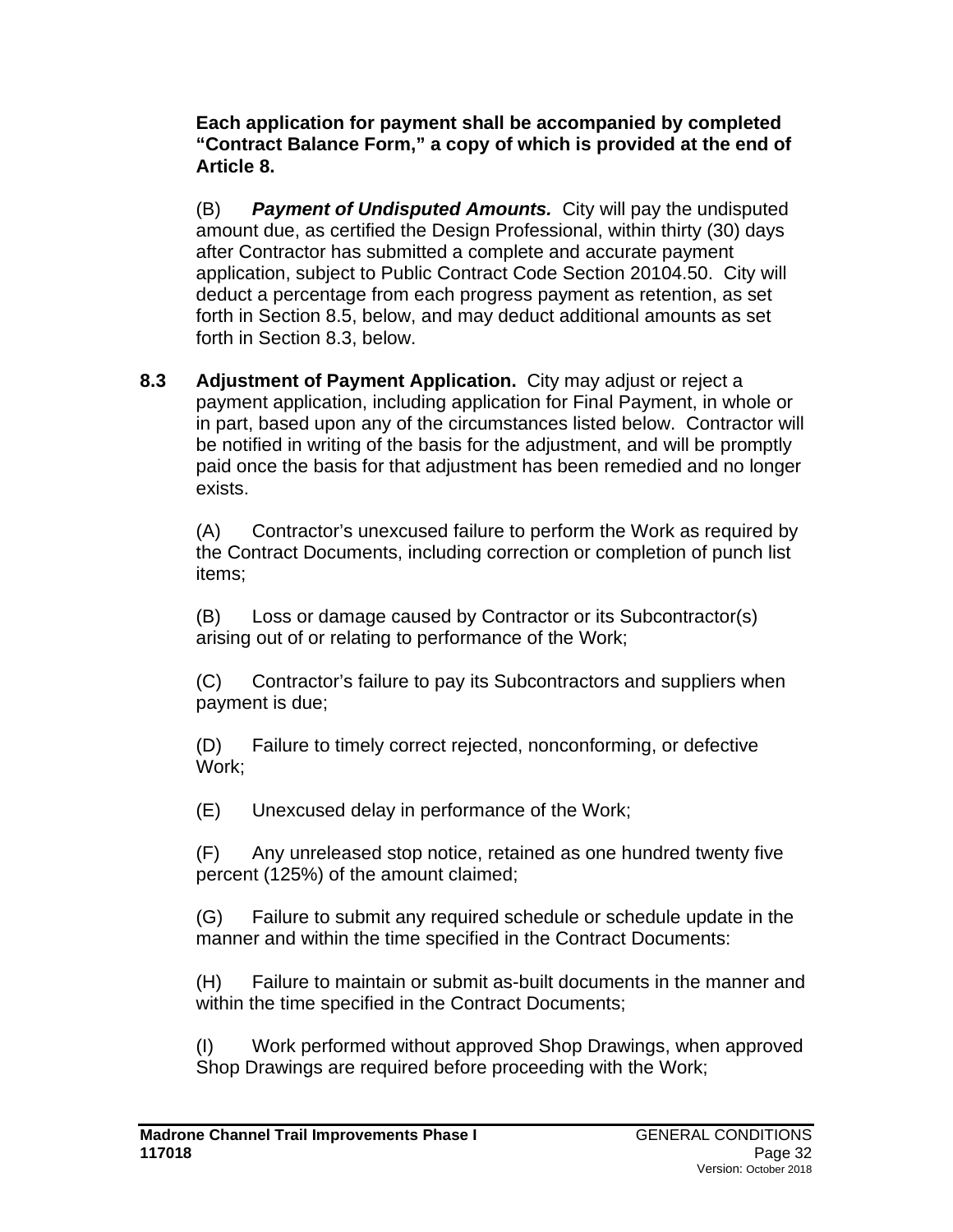(J) Contractor's payroll records are delinquent or inadequate; and

(K) Any other costs or charges that may be offset against payments due, as provided in the Contract Documents, including liquidated damages.

- **8.4 Acceptance of Work.** Neither City's payment of progress payments nor its partial or full use or occupancy of the Project constitutes acceptance of any part of the Work.
- **8.5 Retention.** City will retain five percent (5%) of the amount due on each progress payment, or the percentage stated in the Notice Inviting Bids, whichever is greater, as retention to ensure full and satisfactory performance of the Work.

(A) *Substitution of Securities.* As provided by Public Contract Code Section 22300, Contractor may request in writing that it be allowed, at its sole expense, to substitute securities for the retention withheld by City. Any escrow agreement entered into pursuant to this provision must fully comply with Public Contract Code Section 22300, and will be subject to approval as to form by City's legal counsel.

(B) *Release of Undisputed Retention.* All undisputed retention, less any amounts that may be assessed as liquidated damages, retained for stop notices, or otherwise withheld under Section 8.3 or 8.6 will be released as Final Payment to Contractor no sooner than thirty five (35) days following recordation of the notice of completion, and no later than sixty (60) days following acceptance of the Project by City's governing body or authorized designee, or, if the Project has not been accepted, no later than sixty (60) days after the Project is otherwise considered complete under Public Contract Code Section 7107(c).

- **8.6 Setoff.** City is entitled to set off any amounts due from Contractor against any payments due to Contractor. City's entitlement to setoff includes progress payments as well as Final Payment and release of retention.
- **8.7 Payment to Subcontractors and Suppliers.** Each month, Contractor must promptly pay each Subcontractor and supplier the value of the portion of labor, materials, and equipment incorporated into the Work or delivered to the Worksite by the Subcontractor or supplier during the preceding month. Such payments must be made in accordance with the requirements of the law, and those of the Contract Documents and applicable subcontract or supplier contract.

(A) *Withholding for Stop Notice.* City will withhold one hundred twenty five percent (125%) of the amount claimed by an unreleased stop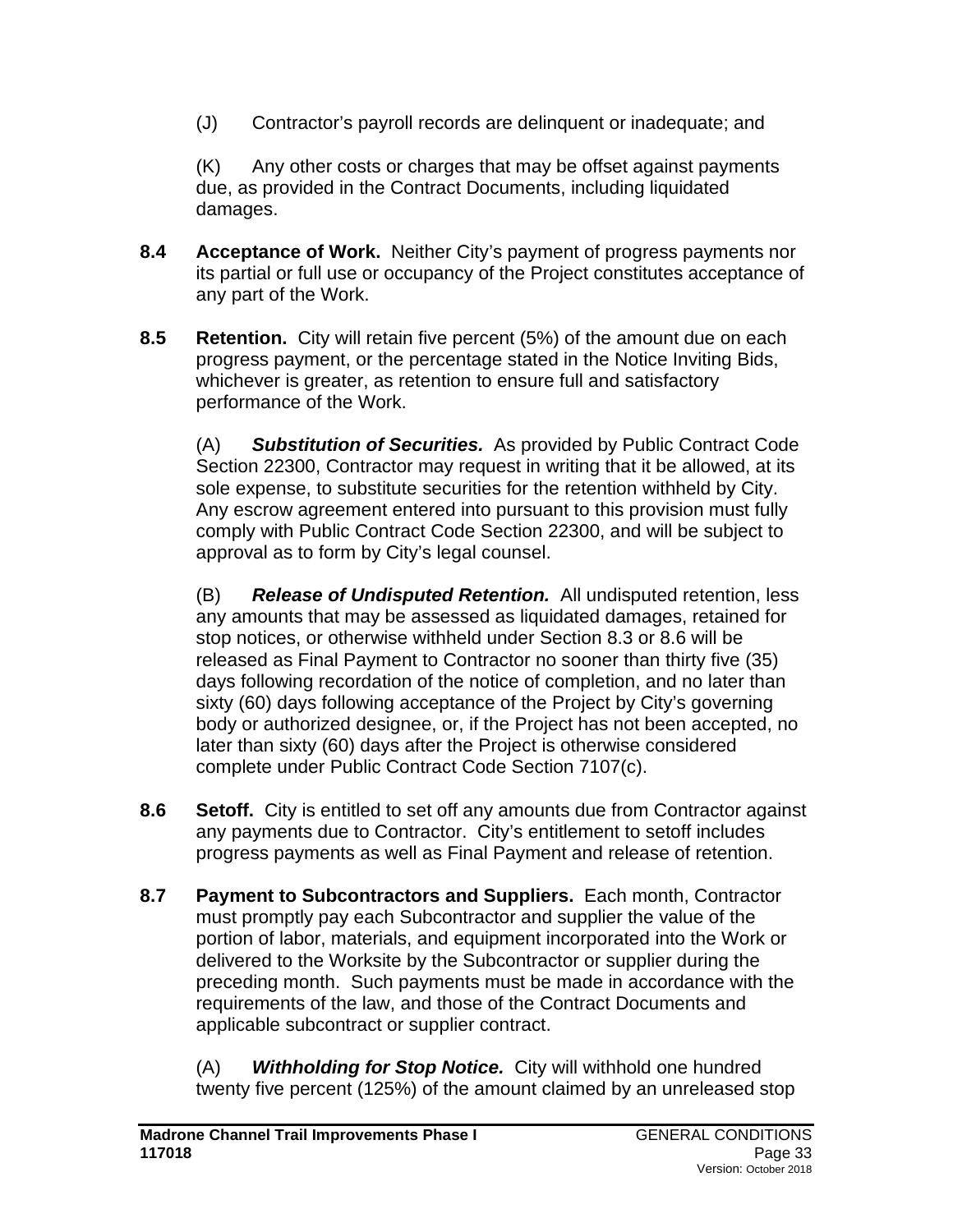notice, a portion of which may be retained by City for the costs incurred in handling the stop notice claim, including attorneys' fees and costs, as authorized by law.

(B) *Joint Checks.* City reserves the right to issue joint checks made payable to Contractor and its Subcontractors or suppliers. As a condition to release of payment by a joint check, the joint check payees may be required to execute a joint check agreement in a form provided or approved by City. The joint check payees will be jointly and severally responsible for the allocation and disbursement of funds paid by joint check. Payment by joint check will not be construed to create a contractual relationship between City and a Subcontractor or supplier of any tier beyond the scope of the joint check agreement.

- **8.8 Final Payment.** Final Completion, acceptance of the Work by City, and recordation of the Notice of Completion, and any release required by the Contract Documents are conditions precedent to Final Payment and release of undisputed retention, as set forth above. Contractor's application for Final Payment must comply with the requirements for submitting an application for a progress payment as stated in Section 8.2, above. Corrections to previous progress payments, including adjustments to estimated quantities for unit priced items, may be included in the Final Payment. The date of Final Payment is deemed to be effective on the date that City acts to release retention as final payment to Contractor, or otherwise provides written notice to Contractor of Final Payment. If the amount due from Contractor to City exceeds the amount of Final Payment, City retains the right to recover the balance from Contractor or its sureties.
- **8.9 Release of Claims.** City may, at any time, require that payment of the undisputed portion of any progress payment or Final Payment be contingent upon Contractor furnishing City with a written release of all claims against City arising from or related to the portion of Work covered by those undisputed amounts. Any disputed amounts may be specifically excluded from the release.
- **8.10 Warranty of Title.** Contractor warrants that title to all work, materials, or equipment incorporated into the Work and included in a request for payment will pass over to City free of any claims, liens, or encumbrances upon payment to Contractor.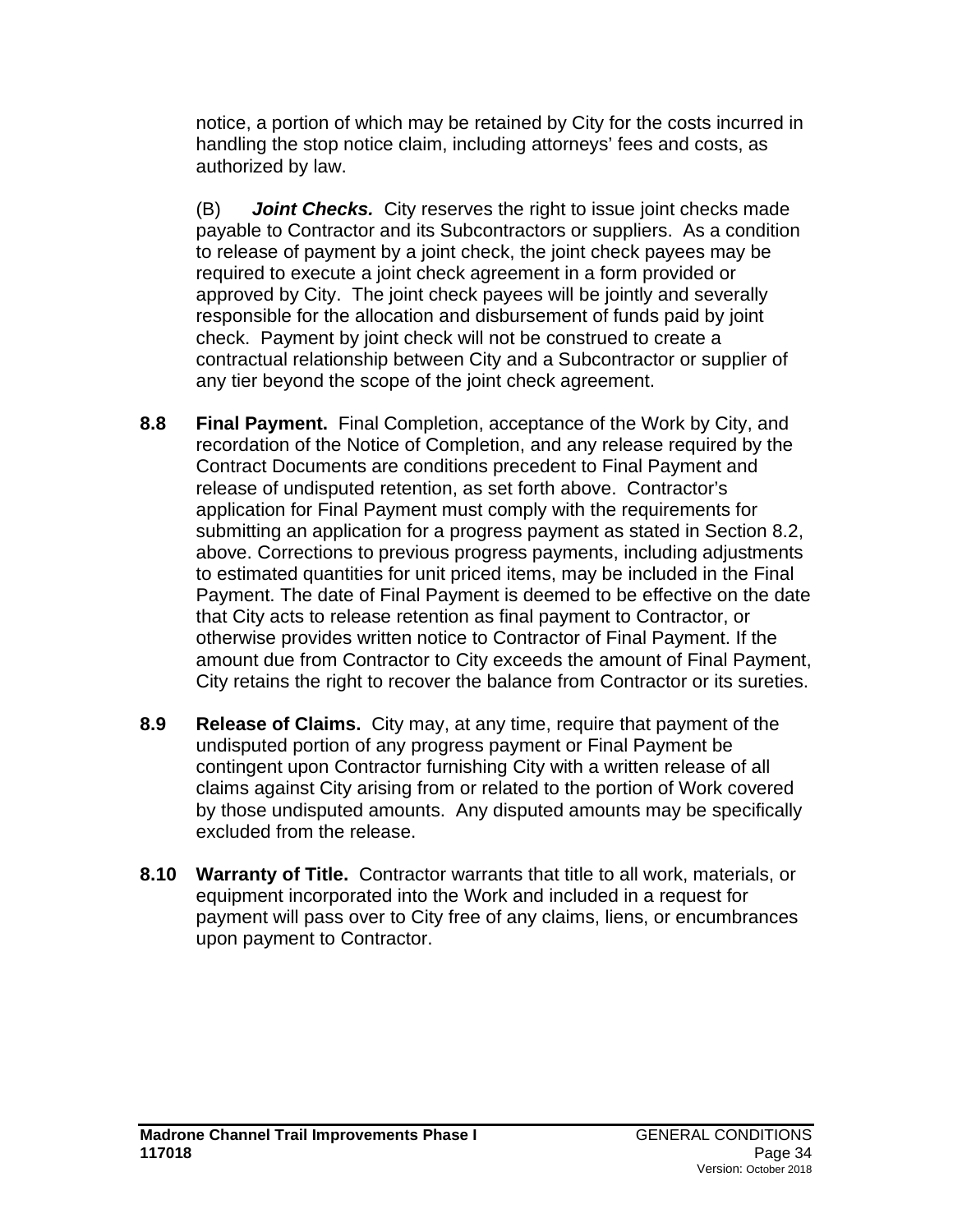### **CONTRACT BALANCE FORM**

### **MADRONE CHANNEL TRAIL IMPROVEMENTS PHASE I PROJECT**

*Note: A detailed invoice MUST be attached to this Contract Balance Form.*

| CONTRACTOR NAME: _____________________________<br>MAILING ADDRESS: __________________________________ |                      | TELEPHONE NO.: ______________________<br>FAX NO.: CONSERVANCE CONTROL CONTROL CONTROL CONTROL CONTROL CONTROL CONTROL CONTROL CONTROL CONTROL CONTROL CONTROL CONTROL CONTROL CONTROL CONTROL CONTROL CONTROL CONTROL CONTROL CONTROL CONTROL CONTROL CONTROL CONTROL C |            |  |
|-------------------------------------------------------------------------------------------------------|----------------------|-------------------------------------------------------------------------------------------------------------------------------------------------------------------------------------------------------------------------------------------------------------------------|------------|--|
|                                                                                                       |                      |                                                                                                                                                                                                                                                                         |            |  |
| 1. ORIGINAL CONTRACT AMOUNT:                                                                          | $\mathcal{S}$        |                                                                                                                                                                                                                                                                         |            |  |
| 2. APPROVED CHANGE ORDERS TOTAL:                                                                      | $\frac{1}{\sqrt{2}}$ |                                                                                                                                                                                                                                                                         |            |  |
| 3. REVISED CONTRACT AMOUNT:                                                                           |                      |                                                                                                                                                                                                                                                                         | $(1+2)$ \$ |  |
| 4. PREVIOUS BALANCE PAID:                                                                             | $\mathfrak s$        |                                                                                                                                                                                                                                                                         |            |  |
| 5. REMAINING BALANCE:                                                                                 |                      |                                                                                                                                                                                                                                                                         | $(3-4)$ \$ |  |
| 6. CURRENT PROGRESS PAYMENT DUE: \$<br>(before retention)                                             |                      |                                                                                                                                                                                                                                                                         |            |  |
| 7.5% RETENTION FROM WORK DONE: (-)\$                                                                  |                      |                                                                                                                                                                                                                                                                         |            |  |
| 8. CURRENT BALANCE DUE:                                                                               |                      |                                                                                                                                                                                                                                                                         | $(6-7)$ \$ |  |
| 9. REMAINING BALANCE OF REVISED<br><b>CONTRACT AMOUNT:</b><br><i>(including retention)</i>            |                      | $(5-8)$                                                                                                                                                                                                                                                                 | \$         |  |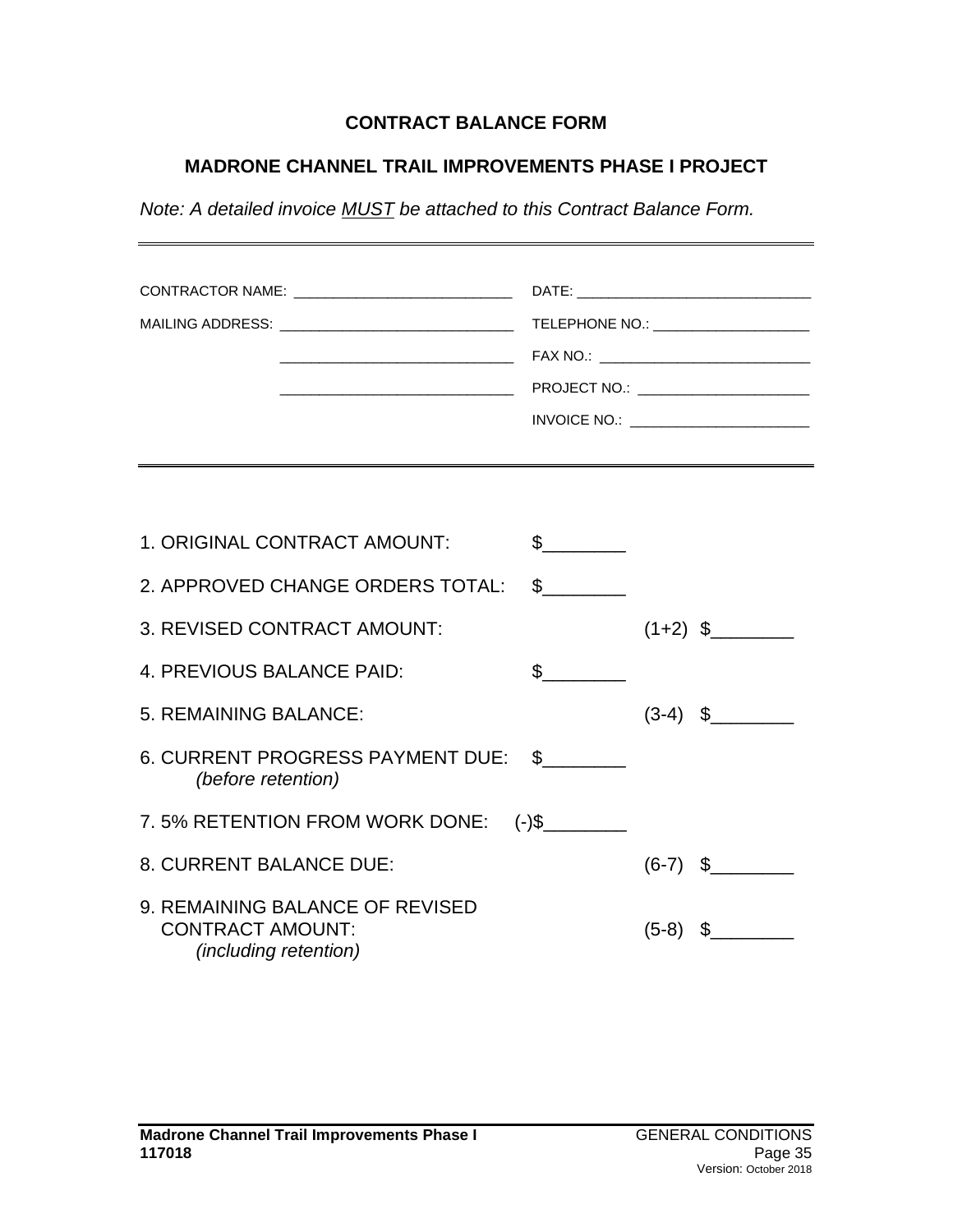#### **Article 9 Labor Provisions**

**9.1 Discrimination Prohibited**. Discrimination against any prospective or present employee engaged in the Work on grounds of race, color, ancestry, national origin, ethnicity, religion, sex, sexual orientation, age, disability, or marital status is strictly prohibited. Contractor and its Subcontractors are required to comply with all applicable Federal and California laws including the California Fair Employment and Housing Act (Government Code Sections 12900 et seq.), Government Code Section 11135, and Labor Code Sections 1735, 1777.5, 1777.6, and 3077.5.

# **9.2 Labor Code Requirements.**

(A) *Eight Hour Day.* Under Labor Code Section 1810, eight (8) hours of labor constitute a legal day's work under this Contract.

(B) *Penalty.* Under Labor Code Section 1813, Contractor will forfeit to City as a penalty, the sum of \$25.00 for each day during which a worker employed by Contractor or any Subcontractor is required or permitted to work more than eight (8) hours in any one (1) calendar day or more than forty (40) hours per calendar week, except if such workers are paid overtime under Labor Code Section 1815.

(C) *Apprentices.* Contractor is responsible for compliance with the requirements governing employment and payment of apprentices, as set forth in Labor Code Section 1777.5, which is fully incorporated by reference.

(D) *Notices.* Under Labor Code Section 1771.4, Contractor is required to post all job site notices prescribed by law or regulation.

**9.3 Prevailing Wages.** Each worker performing Work under this Contract that is covered under Labor Code Section 1720, including cleanup at the Project site, must be paid at a rate not less than the prevailing wage as defined in Sections 1771 and 1774 of the Labor Code. The prevailing wage rates are available online at [http://www.dir.ca.gov/dlsr.](http://www.dir.ca.gov/dlsr) Contractor must post a copy of the applicable prevailing rates at the Worksite.

(A) *Penalties.* Under Labor Code Section 1775, Contractor and any Subcontractor will forfeit to City as a penalty up to Two Hundred Dollars (\$200.00) for each calendar day, or portion a day, for each worker paid less than the applicable prevailing wage rate. Contractor must also pay each worker the difference between the applicable prevailing wage rate and the amount actually paid to that worker.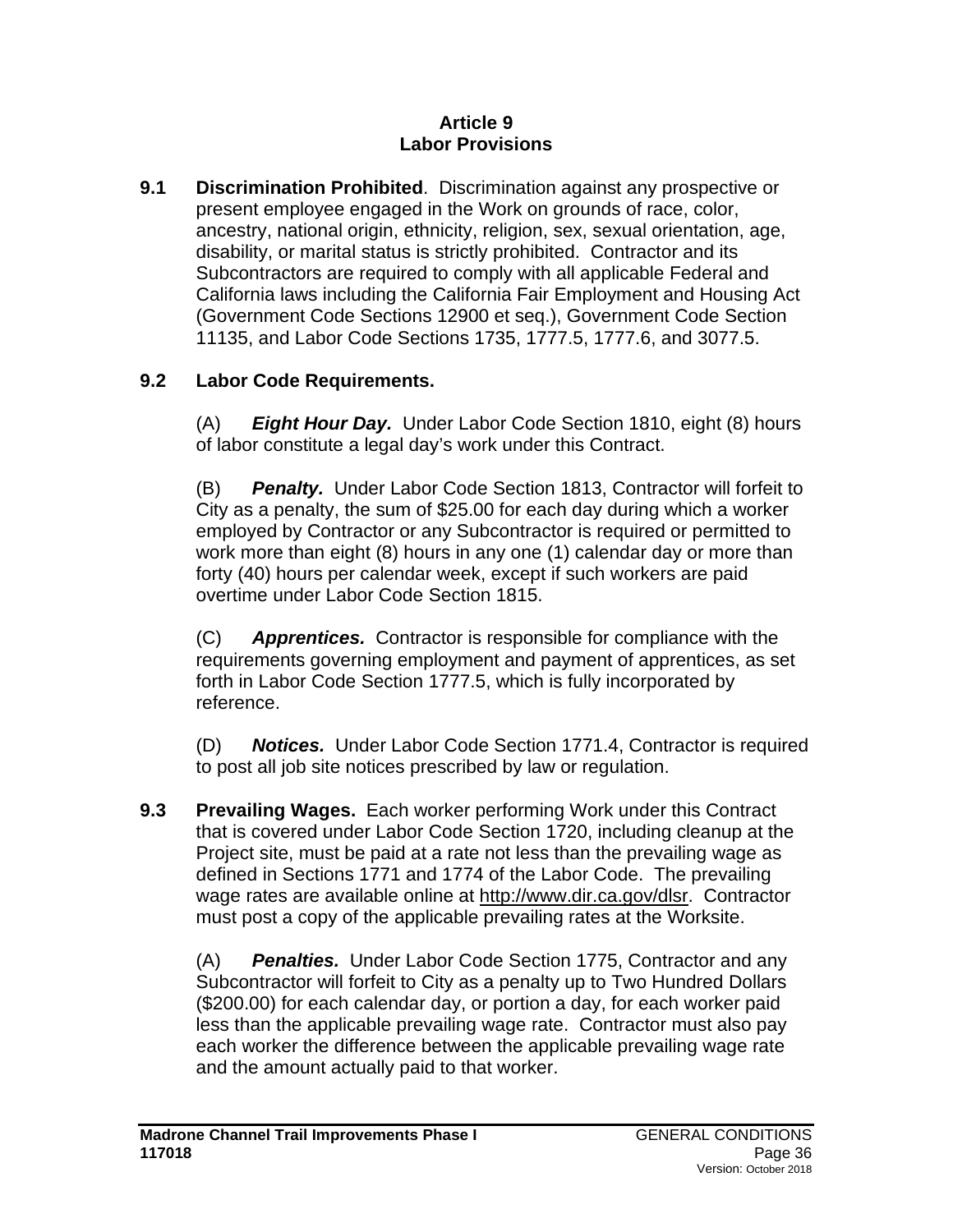(B) *Federal Requirements.* If this Project is subject to Federal prevailing wage requirements in addition to California prevailing wage requirements, Contractor and its Subcontractors are required to pay the higher of the current applicable prevailing wage rates under federal law, available online at [http://www.access.gpo.gov/davisbacon/ca.html.](http://www.access.gpo.gov/davisbacon/ca.html)

**9.4 Payroll Records.** Contractor must comply with the provisions of Labor Code Sections 1776 and 1812 and all implementing regulations, which are fully incorporated by this reference, including requirements for electronic submission of payroll records.

(A) *Contractor and Subcontractor Obligations*. Contractor and each Subcontractor must keep accurate payroll records, showing the name, address, social security number, work classification, straight time and overtime hours worked each day and week, and the actual per diem wages paid to each journeyman, apprentice, worker, or other employee employed in connection with the Work. Each payroll record must contain or be verified by a written declaration that it is made under penalty of perjury, stating both of the following:

(1) The information contained in the payroll record is true and correct.

(2) Contractor or Subcontractor has complied with the requirements of Labor Code Sections 1771, 1811, and 1815 for any Work performed by its employees on the Project.

(B) *Certified Record.* A certified copy of an employee's payroll record must be made available for inspection or furnished to the employee or his or her authorized representative on request, to City, or to the Division of Labor Standards Enforcement, and the Division of Apprenticeship Standards of the Department of Industrial Relations, and as further provided by the Labor Code.

(C) *Enforcement.* Upon notice of noncompliance with Labor Code Section 1776, Contractor or Subcontractor has ten (10) days in which to comply with requirements of this section. If Contractor or Subcontractor fails to do so within the ten (10) day period, Contractor or Subcontractor will forfeit a penalty of One Hundred Dollars (\$100.00) per day, or portion a day, for each worker for whom compliance is required, until strict compliance is achieved. Upon request by the Division of Apprenticeship Standards, or the Division of Labor Standards Enforcement, these penalties will be withheld from progress payments then due.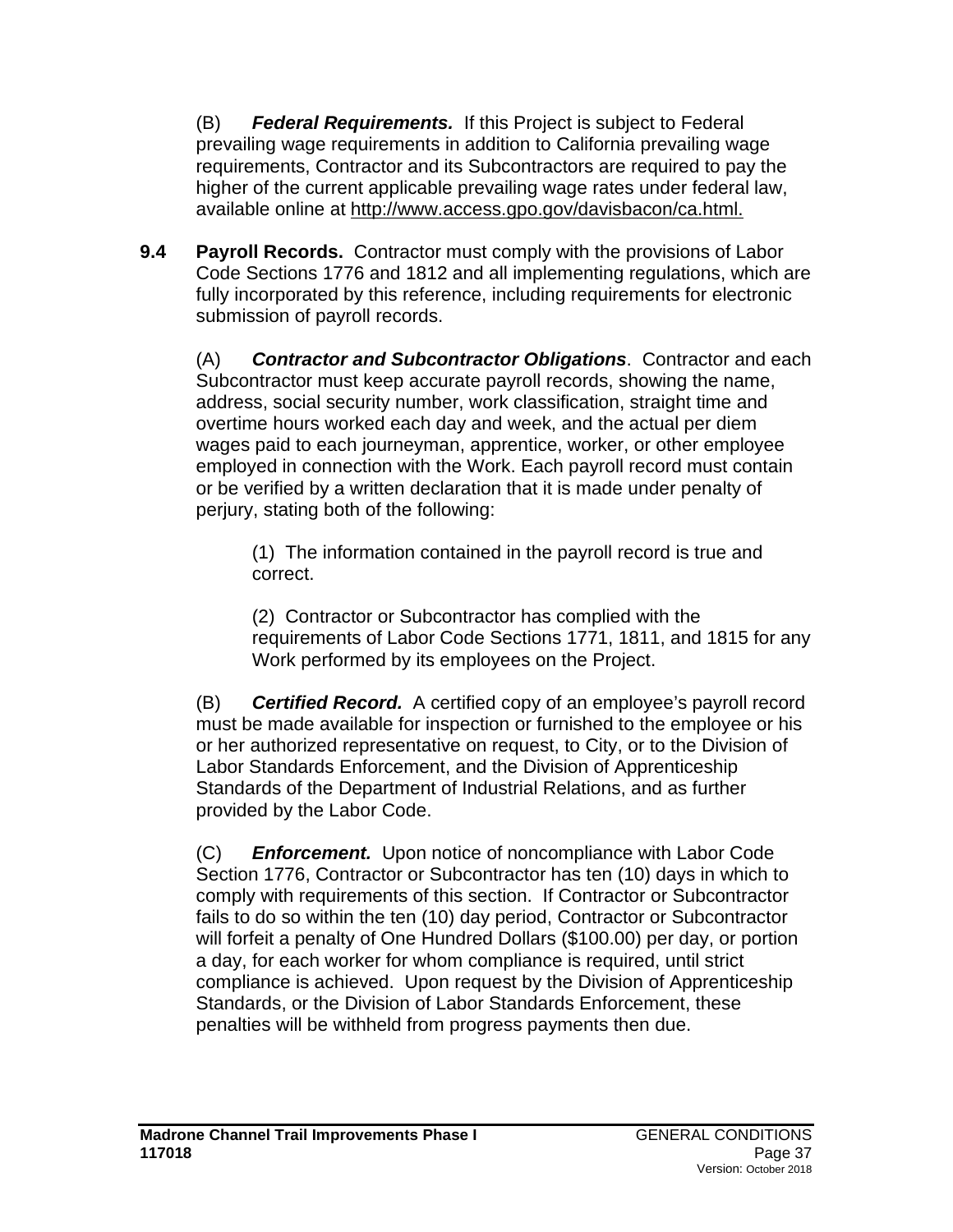**9.5 Labor Compliance.** Under Labor Code section 1771.4, the Contract for this Project is subject to compliance monitoring and enforcement by the California Department of Industrial Relations.

**9.6 Wage Theft Prevention.** Compliance with Wage and Hour Laws: Contractor, and any subcontractor it employs to complete work under this Agreement, shall comply with all applicable federal, state and local wage and hour laws. Applicable laws may include, but are not limited to, the Federal Fair Labor Standards Act and the California Labor Code.

Final Judgments, Decisions, and Orders: For purposes of this Section, a "final judgment, decision, or order" refers to one for which all appeals have been exhausted or the time to appeal has expired. Relevant investigatory government agencies include: the federal Department of Labor, the California Division of Labor Standards Enforcement, or any other governmental entity or division tasked with the investigation and enforcement of wage and hour laws.

Prior Judgments against Contractor and/or its Subcontractors: BY SIGNING THIS AGREEMENT, CONTRACTOR AFFIRMS THAT IT HAS DISCLOSED ANY FINAL JUDGMENTS, DECISIONS OR ORDERS FROM A COURT OR INVESTIGATORY GOVERNMENT AGENCY FINDING – IN THE FIVE (5) YEARS PRIOR TO EXECUTING THIS AGREEMENT – THAT CONTRACTOR OR ITS SUBCONTRACTOR(S) HAS VIOLATED ANY APPLICABLE WAGE AND HOUR LAWS. CONTRACTOR FURTHER AFFIRMS THAT IT OR ITS SUBCONTRACTOR(S) HAS SATISFIED AND COMPLIED WITH – OR HAS REACHED AGREEMENT WITH THE CITY REGARDING THE MANNER IN WHICH IT WILL SATISFY – ANY SUCH JUDGMENTS, DECISIONS OR ORDERS.

Judgments or Decisions During Term of Contract: If at any time during the term of this Agreement, a court or investigatory government agency issues a final judgment, decision or order finding that Contractor or an subcontractor it employs to perform work under this Agreement has violated any applicable wage and hour law, or Contractor learns of such a judgment, decision, or order that was not previously disclosed, Contractor shall inform the City Attorney, no more than fifteen (15) days after the judgment, decision or order becomes final or of learning of the final judgment, decision or order. Contractor and its subcontractors shall promptly satisfy and comply with any such judgment, decision, or order, and shall provide the City Attorney with documentary evidence of compliance with the final judgment, decision or order within five (5) days of satisfying the final judgment, decision or order. The City reserves the right to require Contractor to enter into an agreement with the City regarding the manner in which any such final judgment, decision, or order will be satisfied.

City's Right to Withhold Payment: Where Contractor or any subcontractor it employs to perform work under this Agreement has been found in violation of any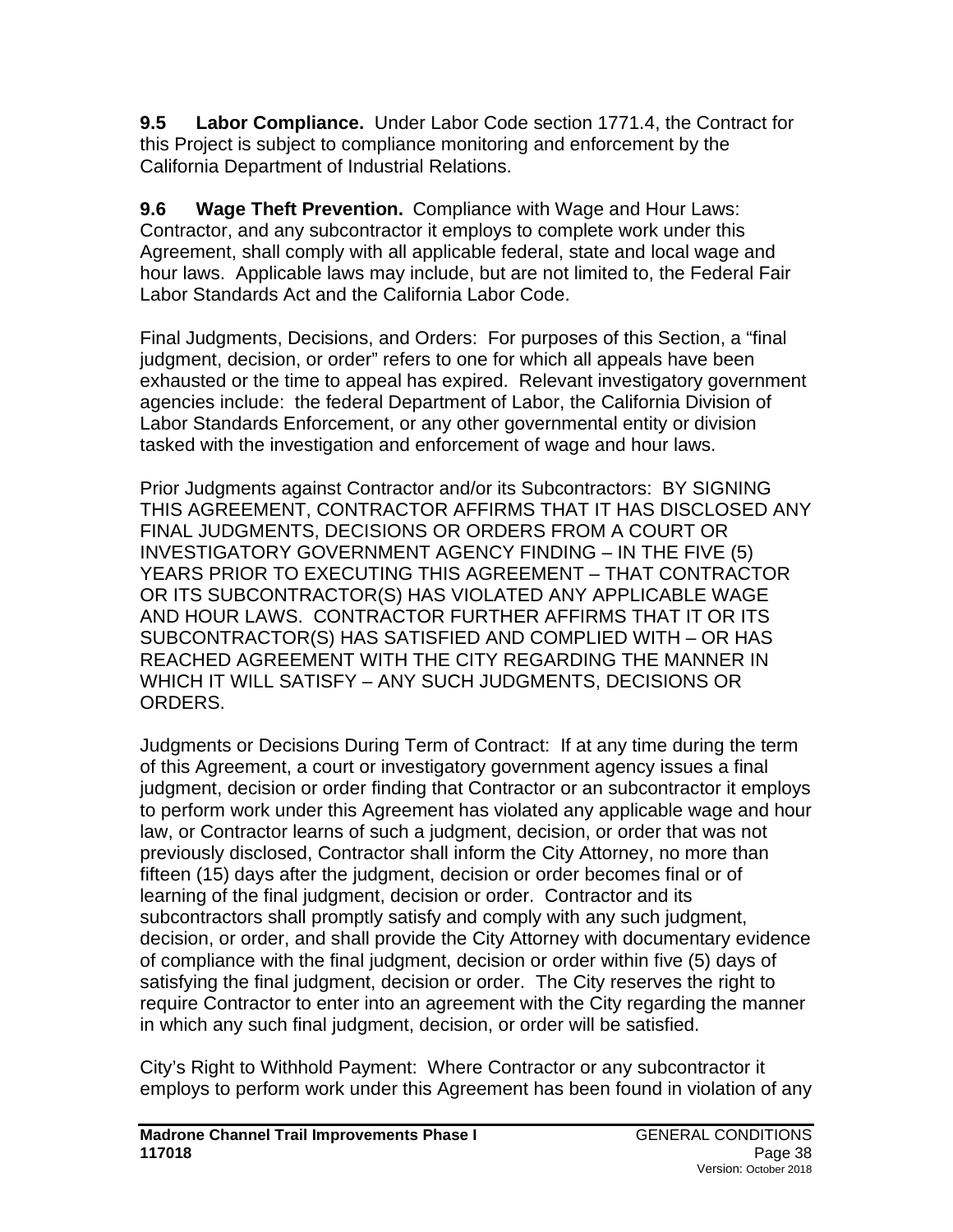applicable wage and hour law by a final judgment, decision or order of a court or government agency, the City reserves the right to withhold payment to Contractor until such judgment, decision or order has been satisfied in full.

Material Breach: Failure to comply with any part of this Section constitutes a material breach of this Agreement. Such breach may serve as a basis for immediate termination of this Agreement and/or any other remedies available under this Agreement and/or law.

Notice to City Related to Wage Theft Prevention: Notice provided to the City Attorney as required under this Section shall be addressed to: City Attorney, City of Morgan Hill, 17575 Peak Avenue, Morgan Hill, CA 95037. The Notice provisions of this Section are separate from any other notice provisions in this Agreement and, accordingly, only notice provided to the above address satisfies the notice requirements in this Section.

#### **Article 10 Safety Provisions**

**10.1 Safety Precautions and Programs.** Contractor and its Subcontractors are fully responsible for safety precautions and programs, and for the safety of persons and property in the performance of the Work. Contractor and its Subcontractors must comply with all applicable safety laws, rules and regulations and seek to avoid injury, loss, or damage to persons or property by taking reasonable steps to protect its employees and other persons at the Worksite, materials and equipment stored on or off site, and property at or adjacent to the Worksite.

(A) *Reporting Requirements.* Contractor must immediately provide a written report to City of all recordable accidents and injuries occurring at the Worksite. If Contractor is required to file an accident report with a government agency, Contractor will provide a copy of the report to City.

(B) *Legal Compliance.* Contractor's safety program must comply with the applicable legal and regulatory requirements. Contractor must provide City with copies of all notices required by law or regulation.

(C) *Contractor's Obligations.* Any damage or loss caused by Contractor arising from the Work which is not insured under property insurance must be promptly remedied by Contractor.

(D) *Remedies.* If City determines, in its sole discretion, that any part of the Work or Worksite is unsafe, City may, without assuming responsibility for Contractor's safety program, require Contractor or its Subcontractor to cease performance of the Work or to take corrective measures to City's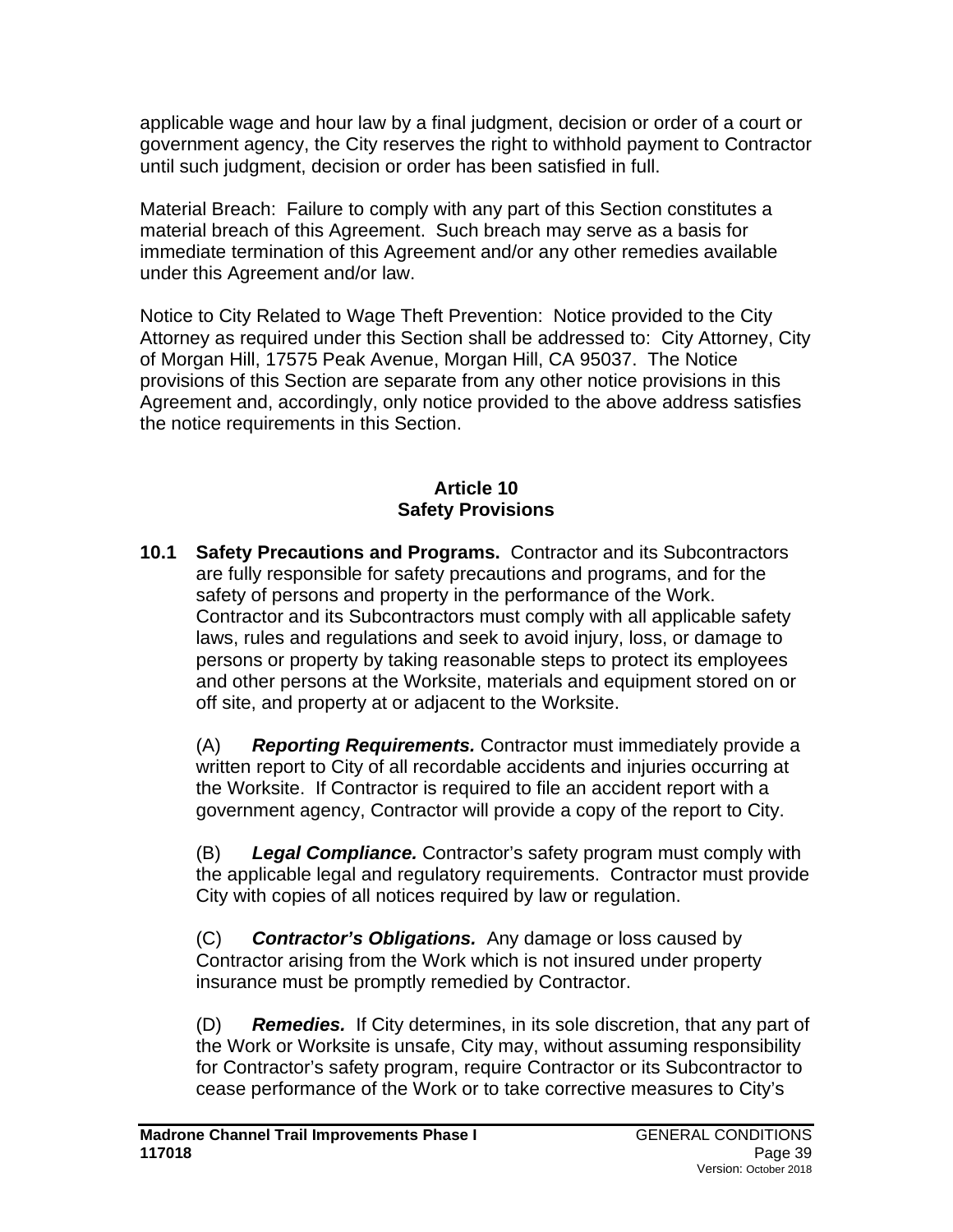satisfaction. If Contractor fails to promptly take the required corrective measures, City may perform them and deduct the cost from the Contract Price. Contractor agrees it is not entitled to submit a Claim for damages, for an increase in Contract Price, or for a change in Contract Time based on Contractor's compliance with City's request for corrective measures pursuant to this provision.

- **10.2 Hazardous Materials.** Unless otherwise specified, this Contract does not include the removal, handling, or disturbance of any asbestos or other Hazardous Materials. If Contractor encounters materials on the Worksite that Contractor reasonably believes to be asbestos or other Hazardous Materials, and the asbestos or other Hazardous Materials have not been rendered harmless, Contractor may continue Work in unaffected areas reasonably believed to be safe, but must immediately cease work on the area affected and report the condition to City. No asbestos, asbestoscontaining products or other Hazardous Materials may be used in performance of the Work.
- **10.3 Material Safety.** Contractor must maintain Material Safety Data Sheets ("MSDS") at the Worksite, as required by law, for materials or substances used or consumed in the performance of the Work. The MSDS will be accessible and available to Contractor's employees, Subcontractors, and City.

(A) *Contractor Obligations.* Contractor is solely responsible for the proper delivery, handling, use, storage, removal, and disposal of all materials brought to the Worksite and/or used in the performance of the Work.

(B) *Labeling.* Contractor must ensure proper labeling on any material brought onto the Worksite so that any persons working with or in the vicinity of the material may be informed as to the identity of the material, any potential hazards, and requirements for proper handling, protections, and disposal.

#### **Article 11 Completion and Warranty Provisions**

## **11.1 Final Completion.**

(A) *Final Inspection.* When the Work required by this Contract is fully performed, Contractor must provide written notification to Project Manager requesting final inspection. Based on this inspection, the Design Professional will prepare a punch list of items that are incomplete, incorrectly installed, or not operating as required by the Contract Documents. The omission of any such item from this punch list will not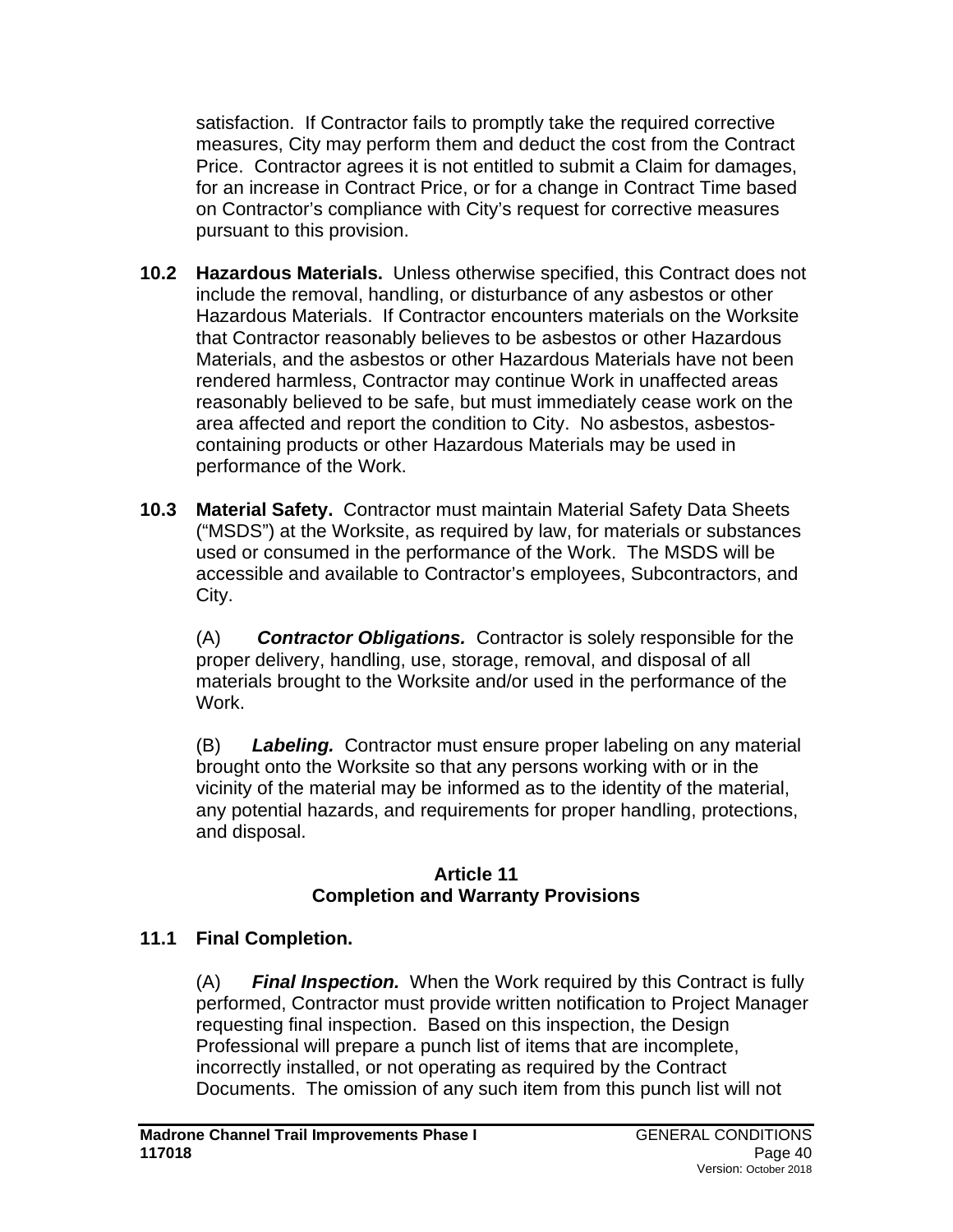relieve Contractor from fulfilling all requirements of the Contract Documents.

(B) *Punch List.* City will promptly deliver the punch list to Contractor and will specify the time by which all of the punch list items must be completed or corrected. The punch list may include City's estimated cost to complete each punch list item if Contractor fails to do so within the specified time.

(C) *Requirements for Final Completion.* Final Completion will be achieved upon completion or correction of all punch list items, as verified by inspection, and upon satisfaction of all other Contract requirements, including any commissioning required under the Contract Documents, and submission of all final submittals, including a warranty bond as required under Section 4.4, instructions and manuals as required under Section 7.10, and as-built drawings as required under Section 7.11, all to City's satisfaction. Once Final Completion is achieved, and the Project has been formally accepted by City, City will file a notice of completion with the County Recorder.

(D) *Final Payment.* Final Payment and release of retention, less any sums withheld pursuant to the provisions of the Contract Documents, will not be made sooner than thirty five (35) days after recordation of the notice of completion. If Contractor fails to complete all of the punch list items within the specified time, City may elect to accept the Project and record the notice of completion, and withhold up to one hundred fifty percent (150%) of City's estimated cost to complete the remaining items from Final Payment.

## **11.2 Warranty.**

(A) *General.* Contractor warrants that all materials and equipment will be new unless otherwise specified, of good quality, in conformance with the Contract Documents, and free from defective workmanship and materials. Contractor further warrants that the Work will be free from material defects not intrinsic in the design or materials required in the Contract Documents. At City's request, Contractor must furnish satisfactory evidence of the quality and type of materials and equipment furnished. Contractor's warranty does not extend to damage caused by normal wear and tear, or improper use or maintenance.

(B) *Warranty Period.* Contractor's warranty must guarantee its Work for a period of one (1) year from the date of recordation of the notice of completion (the "Warranty Period"), except when a longer guarantee is provided by a supplier or manufacturer or is required by the Specifications or Special Conditions. Contractor must obtain from its Subcontractors,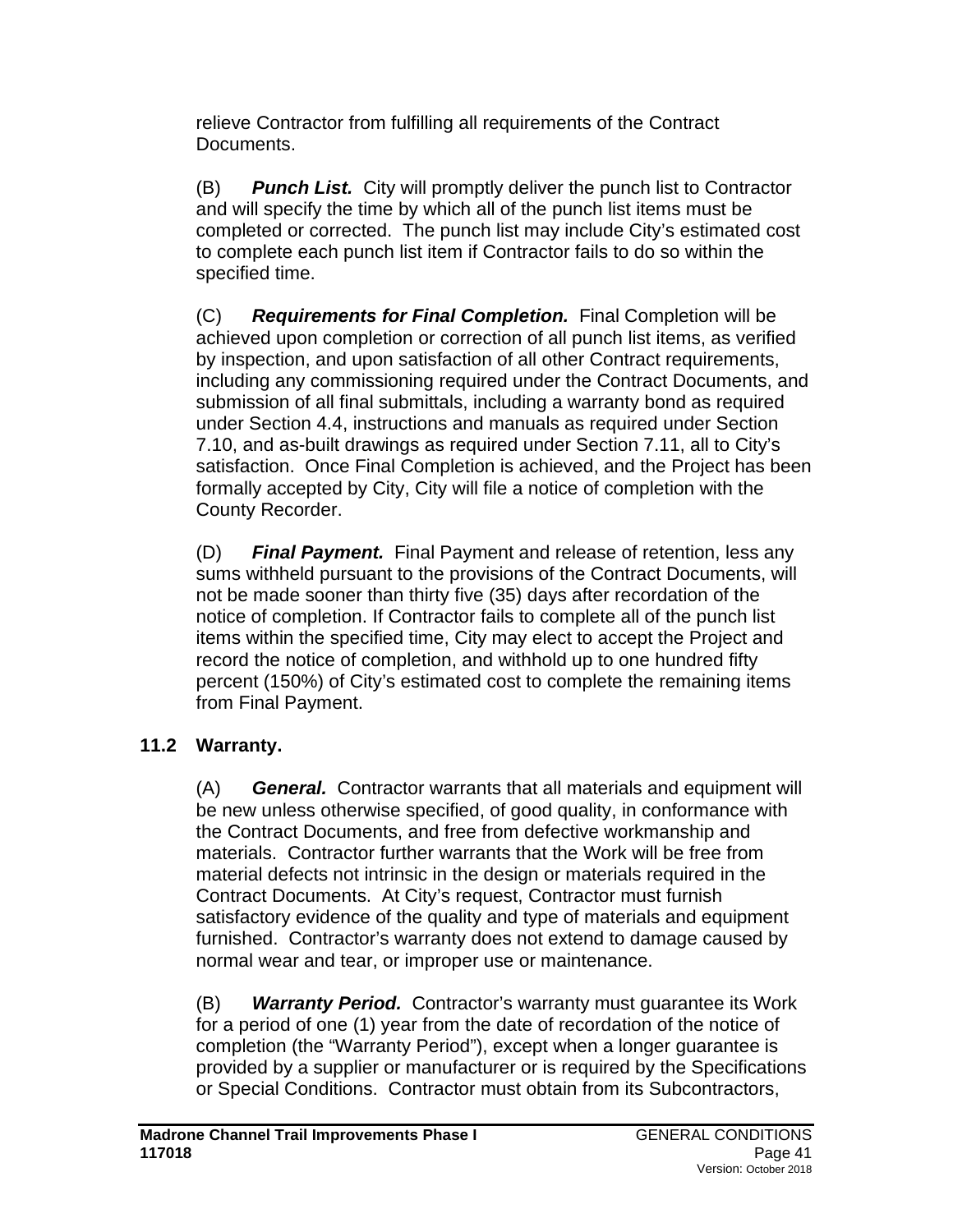suppliers and manufacturers any special or extended warranties required by the Contract Documents.

(C) *Warranty Documents.* As a condition precedent to acceptance, Contractor must supply City with all warranty and guarantee documents relevant to equipment and materials incorporated into the Work and guaranteed by their suppliers or manufacturers.

(D) *Subcontractors.* The warranty obligations in the Contract Documents apply to Work performed by Contractor and its Subcontractors, and Contractor expressly agrees to act as co-guarantor of such Work.

(E) *Contractor's Obligations.* Upon written notice from City to Contractor of any defect in the Work discovered during the Warranty Period, Contractor or its responsible Subcontractor must promptly correct the defective Work at its own cost. Contractor's obligation to correct defects discovered during the Warranty Period will continue past the expiration of the Warranty Period as to any defects in Work for which Contractor was notified prior to expiration of the Warranty Period.

(F) *City's Remedies.* If Contractor and/or its responsible Subcontractor fails to correct defective Work within ten (10) days following notice by City, or sooner, if required by the circumstances, Contractor expressly agrees that City may correct the defects to conform with Contract Documents at Contractor's sole expense, and Contractor agrees to reimburse City for its costs within thirty (30) days following City's submission of a demand for payment pursuant to this provision. If City is required to initiate legal action to compel Contractor's compliance with this provision, and City is the prevailing party in such action, Contractor is solely responsible for all of City's attorney's fees and legal costs expended to enforce Contractor's warranty obligations herein in addition to any and all costs incurred by City to correct the defective Work.

**11.3 Use Prior to Final Completion.** City reserves the right to occupy or make use of the Project, or any portions of the Project, prior to Final Completion if City has determined that the Project or portion of it is in a condition suitable for the proposed occupation or use, and that it is in its best interest to occupy or make use of the Project, or any portions of it, prior to Final Completion. City will notify Contractor in writing of its intent to occupy or make use of the Project or any portions of the Project, pursuant to this provision.

(A) *Non-Waiver.* Occupation or use prior to Final Completion will not operate as acceptance of the Work or any portion of it, nor will it operate as a waiver of any of City's rights or Contractor's duties pursuant to these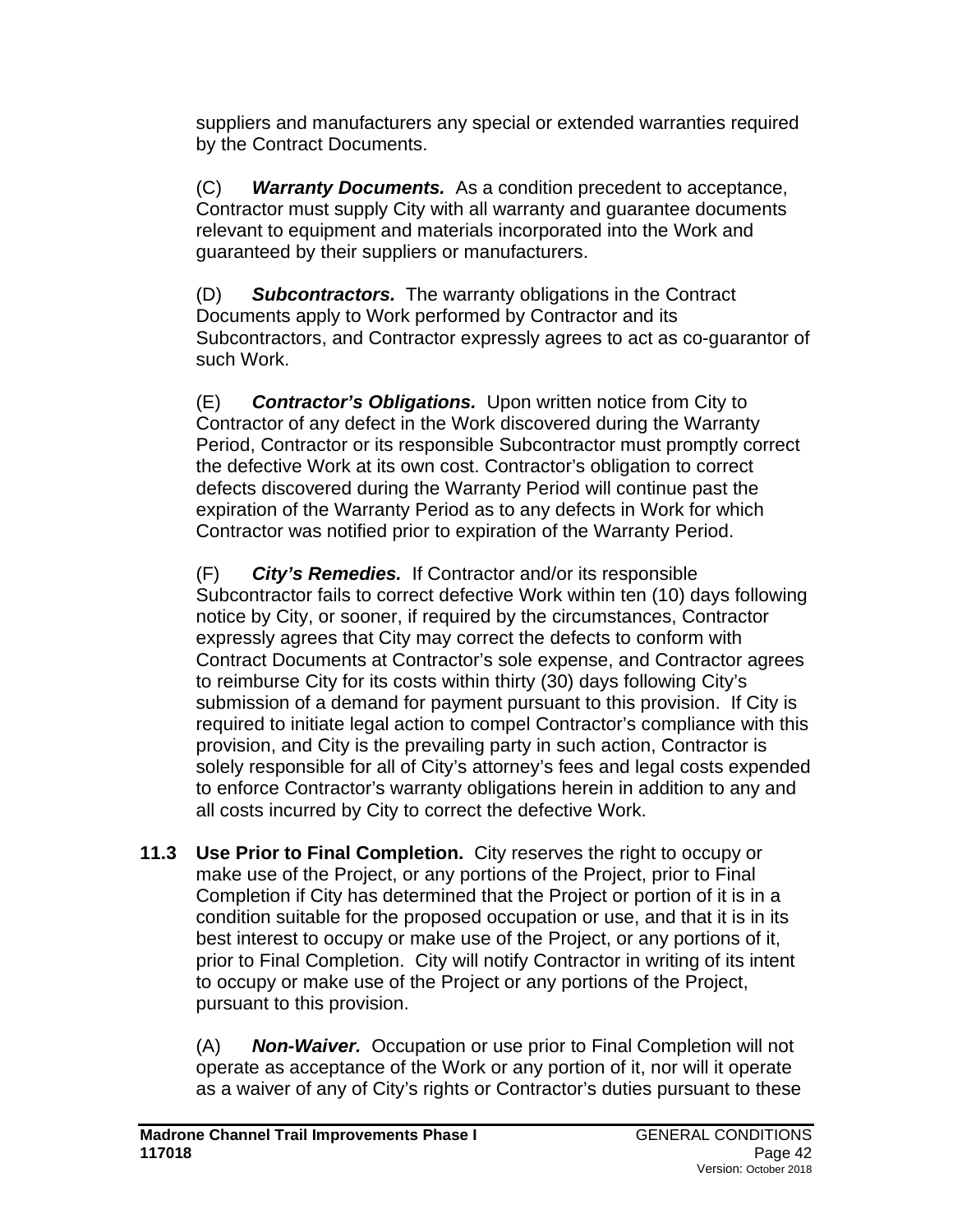Contract Documents, and will not affect nor bear on the determination of the time of substantial completion with respect to any statute of repose pertaining to the time for filing an action for construction defect.

(B) *City's Responsibility.* City will be responsible for the cost of maintenance and repairs due to normal wear and tear with respect to those portions of the Project that are being occupied or used before final completion. The Contract Price or the Contract Time may be adjusted pursuant to the applicable provisions of these Contract Documents if, and only to the extent that, any occupation or use under this Section actually adds to Contractor's cost or time to perform the Work.

**11.4 Substantial Completion.** For purposes of determining "substantial completion" with respect to any statute of repose pertaining to the time for filing an action for construction defect, "substantial completion" is deemed to mean the last date that Contractor or any Subcontractor performs Work on the Project prior to recordation of the Notice of Completion, except for warranty work performed under this Article.

#### **Article 12 Dispute Resolution**

**12.1 Claims.** This Article applies to and provides the exclusive procedures for any Claim arising from or related to the Contract or performance of the Work.

(A) *Definition.* "Claim" means a separate demand by Contractor, submitted in writing, for change in the Contract Time or Contract Price that has previously been submitted to City in accordance with the requirements of the Contract Documents, and which has been rejected by City, in whole or in part.

(B) *Limitations.* A Claim may only include the portion of a previously rejected demand that remains in dispute between Contractor and City. With the exception of any dispute regarding the amount of money actually paid to Contractor as Final Payment, Contractor is not entitled to submit a Claim demanding a change in the Contract Time or the Contract Price, which has not previously been submitted to City in full compliance with Article 5 and Article 6, and subsequently rejected in whole or in part by City.

(C) *Scope of Article.* This Article is intended to provide the exclusive procedures for submission and resolution of Claims of any amount, and applies in addition to the provisions of Public Contract Code Section 9204 and Sections 20104 et seq.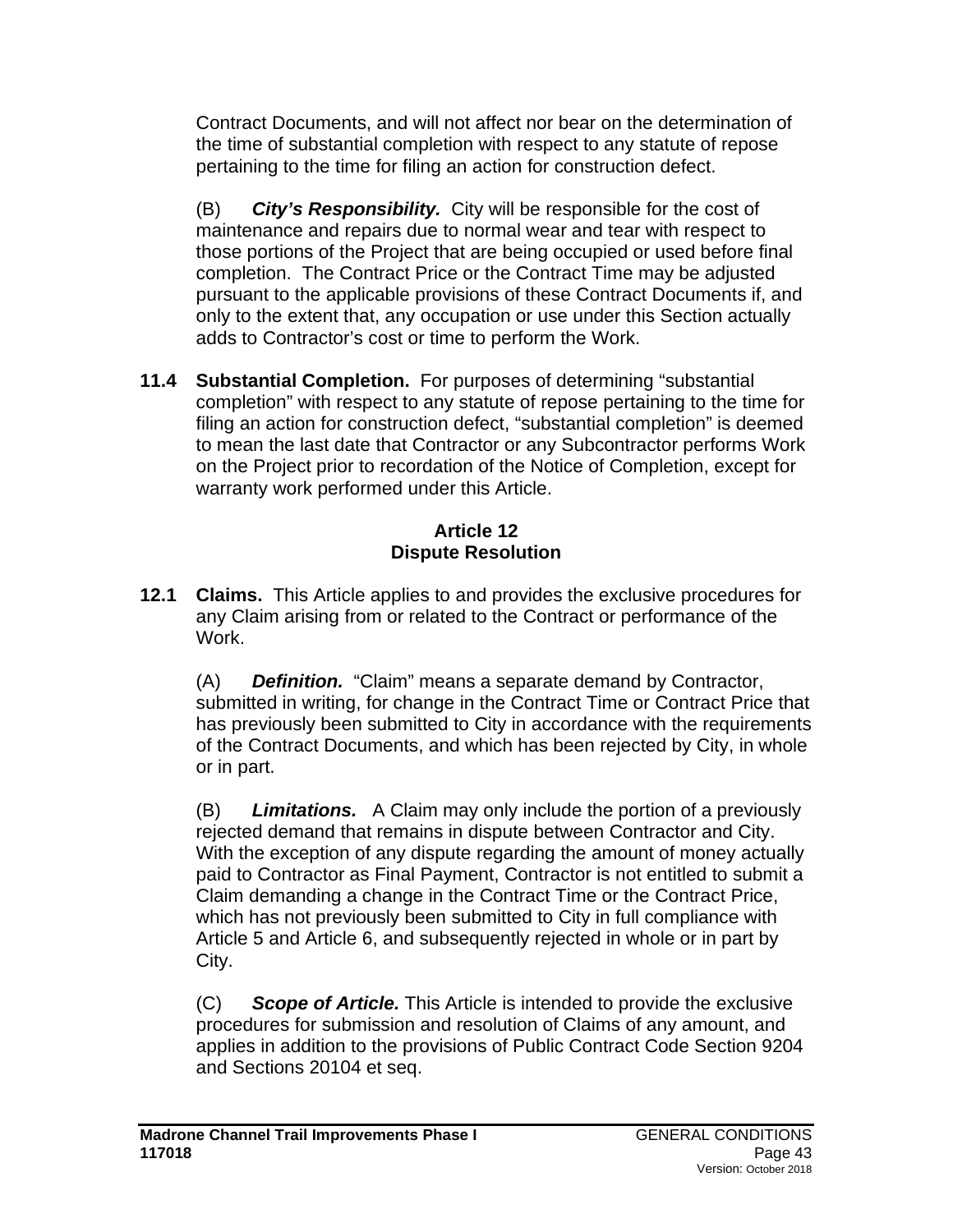(D) *No Work Delay.* Notwithstanding the submission of a Claim or any other dispute between the parties related to the Project or the Contract Documents, Contractor must perform the Work and may not delay or cease Work pending resolution of the Claim or other dispute, but must continue to diligently prosecute the performance and timely completion of the Work, including the Work pertaining to the Claim or other dispute.

**12.2 Claims Submission.** The following requirements apply to any Claim subject to this Article:

(A) *Substantiation.* The Claim must be submitted to City in writing, clearly identified as a "Claim" submitted pursuant to this Article 12, and must include all of the documents necessary to substantiate the Claim including the Change Order request that was rejected in whole or in part, and copy of the City's written rejection that is in dispute. The Claim must clearly identify and describe the dispute, including relevant references to applicable portions of the Contract Documents, and a chronology of relevant events. Any Claim for additional payment must include a complete, itemized breakdown of all labor, materials, taxes, insurance, and subcontract, or other costs. Substantiating documentation such as payroll records, receipts, invoices, or the like, must be submitted in support of each claimed cost. Any Claim for an extension of time or delay costs must be substantiated with schedule analysis and narrative depicting and explaining claimed time impacts.

(B) *Claim Format.* A Claim must be submitted in the following format:

(1) General introduction, specifically identifying the submission as a "Claim" submitted under this Article 12.

(2) Relevant background information, including identification of the specific demand at issue, and the date of City's rejection of that demand.

(3) Detailed explanation of the issue(s) in dispute. For multiple issues, separately number and identify each issue and include the following for each separate issue:

> (a) The background of the issue, including references to relevant provisions of the Contract Documents;

(b) A succinct statement of the matter in dispute, including Contractor's position and the basis for that position;

(c) A chronology of relevant events;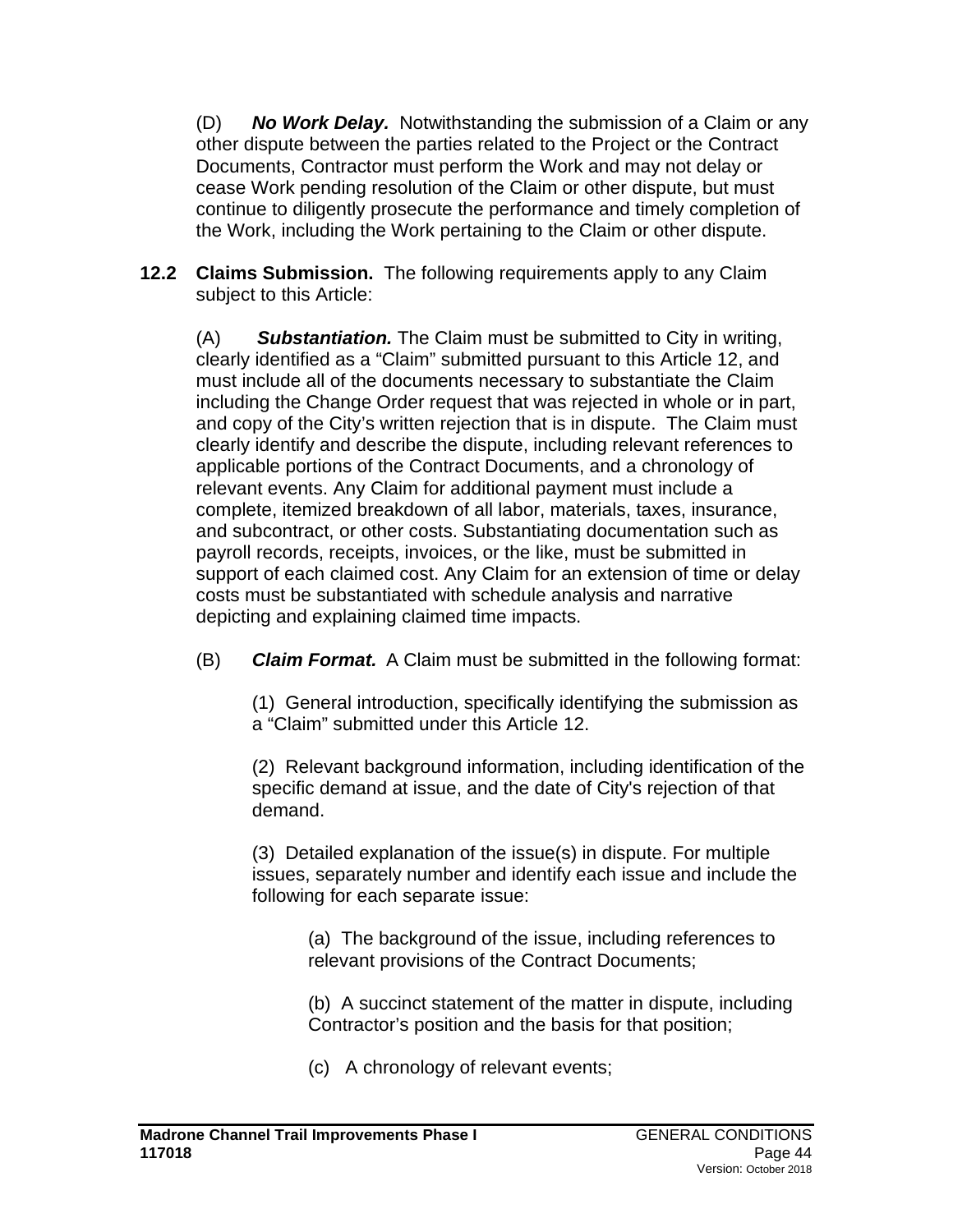(d) The identification and attachment of all supporting documents (see subsection (A), above, on Substantiation); and

- (e) Use of a separate page for each issue.
- (4) Summary of issues and damages.

(5) The following certification, executed by Contractor's authorized representative:

"The undersigned Contractor certifies under penalty of perjury that its statements and representations in this Claim are true and correct. Contractor warrants that this Claim is comprehensive and complete as to the matters in dispute, and agrees that any costs, expenses, or delay claim not included herein are deemed waived. Contractor understands that submission of a Claim which has no basis in fact or which Contractor knows to be false may violate the False Claims Act (Government Code Section 12650 et seq.)."

### (C) *Submission Deadlines.*

(1) A Claim must be submitted within fifteen (15) days following the date that City notified Contractor in writing that a request for a change in the Contract Time or Contract Price, duly submitted in compliance with Article 5 and Article 6, has been rejected in whole or in part.

(2) With the exception of any dispute regarding the amount of Final Payment, any Claim must be filed on or before the date of Final Payment, or will be deemed waived.

(3) A Claim disputing the amount of Final Payment must be submitted within fifteen (15) days of the effective date of Final Payment, under Section 8.8, above.

(4) Strict compliance with these Claim submission deadlines is necessary to ensure that any dispute may be mitigated as soon as possible, and to facilitate cost-efficient administration of the Project. Any Claim that is not submitted within the specified deadlines will be deemed waived by Contractor.

**12.3 City's Response.** City will respond within forty five (45) days of receipt of the Claim with a written statement identifying which portion(s) of the Claim are disputed, unless the forty five (45)-day period is extended by mutual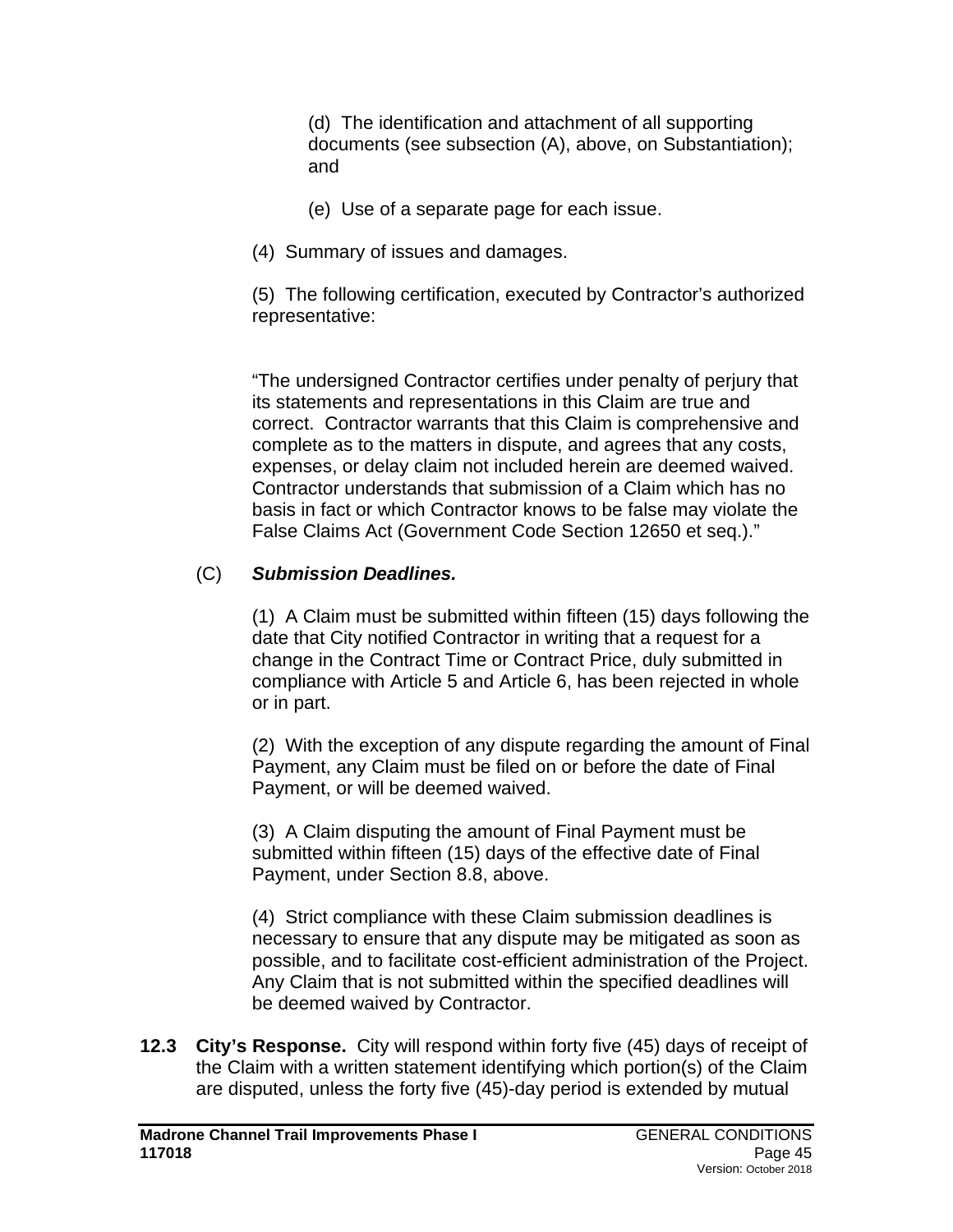agreement of City and Contractor. However, the City may first request, in writing, within thirty (30) days of receipt of the Claim, any additional documentation supporting the Claim or relating to defenses to the Claim that City may have against Contractor. If Contractor fails to submit the additional documentation to City within fifteen (15) days of receipt of City's request, the Claim will be deemed waived.

(A) *Additional Information.* If additional information is thereafter required, it may be requested and provided upon mutual agreement of City and Contractor.

(B) *City's Response.* City's written response to the Claim, as further documented, will be submitted to Contractor within fifteen (15) days after receipt of the further documentation or within a period of time no greater than that taken by Contractor in producing the additional information, whichever is greater.

(C) *Non-Waiver.* Any failure by City to respond within the times specified above may not be construed as acceptance of the Claim in whole or in part, or as a waiver of any provision of these Contract Documents.

**12.4 Meet and Confer.** If Contractor disputes City's written response, or City fails to respond within the specified time, Contractor must notify City in writing, either within fifteen (15) days of receipt of City's response, or within fifteen (15) days of City's failure to respond within the specified time, respectively, and demand an informal conference to meet and confer for settlement of the issues in dispute. If Contractor fails to dispute City's response, in writing, within the specified times, Contractor's Claim will be deemed waived.

(A) *Schedule Meet and Confer.* Upon receipt of the demand to meet and confer, City will schedule the meet and confer conference to be held within thirty (30) days, or later if needed to ensure the mutual availability of all of the individuals that each party requires to represent its interests at the meet and confer conference.

(B) *Location for Meet and Confer.* The meet and confer conference will be scheduled at a location at or near City's principal office.

(C) *Written Statement After Meet and Confer.* Within ten (10) working days after the meet and confer has concluded, City will issue a written statement identifying which portion(s) of the Claim remain in dispute, if any.

(D) *Submission to Mediation.* If the Claim or any portion remains in dispute following the meet and confer conference, within ten (10) working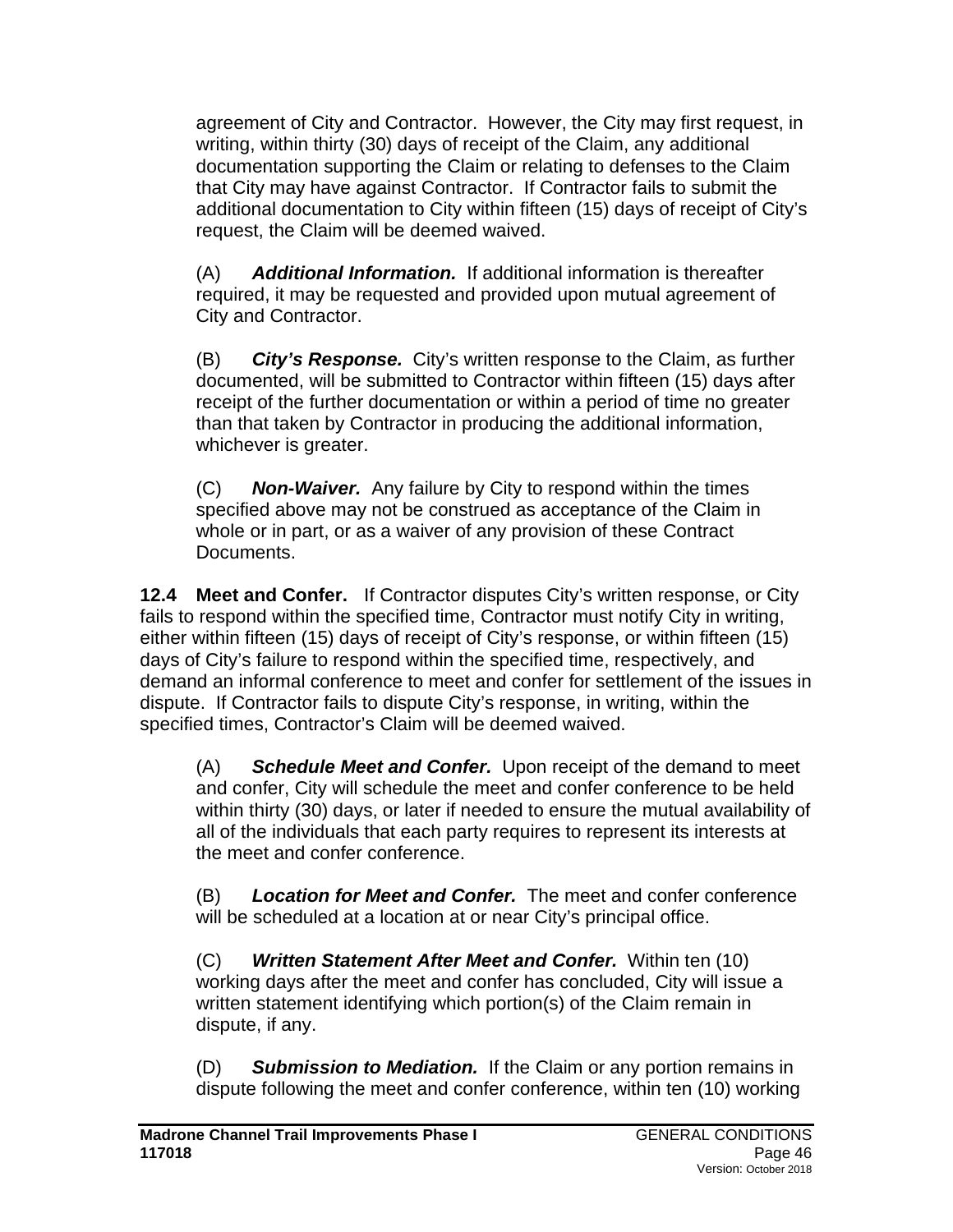days after the City issues the written statement identifying any portion(s) of the Claim remaining in dispute, the disputed portion(s) will be submitted for mediation as set forth below.

## **12.5 Mediation and Government Code Claims.**

(A) *Mediation.*Mediation under this Article will be scheduled within sixty (60) days following conclusion of the meet and confer process, with a mediator that the parties mutually agreed upon. The mediation itself may take place more than sixty (60) days following conclusion of the meet and confer process to ensure the mutual availability of the selected mediator and all of the individuals that each party requires to represent its interests. The parties must share the costs of mediation equally, except costs incurred by each party for representation by legal counsel or any other consultant.

# (B) *Government Code Claims*.

(1)Timely presentment of a Government Code Claim is a condition precedent to filing any legal action based on or arising from the Contract.

(2) The time for filing a Government Code Claim will be tolled from the time Contractor submits its written Claim pursuant to Section 12.2, above, until the time that Claim is denied as a result of the meet and confer process, including any period of time used by the meet and confer process. If the parties agree to mediation, the time for filing a Government Code Claim will be tolled until conclusion of the mediation if the Claim is not fully resolved by mutual agreement of the parties during the mediation or any continuation of the mediation.

- **12.6 Tort Claims.** This Article does not apply to tort claims and nothing in this Article is intended nor will be construed to change the time periods for filing tort-based Government Code Claims.
- **12.7 Arbitration.** It is expressly agreed, under California Code of Civil Procedure Section 1296, that in any arbitration to resolve a dispute relating to this Contract, the arbitrator's award must be supported by law and substantial evidence.
- **12.8 Damages.** Contractor bears the burden of proving entitlement to and the amount of any claimed damages. Contractor is not entitled to damages calculated on a total cost basis, but must prove actual damages. Contractor is not entitled to recovery of any alleged home office overhead. The Eichleay Formula or similar formula may not be used for any recovery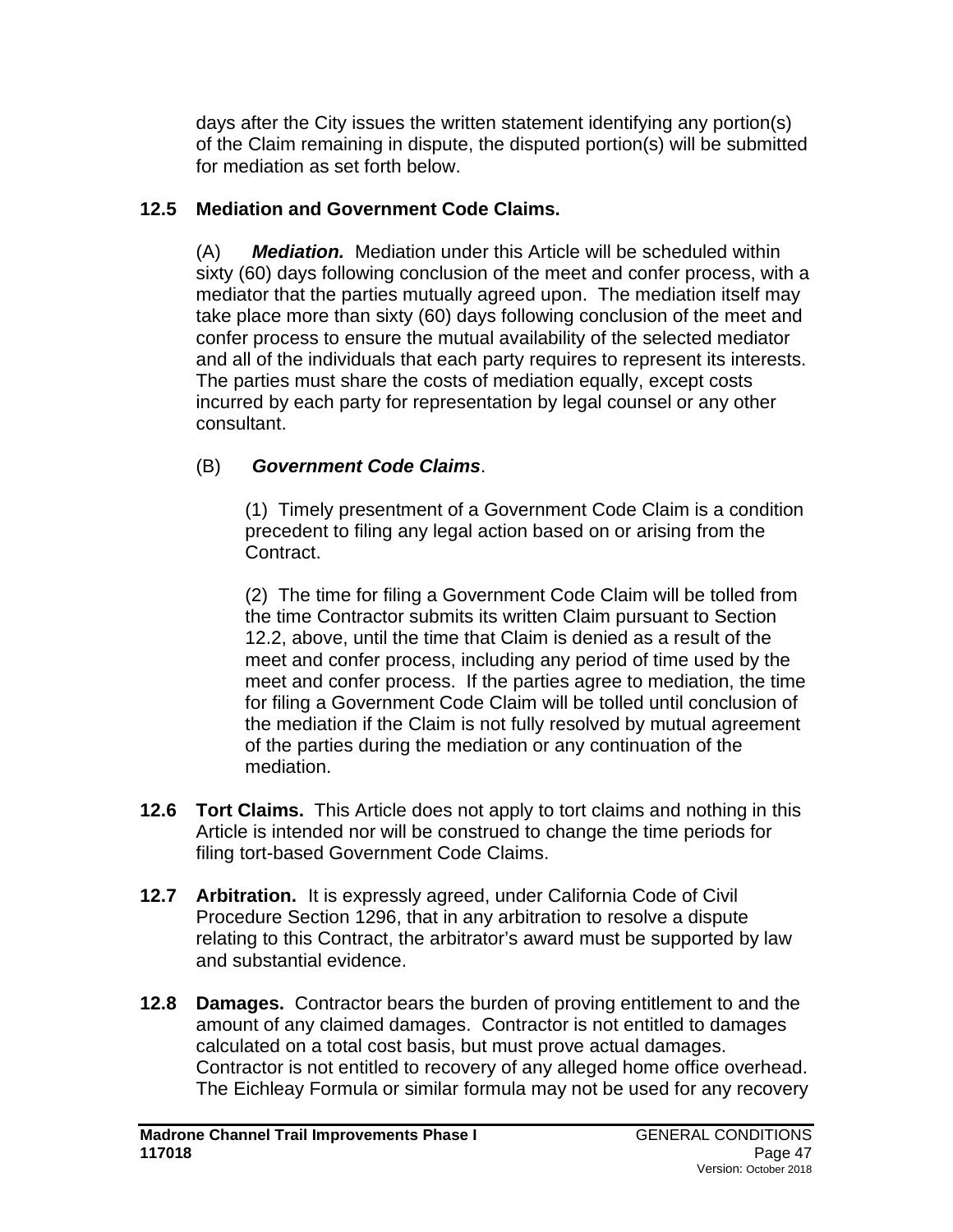under the Contract. Contractor is not entitled to consequential damages, including home office overhead or any form of overhead not directly incurred at the Worksite; lost profits; loss of productivity; lost opportunity to work on other projects; diminished bonding capacity; increased cost of financing for the Project; extended capital costs; non-availability of labor, material or equipment due to delays; or any other indirect loss arising from the Contract.

**12.9 Other Disputes.** The procedures in this Article 12 will apply to any and all disputes or legal actions, in addition to Claims, arising from or related to this Contract, unless and only to the extent that compliance with a procedural requirement is expressly and specifically waived by City. Nothing in this Article is intended to delay suspension or termination under Article 13.

#### **Article 13 Suspension and Termination**

**13.1 Suspension for Cause.** In addition to all other remedies available to City, if Contractor fails to perform or correct work in accordance with the Contract Documents, City may immediately order the Work, or any portion of it, suspended until the cause for the suspension has been eliminated to City's satisfaction.

(A) *Failure to Comply.* Contractor will not be entitled to an increase in Contract Time or Contract Price for a suspension occasioned by Contractor's failure to comply with the Contract Documents.

(B) *No Duty to Suspend.* City's right to suspend the Work will not give rise to a duty to suspend the Work, and City's failure to suspend the Work will not constitute a defense to Contractor's failure to comply with the requirements of the Contract Documents.

- **13.2 Suspension for Convenience.** City reserves the right to suspend, delay, or interrupt the performance of the Work in whole or in part, for a period of time determined to be appropriate for City's convenience, and not due to any act or omission by Contractor or its Subcontractors. Upon notice by City pursuant to this provision, Contractor must immediately suspend, delay, or interrupt the Work as directed by City. The Contract Price and the Contract Time will be equitably adjusted by Change Order to reflect the cost and delay impact occasioned by such suspension for convenience.
- **13.3 Termination for Default.** Contractor may be deemed in default for a material breach of or inability to perform the Contract, including Contractor's refusal or failure to supply sufficient skilled workers, proper materials, or equipment to perform the Work within the Contract Time;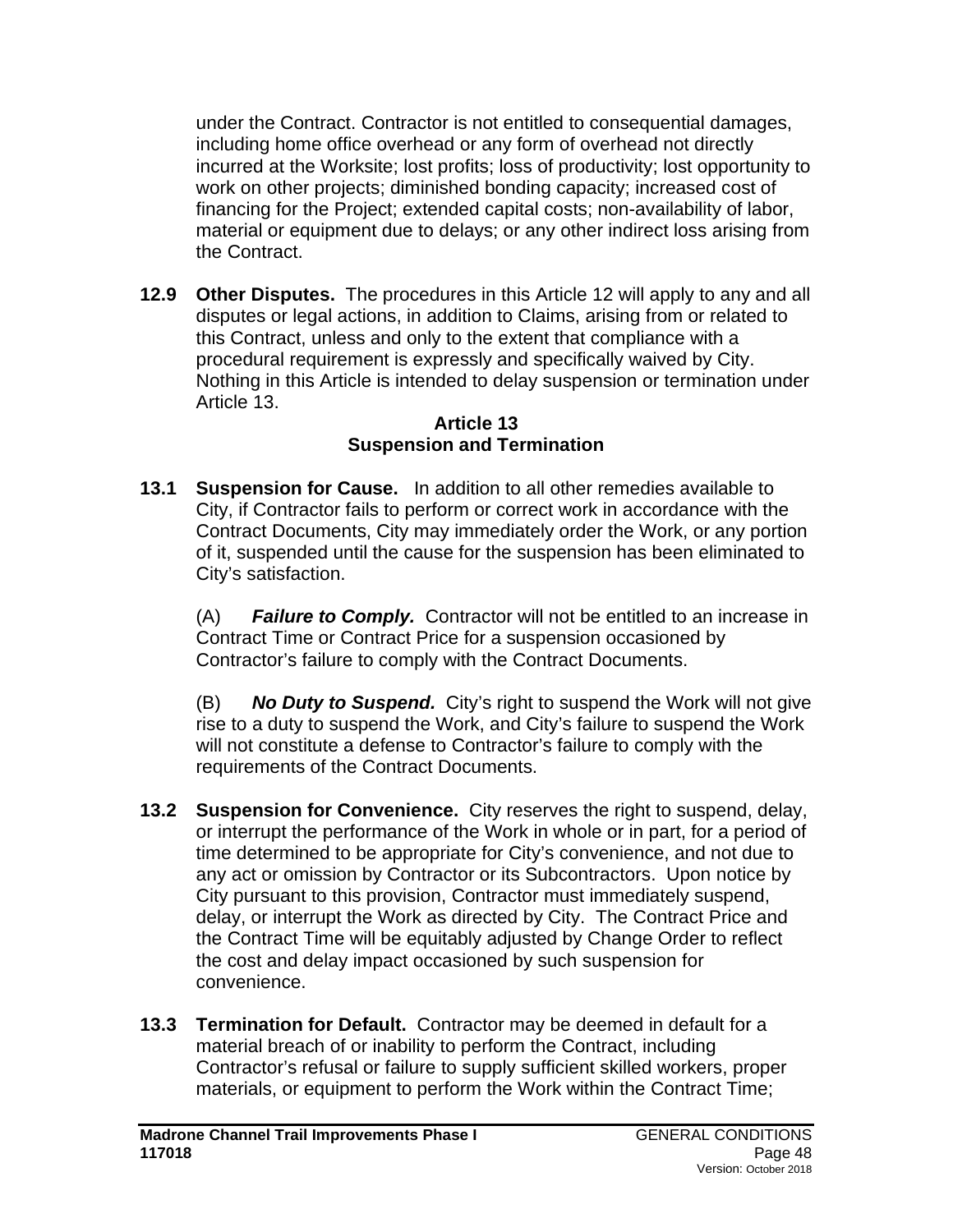refusal or failure to make prompt payment to its employees, Subcontractors, or suppliers or to correct rejected work; disregard of laws, regulations, ordinances, rules, or orders of any public agency with jurisdiction over the Project; or if Contractor lacks financial capacity to complete the Work within the Contract Time; or is otherwise responsible for a material breach of the Contract requirements.

(A) *Notice.* Upon City's determination that Contractor is in default, City may provide Contractor and its surety written notice of default and intent to terminate the Contract.

(B) *Termination.* Within seven (7) calendar days after notice of intent to terminate for default has been given, unless the default is cured or arrangements to cure the default have been made and memorialized in writing, to City's satisfaction, City may terminate the Contract by written notice to Contractor with a copy to Contractor's surety.

(C) *Waiver.* Time being of the essence in the performance of the Work, if Contractor's surety fails to arrange for completion of the Work in accordance with the Performance Bond, within seven (7) calendar days from the date of the notice of termination, Contractor's surety will be deemed to have waived its right to complete the Work under the Contract, and City may immediately make arrangements for the completion of the Work through use of its own forces, by hiring a replacement contractor, or by any other means that City determines advisable under the circumstances. Contractor and its surety will be jointly and severally liable for any additional cost incurred by City to complete the Work following termination. In addition, City will have the right to use any materials, supplies, and equipment belonging to Contractor and located at the Worksite for the purposes of completing the remaining Work.

(D) *Wrongful Termination.* If a court of competent jurisdiction or an arbitrator later determines that the termination for default was wrongful, the termination will be deemed to be a termination for convenience, and Contractor's damages will be strictly limited to the compensation provided for termination for convenience, in Section 13.4, below. Contractor waives any claim for any other damages for wrongful termination including consequential damages, lost opportunity costs or lost profits.

**13.4 Termination for Convenience.** City reserves the right to terminate all or part of the Contract for convenience upon written notice to Contractor. Upon receipt of such notice, Contractor must immediately stop the Work, comply with City's instructions to protect the completed Work and materials, and use its best efforts to minimize further costs. In the event of termination for convenience, the parties agree that the following will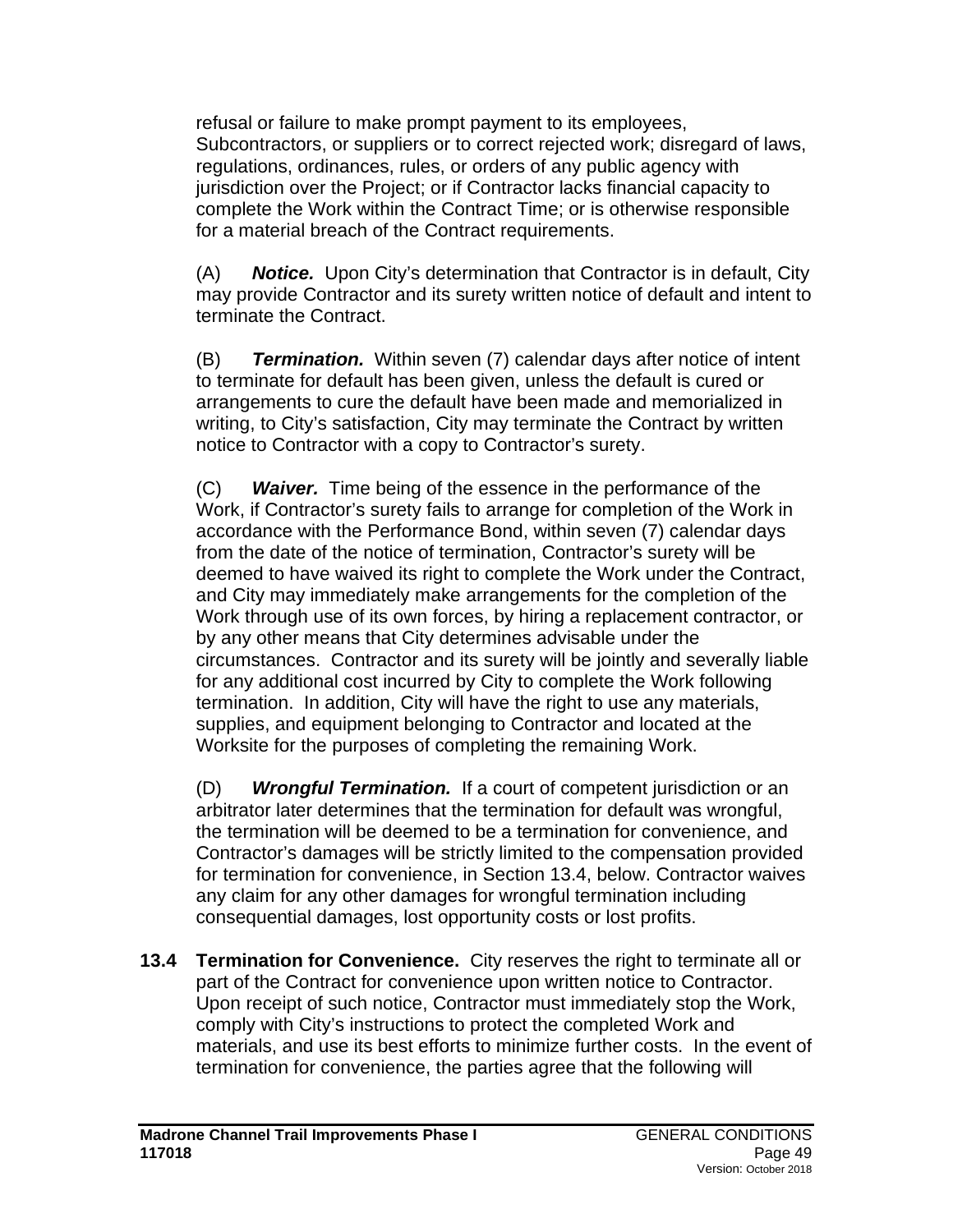constitute full and fair compensation to Contractor, and that Contractor will not be entitled to any additional compensation:

(A) *Completed Work.* The value of its Work satisfactorily performed to date, including Project overhead and profit based on Contractor's schedule of values;

(B) *Demobilization.* Actual and substantiated demobilization costs; and

(C) *Markup.* Five percent (5%) of the total value of the Work performed as of the date of notice of termination or five percent (5%) of the value of the Work yet to be completed, whichever is less.

**13.5 Provisions Remaining in Effect.** Upon termination pursuant to this Article, the provisions of the Contract Documents remain in effect as to any claim, indemnity obligation, warranties, guarantees, submittals of asbuilt drawings, instructions, or manuals, or other such rights and obligations arising prior to the termination date.

#### **Article 14 Miscellaneous Provisions**

- **14.1 Assignment of Unfair Business Practice Claims.** Under Public Contract Code Section 7103.5, Contractor and its Subcontractors agree to assign to City all rights, title, and interest in and to all causes of action it may have under Section 4 of the Clayton Act (15 U.S.C. Section 15) or under the Cartwright Act (Chapter 2 (commencing with Section 16700) of Part 2 of Division 7 of the Business and Professions Code), arising from purchases of goods, services, or materials pursuant to the Contract or subcontract. This assignment will be effective at the time City tenders Final Payment to Contractor, without further acknowledgement by the parties.
- **14.2 Provisions Deemed Inserted.** Every provision of law required to be inserted in the Contract Documents is deemed to be inserted, and the Contract Documents will be construed and enforced as though such provision has been included. If it is discovered that through mistake or otherwise that any required provision was not inserted, or not correctly inserted, the Contract Documents will be amended accordingly.
- **14.3 Waiver.** No waiver of a breach, failure of any condition, or any right or remedy contained in or granted by the provisions of the Contract Documents will be effective unless it is in writing and signed by the party waiving the breach, failure, right, or remedy. No waiver of any breach,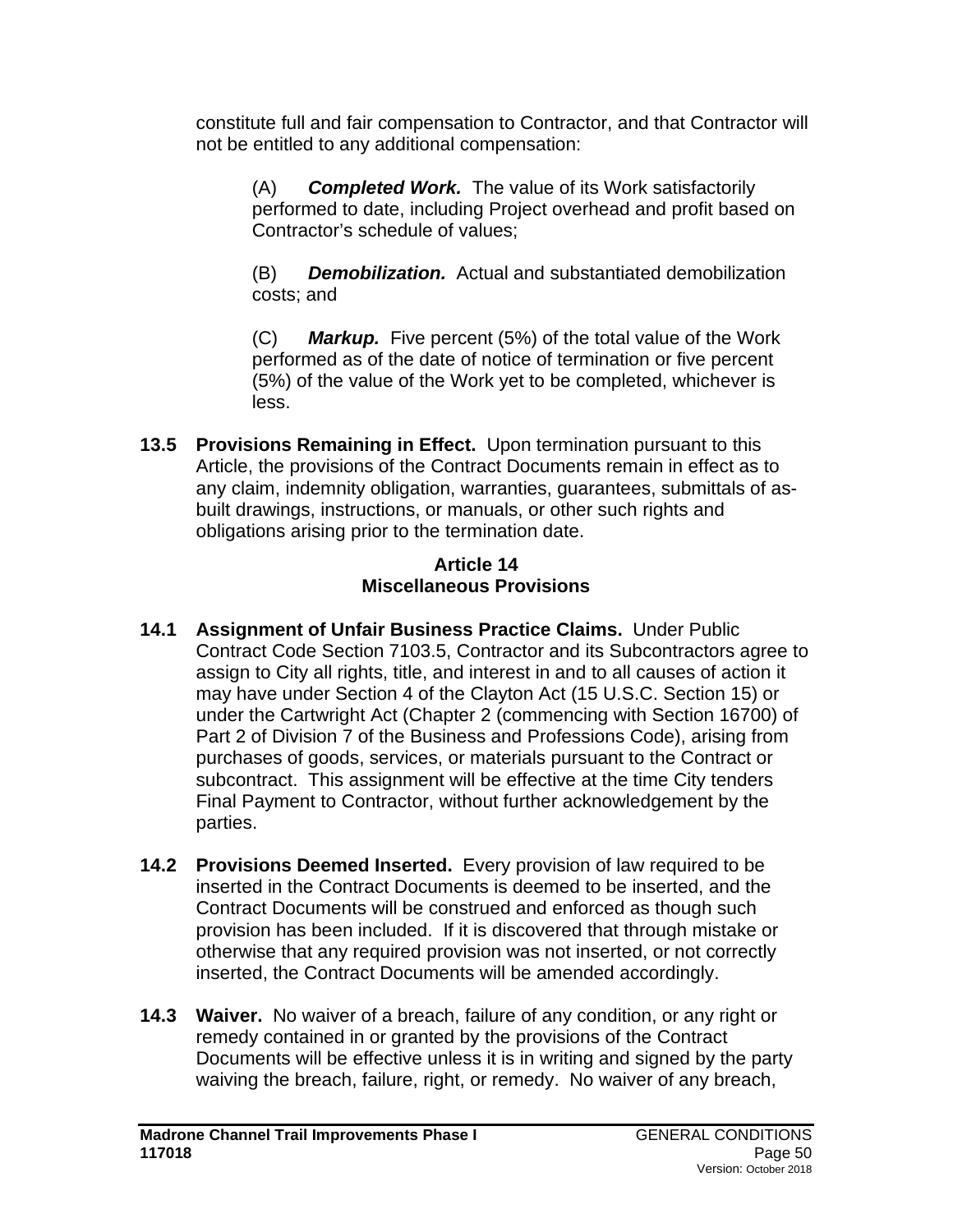failure, right, or remedy will be deemed a waiver of any other breach, failure, right, or remedy, whether or not similar, nor will any waiver constitute a continuing waiver unless specified in writing by the waiving party.

- **14.4 Titles, Headings, and Groupings.** The titles and headings used and the groupings of provisions in the Contract Documents are for convenience only and may not be used in the construction or interpretation of the Contract Documents or relied upon for any other purpose.
- **14.5 Statutory and Regulatory References.** With respect to any amendments to any statutes or regulations referenced in these Contract Documents, the reference is deemed to be the version in effect on the date that that bids were due.

END OF GENERAL CONDITIONS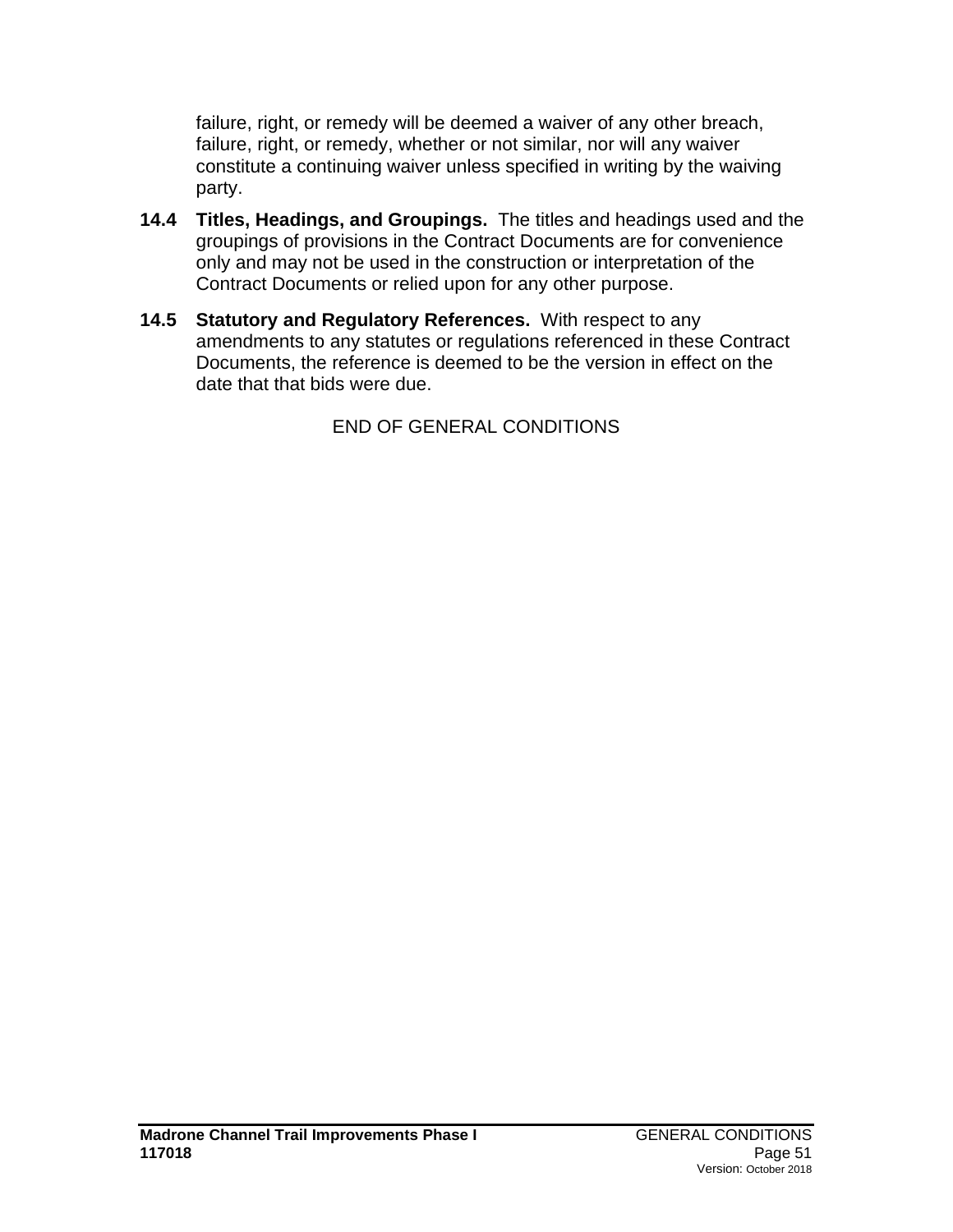### **SPECIAL CONDITIONS**

1. *Waste Water.* City will provide water required for performance of the Work. Contractor is responsible for the appropriate disposal of waste water in coordination with City personnel. Contractor must provide a backflow preventer on all point of connections to City's Water System. All backflow preventers must be checked and approved by City's Public Works Water Division. Contractor must provide a deposit (refundable) and make necessary arrangements to pick up a hydrant meter at City's Public Works Office. At the completion of the Project, if the hydrant meter is not returned promptly or if it is damaged, Contractor shall forfeit its deposit.

2. *Equipment.* Contractor must provide and use equipment and plants suitable to produce the quality of Work and materials required by the Contract Documents. Contractor may be required to remove equipment which the Engineer deems unsuitable for the Work. Contractor must ensure that equipment is operated by trained, experienced operators, and at a speed or rate of production not to exceed that recommended by the manufacturer. Any vehicles used to haul materials over existing streets and highways must be equipped with pneumatic tires.

3. **Lines and Grades.** The Engineer will set the stakes or marks necessary to establish the lines and grades required for the completion of the Work in accordance with the Contract Documents. Contractor must give at least two (2) working days' notice to the Engineer of the need for setting any lines and grades.

(A) *Measurements.* Distances and measurements are given and will be made in a horizontal plane. Grades are given from the top of stakes or nail unless otherwise noted. Three (3) consecutive points shown on the same rate of slope must be used in common in order to detect any variation from a straight grade. Any variation from a straight grade, straight slope or line, must be reported to the Engineer. If such discrepancy is not reported to the Engineer, Contractor is responsible for any error in the finished work.

(B) *Stakes.* Contractor must preserve all stakes and points set for lines, grades or measurements of the Work in their proper places until authorized by the Engineer to remove them. All expense incurred by replacing stakes that have been removed without proper authority may be deducted from any payment due to Contractor.

4. **Disposal of Materials Outside of Street Right-of-Way.** Unless otherwise specified in the Specifications or Special Conditions, Contractor is solely responsible for disposing of materials outside the street right-of-way and for all associated costs. Before disposing materials outside the street right-of-way,